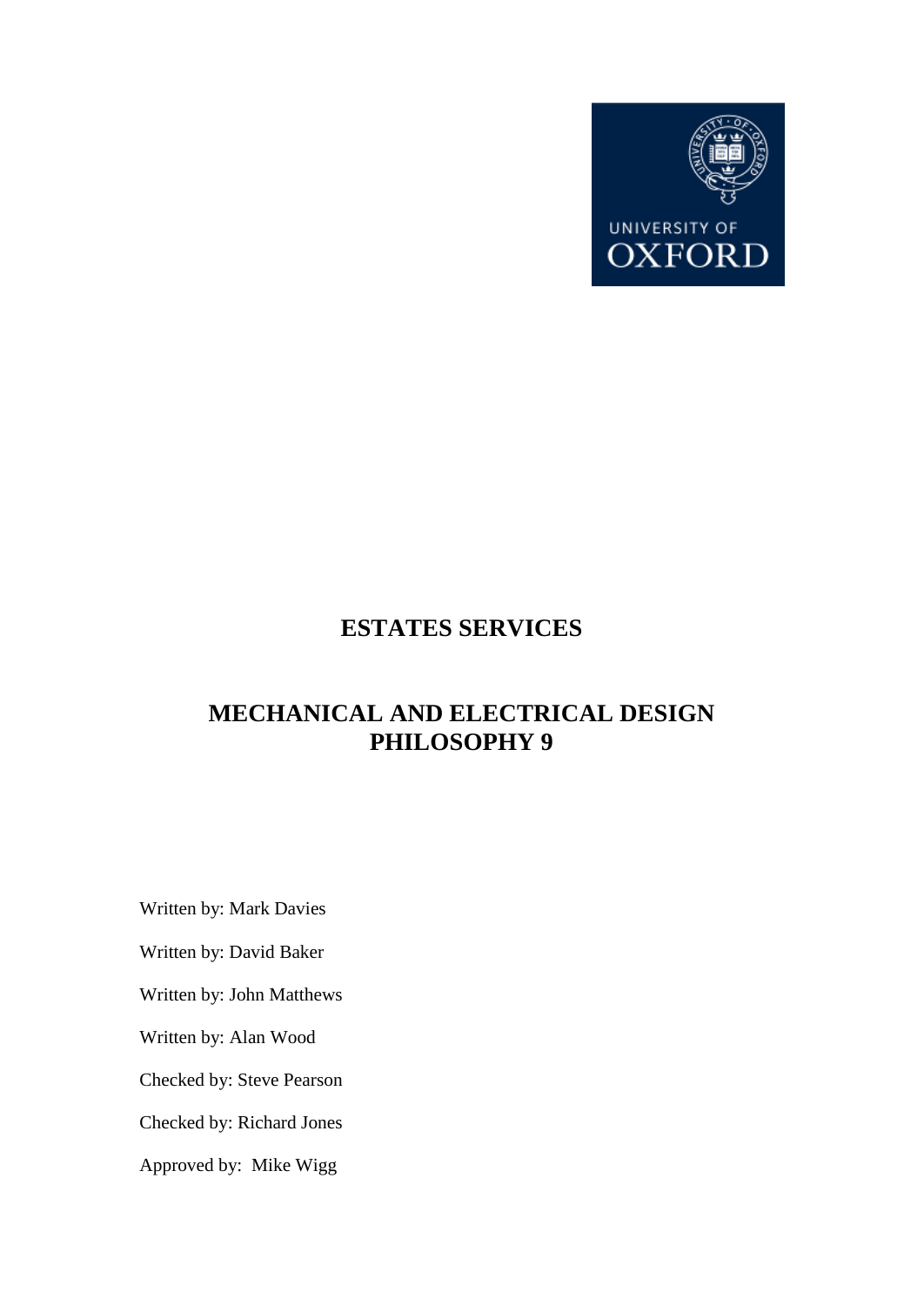#### **INTRODUCTION**

The purpose of this document is to provide general guidance to Consulting Engineers and Contractors on the design requirements of electrical and mechanical installations within buildings which will be operated and maintained by Estates Services. At its highest level this document is intended to set out requirements that minimise the total life cost of building services i.e. the total life cost of purchase, operation, maintenance and replacement costs.

The principles referred to in this document have been influenced by maintenance, operational and environmental sustainability requirements, and also by the need to standardise the mechanical and electrical services throughout the University's 650,000 m<sup>2</sup> of building stock.

To accommodate the ever increasing demand for continuity of services it is essential that systems are designed so that they can be repaired, maintained, inspected and extended with minimal disruption to the building user.

New systems should be as simple as possible and there **must be adequate, safe and easy access provided to all parts of the installations.**

Designers should note that all routine maintenance work is only carried out during normal working hours. Systems should be designed such that they can be maintained by a single person if possible. Designers must be aware of who is responsible for the various services so that separate plant rooms can be provided where necessary for Estates Services and departmental plant.

It is essential that the proposed building services for all projects are discussed with the University Head of Building Services as soon as possible after the appointment of the Building Services Consultant or Contractor to ensure that there are no misunderstandings over the contents of this document or the reasons for a particular requirement. All work within listed and historic buildings requires careful consideration and all proposals **must** be agreed with the Head of Building and Conservation before any work is carried out.

**Where the project involves working on or extending existing building services, no work may be carried out on the existing systems without the prior knowledge and approval of the University Head of Building Services. This is particularly important in the case of existing electrical systems where all work must be carried out in accordance with Estates Services Code of Practice 'Electrical Safety on Low Voltage Systems'. Please note that only the University Electrical Engineers can authorise work to be carried out on the University's existing fixed electrical installations.**

**The Estates Services Direct Labour Organisation (DLO) Manager must also be consulted before any work is carried out on any mechanical services installations within existing buildings. They will assist in the location of isolation valves, provide advice on the draining down/refilling of wet systems, etc. The DLO is responsible for the operation of the majority of the University's mechanical services and it is essential that they are told of any impending work on**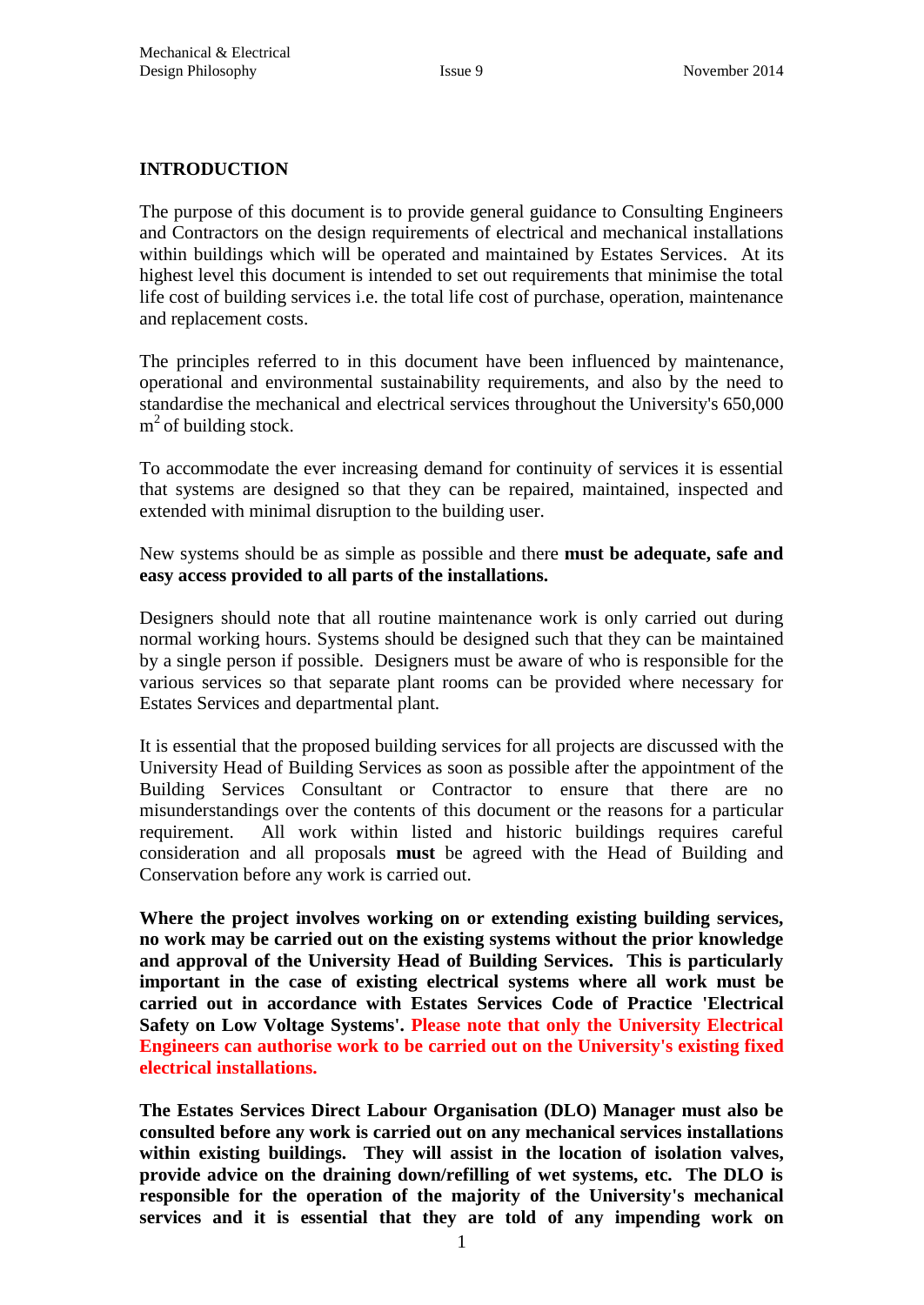**installations under their control. No contractor is allowed to isolate existing mechanical services without consultation with the DLO. Contractors must obtain a 'transfer of control' permit from the DLO before commencing work on any system.**

**Only contractors who are on the Estates Services Approved Contractor's List will be allowed to carry out work on the University's existing mechanical, electrical and controls installations unless otherwise approved by the Head of Building Services**

A site visit can be arranged if required to inspect a typical existing installation in order to see at first hand the principles outlined in this document.

The University Head of Building Services must be consulted before any changes are made to an agreed building services design because of a need to reduce project costs. Value engineering should be carried out as part of the project design process and not after tenders have been received.

**The designer should always select and specify the most energy efficient plant and equipment wherever possible. Any alternative equipment manufacturer proposed by the contractor may only be used if it is equally as energy efficient as the originally specified item and is also approved by the Head of Building Services.**

**To assist Estate Services in assessing whether or not the Project mechanical and electrical design complies with this Philosophy Document, the check list on pages 4 to 8 must be completed by the Designer and given to Estates Services Project Manager before the design can be signed off at stage D. An explanation must be provided for all items where non-compliance is indicated and agreed by the Head of Building Services.**

REASONS FOR REVISION

Sections generally revised with minor comments

Design Philosophy checklist updated and completion at stage D added.

**Introduction** 

Reference to transfer of control document added.

Section 1.2 updated regarding maintenance reviews.

Section 1.4 updated regarding metering and BMS logging and includes guidance on seasonal commissioning.

Section 1.5 clarified

Section 2.0. 'Accessible' clarified

Section 2.1 Plant room bunding and leak detection amended Section 2.5 Trench heating prohibited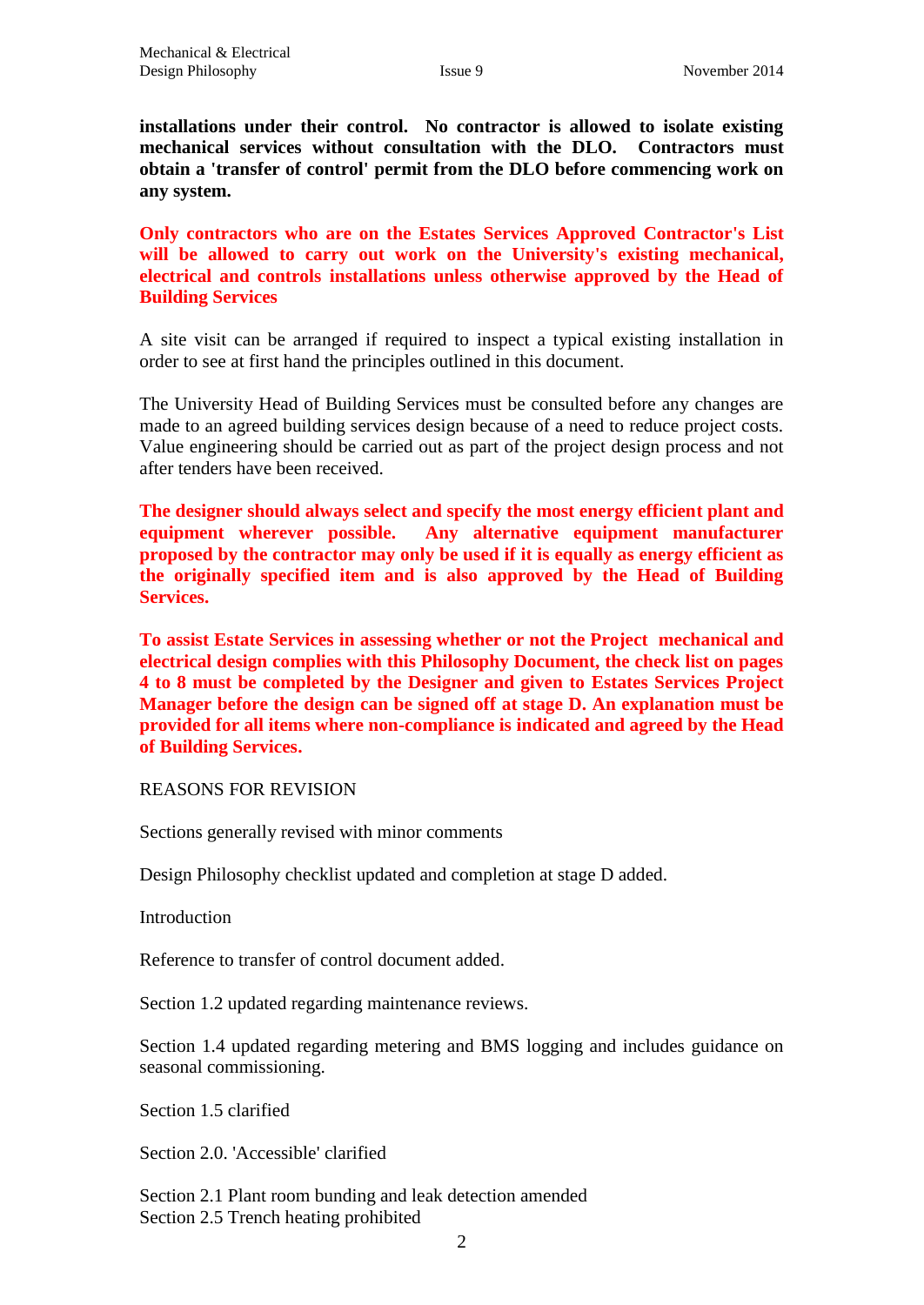Section 2.9 night time purge requirement added. Air conditioning form cross referenced.

Section 2.11 Electrical requirements added. Approved lift contractor to be used.

Section 2.12 BMS section deleted

Section 2.14 Fused spur requirement for trace heating.

Section 2.27 Ground source Energy Systems section added (previously issued as an appendix to M&E 8).

Section 3 updated:

Section 3.11.8 maximum size of plug and socket arrangement reduced.

Section 3.12 Section updated, with inclusion of external lighting.

Section 3.13 Fire Alarm Section added.

Section 3.14 Update to emergency lighting requirements.

Section 3.16.7 Change in control philosophy for generator systems.

Section 3.21 metering deleted and information added to section 6 and updated.

Section 3.26 Photo voltaic section added.

Section 4 On-line Building Information (Operation and Maintenance manual) updated with Edocuments information and moved to a separate document.

Section 5 BMS section added (was a subsection of Mechanical).

Section 6 Metering Strategy added.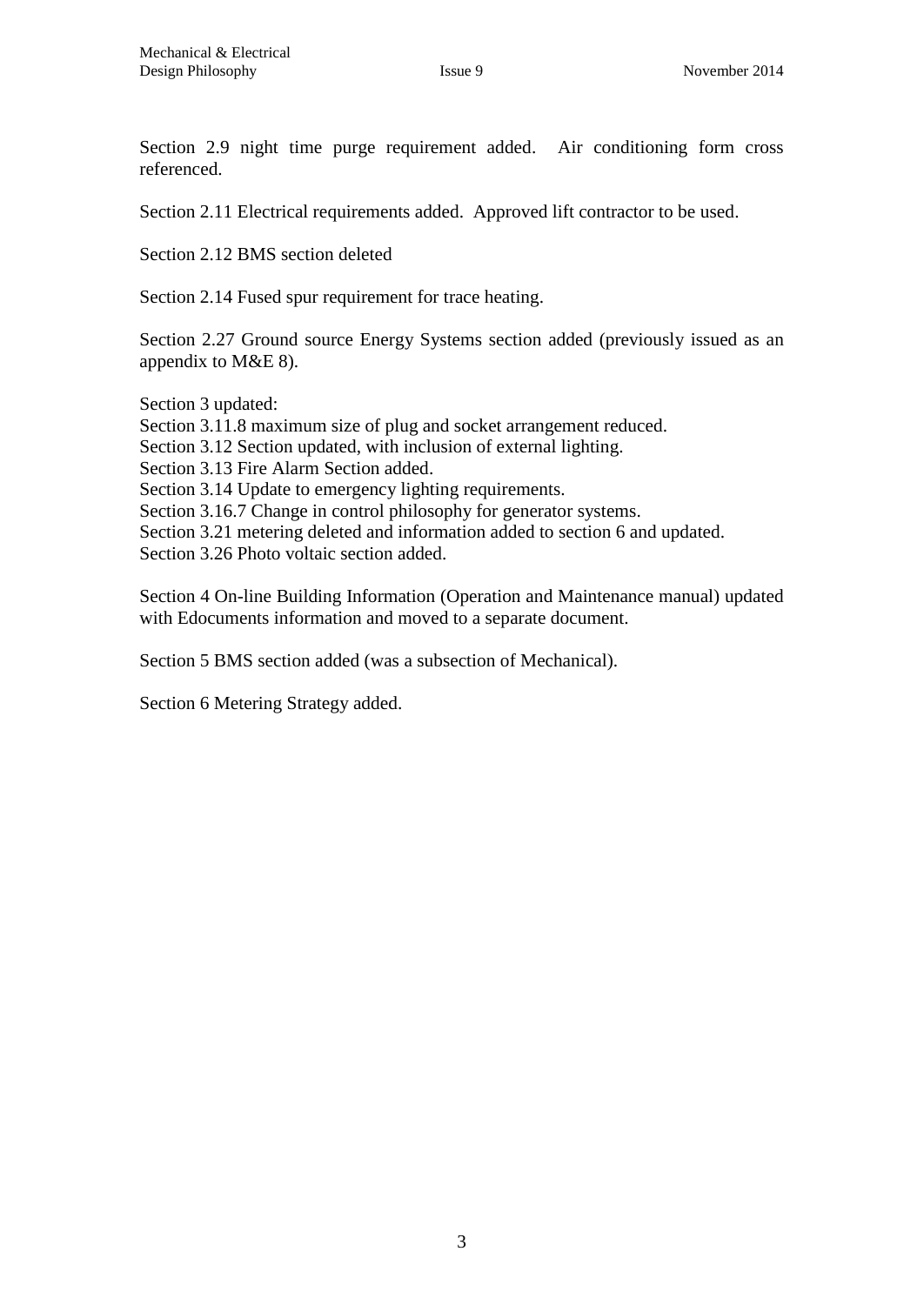## **The following checklist must be completed and agreed at stage D of the design.**

| <b>Design Philosophy Checklist</b> |                                                                 |            |                    |  |
|------------------------------------|-----------------------------------------------------------------|------------|--------------------|--|
|                                    | Project:                                                        |            |                    |  |
|                                    | <b>Consultant:</b>                                              |            |                    |  |
|                                    | Dated:<br>Signature:                                            |            |                    |  |
|                                    | <b>Clause Reference</b>                                         | Compliance | Non-<br>Compliance |  |
|                                    | <b>SECTION 1-STANDARDS AND RESPONSIBILITIES</b>                 |            |                    |  |
| 1.0                                | <b>Standards</b>                                                |            |                    |  |
| 1.1                                | Responsibilities                                                |            |                    |  |
| 1.2                                | Maintenance Philosophy                                          |            |                    |  |
| 1.3                                | Deviations from the Philosophy Guidelines                       |            |                    |  |
| 1.4                                | 12 Months Defects Period/Soft Landings and Seasonal             |            |                    |  |
|                                    | Commissioning                                                   |            |                    |  |
| 1.5                                | 12 Months Servicing and Maintenance Agreement                   |            |                    |  |
| 1.6                                | Control of Access to Plant Areas                                |            |                    |  |
| 1.7                                | <b>Utility Supplies</b>                                         |            |                    |  |
| 1.8                                | Use of Dynamic Simulation Models For Part L                     |            |                    |  |
| 1.9                                | <b>Redundant Installations</b>                                  |            |                    |  |
| 1.10                               | Draining of Hot and Cold Water Systems                          |            |                    |  |
| 1.11                               | Handover of Water Systems                                       |            |                    |  |
| 1.12                               | Effect of Additional Installations of Existing Services         |            |                    |  |
|                                    | <b>SECTION 2 - MECHANICAL SERVICES INSTALLATIONS</b>            |            |                    |  |
| 2.0                                | General                                                         |            |                    |  |
| 2.1                                | Plant Rooms including Boiler Rooms                              |            |                    |  |
|                                    | 2.1.1<br>General                                                |            |                    |  |
|                                    | 2.1.2 Roof Plant Rooms                                          |            |                    |  |
|                                    | 2.1.3 Low Level Plant Rooms                                     |            |                    |  |
|                                    | 2.1.4 Equipment Located in Ceiling and Roof Spaces              |            |                    |  |
| 2.2                                | Hazardous Areas                                                 |            |                    |  |
| 2.3                                | Distribution of Piped Services<br>2.3.1 Horizontal Distribution |            |                    |  |
|                                    | 2.3.2 Vertical Distribution                                     |            |                    |  |
| 2.4                                | Low Pressure Hot Water Heating Systems                          |            |                    |  |
| 2.5                                | Laboratory and Domestic Hot and Cold Water Systems              |            |                    |  |
|                                    | 2.5.1 General                                                   |            |                    |  |
|                                    | 2.5.2 Hot Water Systems                                         |            |                    |  |
|                                    | 2.5.3 Cold Water Systems                                        |            |                    |  |
|                                    | 2.5.4 Handover of Water Systems                                 |            |                    |  |
| 2.6                                | <b>Natural Gas Service</b>                                      |            |                    |  |
| 2.7                                | <b>Steam Systems</b>                                            |            |                    |  |
| $2.\overline{8}$                   | <b>Isolation Valves</b>                                         |            |                    |  |
| 2.9                                | Air Conditioning and Ventilation                                |            |                    |  |
| 2.10                               | Fume Cupboards                                                  |            |                    |  |
| 2.11                               | Lift Installations                                              |            |                    |  |
| 2.12                               | <b>BMS</b> Section relocated                                    |            |                    |  |
|                                    |                                                                 |            |                    |  |
|                                    |                                                                 |            |                    |  |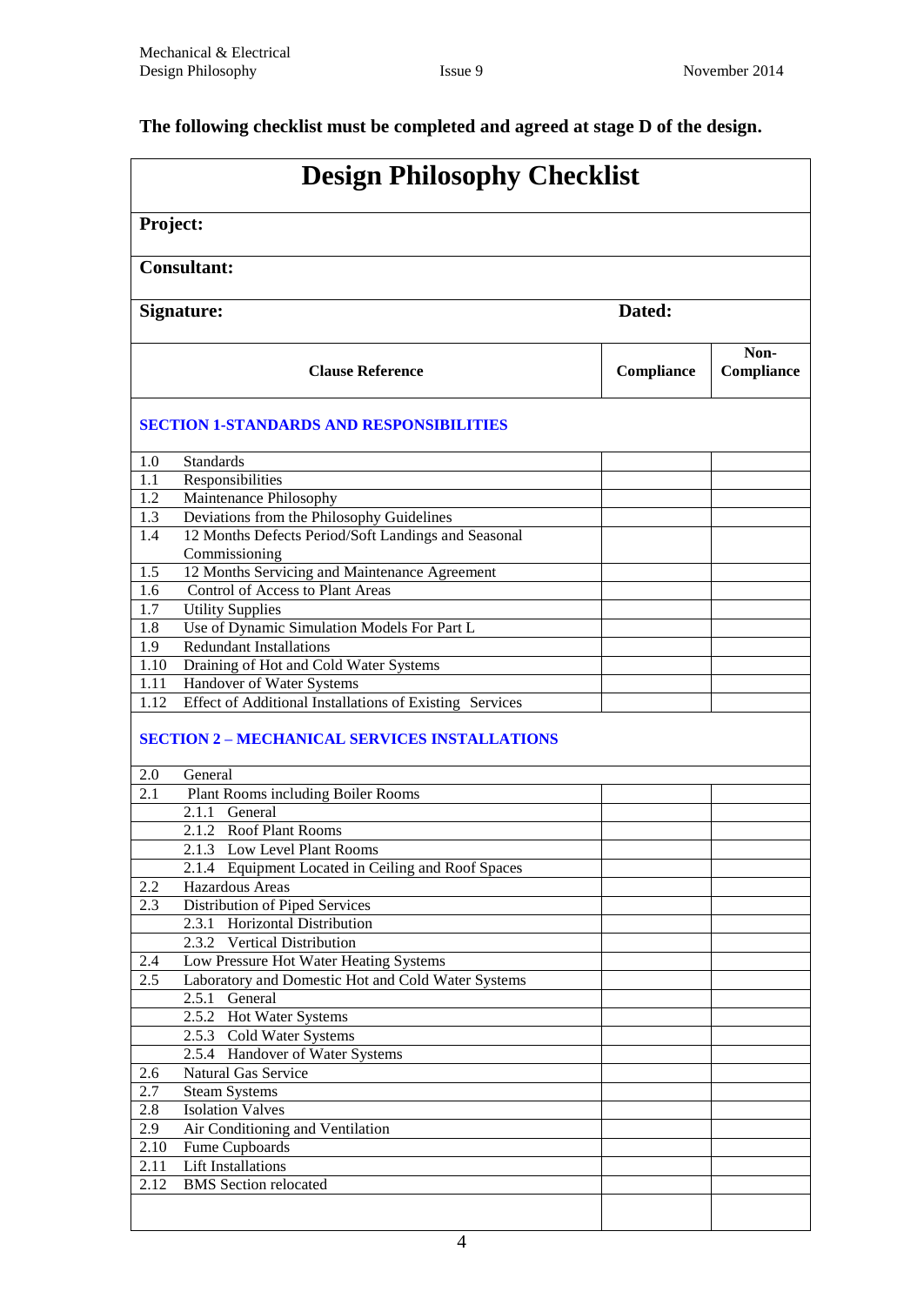| <b>Clause Reference</b>                              |                                            | Compliance | Non-<br>Compliance |
|------------------------------------------------------|--------------------------------------------|------------|--------------------|
| 2.13                                                 | Asbestos                                   |            |                    |
| 2.14                                                 | <b>Thermal Insulation</b>                  |            |                    |
| 2.15                                                 | Stand-by Plant                             |            |                    |
| 2.16                                                 | <b>Energy Efficiency</b>                   |            |                    |
| 2.17                                                 | Frost Protecting and Freezing              |            |                    |
| 2.18                                                 | Sustainable Laboratory Design              |            |                    |
| 2.19                                                 | <b>Water Treatment</b>                     |            |                    |
| 2.20                                                 | Identification and Labelling               |            |                    |
| 2.21                                                 | Flexible Connections and Inertia Bases     |            |                    |
| 2.22                                                 | Cold Water Booster Pumps                   |            |                    |
| 2.23                                                 | Sump, Storm Water and Sewage Pumps         |            |                    |
| 2.24                                                 | Biomass, Solar Hot Water, CHP              |            |                    |
| 2.25                                                 | <b>Boiler Installations</b>                |            |                    |
| 2.26                                                 | <b>Rainwater Harvesting Systems</b>        |            |                    |
|                                                      | 2.26.1 Rainwater Collection                |            |                    |
|                                                      | 2.26.2 Filtration and Treatment            |            |                    |
|                                                      | 2.26.3 Rainwater Storage                   |            |                    |
|                                                      | 2.26.4 Back-up Water Supply                |            |                    |
|                                                      | 2.26.5 System Arrangement and Distribution |            |                    |
|                                                      | 2.26.6 Controls and Metering               |            |                    |
|                                                      | $2.26.7$ Testing                           |            |                    |
|                                                      | 2.26.8 Access for Maintenance              |            |                    |
| 2.27                                                 | <b>Ground Source Energy Systems</b>        |            |                    |
|                                                      | 2.27.1 Design and Specification Phase      |            |                    |
|                                                      | 2.27.2 Installation                        |            |                    |
|                                                      | 2.27.3 Handover                            |            |                    |
|                                                      | 2.27.4 Operation                           |            |                    |
| <b>SECTION 3 - ELECTRICAL SERVICES INSTALLATIONS</b> |                                            |            |                    |

| 3.0  | General                                     |  |  |
|------|---------------------------------------------|--|--|
| 3.1  | <b>External Network General</b>             |  |  |
| 3.2  | <b>HV Cable Networks</b>                    |  |  |
| 3.3  | LV Cable Networks                           |  |  |
| 3.4  | <b>Building Supply Cables</b>               |  |  |
| 3.5  | <b>Substations General</b>                  |  |  |
| 3.6  | High Voltage Switchgear                     |  |  |
| 3.7  | <b>Transformers</b>                         |  |  |
| 3.8  | <b>Trip Batteries</b>                       |  |  |
| 3.9  | <b>Earthing General</b>                     |  |  |
| 3.10 | Low Voltage Switchboards                    |  |  |
|      | <b>General Requirements</b><br>3.10.1       |  |  |
|      | Construction<br>3.10.1.1                    |  |  |
|      | 3.10.1.2 Busbars                            |  |  |
|      | <b>Switching Devices</b><br>3.10.1.3        |  |  |
|      | 3.10.1.4 Metering/Instrumentation           |  |  |
|      | 3.10.1.5<br>Labelling                       |  |  |
|      | <b>Substation LV Switchboards</b><br>3.10.2 |  |  |
|      | General<br>3.10.2.1                         |  |  |
|      | 3.10.2.2 Busbars                            |  |  |
|      | 3.10.2.3 Switching Devices                  |  |  |
|      | 3.10.2.4 Metering/Instrumentation           |  |  |
|      | <b>Building LV Switchboards</b><br>3.10.3   |  |  |
|      | 3.10.3.1<br>General                         |  |  |
|      | 3.10.3.2<br><b>Busbars</b>                  |  |  |
|      |                                             |  |  |
|      |                                             |  |  |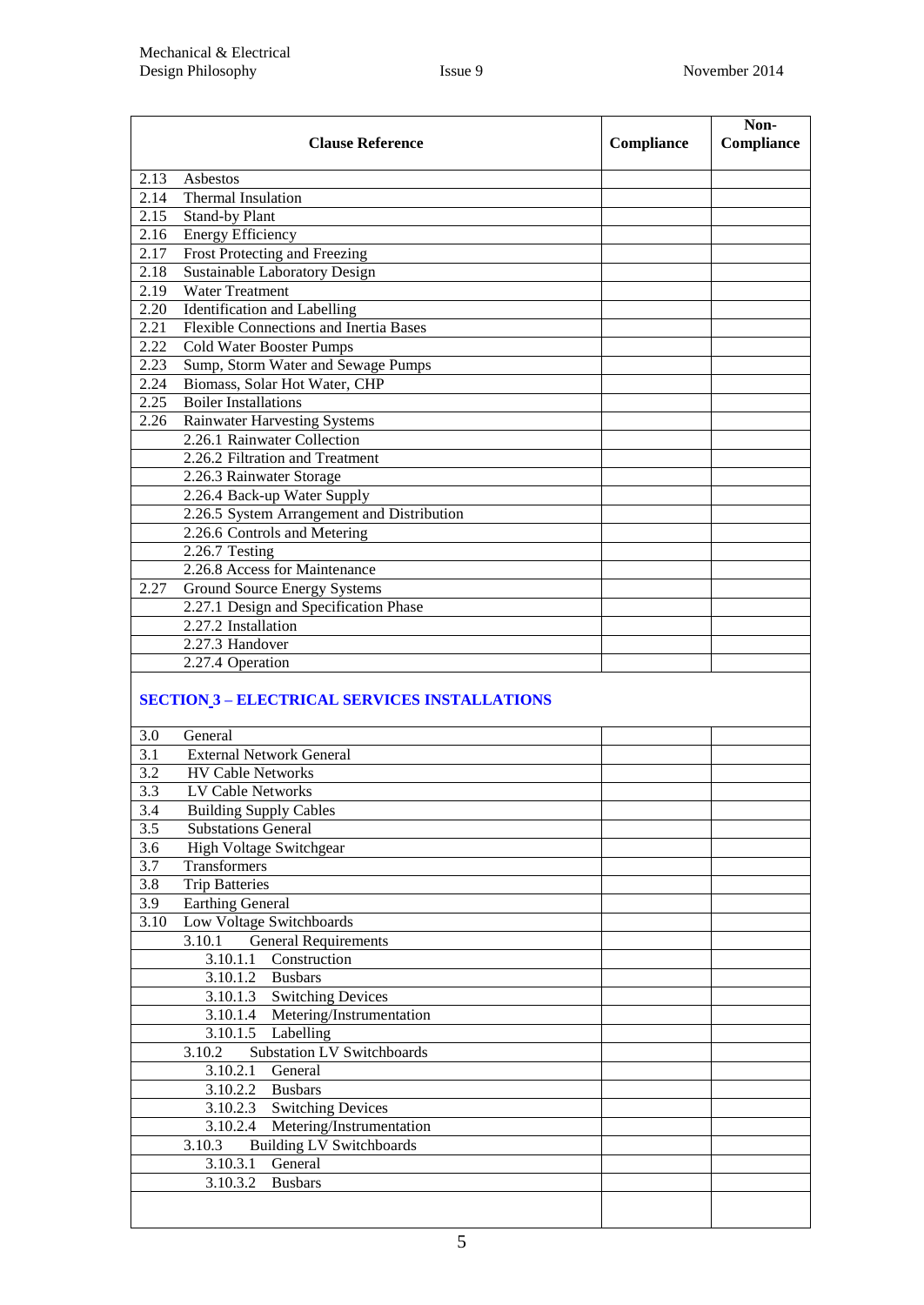|      |                  | <b>Clause Reference</b>                                        | Compliance | Non-<br>Compliance |
|------|------------------|----------------------------------------------------------------|------------|--------------------|
|      |                  | 3.10.3.3 Switching Devices                                     |            |                    |
|      |                  | 3.10.3.4 Metering/Instrumentation                              |            |                    |
|      | 3.10.4           | <b>Final Distribution Switchboards</b>                         |            |                    |
|      | 3.10.4.1         | General                                                        |            |                    |
|      |                  | 3.10.4.2 Busbars                                               |            |                    |
|      |                  | 3.10.4.3 Switching Devices                                     |            |                    |
|      |                  | 3.10.4.4 Metering/Instrumentation                              |            |                    |
| 3.11 |                  | <b>Building Distribution Systems</b>                           |            |                    |
|      | 3.11.1           | <b>Vertical Distribution</b>                                   |            |                    |
|      | 3.11.2           | Horizontal Sub-Distribution                                    |            |                    |
|      | 3.11.3           | <b>Final Circuit Wiring</b>                                    |            |                    |
|      | 3.11.4           | <b>RCD</b> Protection<br><b>Essential Services Switchboard</b> |            |                    |
|      | 3.11.5           | <b>Inter-floor Services</b>                                    |            |                    |
|      | 3.11.6<br>3.11.7 | Supplies to the Lift Installations                             |            |                    |
|      | 3.11.8           | <b>Electrical Supplies to Mechanical Services Equipment</b>    |            |                    |
|      | 3.11.9           | <b>External Sockets</b>                                        |            |                    |
| 3.12 | Lighting         |                                                                |            |                    |
|      | 3.12.1           | <b>General Requirements</b>                                    |            |                    |
|      | 3.12.2           | <b>Target Energy Parameters</b>                                |            |                    |
|      | 3.12.3           | Control System                                                 |            |                    |
|      | 3.12.4           | Design Criteria                                                |            |                    |
|      | 3.12.5           | Luminaire Selection                                            |            |                    |
|      | 3.12.6           | <b>Historic Building</b>                                       |            |                    |
|      | 3.12.7           | Examples                                                       |            |                    |
|      | 3.12.7.1         | <b>Typical Corridor</b>                                        |            |                    |
|      | 3.12.7.2         | <b>Typical Office</b>                                          |            |                    |
| 3.13 |                  | Fire Alarm and Detection Systems/Emergency Lighting            |            |                    |
|      | 3.13.1           | Fire Alarm Installation Criteria                               |            |                    |
|      | 3.13.2           | <b>Lift Shafts</b>                                             |            |                    |
|      | 3.13.3           | <b>Electronic Locks</b>                                        |            |                    |
|      | 3.13.4           | Disabled Person Refuges/Facilities                             |            |                    |
|      | 3.13.5           | Fire Alarm Cause and Effect                                    |            |                    |
|      | 3.13.6           | <b>Building Conservation</b>                                   |            |                    |
|      | 3.13.7           | Fume Cupboards                                                 |            |                    |
|      | 3.13.8<br>3.13.9 | Fireman's Switch for Photovoltaic Systems<br>Other Items       |            |                    |
|      | 3.13.10          | Labelling                                                      |            |                    |
| 3.14 |                  | <b>Emergency Lighting</b>                                      |            |                    |
|      | 3.14.1           | General                                                        |            |                    |
|      | 3.14.2           | <b>System Design</b>                                           |            |                    |
|      | 3.14.3           | <b>Building Conservation</b>                                   |            |                    |
|      | 3.14.4           | Labelling                                                      |            |                    |
| 3.15 | Generators       |                                                                |            |                    |
|      | 3.15.1           | <b>General Requirements</b>                                    |            |                    |
|      | 3.15.2           | <b>Panel Construction</b>                                      |            |                    |
|      | 3.15.3           | <b>Switching Devices</b>                                       |            |                    |
|      | 3.15.4           | Labelling                                                      |            |                    |
|      | 3.15.5           | Metering Type                                                  |            |                    |
|      | 3.15.6           | Change-Over Panel                                              |            |                    |
|      | 3.15.7           | Synchronisation                                                |            |                    |
|      | 3.15.8           | <b>Control Principles</b>                                      |            |                    |
|      | 3.15.9           | <b>Testing Facilities</b>                                      |            |                    |
|      | 3.15.10          | Restoration                                                    |            |                    |
|      | 3.15.11          | Drawings                                                       |            |                    |
|      |                  |                                                                |            |                    |
|      |                  |                                                                |            |                    |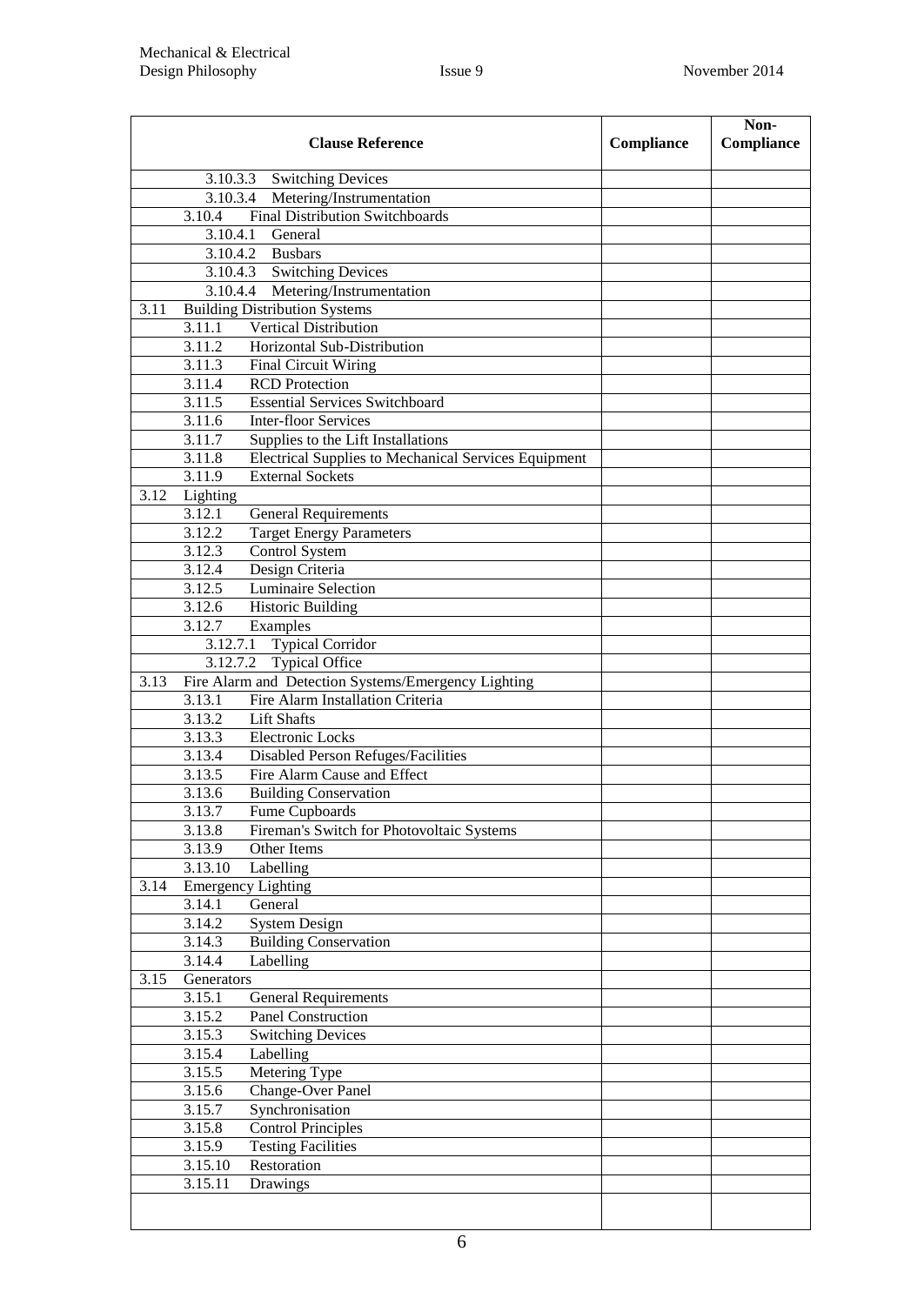|      | <b>Clause Reference</b>                                                    | Compliance | Non-<br>Compliance |
|------|----------------------------------------------------------------------------|------------|--------------------|
|      | 3.15.12<br>Fuel                                                            |            |                    |
|      | 3.15.12.1<br>Capacity                                                      |            |                    |
|      | Fuel Level<br>3.15.12.2                                                    |            |                    |
|      | Maintenance Contract<br>3.15.12.3                                          |            |                    |
|      | 3.15.12.4<br><b>Bunding</b>                                                |            |                    |
| 3.16 | Generator Set                                                              |            |                    |
|      | <b>PRP Prime Power Rating</b><br>3.16.1                                    |            |                    |
|      | Alternator<br>3.16.2                                                       |            |                    |
|      | <b>Base Frame</b><br>3.16.3                                                |            |                    |
|      | 3.16.4<br>Control System                                                   |            |                    |
|      | Alarm and Status Signals<br>3.16.5                                         |            |                    |
|      | <b>Alternator Current Breaker</b><br>3.16.6                                |            |                    |
|      | 3.16.7<br><b>Control Philosophy</b>                                        |            |                    |
|      | 3.16.8<br><b>Routine Testing</b>                                           |            |                    |
| 3.17 | <b>Lightning Protection</b>                                                |            |                    |
| 3.18 | Earthing - Special Requirements                                            |            |                    |
| 3.19 | Electromagnetic Compatibility                                              |            |                    |
| 3.20 | <b>Power Factor Correction</b>                                             |            |                    |
| 3.21 | Meters and Instrumentation System                                          |            |                    |
| 3.22 | Labelling                                                                  |            |                    |
|      | 3.22.1<br>Substation                                                       |            |                    |
|      | 3.22.2<br>Compounds/Buildings                                              |            |                    |
|      | 3.22.3<br><b>HV</b> Switchgear                                             |            |                    |
|      | Transformers<br>3.22.4                                                     |            |                    |
|      | 3.22.5<br><b>Substation LV Switchgear</b>                                  |            |                    |
|      | 3.22.6<br><b>Buildings</b>                                                 |            |                    |
|      | <b>Building LV</b> Switchboards<br>3.22.7                                  |            |                    |
|      | <b>Distribution Boards</b><br>3.22.8                                       |            |                    |
|      | 3.22.9<br><b>Final Circuits</b>                                            |            |                    |
|      | 3.22.10<br><b>Cable Core Marking</b><br>3.22.11<br>Submain Cables          |            |                    |
|      | 3.22.12<br><b>Emergency Lighting Identification</b>                        |            |                    |
| 3.23 | <b>Distribution Board Chart</b>                                            |            |                    |
| 3.24 | Cable Management Systems for Data/Telecommunications                       |            |                    |
| 3.25 | Record Information                                                         |            |                    |
|      | 3.25.1<br><b>Asset Register</b>                                            |            |                    |
|      | Drawings – see also the separate O&M's Philosophy<br>3.25.2                |            |                    |
|      | Document                                                                   |            |                    |
| 3.26 | Photovoltaic Installations (PV)                                            |            |                    |
|      | <b>System Requirements</b><br>3.26.1                                       |            |                    |
|      | PV Modules/Arrays<br>3.26.2                                                |            |                    |
|      | 3.26.3<br>Inverters                                                        |            |                    |
|      | Remote Energy Management<br>3.26.4                                         |            |                    |
|      | Metering<br>3.26.5                                                         |            |                    |
|      | <b>Fire Protection</b><br>3.26.6                                           |            |                    |
|      | <b>SECTION 4 BUILDING MANAGEMENT SYSTEMS AND AUTOMATIC CONTROL SYSTEMS</b> |            |                    |
| 4.0  | General                                                                    |            |                    |
| 4.1  | <b>Control Panels</b>                                                      |            |                    |
| 4.2  | Safety Interlocks                                                          |            |                    |
| 4.3  | Connectivity                                                               |            |                    |
| 4.4  | Head End Supervisory PC                                                    |            |                    |
| 4.5  | Metering                                                                   |            |                    |
| 4.6  | <b>BMS</b> Engineering                                                     |            |                    |
| 4.7  | Documentation                                                              |            |                    |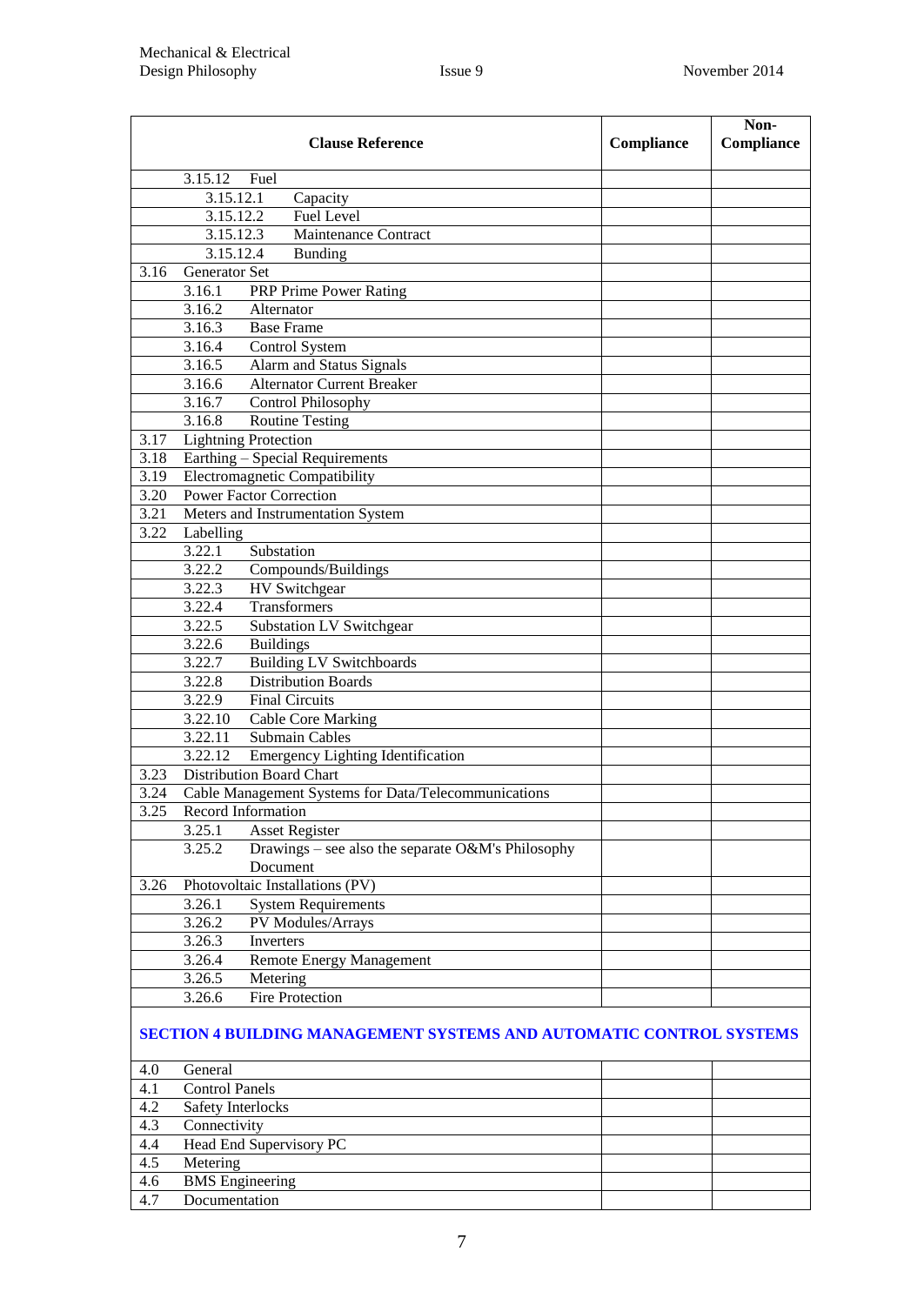|     | <b>Clause Reference</b>                                                                 | Compliance | Non-<br>compliance |  |
|-----|-----------------------------------------------------------------------------------------|------------|--------------------|--|
|     | <b>SECTION 5 - BUILDING INFORMATION AND OPERATING AND MAINTENANCE</b><br><b>MANUALS</b> |            |                    |  |
|     | This is now a separate section in the suite of Philosophy documents                     |            |                    |  |
|     | <b>SECTION 6 - METERING STRATEGY</b>                                                    |            |                    |  |
| 6.0 | <b>Strategy Overview</b>                                                                |            |                    |  |
| 6.1 | <b>Electricity Meters and Instrumentation Systems</b>                                   |            |                    |  |
|     | 6.1.1<br>General                                                                        |            |                    |  |
|     | <b>Current Transformer General Arrangements</b><br>6.1.2                                |            |                    |  |
|     | 6.1.3<br><b>Voltmeter Monitoring General Arrangements</b>                               |            |                    |  |
|     | Meter and Sub Meter Types<br>6.1.4                                                      |            |                    |  |
|     | 6.1.5<br>Earth Leakage Instrumentation                                                  |            |                    |  |
|     | <b>Meter Networks</b><br>6.1.6                                                          |            |                    |  |
|     | Metering - Substations<br>6.1.7                                                         |            |                    |  |
|     | 6.1.7.1<br><b>HV</b> Metering                                                           |            |                    |  |
|     | 6.1.7.2 LV Metering                                                                     |            |                    |  |
|     | Substation LV Switchboard Outgoing Circuits<br>6.1.7.3                                  |            |                    |  |
|     | Department/Building Metering<br>6.1.8                                                   |            |                    |  |
|     | <b>Incoming Circuits</b><br>6.1.8.1                                                     |            |                    |  |
|     | <b>Outgoing Circuits</b><br>6.1.8.2                                                     |            |                    |  |
|     | 6.1.9<br>Riser/Tap Offs                                                                 |            |                    |  |
|     | <b>Sub Distribution Boards</b><br>6.1.10                                                |            |                    |  |
|     | 6.1.11<br>kWh Metering                                                                  |            |                    |  |
| 6.2 | <b>Standby Generators</b>                                                               |            |                    |  |
| 6.3 | Photovoltaic Panel Systems                                                              |            |                    |  |
| 6.4 | Combined Heat & Power (CHP) Plants                                                      |            |                    |  |
| 6.5 | Natural Gas Service                                                                     |            |                    |  |
| 6.6 | Water                                                                                   |            |                    |  |
|     | 6.6.0<br>General                                                                        |            |                    |  |
|     | 6.6.1<br><b>Controls and Metering</b>                                                   |            |                    |  |
| 6.7 | <b>Heat Energy Metering</b>                                                             |            |                    |  |
|     |                                                                                         |            |                    |  |

#### **SECTION 7- [HAND OVER PROCEDURE](#page-94-0)**

#### **SECTION 8 – [CAD LAYER DETAILS, SPACE MANAGEMENT](#page-95-0) TEAM, DRAWING LAYER [CONVENTIONS](#page-95-0)**

<span id="page-8-0"></span>

| <b>Appendices</b>                                       |               |  |
|---------------------------------------------------------|---------------|--|
| Appendix A: Standard Requirements for Online Build Inf. | Now separate  |  |
|                                                         | document      |  |
| Appendix B: Oxford Univ. Telecoms. Infrastructure       | As above      |  |
| Appendix C: CAD Layer Details                           | Now Section 8 |  |
|                                                         |               |  |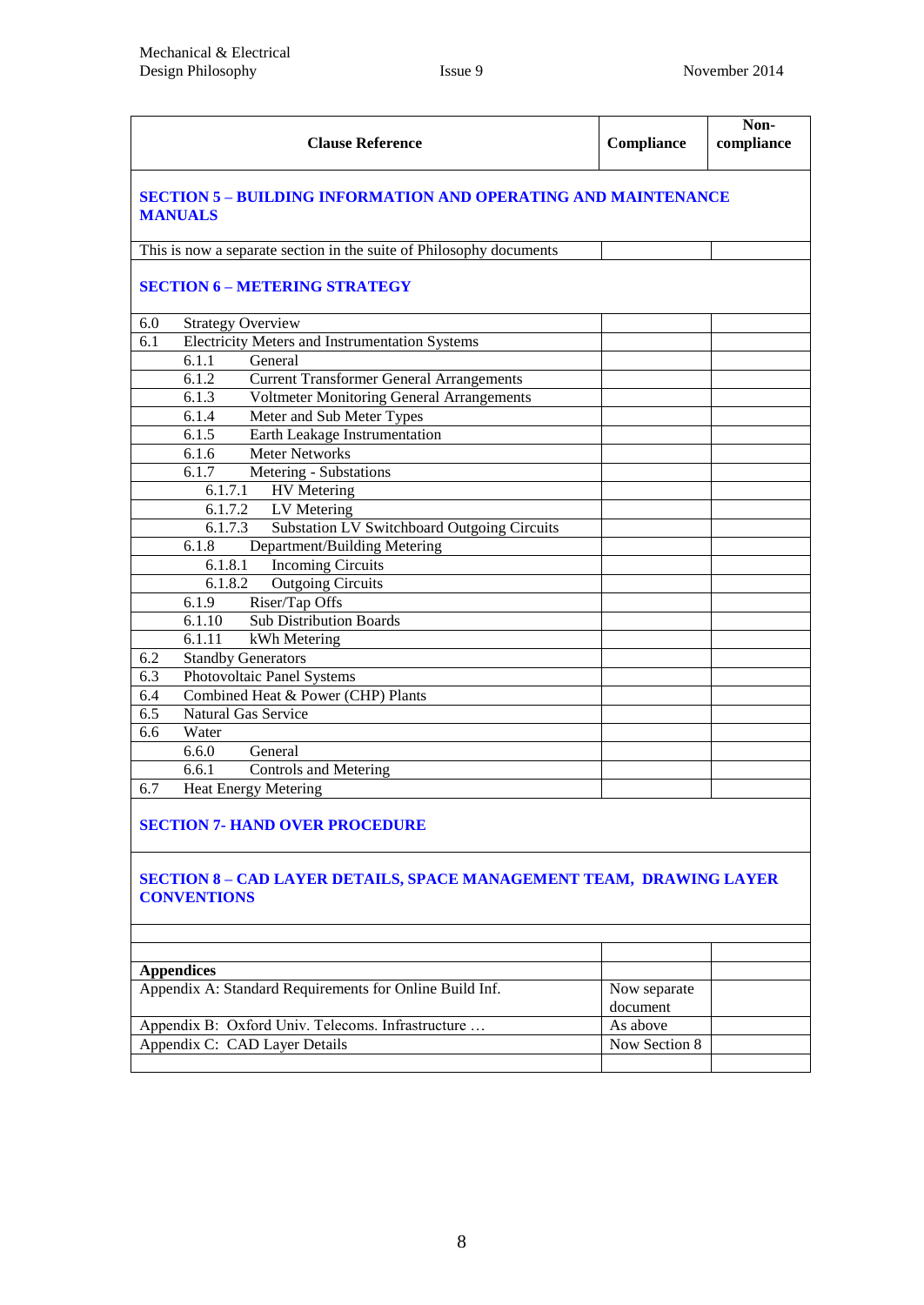## **SECTION 1 – STANDARDS AND RESPONSIBILITIES**

#### **1.0 Standards**

All plant, equipment and systems shall be designed and installed in accordance with the appropriate British Standard or European equivalent, Codes of Practice, relevant Statutory Instruments and Regulations, Building Regulations, University Environmental Sustainability Policy, Estates Services Policy & Procedures document 'The Control of Legionella Bacteria in Water Systems' the Sustainability Building Philosophy and the University Safety Office Policy statements.

The University of Oxford Standing Orders or 'Estates Regulations' (current edition), University Environmental Sustainability Policy, Estates Services Policy & Procedures document 'The Control of Legionella Bacteria in Water Systems' and the University Safety Office Policy Statements are available either on the website or for inspection at Estates Services.

#### **1.1 Responsibility**

The following table which is taken from the Estates Regulations (current edition) indicates the division of responsibilities for the operation and maintenance of the listed services. The list is not exhaustive and is intended as a guide only. Designers should check with Estates Services Project Manager or Head of Building Services if in doubt.

| <b>Responsibility for Mechanical and Electrical Services</b>                                          |                                                                                                                            |  |  |
|-------------------------------------------------------------------------------------------------------|----------------------------------------------------------------------------------------------------------------------------|--|--|
| <b>Estates Services</b>                                                                               | <b>Department</b>                                                                                                          |  |  |
| Heating installations                                                                                 | Medical gases                                                                                                              |  |  |
| Domestic hot and cold water systems                                                                   | Demineralised water systems                                                                                                |  |  |
| Natural gas                                                                                           | Water treatment plant serving only departmental<br>equipment                                                               |  |  |
| Air conditioning                                                                                      | Process water cooling systems                                                                                              |  |  |
| Ventilation                                                                                           | Warm and cold rooms                                                                                                        |  |  |
| Lift installations                                                                                    | Compressed air systems                                                                                                     |  |  |
| Steam plant and associated pipework<br>distribution                                                   | Steam plant and associated pipework distribution<br>serving only department equipment                                      |  |  |
| Fume cupboard extract systems                                                                         | Fume cupboards                                                                                                             |  |  |
| <b>Lightning Protection Installations</b>                                                             | Autoclaves, sterilizers and cage washers                                                                                   |  |  |
| Electrical sub-stations and switch rooms                                                              | Safety cabinets and associated extract systems                                                                             |  |  |
| Fixed electrical distribution system<br>including light fittings and associated<br>lighting controls. | Electrical equipment (including UPS) connected to<br>socket outlets and isolators of the fixed electrical<br>installation. |  |  |
| Building management systems                                                                           | Emergency lighting (guided by the Safety Office<br>responsibility)                                                         |  |  |
| External lighting                                                                                     | Fire detection systems (Safety Office responsibility)<br>$\sim$                                                            |  |  |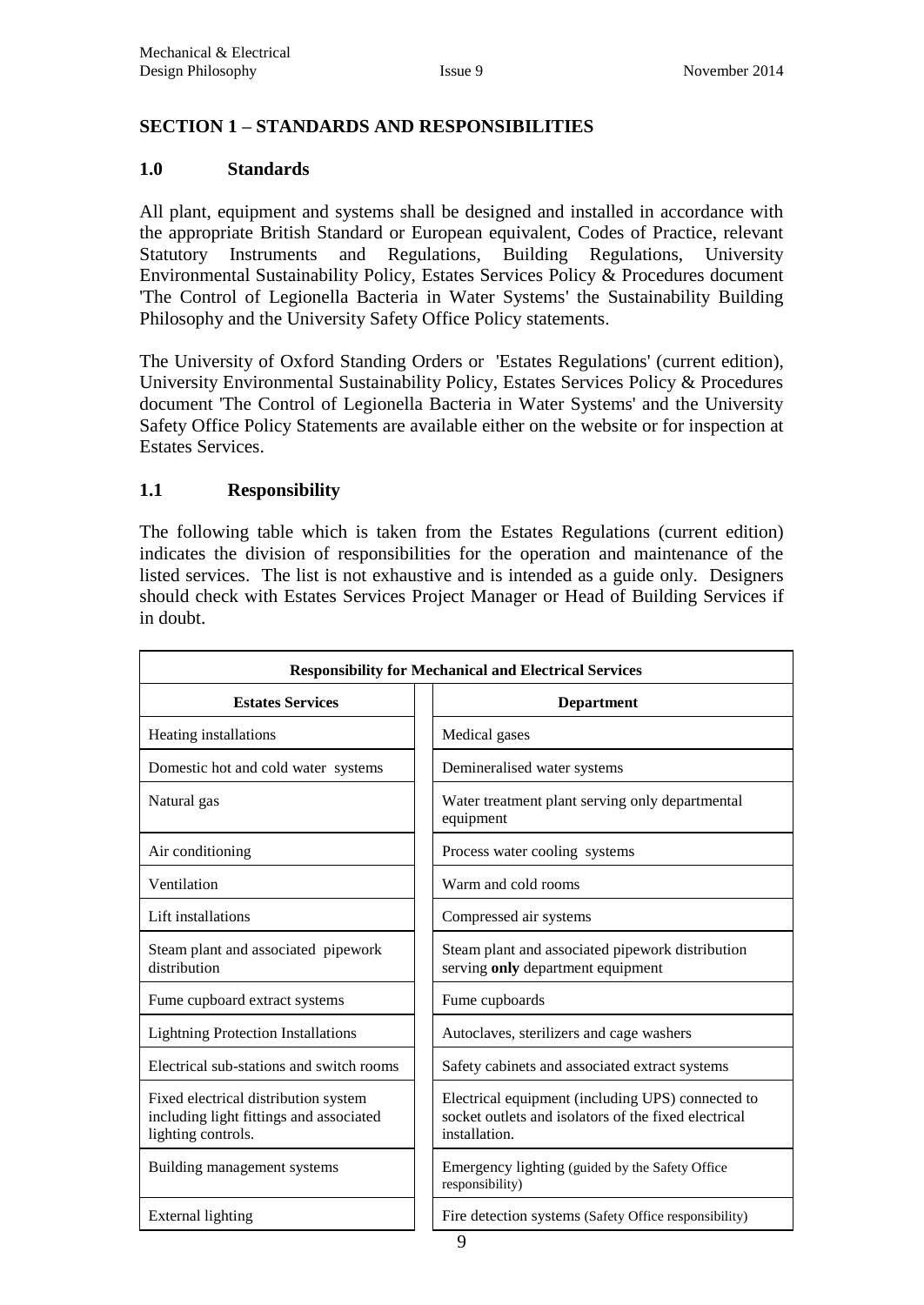Standby generators required by legislation, CHP and ground source heat pumps Sprinklers and misting systems maintenance

Sprinklers and misting systems (weekly testing) Standby generators for departmental requirements only.

Estates Services equipment should be located in dedicated and separate mechanical and electrical plant rooms under the control of Estates Services, with Departmental equipment being located in separate plant rooms which are under the control of the Department. If shared plantrooms are unavoidable then the project manager must consult with both the department and Estates Services jointly.

## **1.2 Maintenance Philosophy**

It is a requirement that all systems should be designed such that they can be repaired, maintained, inspected, extended and removed with the minimum of disruption to the building user. The Consulting Engineer or Contractor must submit a detailed maintenance philosophy to Estates Services, as early as possible in the design of the project, and in all cases before the completion stage E, to demonstrate that the above objectives are being met.

For larger projects or complex plantrooms a formal maintenance review addressing all of the above requirements should be carried out with the project team, Estates Services and the department. The output from the review(s) must be documented and this document must be reviewed with Estates Services at appropriate stages of the project. The document must form part of the Operation and Maintenance manuals.

The philosophy should detail for example:

- (i) The effects on the building user of planned maintenance on the various plant items;
- (ii) The effect of periodic test and inspection programmes of the electrical installation;
- (iii) The provision of any standby plant;
- (iv) The provision of any alternative sources of electrical supply to maintain essential services, etc.
- (v) End of life removal

In the event of a cost minimising exercise (value engineering) it is important to ensure that the client representative and PSG are made fully aware of the effects of any changes which will increase disruption or add cost to their activities.

## **1.3 Deviations from the Philosophy Guidelines**

The Consulting Engineer shall provide a written report to the Head of Building Services highlighting where the principles of the Design Philosophy cannot be complied with, together with a justification for the alternative solution proposed. The form on pages 4 to 8 needs to be completed.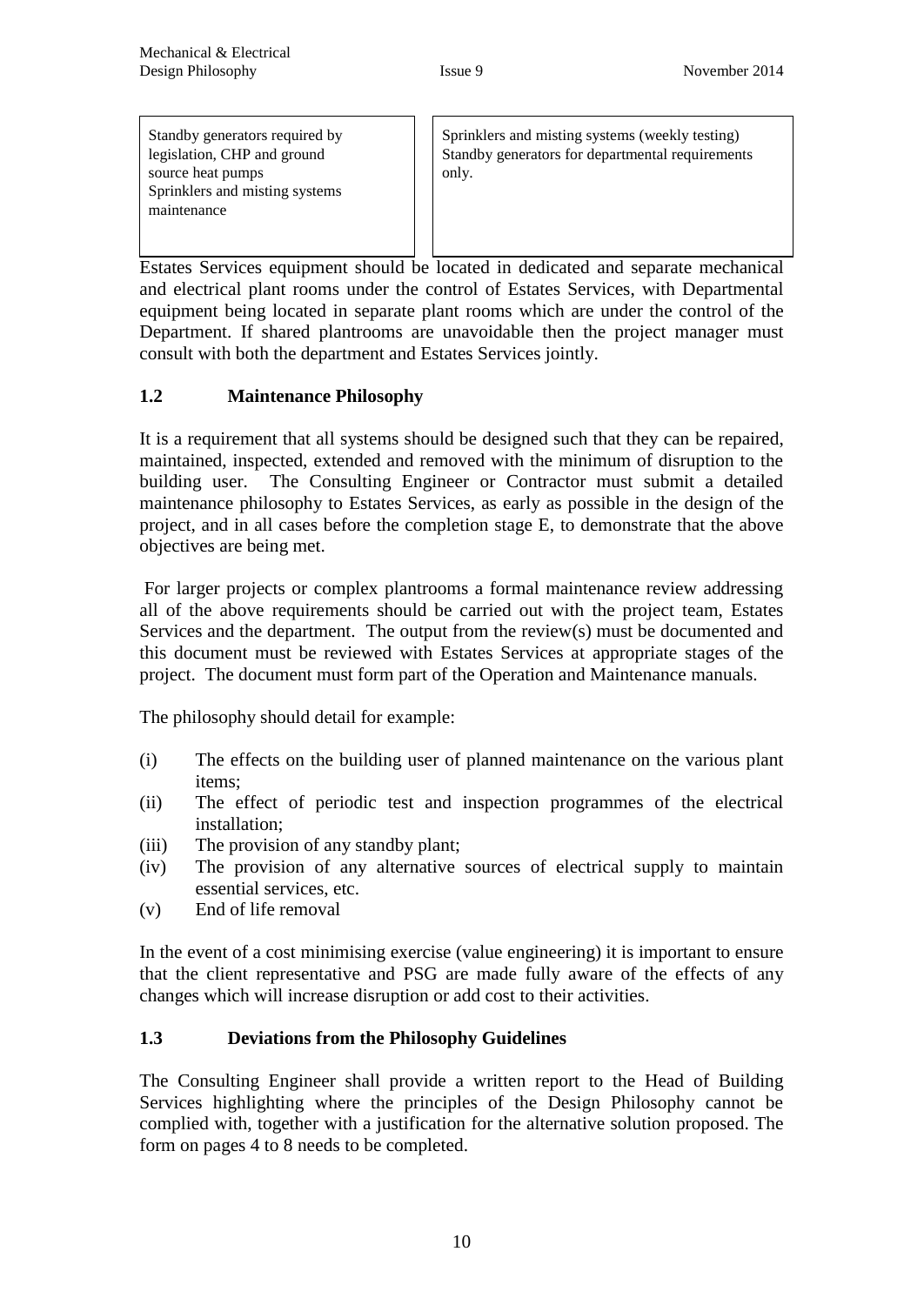## **1.4 12 Months Defects Period (Soft Landings and Seasonal Commissioning)**

The project costs shall include for the mechanical services commissioning contractor (and/or the BMS controls contractor) to visit the new or refurbished building during the 12 months defects period on a quarterly basis in order to carry out adjustments/fine tuning of the mechanical services installations throughout the building. A quarterly review (seasonal commissioning) meeting shall be held with the client representative building manager or other nominated representative, Estates Services mechanical services engineer and the commissioning engineer. Minutes of the meeting shall be recorded.

It is essential that accurate and comprehensive metering and sub-metering data is available through the ION metering system. The BMS must be fully functional with all necessary sensors, drivers and other devices logged at appropriate intervals with plots available.

Seasonal commissioning as a minimum should include:

- Confirmation that all meters are reading correctly;
- Comparison of meter data with predicted performance;
- Review of all BMS graphics to confirm that they are reading correctly;
- Review the BMS graphics to confirm they are a reasonable representation of the system schematics;
- Review of set points and dead bands;
- Review of real occupancy hours and level (with the building FM manager)
- Discussion of perceived performance / comfort levels;
- Review sensor and driver plots and compare with actual occupancy;
- Detailed performance review of LZC plant including representatives from the equipment suppliers;
- Detail performance review of weather compensation;
- Detailed performance review night set back;
- Detail performance review of night purging;
- Detailed performance review of heat reclaim devices;
- Review of rain water collection devices.

#### **1.5 12 Months Servicing and Maintenance Agreement**

For complex package plant e.g. CHP, GSES, generators, lifts etc. a fully detailed maintenance proposal with a full breakdown of costs shall be provided to Estates Services. **It is essential that the maintenance quotation is obtained prior to ordering the plant**. The maintenance proposal shall cover only those mechanical services which are the responsibility of Estates Services (see clause 1.1) and shall detail all of the plant, equipment and installations to be maintained and shall provide a schedule of work to be carried out. The proposal shall be fully comprehensive and include for all necessary consumables such as filters, drive belts, etc. a 365 day, 24 hour emergency call out cover with a maximum of a four hour response time to deal with breakdowns for five year contracts. The total life cost should be considered **before** purchasing complex plant.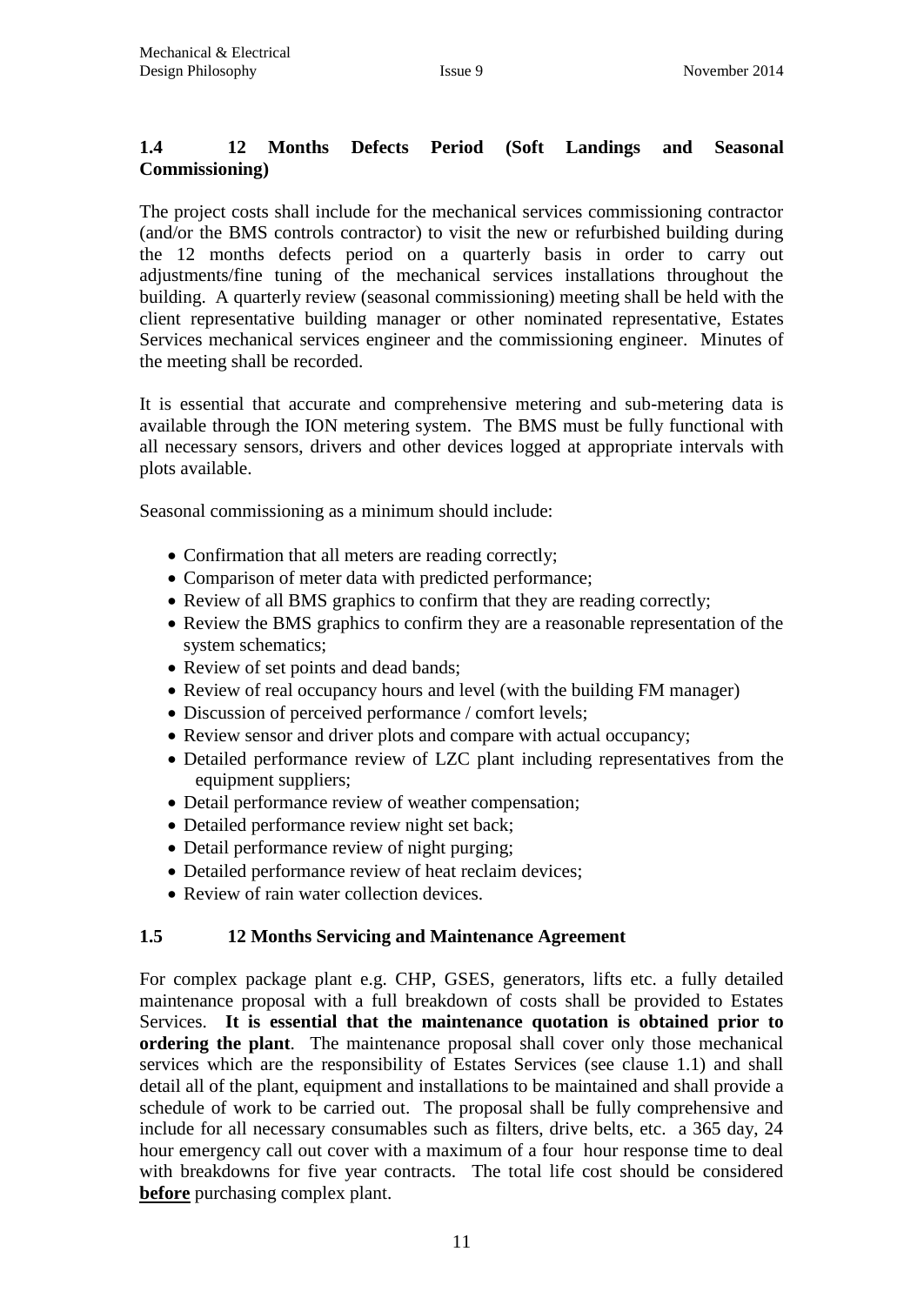The maintenance quotation should not be binding on the University. An order may be placed by Estates Services Building Services Section directly with the contractor for the maintenance contract after handover.

## **1.6 Control of Access to Plant Areas**

In order for Estates Services to control access to the areas it is responsible for, all lift motor rooms, mechanical services plant rooms, electrical substations, switch rooms and riser cupboards shall have Estates Services suited locks fitted. Lock details shall be as follows: the main suite is electrical, 'P' suite is for mechanical plant and 'L' suite is for lift motor rooms. There is a grand master key which will unlock all three suites and sub-master keys for each individual suite. Door locks shall be as supplied by Yale Security Products Limited, type GMK suite, ref YN8114(Y). The standard locks shall be key operation externally with thumb turn on room side for emergency exit purposes and each lock shall be supplied with three keys.

The use of SALTO Door Access Systems for Plant Rooms is subject to approval by Head of Building Services.

Access into all underground heating ducts is controlled by Estates Services and entry into the ducts can only be allowed after a risk assessment has been carried out, a method statement approved and a permit to work in Estates Services. Underground ducts are treated as confined spaces.

## **1.7 Utility Supplies**

Estates Services Energy Manager is responsible for organising the gas, water and electricity supply contracts for all of the University's functional estate. All new utility supplies or alterations to existing utility supplies **must** be arranged through Estates Services Energy Manager.

#### **1.8 Use of Dynamic Simulation Models for Part L CO2 Calculations**

Designers working on all new buildings and extensions to the current Part L Building Regulations must use a dynamic simulation package (approved by the Department for Communities and Local Government [DCLG]) rather than the Simplified Building Energy Model (SBEM) for calculating CO2 emissions. Estates Services reserve the right to allow the use of SBEM for simple buildings and extensions. The Designer must send a copy of the BRUKL (Building Regulations United Kingdom Part L) Output Document 1 Compliance with ADL2 (Approved Document Part L-Conservation of Fuel and Power – Part  $2$  – New Buildings other than Dwellings) to Estates Services Energy Manager for comment prior to Part L submission. A table of the input variables must also be provided which includes occupancy hours, plant running hours, occupancy density, small power load density  $(W/m<sup>2</sup>)$ , internal design temperature and air change rates.

A copy of the 'Asset Rating' BRUKL Output Document 1 Compliance with ADL2 using actual construction data must be handed to Estates Services Energy Manager before final handover of the building.

The National Calculation Method (NCM) allows calculation by accredited software, dynamic simulation models or SBEM. See [www.ncm.bre.co.uk](http://www.ncm.bre.co.uk/) for the latest updates.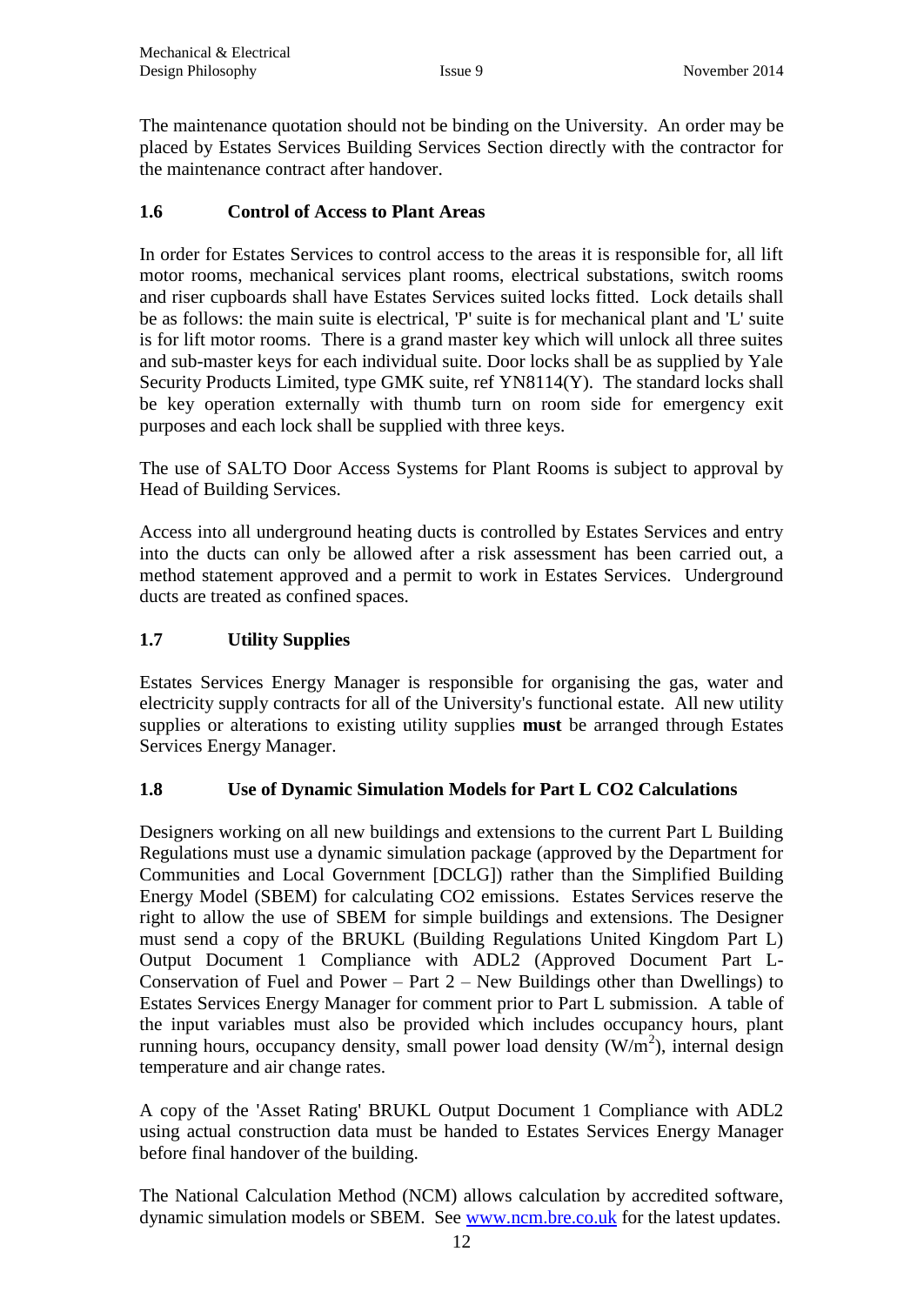## **1.9 Redundant Installations**

It is the policy of Estates Services that where buildings or parts of buildings are being refurbished all redundant equipment, cables, pipework etc shall be removed. It is particularly important that no 'dead legs' are left in the hot and cold water or natural gas services. All redundant pipework must be removed back to the tee position on the remaining live pipework and capped off.

## **1.10 Draining of Hot and Cold Water Systems with Standing Water During the Project**

If during the course of a project, especially refurbishment projects where existing Hot Water or Cold Water systems are not used or underused, wherever possible the system should be drained to manage the Legionella risk.

If there is a need to retain water supplies, for instance to maintain services to toilets or hand-wash facilities or where Asbestos removal requires a water supply then there must be an adequate Risk Assessment and measures should be taken such as regular flushing of the system and as soon as possible the systems drained thereafter.

## **1.11 Handover of Water Systems**

If during the course of a project the responsibility for Hot or Cold Water systems is handed to Estates Services then adequate notice should be given of this intention in order for Estates Services to allow their appointed specialist contractor to have access to complete a full risk assessment in the case of a new building or a re-risk assessment in the case of a refurbishment, to allow for access for the monitoring team to identify assets and complete bar-coding and implement a new control regime. If the building is not due to be fully occupied then Estates Services would instigate additional measures such as flushing until the building is brought into full use.

## **1.12 Effect of Additional Installations on Existing Services**

Consideration should be given during any new project or refurbishment to the surrounding area/s that may be affected by the works. This includes the cleaning of surrounding buildings externally and internally e.g. ductwork and filters that may need more attention due to the works. Also any internal spaces that may need any services modified and/or any effects to the environmental conditions of any spaces that could be compromised because of the works need to be included within the project or refurbishment.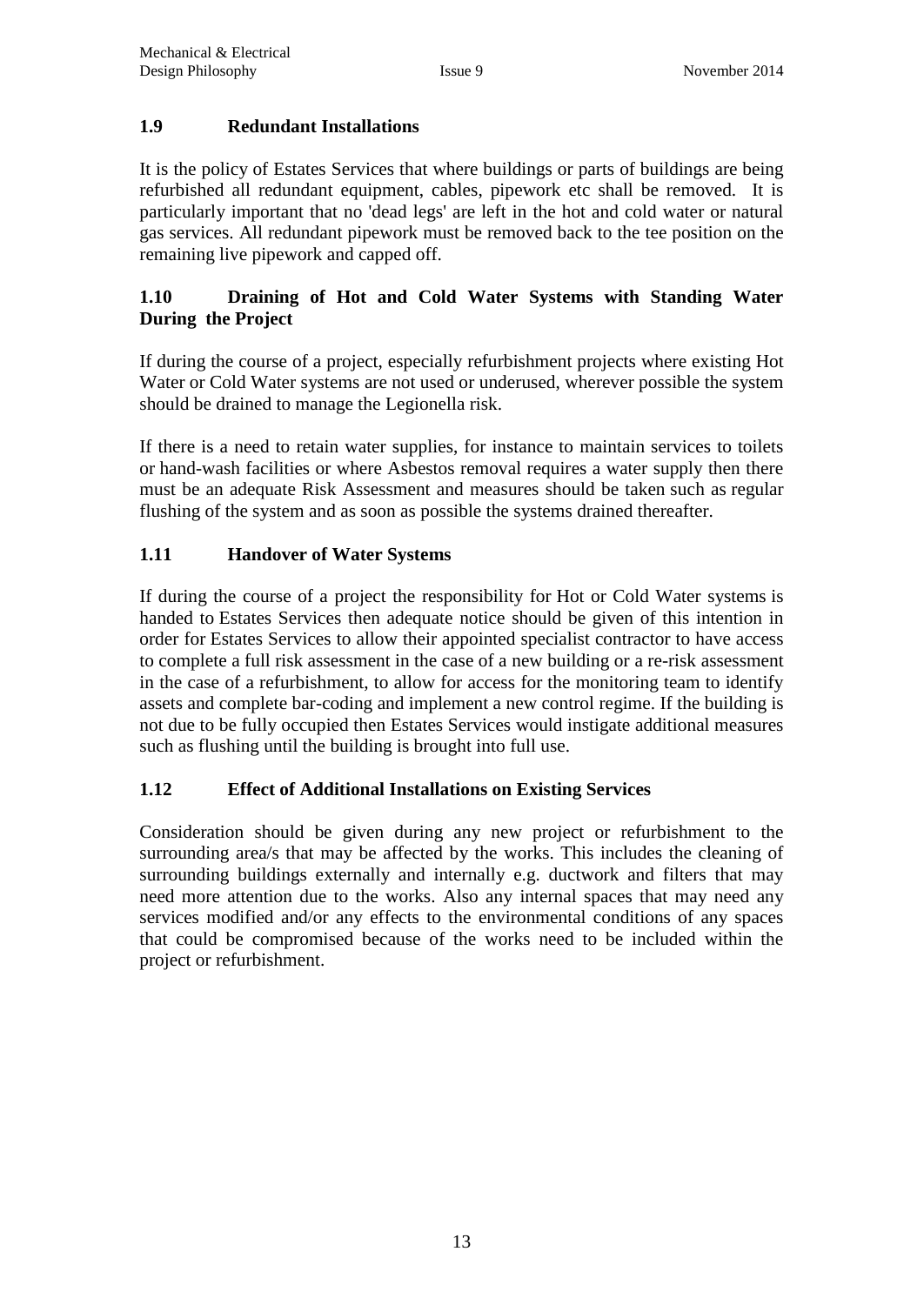#### <span id="page-14-0"></span>**SECTION 2 – MECHANICAL SERVICES INSTALLATIONS**

#### **2.0 General**

It is an absolute requirement that all systems are designed to be easily and safely accessible and are straightforward to operate, maintain and replace. Where plant is hidden for aesthetic reasons 'accessible' means that hatches, removal panels and other access devices can be removed by a single person without using tools (or lifting devices).

All work within listed and 'historic' buildings requires careful consideration and all proposals **must** be agreed with the Head of Building and Conservation during the design process and before any work is carried out. Building and Conservation should also be consulted on works on buildings that are not Listed but are historically significant.

#### **2.1 Plant Rooms including Boiler Rooms**

#### **2.1.1 General**

All plant rooms must have safe, easy, secure access and, in the case of basement and ground floor rooms, the access must be direct from the outside of the building in which the plant rooms are located. All plant rooms must be of adequate size and height. Access to all plant rooms must be as safe and easy as entering any other room within the building.

#### **The use of vertical ladders will not be accepted as a means of gaining access to any plant room or roof top plant area.**

All plant rooms shall have adequate ventilation, floor drainage, good uniform lighting, emergency lighting, a telephone, a data point, rcd protected 13 amp socket(s), a fire alarm sounder and appropriate fire detection. Telephone and data points are in addition to those dedicated for equipment monitoring.

All plant rooms which are located above occupied areas and contain 'wet' services shall be fully tanked and bunded with sufficient drainage points so as to prevent the possibility of water damage to the areas below. Floors should be laid to fall towards drains. All penetrations through the tanked floor shall have a minimum of 100mm upstands all around the openings.

Where there is significant risk of damage from leakage e.g. Plant Room above laboratories, a leak detection system must be installed and wired back to a locally monitored area. It must **not** be connected to the BMS and is not a substitute for bunding the Plant Room. To reduce the risk of false alarms, leak detection cables should be run in appropriate locations on wire baskets such that they a very slightly raised above the floor. Alternative 'prong type' detectors may be used if appropriate.

All discharges to plant room drains e.g. from condense, blowdown shall be adequately designed and installed to prevent water leaking onto the plant room floor. If there is a need to 'bund' a drain to cope with the flow then a separate drain must be provided.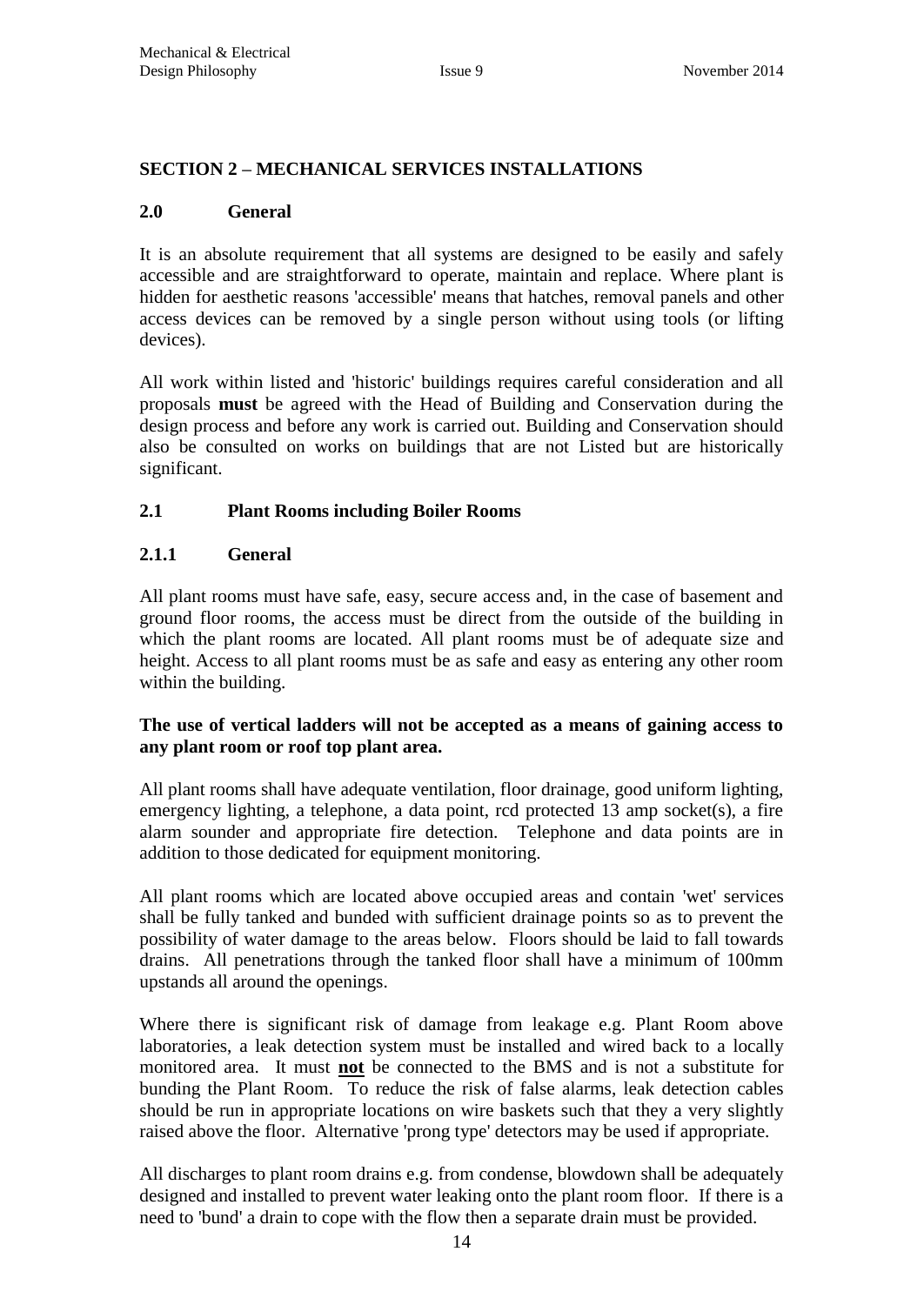Doors into Estates Services plant rooms **must** be fitted with Estates Services suited locks and adequate access **must** be provided for future plant replacement.

Door Locks shall be as supplied by Yale Security Products Limited, type GMK suite, ref no. YN8114(Y), 'P' suite for mechanical plant rooms. The standard lock shall be key operation externally, with thumb turn on room side for emergency exit purposes and each lock shall be supplied with three keys.

Adequate space shall be provided around all plant for safe maintenance, inspection and replacement. Headroom under plant, pipes, ducting, etc., along access routes shall not be less than 2000mm with access space around plant being not less than 900mm or more if recommended by the equipment manufacturer.

All plant shall be installed so as to prevent vibration and noise transmission to occupied areas. Appropriately positioned lifting beams shall be provided to enable the safe replacement of large items of plant such as pump motors.

Any plant located on a roof shall be provided with adequate lighting and a non-slip walkway with guard rails to permit safe access.

Tripping hazards must be avoided, particularly low level pipework discharging over floor drains located in access routes.

Access to departmental plant areas, server rooms and electrical switch rooms must not be via an Estates Services controlled mechanical services plant room.

Open flue gas and oil fired heating and hot water heaters must always be located in a separate plant room from supply and extract ventilation plant.

#### **2.1.2 Roof Plant Rooms**

Access must be by a staircase having a clear width of at least 800mm. Floors shall be tanked and bunded to prevent water damage to floors below and there must be an adequate number of drainage points provided.

#### **2.1.3 Low Level Plant Rooms**

Main plant and boiler rooms should be at ground level and **must** be separate from any electrical intake room. If a ground floor location is not possible then consideration may be given to a lower ground floor or basement location, in which case access must be via double doors from an adequately sited well, with ramped access if possible.

## **2.1.4 Equipment Located in Ceiling and Roof Spaces**

The designer shall avoid wherever possible positioning equipment such as fan coil units which require regular servicing and maintenance in ceiling voids and roof spaces. However, where this is absolutely unavoidable, then a safe, easy means of access shall be provided, e.g. full sized hinged panels, boarded out walkways in roof spaces and deep ceiling voids, etc. Any equipment which needs to be serviced must not be located above laboratory benches, computer equipment, fixed room furniture, etc., and every effort shall be made to locate equipment away from occupied areas.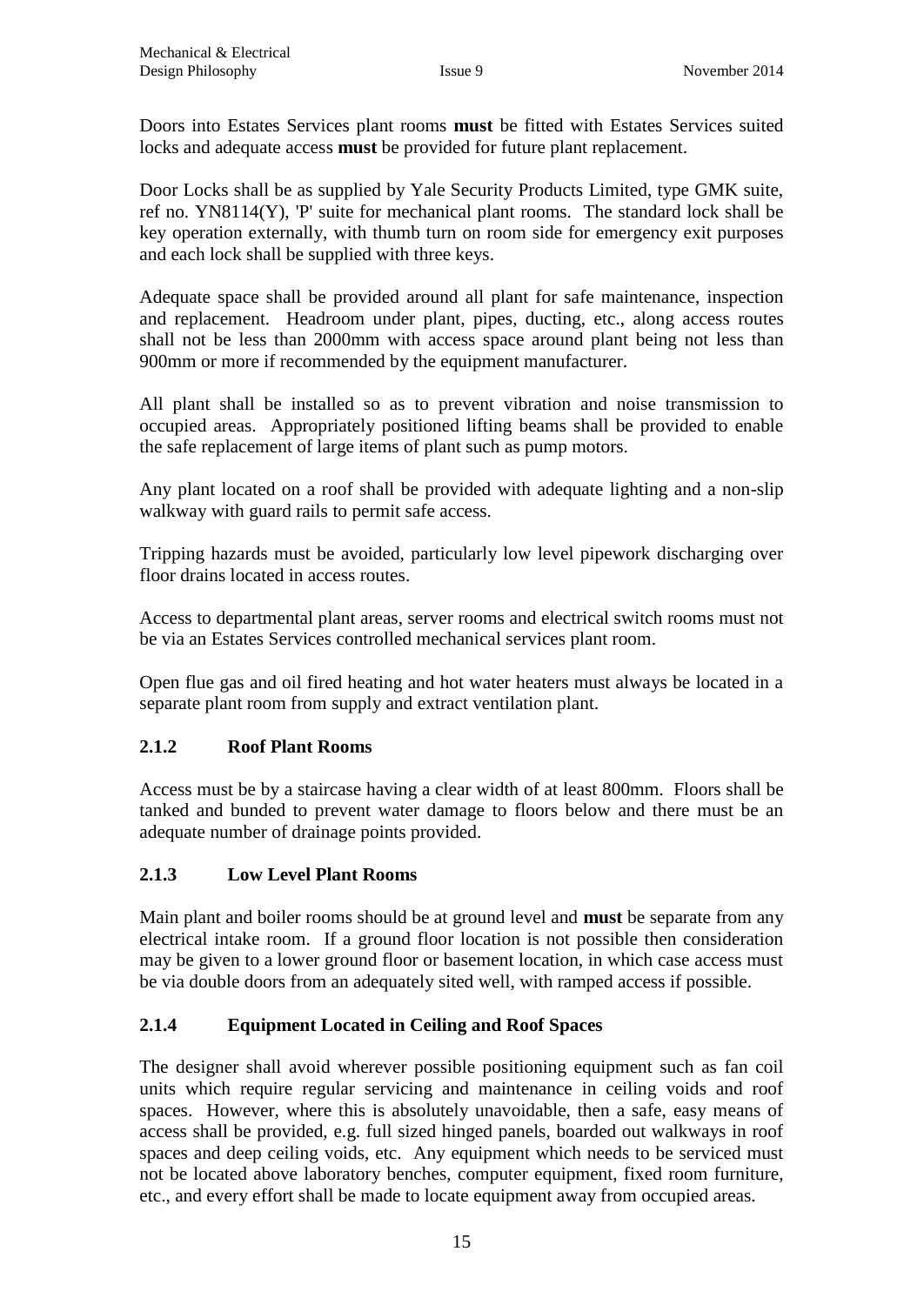## **2.2 Hazardous Areas**

All plant and equipment serving hazardous and restricted access areas such as animal rooms, containment rooms, etc., shall be designed and installed such that they can be totally maintained from outside of the actual area. The requirements of the University Safety Office briefing document for category 2 and 3 containment areas must be followed. Visual indication (i.e. magnehelic gauges) of differential pressures shall be provided where rooms are required to operate at a greater or lesser pressure than adjacent areas.

## **2.3 Distribution of Piped Services**

## **2.3.1 Horizontal Distribution**

Main horizontal distribution pipework shall be at high level in corridors, in a single depth and preferably not hidden above ceiling tiles. If ceiling tiles are unavoidable then they must be easily removable and replaceable.

Pipes must not have fixed equipment or cable and data trays positioned directly underneath them and all valves must be easily accessible from below.

## **2.3.2 Vertical Distribution**

Main vertical distribution pipework shall rise in a wide shallow duct containing a single depth of pipes with access from full height doors at each floor level. Such vertical ducts shall be complete with solid floors at each level, open mesh type flooring is not acceptable.

## **2.4 Low Pressure Hot Water Heating Systems**

All wet heating systems shall be designed as low pressure hot water systems. Medium and high pressure systems are not acceptable.

Radiators should be used in preference to fan coil units and to natural convectors wherever possible. All mild steel pipework shall be heavyweight mild steel to BS1387 up to 150mm and to BS3600 for larger sizes. Thin walled stainless steel pipework may be used as an alternative if using crimped fittings. Trench heating must not be used.

Pipework up to and including 50mm shall have screwed joints and pipework 65mm and above welded joints. Adequate dismantling points using unions or flanges as appropriate shall be provided to enable appliances to be disconnected and pipework to be repaired.

## **2.5 Laboratory and Domestic Hot and Cold Water Systems**

## **2.5.1 General**

All water systems must be designed to comply with L8: Legionnaires' disease. The control of legionella bacteria in water systems. Approved Code of Practice and HSG274: Legionnaires' disease - Technical Guidance issued by the Health & Safety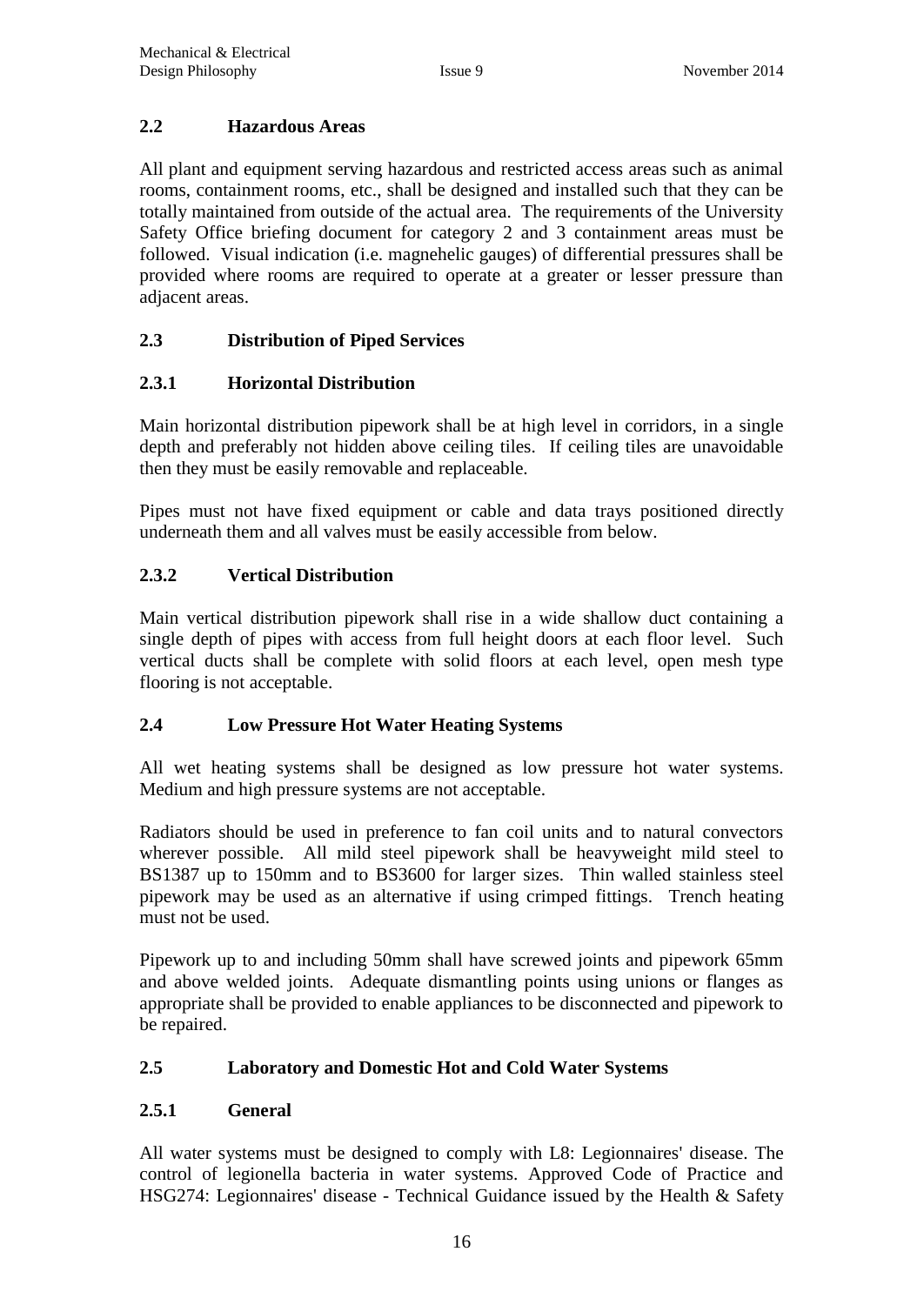Commission and the requirements of the current Estates Services Policy & Procedures document 'The Control of Legionella Bacteria in Water Systems'.

Galvanised mild steel pipework, fittings and calorifiers shall not be installed; only copper, stainless steel or appropriate plastic materials may be used. Flexible connections to terminal fittings are not permitted (as these are a potential site for bacteria growth) final connections must be copper or stainless steel. The only exception will be mixer taps which have integral flexible connection but these should be avoided if possible. Location isolation valves (ballofix type) are to be provided to all water systems

In order to standardise across the University Estate only Yorkshire Fittings Limited Xpress jointing system is approved as an alternative to traditional methods of jointing of copper pipework.

Where buildings or areas are being refurbished all redundant pipework shall be removed back to the tee on the live pipework and the tee removed and a through joint used wherever practicable.

All drinking water outlets must be supplied directly from the mains supply pipe.

Any work on water services must be given prior approval by the Head of Building Services and/or the Mechanical Engineer with adequate information provided on application. A transfer of control must be issued by the DLO.

Suitable pre-treatment water softening plant should be considered particularly for hot water systems.

Spray and aerated taps shall not be used.

#### **2.5.2 Hot Water Systems**

Plate heat exchangers or direct gas fired hot water heaters should be used in preference to storage calorifiers.

Hot water with central storage and associated pipework distribution systems shall only be used if it is impractical to use point of use electric hot water heaters. Trace heated hot water flow pipework shall not be used in place of a pumped hot water return.

Mixer taps are preferred to individual hot and cold taps. Thermostatic mixing valves (i.e. TMV2 or TMV3 as appropriate) shall be installed on all baths and wash hand basins in high risk environments such as child care following an assessment of the scalding risk to provide safe hot water temperatures. If TMVs are required they should be incorporated within the terminal fitting and all TMVs must be accessible for routine maintenance and must not be installed in ceiling voids or other difficult to access areas. Local isolation valves (ballofix) must be provided for testing for both hot and cold water feeds.

Electric water heaters must be manufactured by Heatrae Sadia and showers by either Mira or Triton.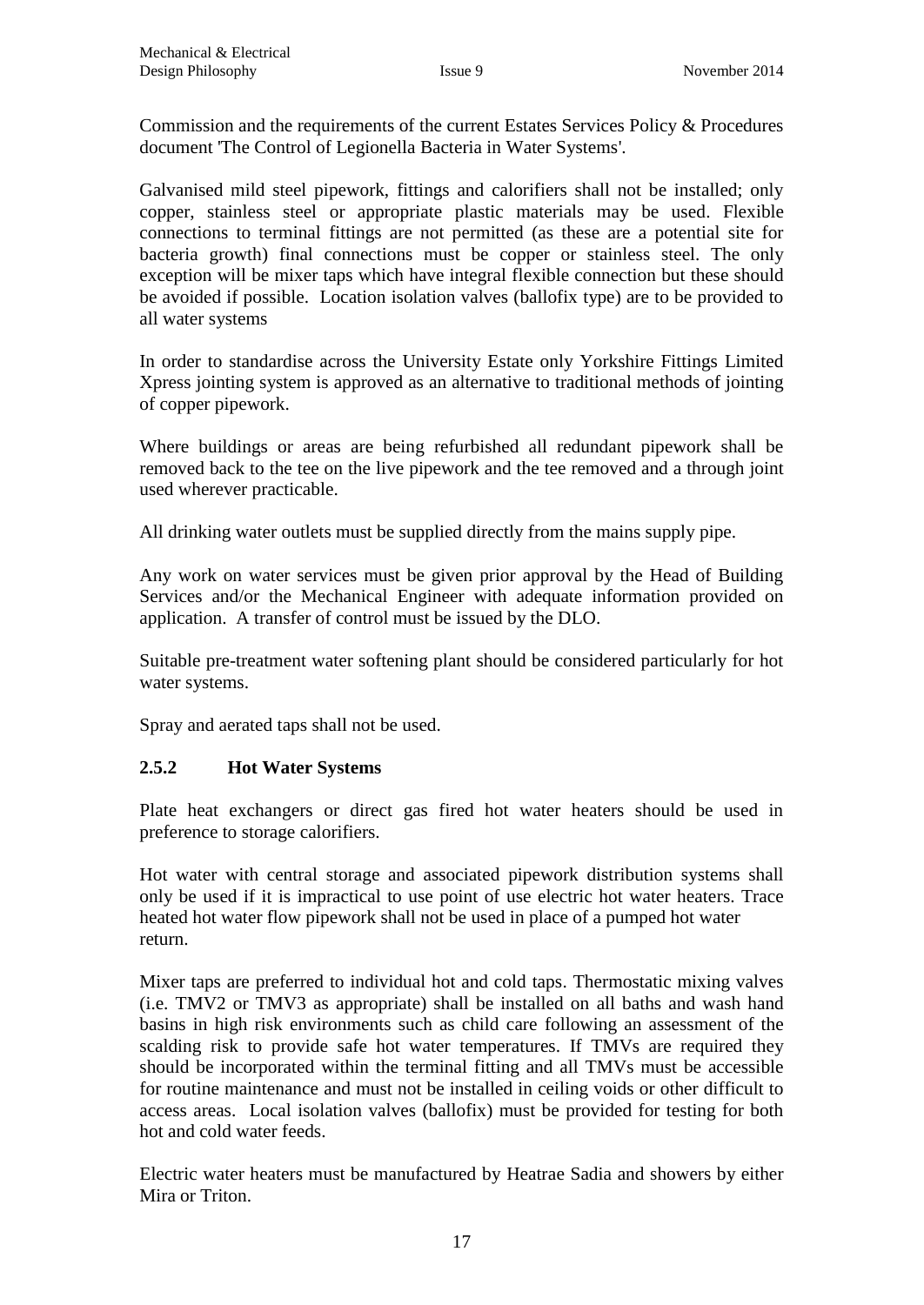## **2.5.3 Cold Water Systems**

Two cold water storage tanks shall be provided to enable supplies to be maintained whilst one tank is taken out of service for inspection/cleaning. If a dual tank is specified it must be designed so that it can operate for long periods with only one tank in use. The tank should be capable of being cleaned from outside. If this is not possible then suitable provision should be made for confined space entry.

A water meter shall be fitted in the mains cold water supply pipework to all cold water storage tanks and these meters together with the water storage temperature of each tank shall be monitored by the Building Management System. Refer to Section 6 Metering.

The main meter on the incoming cold water supply to the building and any other submeters shall be monitored by the ION metering system. (See reference section 4.6 in Project Managers Guidance of Sustainable Building Philosophy document).

## **2.5.4 Handover of Water Systems**

All new and renovated water mains, service pipes and fittings must be disinfected, flushed and sampled before returning to service irrespective of pipe diameter.

Water services must be cleaned and disinfected within 7 days of handover and a representative number of potable water samples, including pseudomonas, must be taken no less than 5 days after disinfection. The water services must be of acceptable water quality and will not be accepted unless all water samples are satisfactory. The contractor will be responsible for flushing of all outlets before acceptance and this should be appropriately recorded.

A Legionella Risk Assessment must be issued before any water system is accepted.

#### **2.6 Natural Gas Service**

A gas shut off valve, operated by a heat detector(s) and/or emergency push button shall be incorporated in the boiler supply pipe. This valve must not be connected to any building fire detection system other than that located within the boiler room. Gas pipework shall be heavyweight mild steel to BS 1387(EN 10255).

Basement and semi-basement boiler rooms shall have a gas detection system installed.

The gas supply to other areas such as kitchens and laboratories shall be separately metered from the heating boilers and hot water heaters.

All gas meters must be monitored by the ION metering system. See Section 6.

For a gas supply that normally is metered at 21 mbar, the pressure drop between the primary meter and any booster or the plant manual isolation valve, at maximum flow, shall not exceed 1 mbar.

For a gas supply that normally is metered at greater than 21 mbar, the pressure drop in the pipework, at maximum flow, shall not exceed 10% of the design pressure.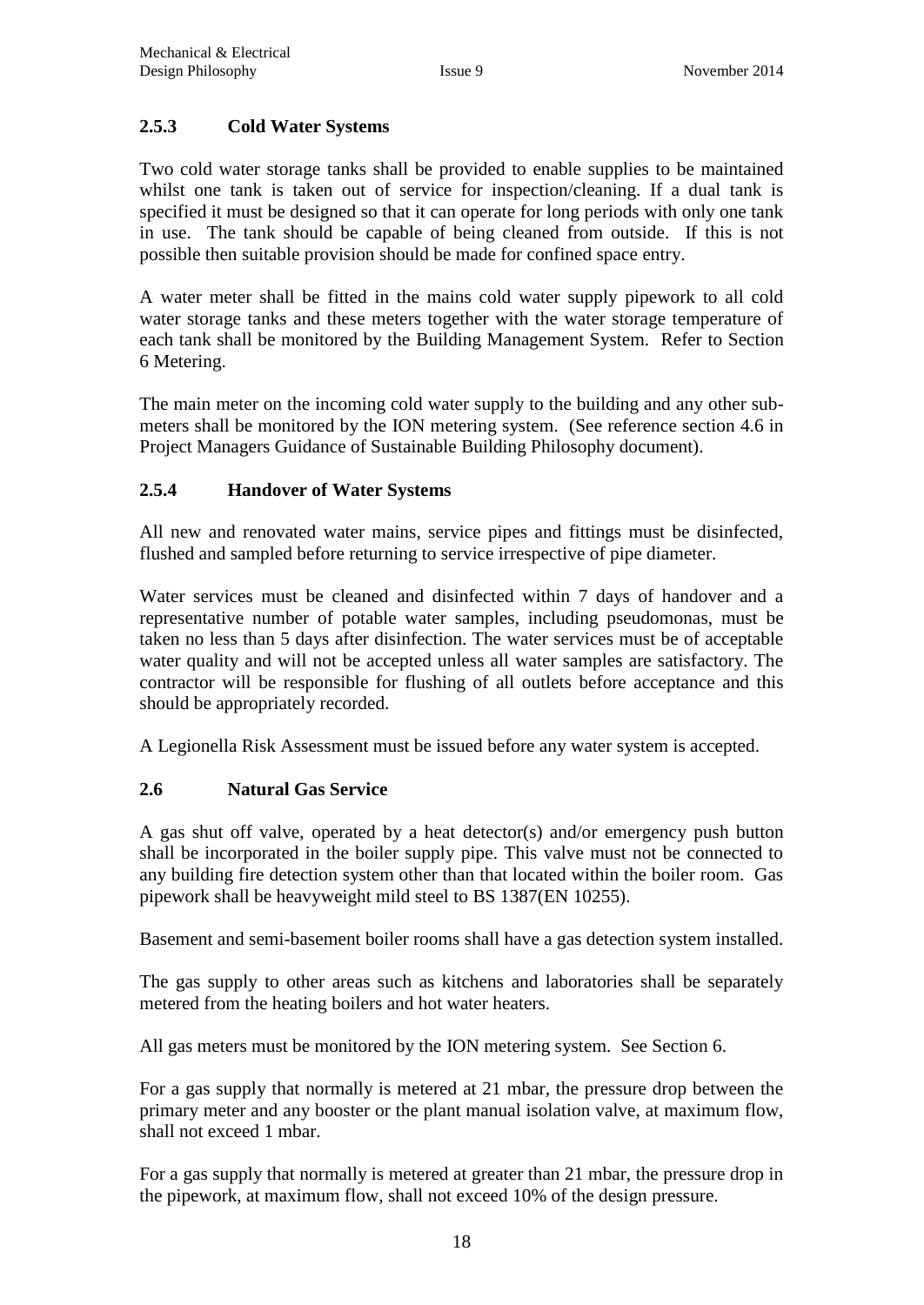Gas boosters should be avoided if at all possible.

All installations must comply with current IGEM and other relevant regulations for industrial and commercial establishments (unless agreed otherwise for genuine domestic installations). Designer and installers should particularly note the earthing requirements of gas pipework.

## **2.7 Steam Systems**

Steam shall not be used as a primary or secondary form of heating or for humidification. It is the policy that where steam is necessary, it should be generated adjacent to the point of use. Steam plant which serves only departmental equipment, e.g. cage washers, autoclaves, etc., will be maintained by department personnel and the design proposals should be discussed with both Estates Services and the building user.

## **2.8 Isolation Valves**

All piped services shall have adequate numbers of isolation valves fitted for future maintenance requirements to minimise drain down. As a minimum each floor must be zoned.

All items of plant shall be fitted with isolation valves. Commissioning valves and other throttling valves must not be used for isolation there must be dedicated isolation valve.

## **2.9 Air Conditioning and Ventilation**

The use of air conditioning systems shall be avoided wherever possible except where close control of the environment is necessary. Natural ventilation should always be used in preference to mechanical ventilation. Designs should incorporate free cooling and/or night time purge cooling wherever possible. Not only are these requirements of the Carbon Management Strategy, they also reduces the total life cost of the building.

When existing A/C units are being replaced or a department wishes to install cooling to discrete areas within a building, the Mechanical section must be consulted prior to the design stage. The air conditioning approval form, available on the Estates Services website, must be completed before any design takes place.

All air handling plant shall be located within plant rooms and the use of weatherproof outdoor air handling units should be avoided.

## **Evaporative type cooling towers must not be used under any circumstances. Evaporative cooling systems e.g. adiabatic should be avoided to reduce maintenance costs and water hygiene risks.**

Ventilation ducting shall be provided with an adequate number of suitably sized access points to enable the ducting to be thoroughly cleaned. Adequately sized access panels shall be provided adjacent to all in-line plant and dampers. See-through vision panels shall be provided adjacent to all motorised dampers fitted in ductwork and air handling units.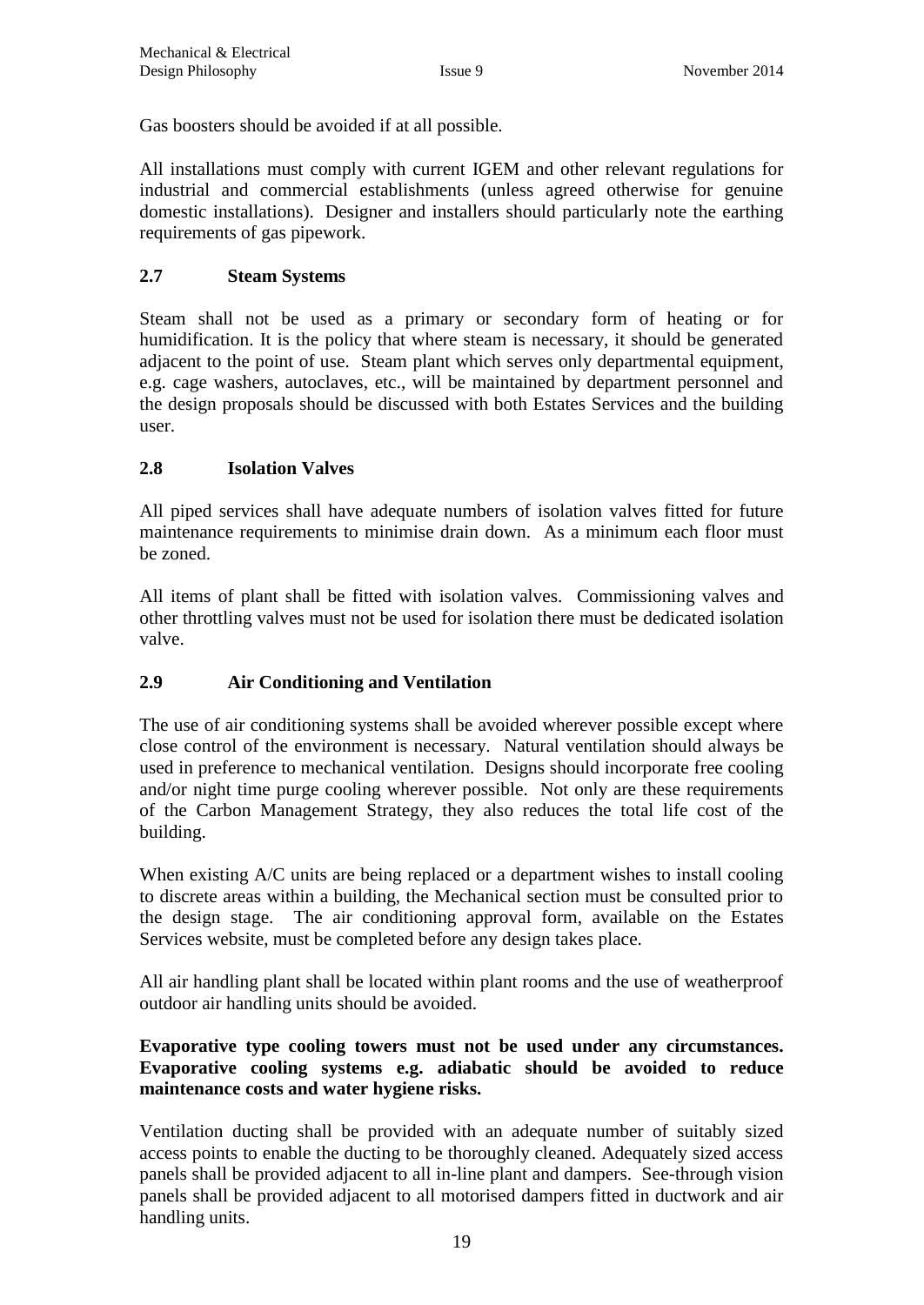All ductwork manufacture and installation must be in accordance with DW 144.

Filters shall be of the easily replaceable type and shall be fitted with dirty filter indicators. Bag, HEPA and carbon filters shall have a pre-filter. Energy efficient filters should be used in all plant.

Fresh air inlets shall be positioned so as to be unaffected by vehicle exhausts and to be as far away as possible from fume cupboards, other exhaust points and heat rejection equipment such as chillers.

Electric resistive type or gas steam humidifiers (Neptronic preferred), with appropriate RO water treatment, shall be used for providing humidification. Electrode type electric humidifiers must not be used.

Separate dedicated cooling systems should be used for server rooms, departmental equipment and the like which require cooling continuously throughout the year.

Gauges shall be installed across all filters. Magnehelic gauges are preferred.

## **2.10 Fume Cupboards**

Fume cupboard installations shall be in accordance with the current University Safety Office Policy Statement University policy S7/01 on fume cupboards.

Wherever practical each fume cupboard (or bank of fume cupboards) shall have a dedicated extract system which discharges at least three metres above the highest part of the roof. Extract fans must be easily accessible.

Each fume cupboard shall have a balanced quantity of filtered, heated make-up air introduced into the room in a manner designed to cause the minimum possible disruption to the fume cupboard air flow pattern.

All fume cupboards and associated extract fans shall be numbered in accordance with Estates Services current requirements.

#### **2.11 Lift Installations**

#### **The lift manufacturer/supplier must be approved by the Head of Building Services or Mechanical Services Engineer before contracts are placed**.

Lift installations shall comply with BS(EN) 81 and all disabled persons legislation. Car top controls, a pit stop switch and adequate shaft lighting shall also be provided. Please consult with the Mechanical section regarding proposed tenderer. An engraved plate with Estates Services unique lift reference number shall be fixed within the lift car. Lift numbers will be provided by Estates Services Mechanical Services Engineer.

Where necessary, the facility to send unaccompanied loads such as gas cylinders to their destination floor shall be incorporated in the lift control system.

A 'Windcrest' voice communication system and emergency lighting shall be incorporated into the lift car. The voice communication system shall be programmed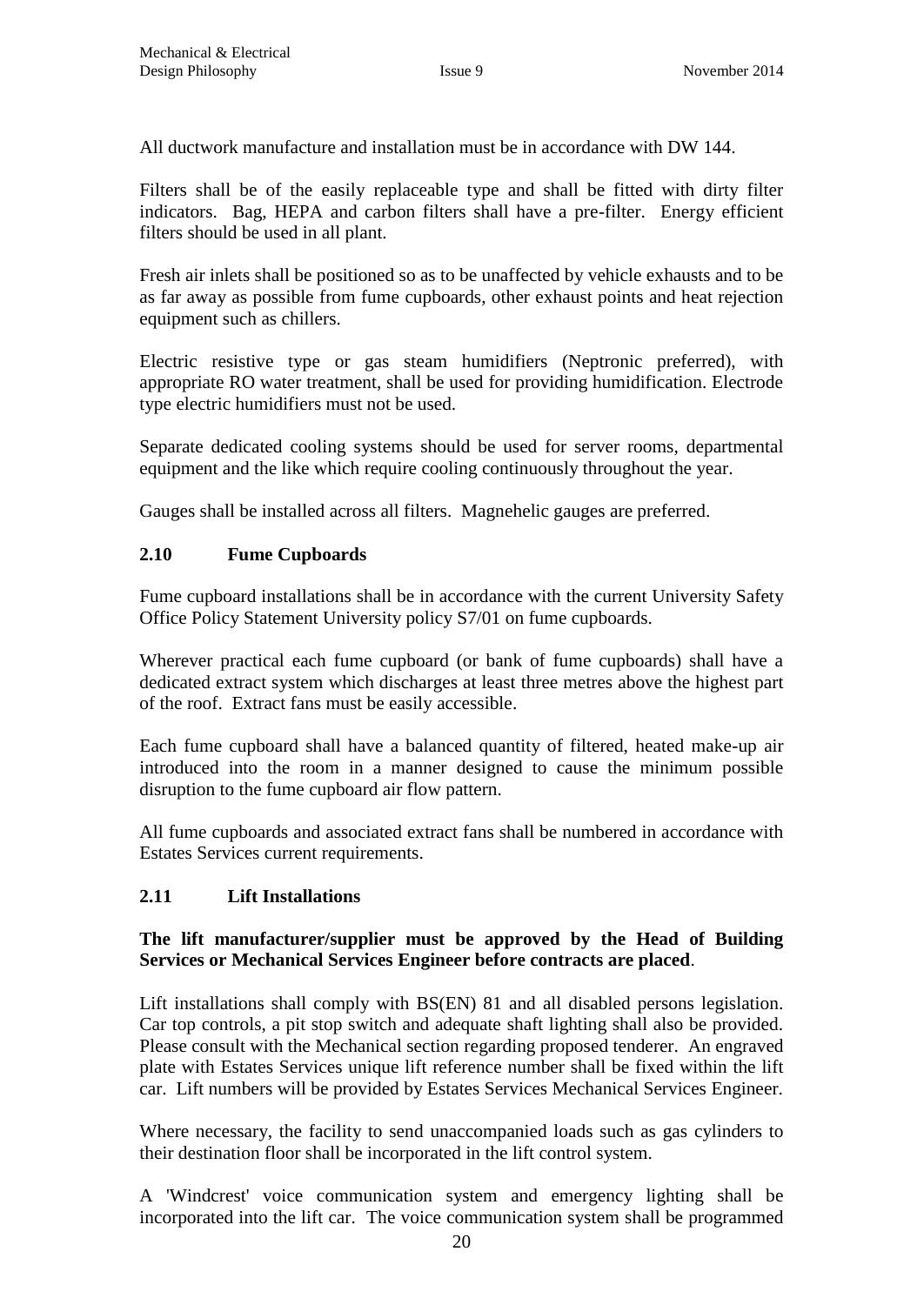to dial up the University Security Services control room which is manned 24 hours a day on 01865 272944.

The lift shaft shall not contain any other services within it, and shall have a pit access ladder and adequate smoke ventilation at the top of the shaft.

Lift motor rooms shall have good uniform lighting, including emergency lighting and emergency stop switches fitted in appropriate positions.

Lift motor rooms shall be adequately heated/cooled and ventilated to suit the type of lift equipment.

All moving parts in the lift motor room must be painted yellow and suitably guarded.

There must always be an upward flow of air in lift shafts.

See clause 3.11.7 in the electrical service section for details of how the wiring serving lift installations shall be configured. All electrical installation within the shaft and the lift itself shall comply with Section 3 of this document.

Lift motor room doors **must** be fitted with Yale Security Products Limited, type GMK suite, ref no  $YN811(Y)$ , 'L' suite for lift motor rooms. The standard lock shall be key operation externally and thumb turn on the room side complete with three keys.

Lift installations **will not be accepted for use** by Estates Services until:

- they have been inspected and passed by the University's lift insurance company;
- the O&M manual has been received and approved;
- the test certificates have been approved;
- wiring diagrams have been supplied;
- communication system is in place and fully tested.

Servicing and maintenance of the lift(s) shall be included in the project cost for the 12 months following handover. Servicing intervals and maintenance of the lift shall be carried out in accordance with the manufacturer's recommendations.

A smoke detector should preferably be located in the lift motor room rather than at the top of the lift shaft, assuming that there will be adequate openings between the lift shaft and the motor room. Where the lift motor room is not directly above the lift shaft or the lift is an hydraulic type or there is no lift motor room, then an aspirated type of smoke detector should be installed at the top of the lift shaft, with that part of the detector which requires calibration/maintenance being positioned outside of the actual lift shaft.

## **2.12 BMS Section Relocated**

This section is intentionally blank – see section 4.0 for BMS.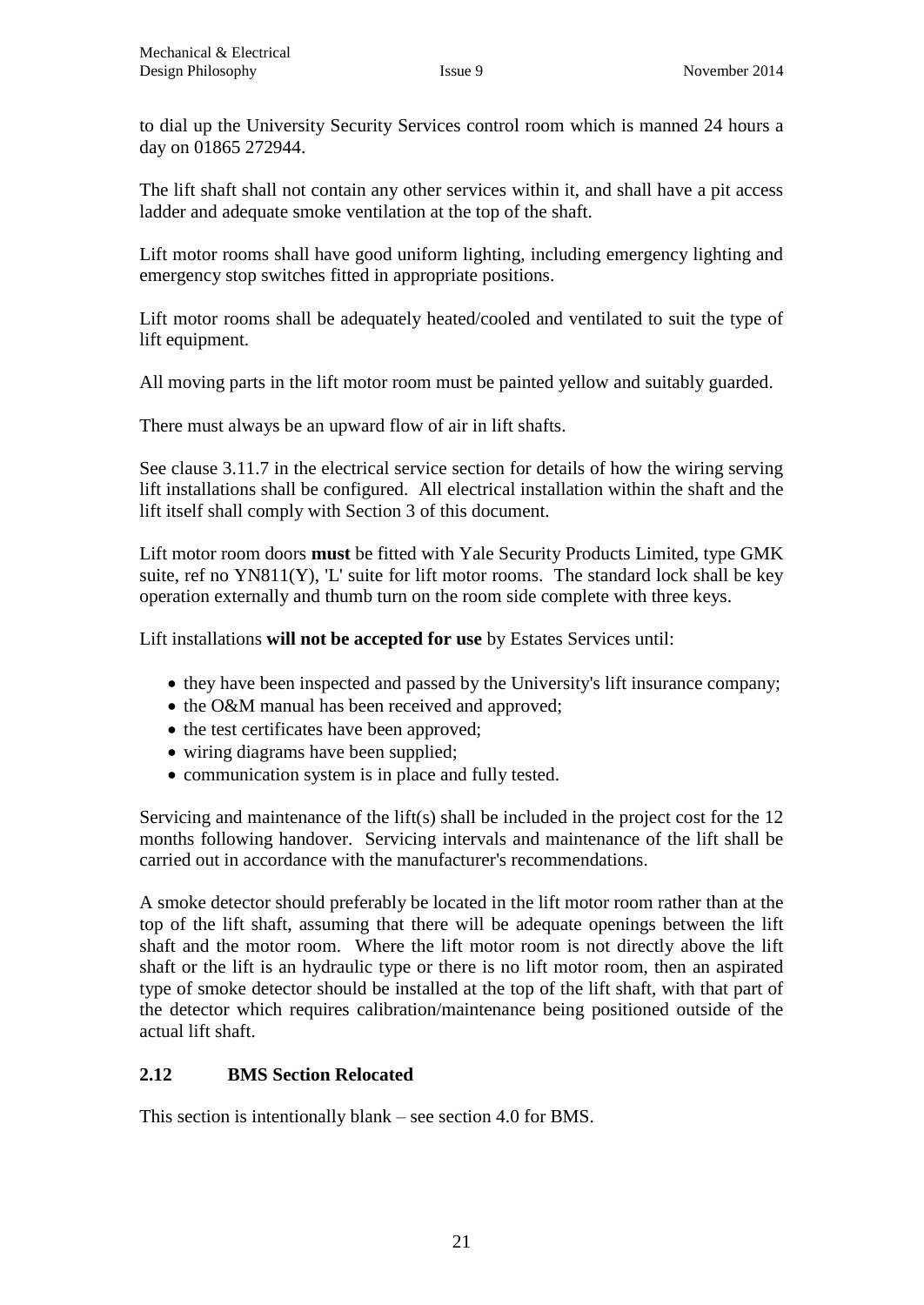#### **2.13 Asbestos**

The use of asbestos in any form is forbidden. Existing buildings and services installations may contain asbestos contaminated materials and this possibility must be brought to the attention of any potential contractor. Estates Services maintain a register of where asbestos has been found and made safe in existing University buildings and there is also an Asbestos Register available based on a 'visual only' survey of the University's buildings. All sightings of suspected asbestos material must be reported to the University Safety Office so that the relevant action can be taken in accordance with the current Asbestos Policy Statement.

#### **2.14 Thermal Insulation**

Mechanical services pipework and ductwork shall be insulated as necessary to conserve energy or prevent condensation and freezing.

Fibre glass insulation must not be used in any form. Surface finish to the insulation shall be appropriate for the location but in plant rooms 'Isogenopak' sheeting shall be used in preference to aluminium cladding for pipework, and Ventureclad or similar should be used for ductwork.

Valves and flanges, plate heat exchanger, pump bodies etc. shall be insulated with purpose made high quality easily removable muff covers, **aluminium valve boxes are not acceptable.**

The insulation to pipework either in the open air or in external service ducts shall be rigid sectional insulation backed with an approved waterproof finish to form an unbroken surface along the entire length.

Trace heating is to be avoided. Where unavoidable the system needs to be properly insulated and accessible for routine testing. A list of each separate system must be included with the Operation and Maintenance manuals. Tracing heating should be installed on a fused spur **not** a plug and socket.

#### **2.15 Stand-by Plant**

A risk assessment shall be carried out to decide whether or not to provide stand-by plant where there is a need to maintain constant environmental conditions at all times. The risk assessment shall consider the vulnerability of the plant in question, the effect of down time for maintenance, the importance of the service being provided and the consequences of failure of the plant to the users.

Where automatic changeover of plant is provided, a suitable alarm shall be provided to alert the appropriate staff that plant has failed and needs attention.

Generally all ventilation plant shall have run and standby motors and heating, chilled water and hot and cold water systems shall have run and standby pumps. Twin headed pumps are acceptable in most situations so long as supplied with a blanking flange.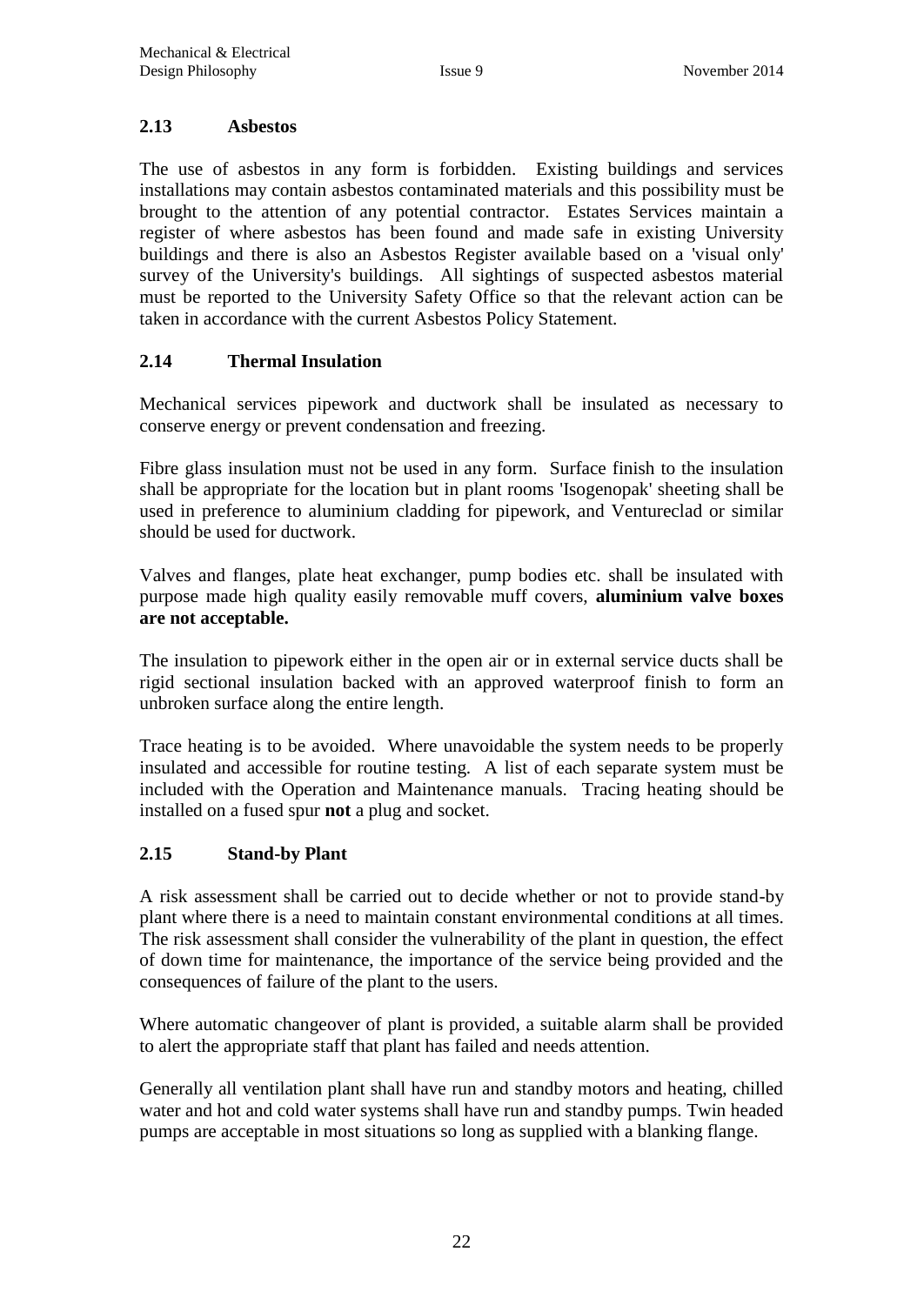## **2.16 Energy Efficiency**

This section should be read in conjunction with the Sustainable Buildings Philosophy Document (section 3.2 and following in the Project Managers' Handbook) which applies to all building projects.

Plant, equipment and systems must be specified at the time of tender and the most energy efficient plant and equipment available must be selected for use. It is not acceptable for the selection to be made by the installation contractor. Any alternative equipment manufacturer proposed by the contractor may only be used if it is equally as energy efficient as the specified item and is also approved by the Head of Building Services.

All systems shall be designed to be as energy efficient as possible. Time and temperature controlled zones shall be as small as practicable, with each room being independently temperature controlled.

Appropriate heat recovery measures shall be incorporated wherever practical and cost effective.

Free cooling shall be incorporated into air conditioning systems wherever possible.

Radiators shall always be used in preference to fan convectors and shall be fitted with thermostatic radiator valves. **Only Herz valves must be fitted**.

Natural ventilation systems shall be used in preference to air conditioning systems wherever possible.

All electric motors shall be of the high efficiency type (4 pole on three phase motors).

All air handling units should be fitted with high efficiency aerofoil bladed fans wherever possible.

Ductwork shall be fitted with appropriate turning vanes to DW144.

#### **2.17 Frost Protection and Freezing**

Appropriate frost protection and prevention of freezing must be provided to all plant, equipment and systems to all current guidelines and regulations. All critical systems or exceptions must be discussed and agreed with the Head of Building Services.

#### **2.18 Sustainable Laboratory Design**

Laboratories consume large quantities of energy and water; typically 40-50% of a laboratory's annual electrical consumption is consumed by the ventilation system. The Sustainable Building Philosophy Document should be followed for any new laboratory developments.

There are five key principles which should be considered when designing sustainable laboratories: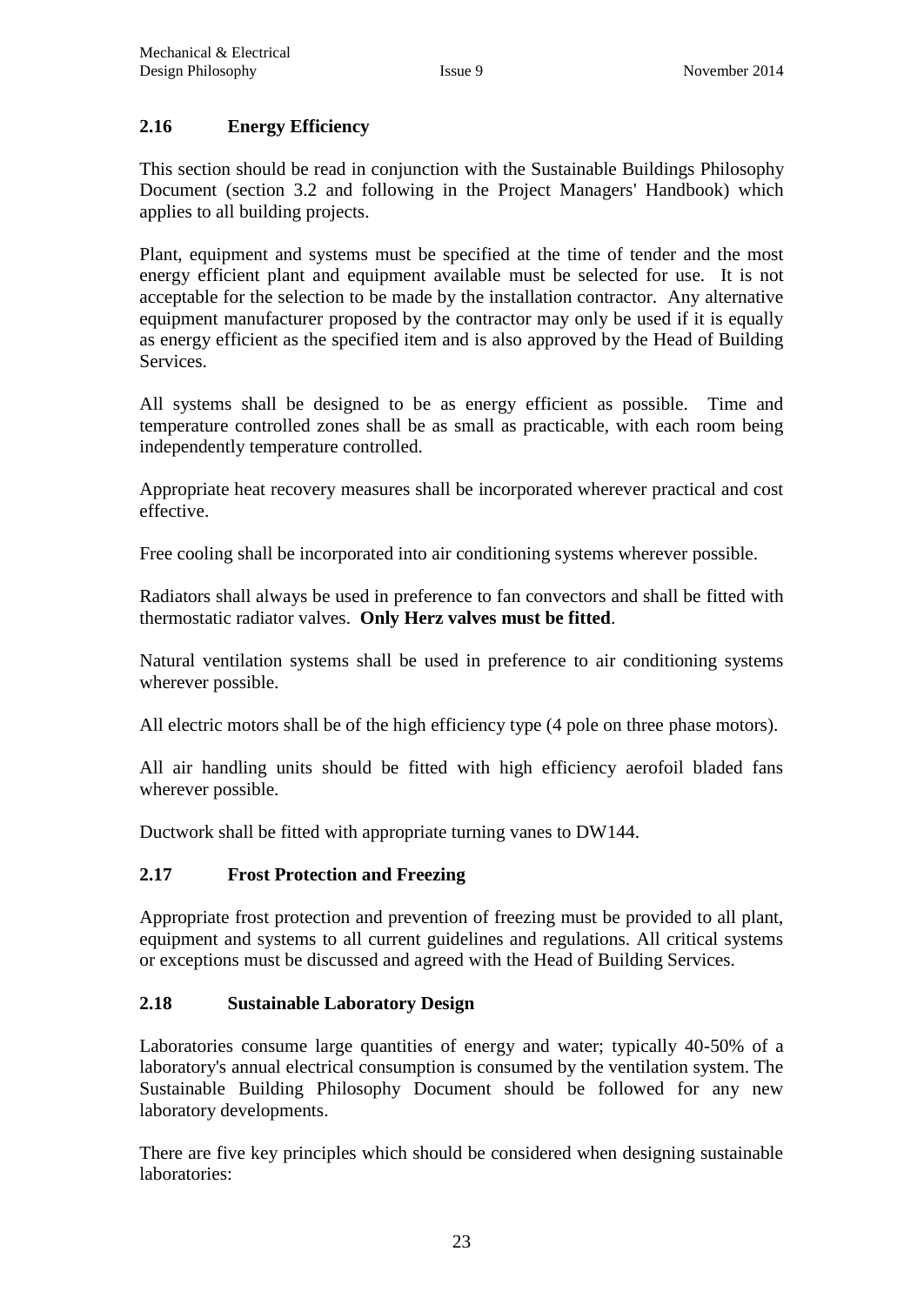- Match air change rates to requirements. Avoid high  $(>6)$  air change rates wherever possible. Consider reducing air change rates out of hours.
- The request for over 'tight' temperature and humidity control should be challenged as this constrains energy efficiency options.
- Minimise loads by low air pressure drop design, selecting high-efficiency fans for all air handling equipment, use of variable speed drives and the specification of lower face velocity fume cupboards wherever possible.
- Match variable loads and supply through a variable air volume system.
- 'Right size' equipment so that supply capacity matches loads.

## **2.19 Water Treatment**

Appropriate water treatment **must** be provided for all steam plant, laboratory and domestic hot water services, heating installations, chilled water installations, heat recovery systems, humidifiers, low and zero carbon technologies (e.g. solar, GSHP).

#### **2.20 Identification and Labelling**

All plant and equipment must be clearly labelled to identify their function and the area of the building that they serve.

All control equipment must be clearly labelled to indicate their function.

Labels shall be white traffolyte with black lettering, securely fixed to each item of equipment.

All piped services within plant rooms, service ducts, ceiling voids, etc., shall be clearly identified to BS(EN) 1710 together with the direction of flow.

#### **2.21 Flexible Connections and Inertia Bases**

Flexible connections and inertia bases shall not be installed on heating, chilled water and domestic hot water pumps sets unless there is a proven need to provide a completely vibration free environment for research purposes.

#### **2.22 Cold Water Booster Pumps**

Cold water booster sets should have the following minimum features:

- Duty/assist pumps
- Inverter control on each pump
- Plastic, Stainless steel or copper manifolds for potable water applications
- Control panel with system monitoring
- Auto rotation of pumps
- Monitoring by the Building Management System

#### **2.23 Sump, Storm Water and Sewage Pumps**

Sewage pumping stations shall have the following minimum features: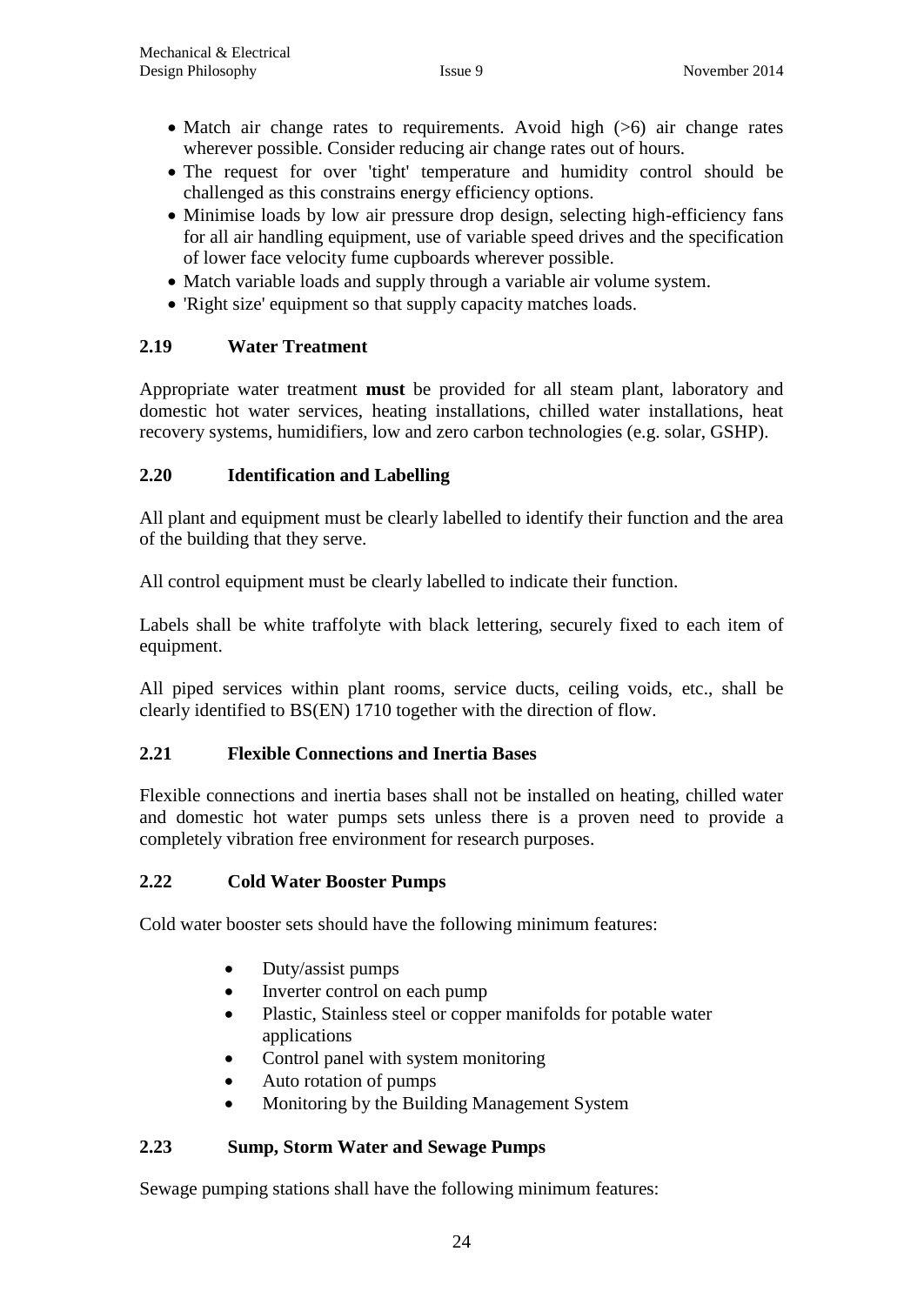- Adequate pit size for operation and maintenance and removal
- 3 phase duty/assist pumps
- Guide rails and auto pedestals or high level couplings where appropriate
- Suitable weight bearing manhole covers
- Channel/vortex impeller with additional cutter to prevent ragging for heavy duty applications (\*)
- Macerators should be considered where there are long discharge pipe runs or an excessive static head (\*)
- Coated ductile iron pipework in the pit
- Bronze gate valve and self-cleaning non-return valve for each pump
- Stainless steel chains and shackles
- In-line grease trap on the inlet pipework if serving a commercial kitchen (\*) Fitted as close as possible to kitchen
- Access points for servicing including adequate clearance for tripods or lifting beams
- Twin pump control panel
- Ultrasonic level control
- Facility to manually start pumps on a time basis if the start level has not been reached to avoid stagnant effluent
- System status readout to include the level in the pit
- Automatic duty/standby operation
- Auto rotation of duty pump
- Run and trip indication of pumps
- High level alarm, audible and visual on the panel with volt free connection
- Alarm linked back to the building management system
- Panel should be installed with line of sight of the pumps

Sump and storm water pumps shall have similar features as the above but not the items indicated above by an asterisk.

Pumping stations must be designed and installed to comply with the current Confined Spaces Regulations and a Safe Systems of Work provided within the O&M manuals. Lighting, suitable for a flammable atmosphere, should be provided.

## **2.24 Biomass, Solar Hot Water, Combined Heat and Power**

Remote monitoring of plant by external contractor. Connections and access should be approved by Estates Services and available three weeks prior to PC. Some system may require a dedicate phone line in copper rather than VOIP.

The metering for renewable energy generation systems must comply with the relevant regulations in order to be approved for any government repayment scheme. See Section 6 Metering.

## **2.25 Boiler Installations**

Condensing boilers must be fitted with neutralisers on the condensate discharge to manufacturers' guidelines and current regulations. These must be easily accessible for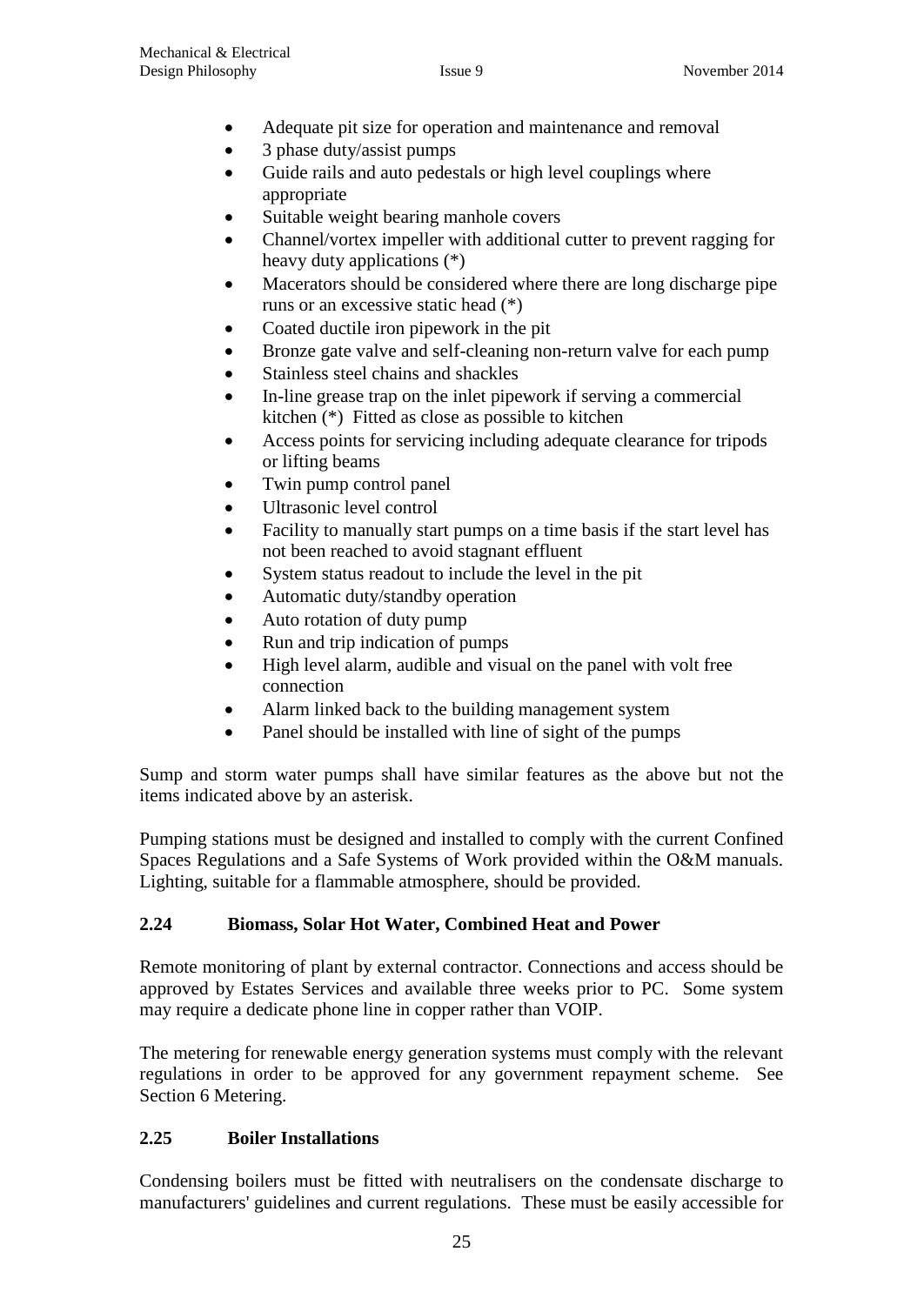routine maintenance. Condensate pipework must be designed to prevent freezing in cold weather e.g. by the provision of tundishes within plant rooms. Externally run condensate lines must insulated.

#### **2.26 Rainwater Harvesting Systems**

All rainwater harvesting systems as a whole shall be designed in accordance with BS 8515:2009 (or any subsequent revisions) by a suitable qualified and experienced engineer. New buildings often have a planning requirement for stormwater attenuation (from the Environment Agency). The design of an attenuation system should be combined with the rainwater harvesting system design.

#### **2.26.1 Rainwater Collection**

Rainwater collection shall be from the normal guttering pipework of the building. The pipework shall be arranged such that rainwater enters the storage tank only by gravity or symphonic action. Pumping of rainwater supply to the storage tank is not acceptable.

Supply pipework shall be free-draining to avoid stagnation and arranged to prevent contamination entering the system at any point.

Where collection from ground level or trafficked surfaces is proposed, a risk assessment following a recognised procedure (such as BS31100) must be undertaken and presented to Estates Services for approval before being adopted as the accepted solution.

Water run-off from green roofs must be segregated from rainwater harvesting systems to avoid contamination and discolouration of water systems.

#### **2.26.2 Filtration and Treatment**

All rainwater harvesting systems will be provided with debris filtration upstream of the storage tank which shall have a minimum efficiency of 90% and that will pass a maximum particle size of <1.25mm.

Rainwater systems shall also be provided with a system of biocidal control suitable for the application, such as UV disinfection as described in the Market Transformation Programme (MTP) publication, Rainwater and Grey Water: A guide for specifiers.

Where water is pumped from the storage tank, a floating suction filter (such as the Wisy SAFF or equal and approved) shall be used in conjunction with a remote pump.

#### **2.26.3 Rainwater Storage**

Any tanks which form part of the rainwater harvesting system shall be designed and manufactured for the purpose.

The preferred location of rainwater storage tanks shall be either in basement plantrooms or externally below ground. The use of external tanks above ground shall be avoided to reduce the opportunity for increases in temperature which may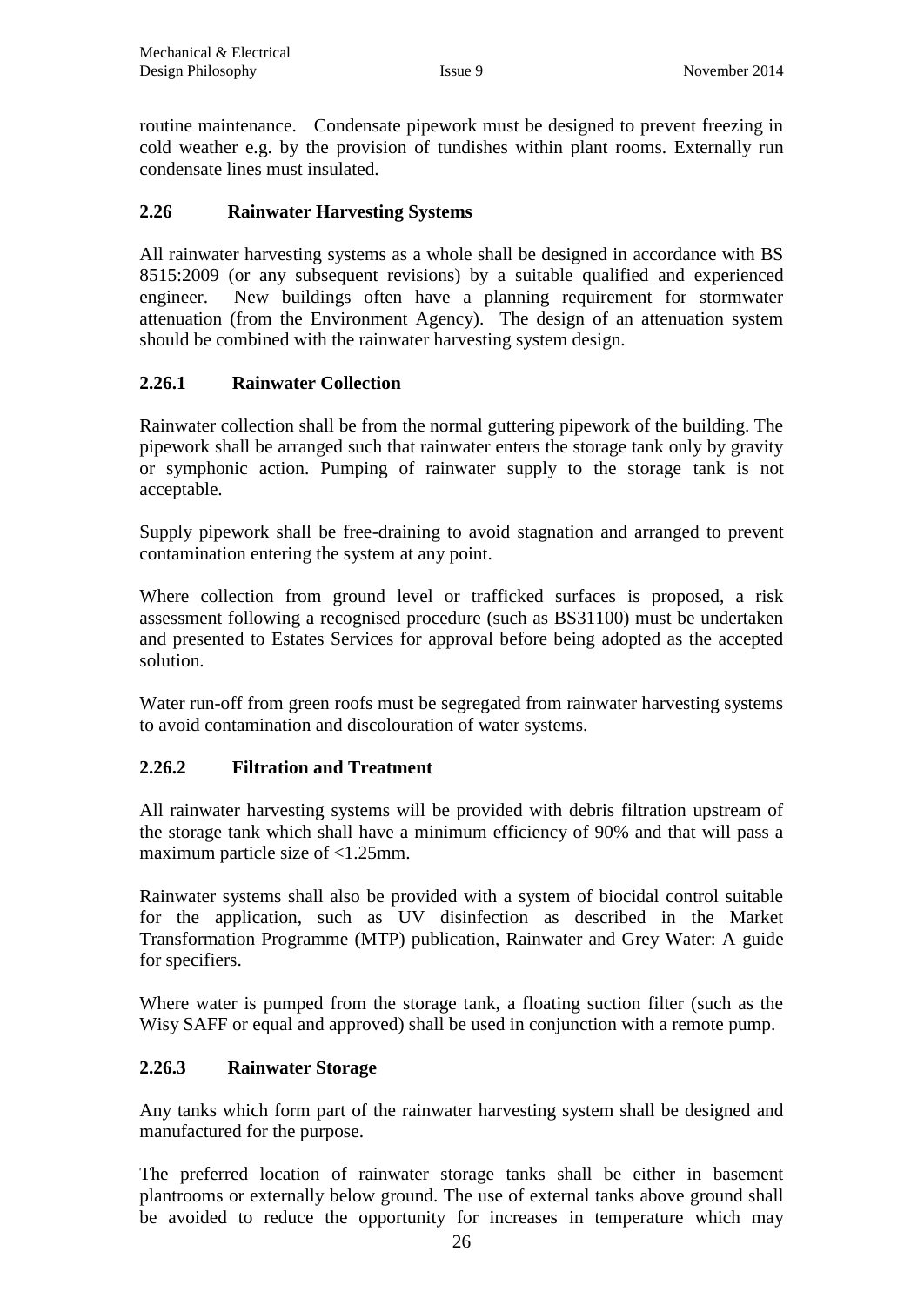encourage multiplication of Legionella or algal blooms. All storage facilities whether consisting of one or more tanks, shall be designed to avoid stagnation, contamination and microbial growth.

## **2.26.4 Back-up Water Supply**

In all cases, a mains fed back-up water supply shall be provided to ensure that demand can be met during dry periods. In all cases, suitable air-gaps conforming to BSEN13076 or BSEN13077 will be used in order to prevent any possibility of contamination of mains potable water with rainwater in accordance with the Water Fittings Regulations.

The back-up water supply shall be arranged and controlled to ensure that the amount of water supplied is minimised to that required for immediate use.

Consideration shall also be given to the appropriate use of the rainwater system during dry spells when certain uses (such as irrigation) may not be appropriate when the system is being supplied by mains back-up rather than rainwater.

#### **2.26.5 System Arrangement and Distribution**

The system arrangement, including collection, storage and distribution systems, shall be such that there are no deadlegs and an adequate turnover of water is achieved to avoid stagnation.

All storage tanks shall be provided with an overflow outlet of equal or greater capacity than the inlet to allow discharge during extreme rainfall periods. Where an anti-surcharge device is fitted it shall conform to BSEN13564.

Rainwater shall be distributed from the storage tank using a pump located outside the tank and suction pipe arrangement, the latter being arranged to minimise the possibility of sucking in air, sediment or debris through the use of a floating suction filter. The flow rate and pressure head of the pump shall be determined in accordance with BSEN12056-4. A non-return valve with isolating valve shall be incorporated into the suction line to prevent drain down of the water column. Where multiple pumps are used, the system shall conform to BSEN12056-4 (as amended).

Rainwater pipework shall be distinguishable from potable water pipework through the use of different colour pipework as set out in WRAS Information & Guidance Note No 9-02-05. It shall not be blue to avoid any confusion with mains potable water supply pipework.

#### **2.26.6 Controls and Metering**

Controls shall be designed to minimise energy consumption and operational wear, to activate the back-up water supply automatically and with suitable connections to allow the system to be connected to a BMS.

Flow meters shall be provided to the back-up water supply and the pumped outlet from the storage tank to enable the performance of the system to be monitored. The meters shall be capable of being monitored remotely through connection to the ION system.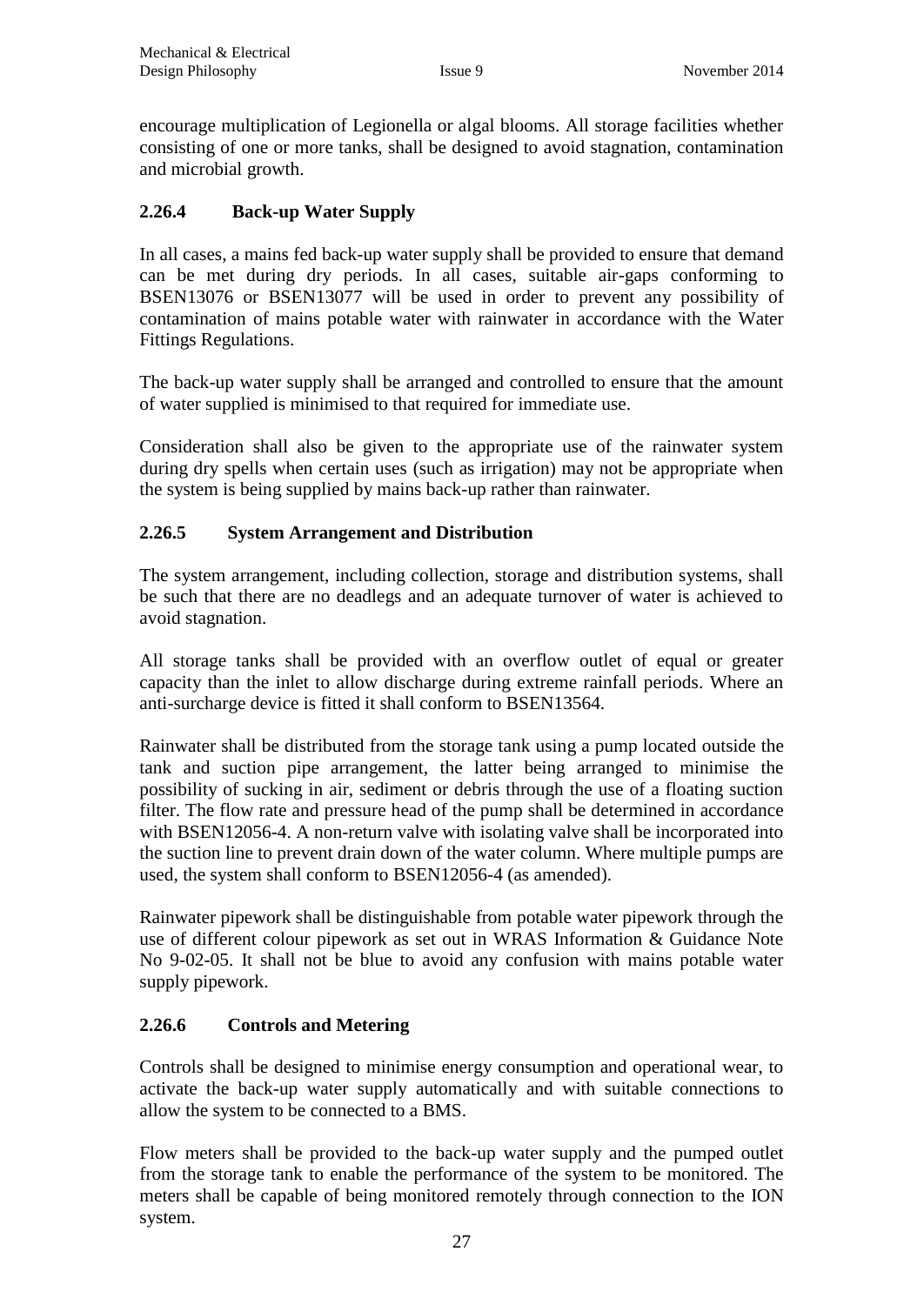Consideration should be given to incorporating status monitoring which provides additional information for example; how full the tank is, any plant faults, which supply is being used.

## **2.26.7 Testing**

The system shall be flushed and tested as part of the normal commissioning of the building services systems. Pipework shall be tested in accordance with and meet the standards of BS6700.

Commissioning certification shall be provided once all system components have been tested and comply with any relevant legislation, regulations and standards.

On hand-over, a legionella risk assessment and monitoring programme for the system shall be provided.

## **2.26.8 Access for Maintenance**

The system design and installation shall ensure that suitable access for maintenance, repair or replacement of consumable parts is provided.

## **2.27 Ground Source Energy Systems (GSES)**

#### **2.27.1 Design and Specification Phase**

GSES within the University must be designed, installed, controlled and interfaced with other systems with the primary purpose of reducing Carbon emissions. The control strategy for carbon emissions reduction may be different from those for cost savings. The programming of the GSES controls must make reference to the actual efficiencies of the installed conventional plant (if installed) so that the plant only runs when it is more (carbon) efficient than the alternative.

Systems should be designed so that the amount of heat extracted from the ground annually is reasonably well balanced with the amount of heat rejected to the ground as far as is practical. The depth of the loops is limited by the Great Oolite Aquifer which is especially limiting where buildings have deep basements.

The designer will need utility cost and tariff information from Estate Services sustainability section and will be forced to make assumptions of future costs (it is important that the assumptions of future costs are agreed by all parties otherwise the design/payback rationale could be misunderstood). Savings should be calculated using the seasonal energy efficiency rates of the chillers and boilers selected for the project and not a typical figure for relevant plant.

The designer must set out clearly in the Stage reports of how much heating and cooling the system is designed to supply, both in absolute and percentage terms, the likely availability of the system (and what happens if this is not achieved), and the annual average COP of the system in heating and cooling. The heating and cooling data will be based on a model which makes many assumptions. The assumptions must be well documented and approved by the PSG.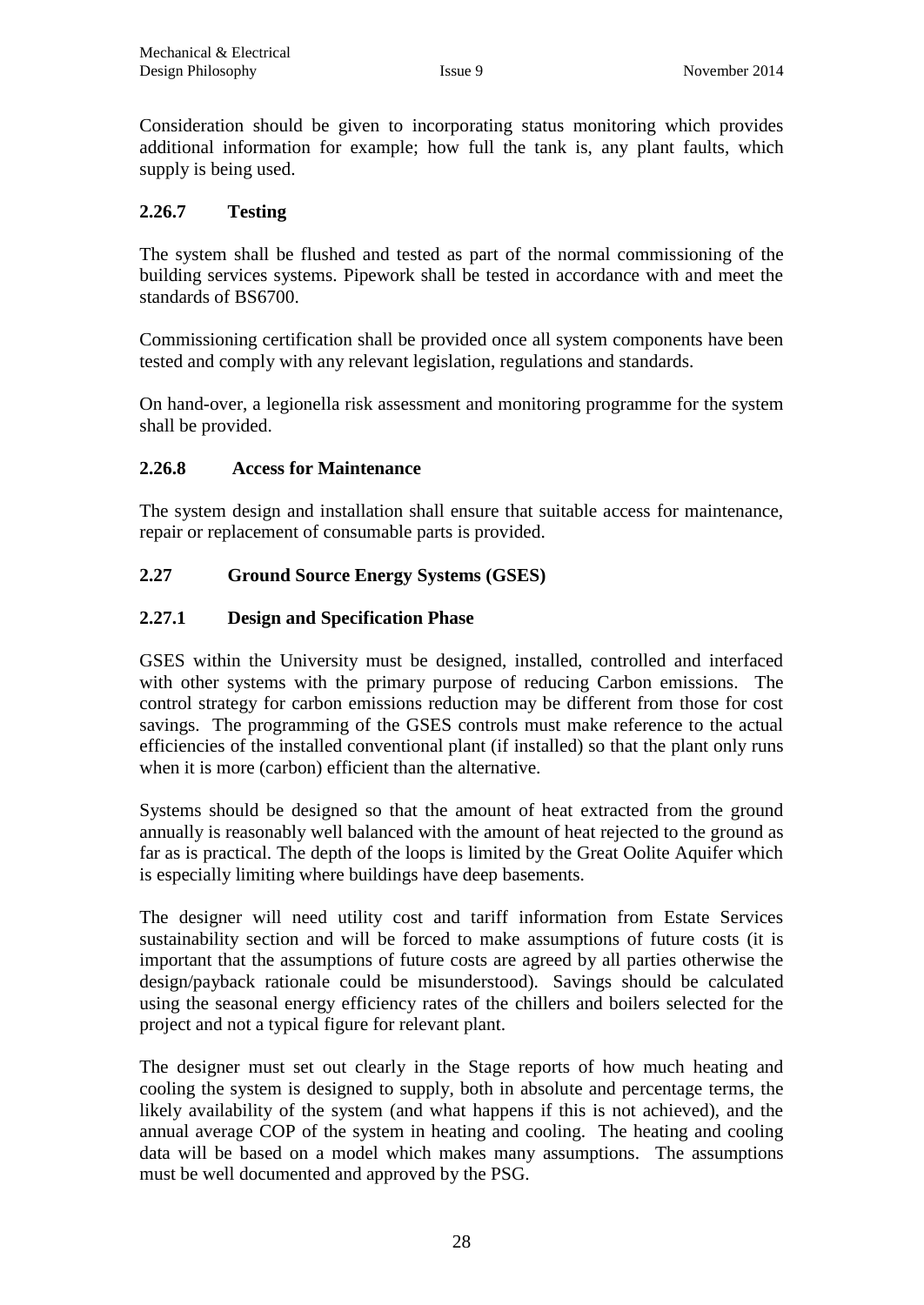The interface of the GSES with other control systems needs to be considered carefully. The extent and speed of data transfer should be minimised. Data traffic increases as systems mature so what works at handover may not continue working for long. Detailed consideration must be made of how GSES interfaces with building Trend BMS.

The designers must ensure that there is separate metering so that the GSES actual performance can be verified independently. The heat meters should be in the best possible positions (appropriate lengths of straight pipes up and down stream) to give accurate readings. Note there will be discrepancies between the meters but the designer should agree with the Contractor what the acceptable error should be before measurements start. All meters must be connected to the ION system. The designer must clarify which meters will be used to assess the system performance. Buffer vessels must be carefully sized to minimise starting cycles. The designers must ensure that heating and cooling outputs from the GSES are metered separately and that the GSES's electrical consumption in heating and cooling respectively can be separately identified. They should ensure that all parasitic loads e.g. ground loop pumps are also metered.

The designers must ensure that conventional systems do not take away load from GSES. Dead bands and control set points must be carefully considered.

The project manager must get a quotation for comprehensive 5 year maintenance as part of the project costing. Current experience is that critical components compressors expansion valves and header valves are inherently unreliable so comprehensive contracts are essential.

The project manager must engage with the University's IT services to ensure that a comprehensive remote monitoring system is available to the **contractor before the start of commissioning**. The frequency of monitoring and reporting must be agreed.

The project costing must include for regular and seasonal reviews of system performance post handover. Seasonal commissioning must be built into the contract price. The number of years of commissioning should be based on the complexity and criticality of the system. Consider the use of a specialised validation engineer to review the performance at a detailed level and the interface with the BMS controls.

#### **2.27.2 Installation**

The Designer must witness the factory testing of the heat pumps under load at representative source and load side temperatures. Estates Services Mechanical Engineer should also be given the option to attend.

Ensure that (client) IT infrastructure for the remote monitoring of the system by the supplier is available before commissioning. It is important to start discussions early as there are potential security considerations.

Ensure that meters are only reset to zero after **all** meter readings have been taken.

Both the BMS and the GSES will have to be tuned and some of this will be interdependent. Both systems will also require seasonal commissioning post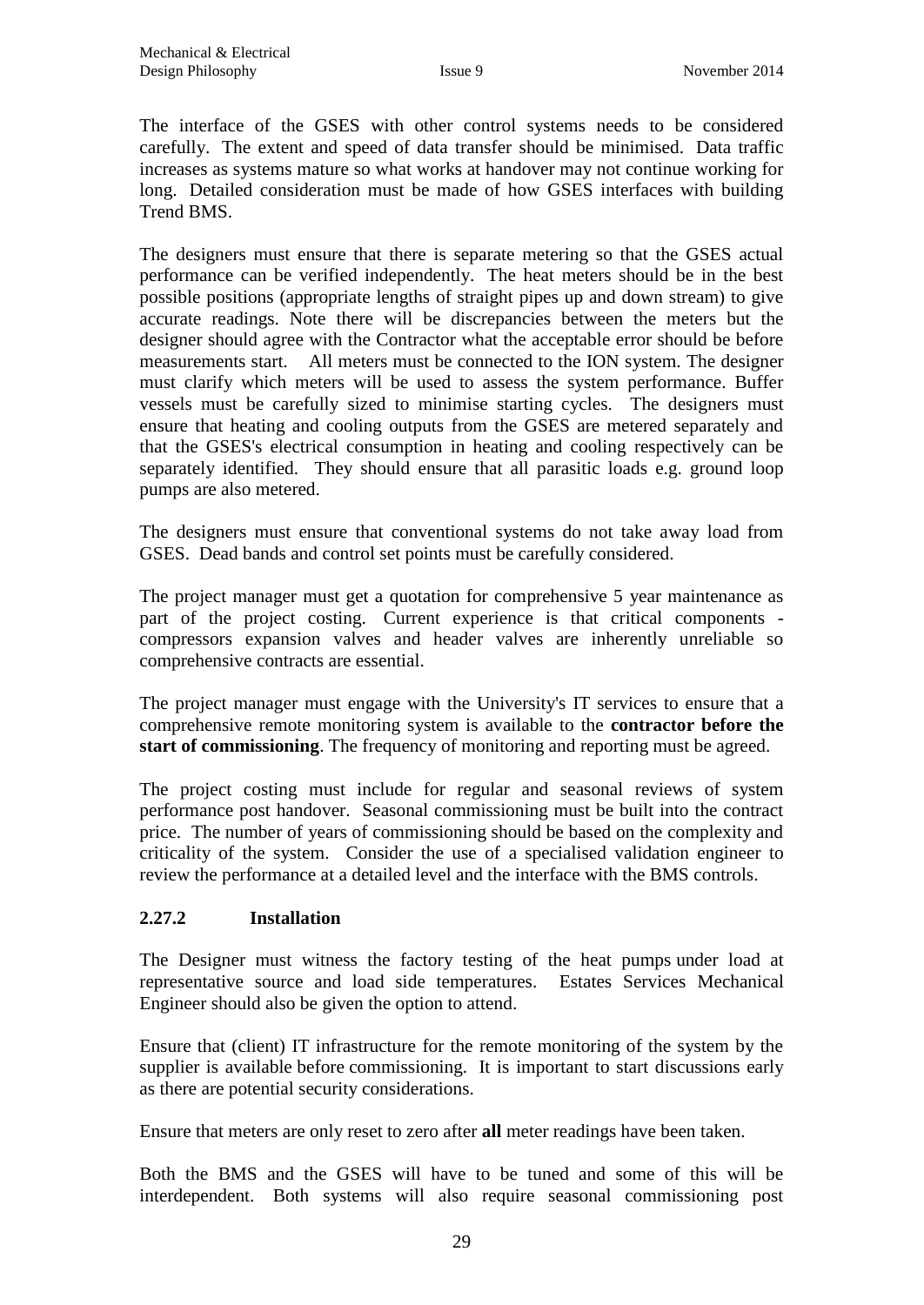handover and this should be coordinated. The avoidance of short cycling is important but neither do you want to keep bringing on auxiliary heating and cooling.

The description of operations (DESOPs) needs to be written in sufficient detail and structured so as to be useful for witnessing. The BMS DESOPs must be coordinated with the GSES DESOPs, and any other relevant third party controls e.g. chiller/ boiler sequence controllers. The system needs to be witnessed jointly with the BMS after both systems have been commissioned fully.

All systems must be installed so as not to let the conventional systems take away load from the GSES. A refrigerant leakage detection system must be installed in appropriate locations around the GSES and connected to the BMS system.

## **2.27.3 Handover**

The GSES needs to be handed over to the following groups all of whom have a role to play in the successful operation of the system:

The department building manager; Estates Services Mechanical Engineer; Estates Services Energy Manager; The DLO Mechanical Supervisors.

The handover of the system should be coordinated with the handover of the BMS. Suitable and sufficient training, instruction and documentation (including the DESOP for both the GSES and the relevant sections of the BMS) must be provided.

## **2.27.4 Operation**

Ensure that meters are only reset to zero after **all** meter readings have been taken. If you are trying to interpret the information that is obtained from the system to assess either carbon saving or energy savings it is critically important that very good records are kept of anyone working on the system and what they have done or are doing be it remedial, repairs replacement etc---without this and knowing for example when meters have been off it is impossible to have faith in the readings and hence faith in the energy / carbon saving results. Meters should be read locally and cross checked against the metering system periodically.

The maintenance of the system must be overseen very closely. Ensure any problems picked up by the contractors maintenance engineers are reported to the projects team and rectified under defects liability.

The contractor and designer should produce regular (monthly) reports of performance post handover which should be reviewed by Estates Services Repairs and Maintenance and the Project team. Major reviews should be carried out to assess seasonal performance and used to inform the fine turning during the soft landing period. The project manager should coordinate these meetings with participation from designers, GSES contractor and Estates Services Mechanical and Sustainability teams.

The system must be operated so as not to let the conventional systems take away load from GSES.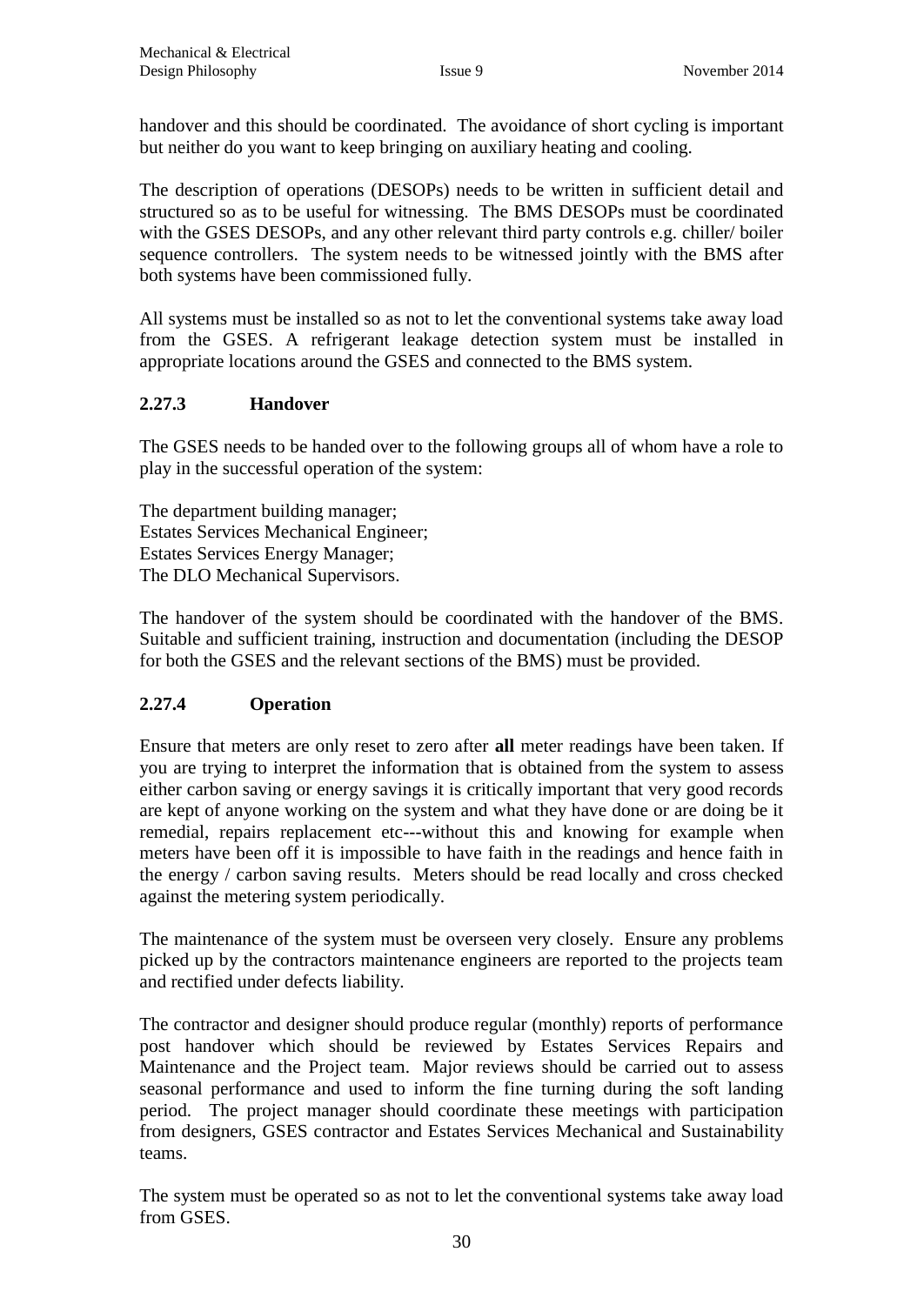#### <span id="page-31-0"></span>**SECTION 3 – ELECTRICAL SERVICES INSTALLATIONS**

#### **3.0 General**

It is an absolute requirement that all systems are designed to be easily and safely accessible, are straightforward to operate, maintain, extend, replace and allow the carrying out of periodic test and inspections with the minimum of disruption to the building users. Where plant is hidden for aesthetic reasons 'accessible' means that hatches, removal panels and other access devices can be removed by a single person without using tools (or lifting devices).

All work within listed or historic buildings requires careful consideration and all proposals must be agreed with the Head of Building and Conservation before any work is carried out.

Whilst surface mounting of electrical services is preferred, it is recognised that prestigious areas within buildings will require a more sympathetic approach. Within such areas the method of concealment of electrical services should be agreed with the Electrical Engineer.

There is an on-going rationalisation and standardisation of the electrical systems and associated equipment within the University and, therefore, it is essential that the principles outlined in this document are strictly followed.

The selection of equipment, particularly main switchboards must be discussed and agreed with the University Electrical Engineer at the earliest opportunity.

All systems must be designed to be simple, symmetrical and easy to understand. Drawing no. 400005 as attached illustrates the layout of a typical Estates Services electrical distribution system complete with labelling requirements.

Systems shall be designed, specified and supervised to ensure full compliance with BS7671 as well as other relevant Regulations, Codes of Practice and HSE Directives to ensure the provision of a suitable electrical system to the satisfaction of Estates Services.

Circuit protection shall be by circuit breakers – **fuses must not be used**.

The neutral conductor must be switched on the incoming supplies and at strategic points throughout the system to ensure complete isolation of sections of the system to simplify fault investigations.

Instrumentation and metering shall be provided with sufficient flexibility to enable load analysis. Current transformer secondary connections shall be brought out to terminals (with appropriate shorting links) to enable instruments to be connected without having to switch off the supply – see the Metering Section 6 of this document for details.

All indoor cables shall be LSOH type whether armoured or not.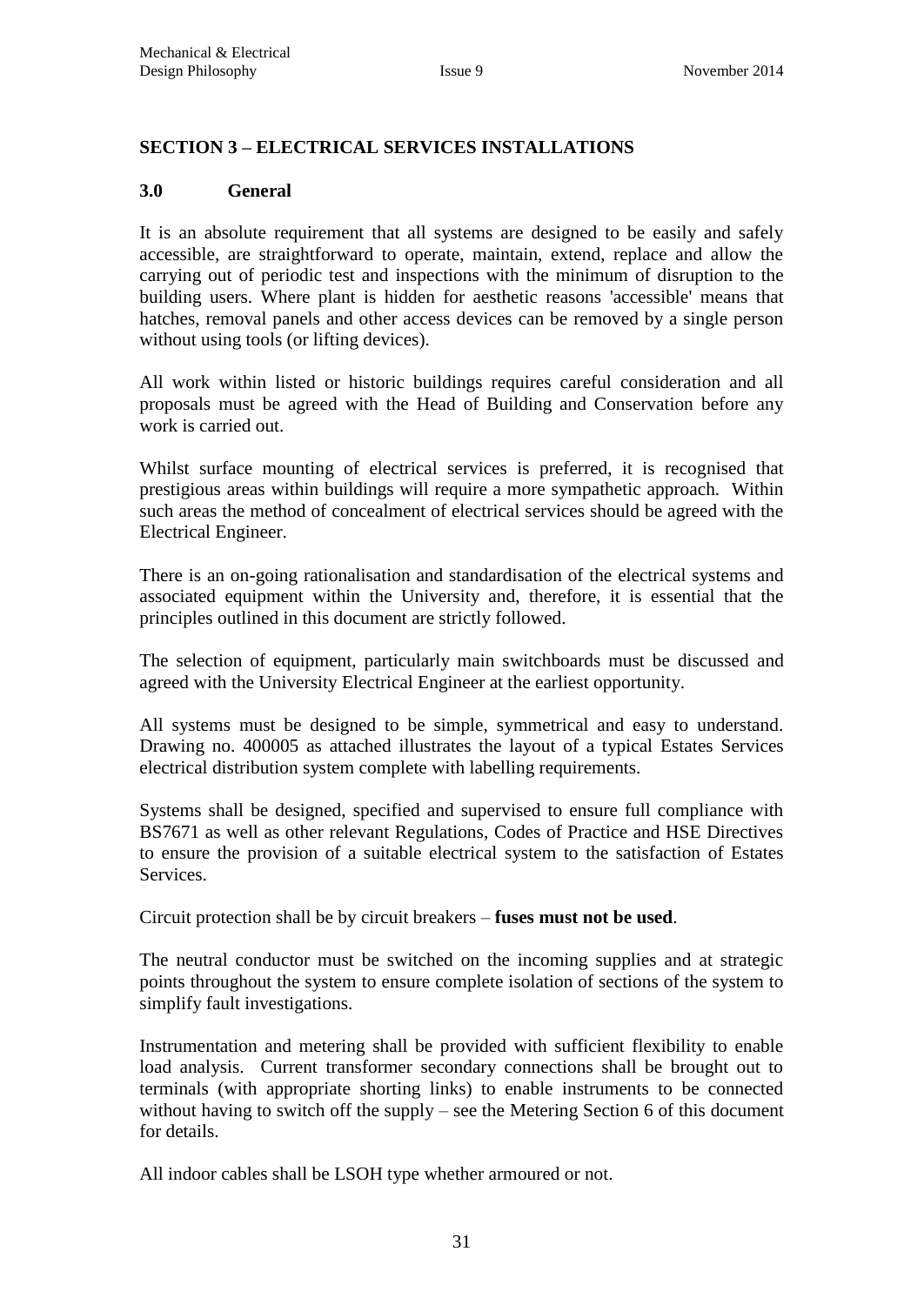All parts of the electrical installation shall be sized to have a minimum of 25% spare capacity to cater for future growth.

Where the project involves working on or extending existing electrical services, no work may be carried out on the existing systems without the prior knowledge and approval of the University Electrical Engineer. All work must be carried out in accordance with Estates Services Code of Practice 'Electrical Safety on Low Voltage Systems'.

Only electrical contractors who are on Estates Services Approved List of Inducted Contractors will be allowed to work on the University's fixed electrical systems.

## **3.1 External Network General**

The University owns and operates several external networks in and around Oxford. These networks generally comprise of two types:-

HV Network: One or more high voltage substations on a system where all the HV and LV equipment is owned and operated by the University.

LV Network: A network where the LV switchboard which supplies more than one building is directly connected to a local DNO owned transformer.

The point of supply must be discussed and agreed with the Electrical Engineer at the earliest opportunity.

Any reinforcement of the University electrical supply network required because of additional electrical loadings for new or refurbished buildings must be funded by the individual building project(s). The reinforcement work will be designed, organised and implemented as part of the project to comply with the technical details provided by Estates Services.

The design and installation of all new incoming supplies from the University network will be arranged in conjunction with Estates Services based upon the anticipated building electrical loadings provided by the project electrical consultant/contractor.

Estates Services will advise values of fault level and earth fault loop impedance.

## **3.2 HV Cable Networks**

For all University Networks containing two or more substations it is expected that the University Network will be connected either directly to the local DNO primary substation or via a metered Switch located in a local DNO substation.

All University HV cable networks are designed and installed in the form of an open ring. The routing of each cable shall be such that no other cables forming part of the same network shall be laid together. The open point on a ring shall be determined by the load and building types. This is of particular concern for those buildings containing essential supplies where it may be appropriate that the adjacent substation is on a separate part of the network. This is to enable a quick resumption of supply following an HV failure.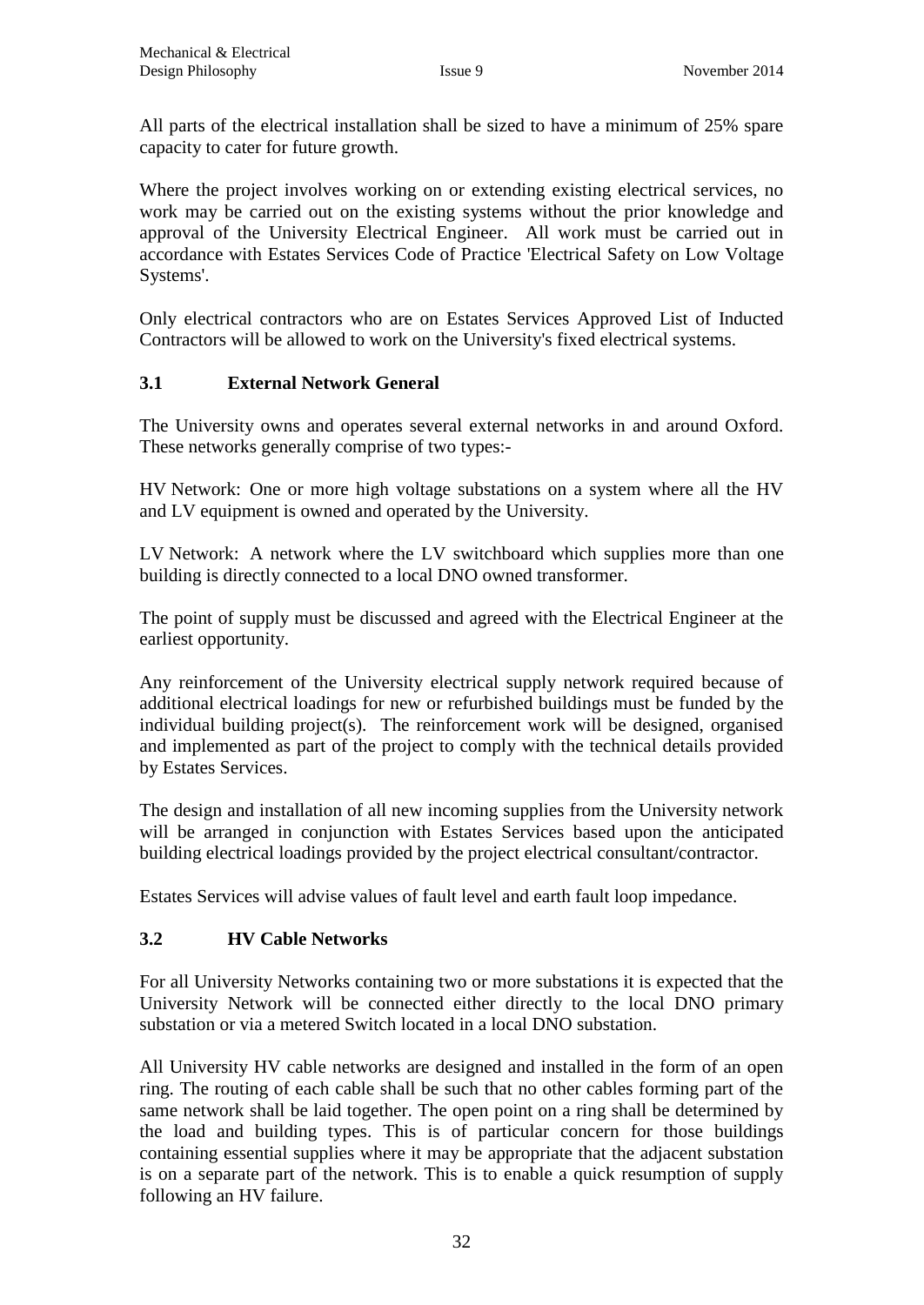All cables shall be laid directly in the ground in accordance with part IV of the ESQC 2002 regulations. Ducts should be avoided accept during road crossings. Cables shall not be located under buildings. In the event of new buildings being placed across cable route, cable shall be diverted.

The cables type shall be PVC Insulated, Armoured, with Copper conductors complying with BS6622. All the cables in each part of the network shall be a minimum of 185mm<sup>2</sup>. Consideration shall be given to network design such as placing loads over as many circuits as practicable, reducing disruption to as few buildings as possible during faults etc. For guidance, all University high voltage ring circuits shall have a minimum capacity of 8MW. All systems shall be designed for a 50 year life.

All networks shall comprise of ring circuits with no spurs or tees. Joints shall be kept to a minimum.

All cables shall be accurately mapped, including joints onto University Standard drawings maintained by the Estates Space management team.

## **3.3 LV Cable Networks**

In order to carry out future maintenance or for dealing with local HV faults, all University Networks containing two or more substations shall have each substation connected to at least one other substation via a LV System with a capacity not less than 500kVA.

Each interconnection shall comprise of a  $2*$  4c 185mm<sup>2</sup> PVC/SWA/PVC cables run in parallel. In addition each interconnector system shall incorporate a supplementary earth conductor with a minimum size of 95mm<sup>2</sup>.

All cables shall be laid directly in the ground in accordance with part IV of the ESQC regulations 2002. Ducts are to be avoided except during road crossings and entrance to buildings. Consideration shall be given to grouping factors in trench. Cables shall not be laid under or through buildings; in the event of a new building being constructed all affected cables shall be diverted.

Each interconnecting cable group shall be directly coupled between substations with no branch/tee joints.

All cables shall be accurately mapped, including joint locations, onto University Standard drawings maintained by the Estates Space management team.

#### **3.4 Building Supply Cables**

For all buildings with a proposed demand greater than 250 kVA 2 circuits are to be provided from the local University Substation. Each circuit shall be connected to a separate transformer and sized such that each circuit can provide a minimum of 70% of final connected load.

All cables shall be laid directly in the ground in accordance with part IV of the ESQC regulations 2002. Ducts are to be avoided accept for road crossings and entrances to buildings. Cables shall not be laid under or through buildings; in the event of a new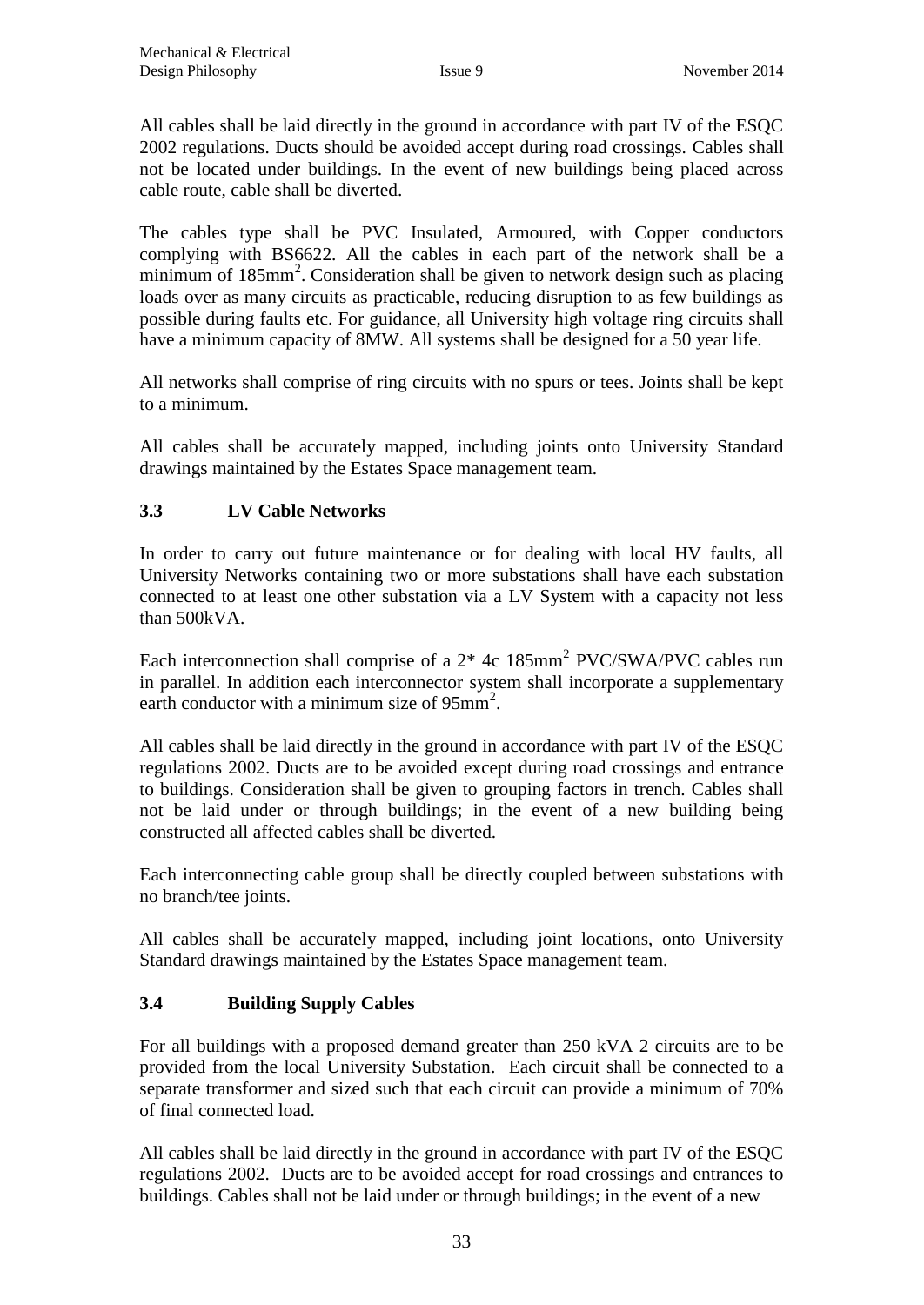building being constructed all affected cables shall be diverted. Consideration shall be given to grouping factors in trench.

Building switchboards shall be located on ground floor and positioned such that supply cables do not pass through significant parts of the building.

Each supply cable shall incorporate a supplementary earth conductor with a minimum size of  $95$ mm<sup>2.</sup>

## **3.5 Substations General**

All substations that are owned and operated by the University and located on University land shall be as follows:

All substation enclosures shall be constructed in accordance with the ESQC Regulations 2002.

All substations shall incorporate an external/internal HV compound and an adjacent fully enclosed LV switch-room. All access doors shall be secured as detailed elsewhere in this document.

. All internal LV floor cable trenches shall be fully protected by removable marine plywood varnished covers.

LV switch room shall be suitably sized to allow a minimum of 1000mm of clear space around rear of switchboard.

All equipment including switchgear shall be suitably placed so as not to impede emergency evacuation from the site.

Entrance access doors to switchrooms will be sized to allow for unimpeded installation and replacement of switchgear.

Each switch room shall be provided with a suitably sized 3 phase distribution board located in a suitable location on the switch room wall. The distribution board shall be fed from the centre section of the main Switchboard via a suitably sized 4 pole MCCB.

Thermostatically controlled frost protection electric heating shall be installed in all LV switch rooms. Heating shall be fed from the local distribution board.

Adequate ventilation shall be provided in all LV switch rooms to prevent condensation.

Suitable RCD protected 13A sockets are to be provided in both LV switch room and HV compound.

Adequate energy efficient lighting shall be provided in all HV compounds controlled by a suitably placed switch.

Adequate precautions shall be taken to prevent water ingress in the cable trenches from incoming ducts.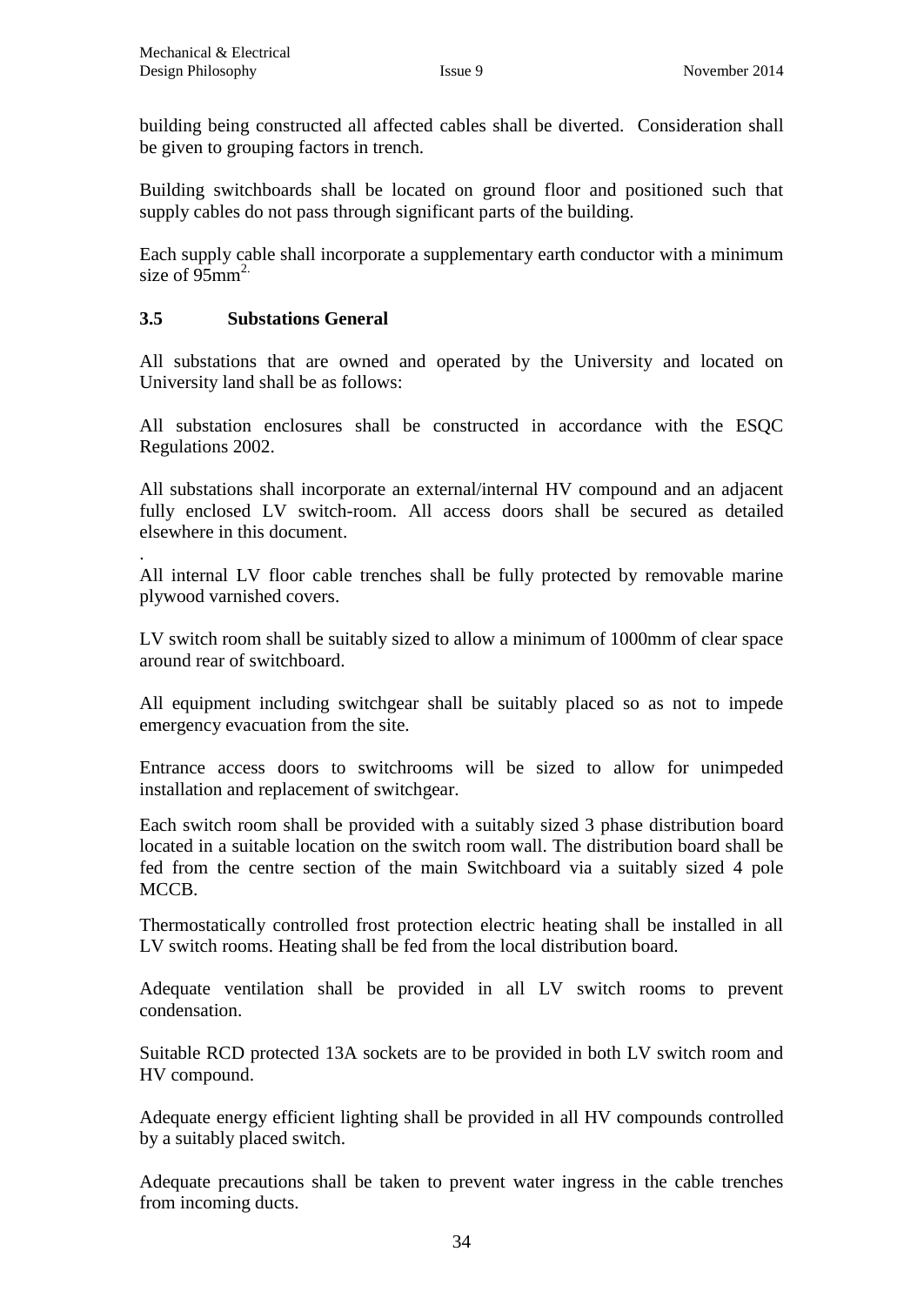External ground work shall comprise of a covering of loose pebbles/gravel complete with weed control fabric.

Internal floors shall be constructed so as to provide a non-slip dust proof surface.

In circumstances where the LV switch room is not adjacent to the HV compound, consideration shall be given to zoned protection systems including HV/LV intertripping.

All substation LV switchboards shall be provided with a generator connection point. The connection point shall be connected to the centre section of the main LV switchboard and sized to allow for the connection of a 1MW generator.

The connection point shall comprise of a suitably sized ACB mounted in a weather proof enclosure in a suitable location external to the LV switch room. The location of which is to be agreed by Estates Services Electrical Engineer.

Lighting to a minimum of 200LUX shall be provided in all LV Substation switch rooms using high frequency fluorescent lighting.

Emergency lighting to a minimum of 100LUX shall be provided in all LV Substation switch rooms.

#### **3.6 High Voltage Switchgear**

Each item of HV switchgear shall comprise of a 630A (21ka rated) Ring Main unit from the Schneider Ringmaster C range mounted directly on the transformer.

Protection of transformer shall be provided by Schneider VIP300 Protection relay.

Restricted Earth fault protection shall be provided on all systems where the Transformer is not located directly adjacent to LV switch room. System shall be designed to open both HV and corresponding LV switches.

Pfisterer sockets shall be provided on all HV switchgear.

Each Transformer switch shall be provided with a shunt trip connected to an emergency power off switch. Each switch is to operate both Transformer HV switch and corresponding LV Switch on main LV switchboard. Each switch shall comprise of a break glass unit located inside the LV switch room adjacent to the main door. A suitably sized wall mounted battery and charger shall be provided to power the system.

All HV switchgear shall be normally mounted directly on their respective transformer.

For safety reasons operators shall have direct unimpeded access from the substation entrance to operating handles.

A minimum of 1000mm unimpeded access shall be provided around all the equipment.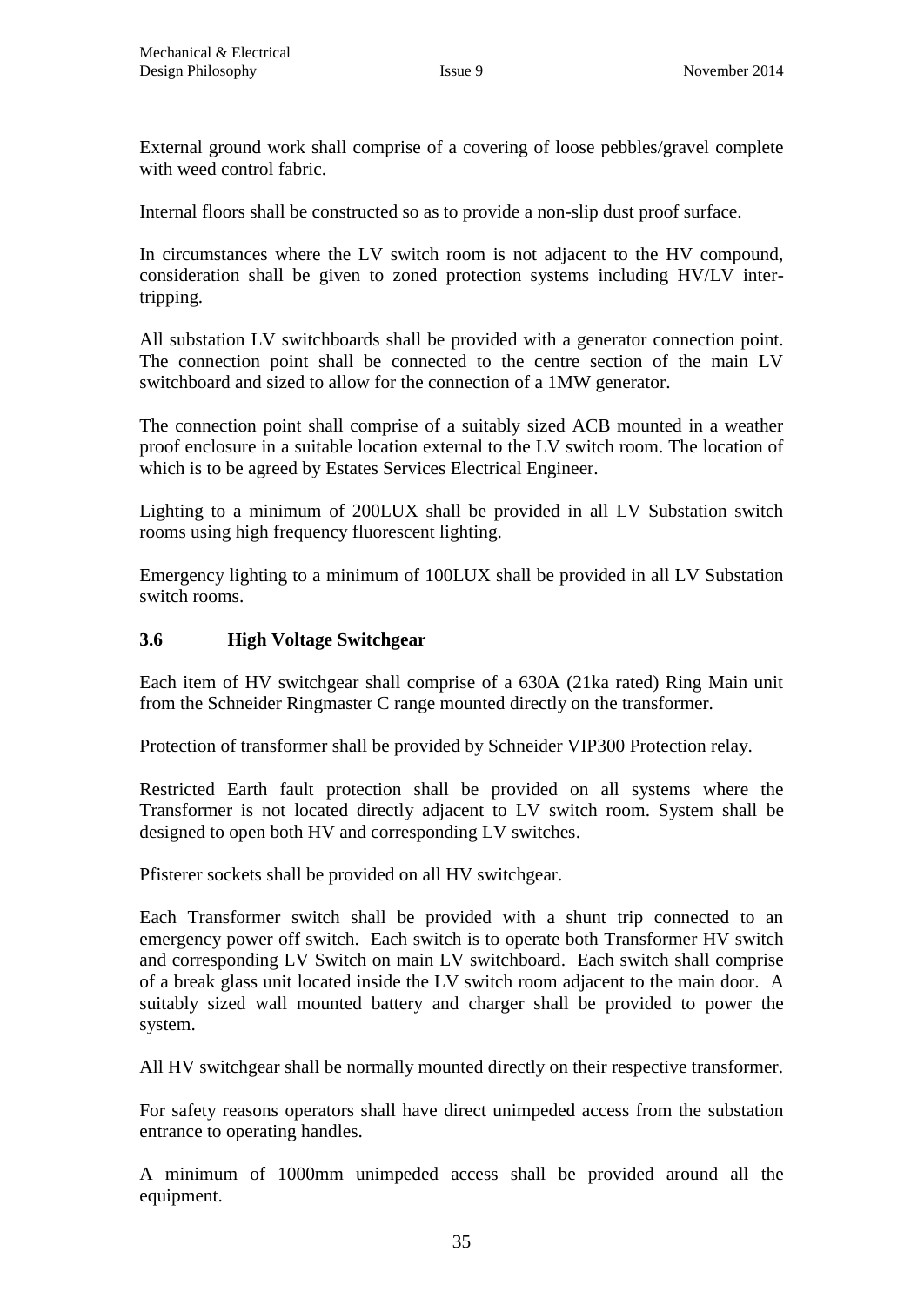#### **3.7 Transformers**

Standard substation configuration shall comprise two suitably sized transformers with associated HV switchgear.

All transformers shall be 11000\415V extra low loss, ground mounted free breathing, KNAN Midel 7131 fluid filled.

HV Tappings shall be  $+2.5\%$  to  $+7.5\%$ . (6 position switch)

Air cooled transformers shall not be used.

Transformers shall be of the vector group DYN11 with an impedance matching adjacent transformers but nominally <5%. It should be noted that transformers may be run in parallel for short periods of time.

Each transformer shall be sized to suit the required load, but shall be not less than 500kVA. The designer should allow for each transformer to be operating at no more than 75% capacity on completion, for transformers greater then 2MVA agreement shall be sought from Estates Services Electrical Engineer.

Each transformer shall be directly connected to the LV switchboard using cables or busbar.

An emergency power off switch shall be provided to enable all local transformers to be isolated in an emergency. Switch to be suitably located such as to prevent unintended operation. Switch shall isolate both HV and corresponding LV switch

Each transformer shall be mounted on a suitably constructed concrete plinth with adequate access for cables. Adequate containment of coolant leakages shall be provided.

Adequate access will be provided to allow unimpeded transformer replacement.

HV termination box shall be dry type with gasket sealed lid suitably oriented to accept local cable connection.

LV termination box shall be dry type with gasket sealed lid suitably oriented to accept local cable or busbar connection.

Buchholze type protection shall be considered for all transformers greater than 1500KVA.

All labelling shall be as detailed in Labelling section of this document.

No load and load loss data shall be provided by the manufacturer.

#### **3.8 Trip Batteries**

A 30V trip battery manufactured by PB design shall be provided at each substation. The trip battery shall be Valve regulated Lead Acid with a 10 year life @20 degrees C.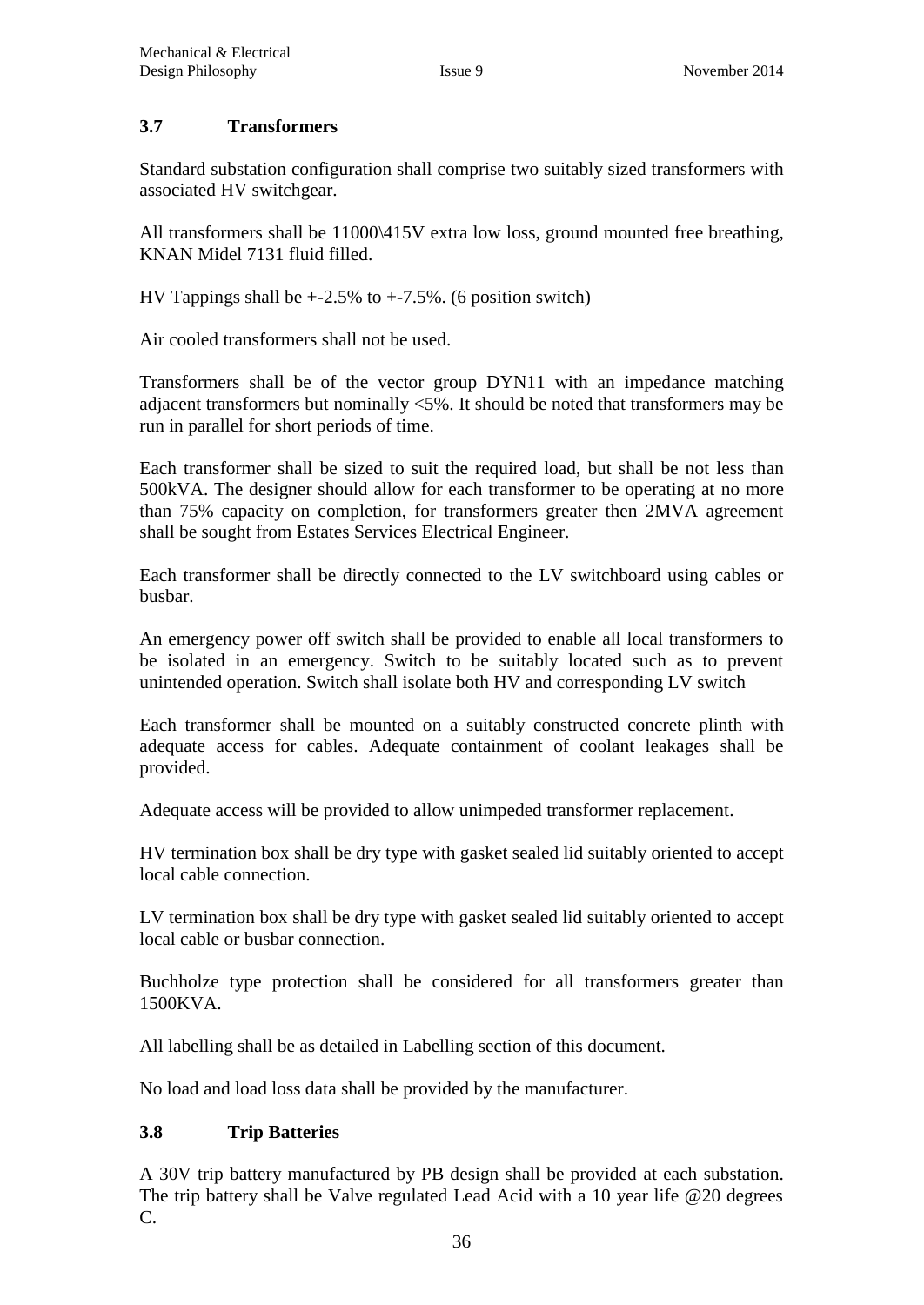The charger shall be constant voltage, current limited type with solid state controller. The voltage control shall be within 1% of setting at +-10% mains supply variations. Supply voltage shall be 230V single phase from local DB with full recharge within 24hours.

Charge transformer shall be double wound with earth screen to BS7671.

Rectifier shall be full wave controlled thyristor/diode bridge type.

Charger shall be compliant with BS6231.

System shall comprise a composite facia with LCD display and LED indicator.

All output terminals shall be DIN mounted.

The system shall be fitted with an audible alarm with additional volt free contacts to enable connection to the remote alarm system provided through the metering system.

#### **3.9 Earthing General**

The earth system shall comply with BS 7430*.*

The earth system shall be TN-C-S.

Prior to installation the earth resistivity shall be measured as described in BS7430 and local conditions checked for suitability of installing earth rods. If conditions and/or resistivity are not suitable advice shall be sought from Estates Services.

An earth electrode nest system shall be provided within the substation boundary. The system shall comprise as a minimum 4 no 2400mm<sup>\*</sup>16mm<sup>2</sup> diameter copper rods arranged in a pattern 3m apart. Each rod shall be driven vertically into the ground to finish just below ground level. An inspection cover over a suitably constructed housing shall be provided at the top of each rod. All rods shall be connected by a copper strip not less than 25mm\*3mm section buried at least 500mm below the surface. All connections to rod shall be bolted.

The earthing resistance test measurements for each rod and the total system shall be provided to Estates Services on completion of installation.

A hard drawn copper earth bar with a minimum section size of 50mm\*6mm shall be provided in the substation. The bar shall be wall mounted on shock resistant insulators in a suitable location adjacent to the LV switchboard. The earth bar will have minimum 25% spare ways on completion.

The external earth electrode system shall be connected to the substation earth bar by means of a removable link with a suitably labelled green/yellow sheathed copper conductor not less than 70mm<sup>2.</sup> The cable shall be buried 500mm below ground and enter the substation via a suitably sized sealed duct.

The transformer neutral/earth link shall be provided in an accessible location at the low voltage switchboard.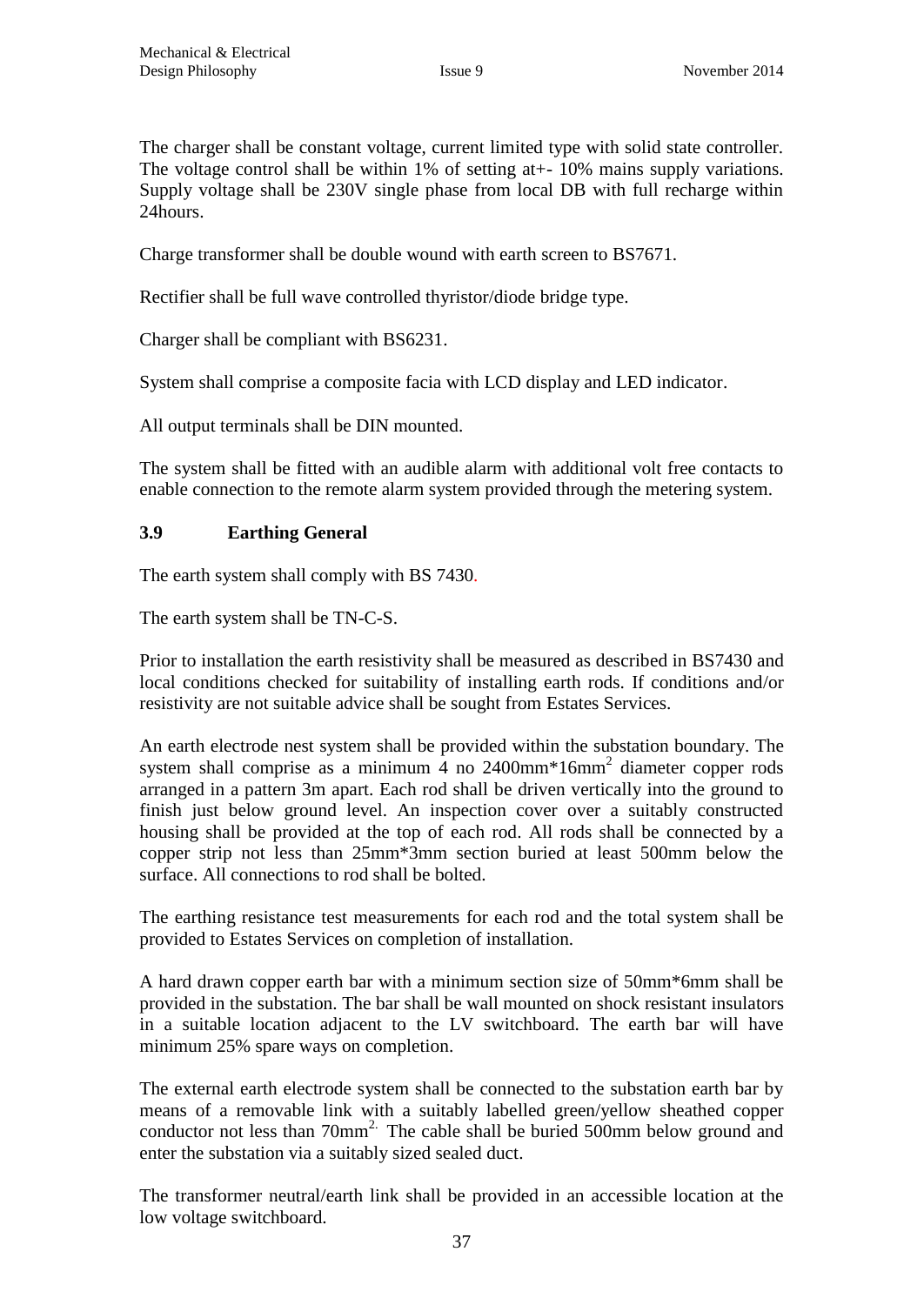Each transformer and associated High Voltage switchgear shall be separately connected to the substation earth bar with a suitably labelled green/yellow sheathed copper conductor not less than  $150$ mm<sup>2</sup>.

All external and internal metal work shall be connected to the substation earth bar using a suitably labelled green/yellow sheathed copper conductor not less than  $25mm^2$ 

The LV switchboard earth bar shall be connected to the substation earth bar using a suitably sized green/yellow sheathed copper conductor not less than 150mm<sup>2.</sup>

The metallic armour on all incoming/outgoing SWA cables shall be connected to the switchboard earth bar.

No cables shall be routed across the floor.

All earth cable connections to the substation earth bar shall be hydraulic crimp lugged and connected by a suitably sized nut and bolt torque fastening.

#### **3.10 Low Voltage Switchboards**

#### **3.10.1 General Requirements**

For the purposes of this guidance the following definitions will apply:

A substation LV switchboard:

Is a switchboard that is supplied directly by one or more HV transformers and supplies one or more University buildings.

A building LV switchboard:

Is a switchboard that is supplied from either the local DNO, or a University substation LV switchboard.

A final LV switchboard:

Is any one of the following switchboards that are supplied directly from the building switchboard by cable or busbar riser.

Special Panel, MCCB Final distribution Panel, and Rising Main Panels and any switch board or control panel containing protective devices

(Note mechanical plant switchboards are covered elsewhere in the Philosophy document).

#### **3.10.1.1 Construction**

Unless otherwise specified the following section applies to all types of switchboards.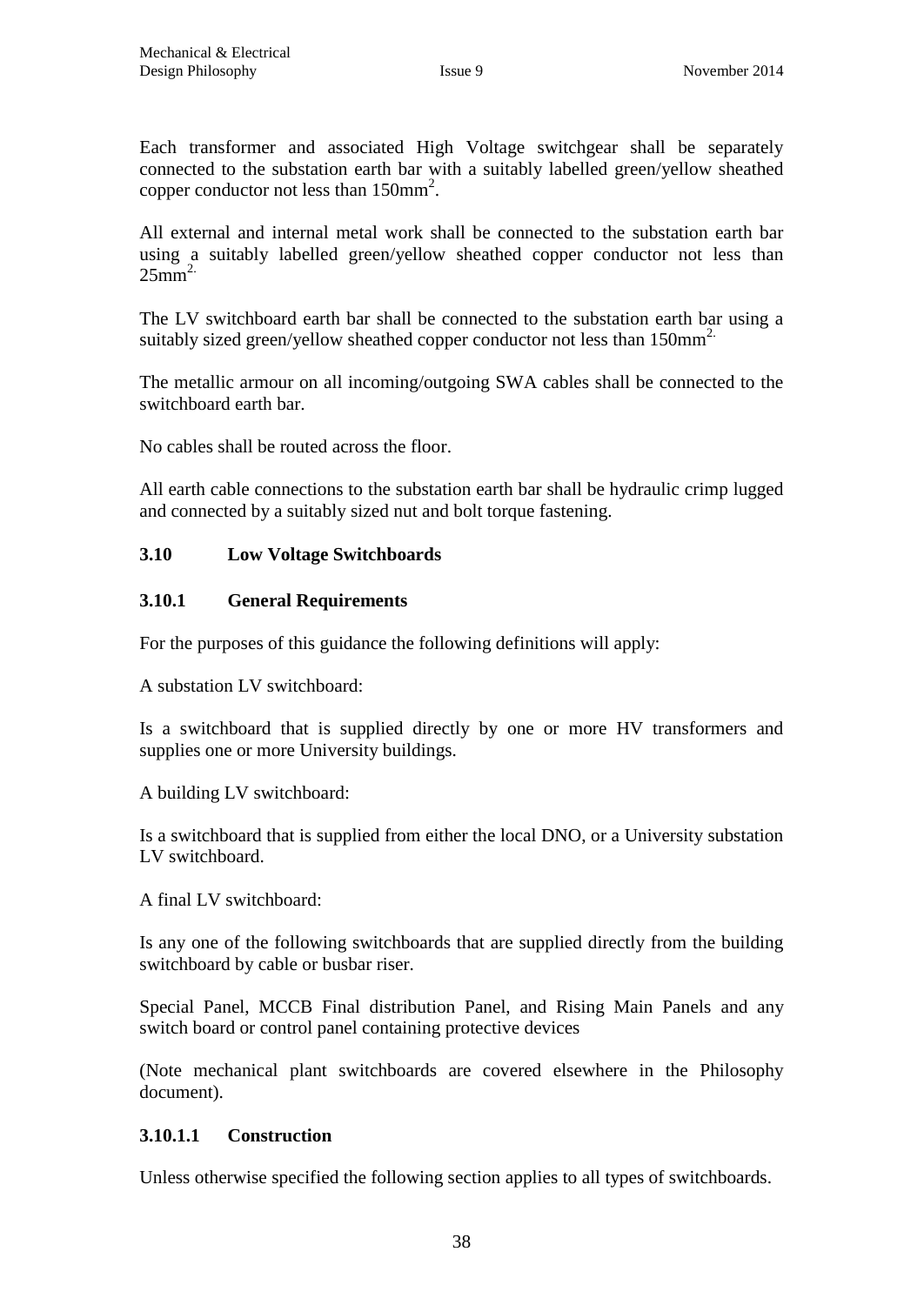All switchboards shall conform to BS EN 61439-1:2009 , BS EN 61439-2:2009 Type Tested and partially type-tested assemblies.

Where top entry switchboards are located below ground floor they shall be mounted on a suitably constructed plinth with a minimum height of 100mm. Where appropriate the switchboard shall be protected against ingress of water from above. Sufficient headroom should be allowed for to terminate the largest foreseeable size SWA cable (Nominally no greater then  $185 \text{mm}^2$ ) taking into consideration the containment routing and bend radii. Additional side entry glanding boxes are to be avoided.

Switchboard busbars shall be designed to withstand the maximum fault current. The PSC value shall be determined after taking account of all incoming supply characteristics as well as contributions from connected loads. The fault rating shall be determined by calculations but it shall not be less than 65kA for one second in substations, 50kA in buildings.

All switchboards shall be designed and constructed in cubicle form so that they can be extended and erected by an approved contractor. Prior to despatch, the switchboard shall be factory tested in accordance with BS EN 61439-1:2009, BS EN 61439- 2:2009. The board shall be fully assembled for testing prior to splitting for transport. All test record documentation and 'as built' drawings shall be provided at the time of despatch. As built drawings to include control panel wiring diagrams.

When re-assembled onsite, the switchboard manufacturer shall inspect and test the switchboard in accordance with BS EN 61439-1:2009, BS EN 61439-2:2009, and certify that it represents the factory-built assembly. All site test record documentation shall be provided at the time of completion*.* All joints shall be fully torque tested and marked with an indelible pen.

All exposed external metalwork shall be finished by an electro statically applied epoxy powder primer and paint finish. Colour - Oxford Blue to BS 3381.105.

A white mimic diagram shall be applied to the front of the switchboard. The mimic shall accurately indicate the internal busbar routing (including height from floor) and connection to all switches.

The switchboard frame shall be fully welded manufactured from Zintec steel of not less than 2mm thickness. Panels and doors shall be dished and manufactured from Zintec steel having minimum thickness of 1.5mm.

All 3phase cable gland plates shall be hex bolted removable with plates made from Zintec steel of minimum thickness 3mm. Gland plates for single core cables shall be non-ferrous.

Where top and bottom covers are removable from the cable way, access through the cable way must be unobstructed. If support angles are required across the opening, then these shall be designed to enable them to be removed during installation works, without detriment, to facilitate future cabling.

Cables shall be terminated on horizontally mounted gland plates within the cable way. The location of the plate shall ensure that future cables can be installed and removed. A drawing detailing the glanding facility and indicating how a pair of 4c cables up to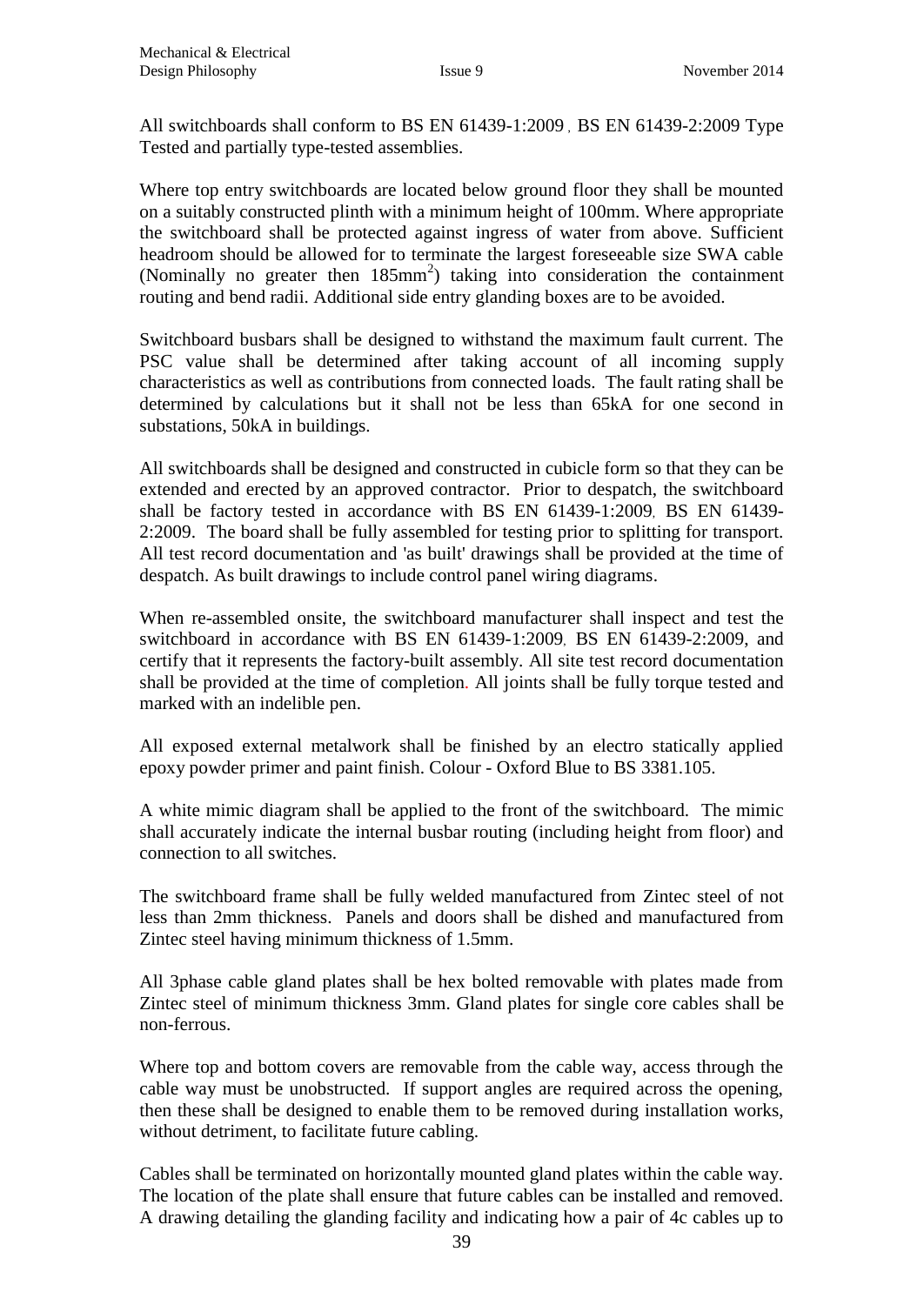185mm<sup>2</sup>XLPE/SWA/LSF can be terminated at each position shall be submitted at tender stage.

Where bottom entry is to be utilised, the base infill panels of the cableway of the switchboard shall be constructed of 12mm varnished Marine ply or equivalent material and fixed from above to ensure that they can be easily removed from within the switchboard. Means shall be provided to gland off cables within the cableway to enable easy connection onto each of the switch devices within a particular section.

A minimum of 25% spare ways are required on all new switchboards. As a minimum, one spare way of each size subject to the minimum 25% rule shall be allowed for. Where the number of spare ways proposed dictates that a single spare way would necessitate a further cubicle section this will be brought to the attention of Estates Services prior to manufacture.

All tenderers shall submit a drawing at the time of tendering. This shall show a general layout of devices, their rating, the configuration of busbars and compartmentalisation arrangements to meet required form of separation.

The minimum frame capacity shall be 160A TPN*.* 

#### **3.10.1.2 Busbars**

All busbar assemblies shall comply with BS EN60429-2: Particular requirements for busbar trunking systems.

All conductors shall be of hard drawn high conductivity copper fully rated.

The current rating of all neutral bars shall be the same as the respective phase bars.

The earth bar shall be run the full length of the switchboard. Each cubicle section shall be positively connected to it. The bar shall be positioned to ensure that connections can be taken easily from it. The section of the earth bar shall be a minimum of two-thirds of the section of the primary busbar.

All spare ways shall be equipped with copper work and pluggable base in the same way as an equipped circuit to enable future circuits to be added without the need to switch off the incoming supply.

#### **3.10.1.3 Switching Devices**

All switchgear and control gear shall comply with BSEN60947 and unless otherwise specified shall be as follows:

All switching devices shall break all incoming phase conductors including the neutral simultaneously.

Switchboard devices up to and including 630A shall comprise of a suitably sized Plug in Moulded Case Circuit Breaker (MCCB) from the Schneider NSX type H range. The trip unit shall be from the Micrologic 5/6 A or E range and sized to suit application. There should be adequate discrimination between the MCCB and upstream devices.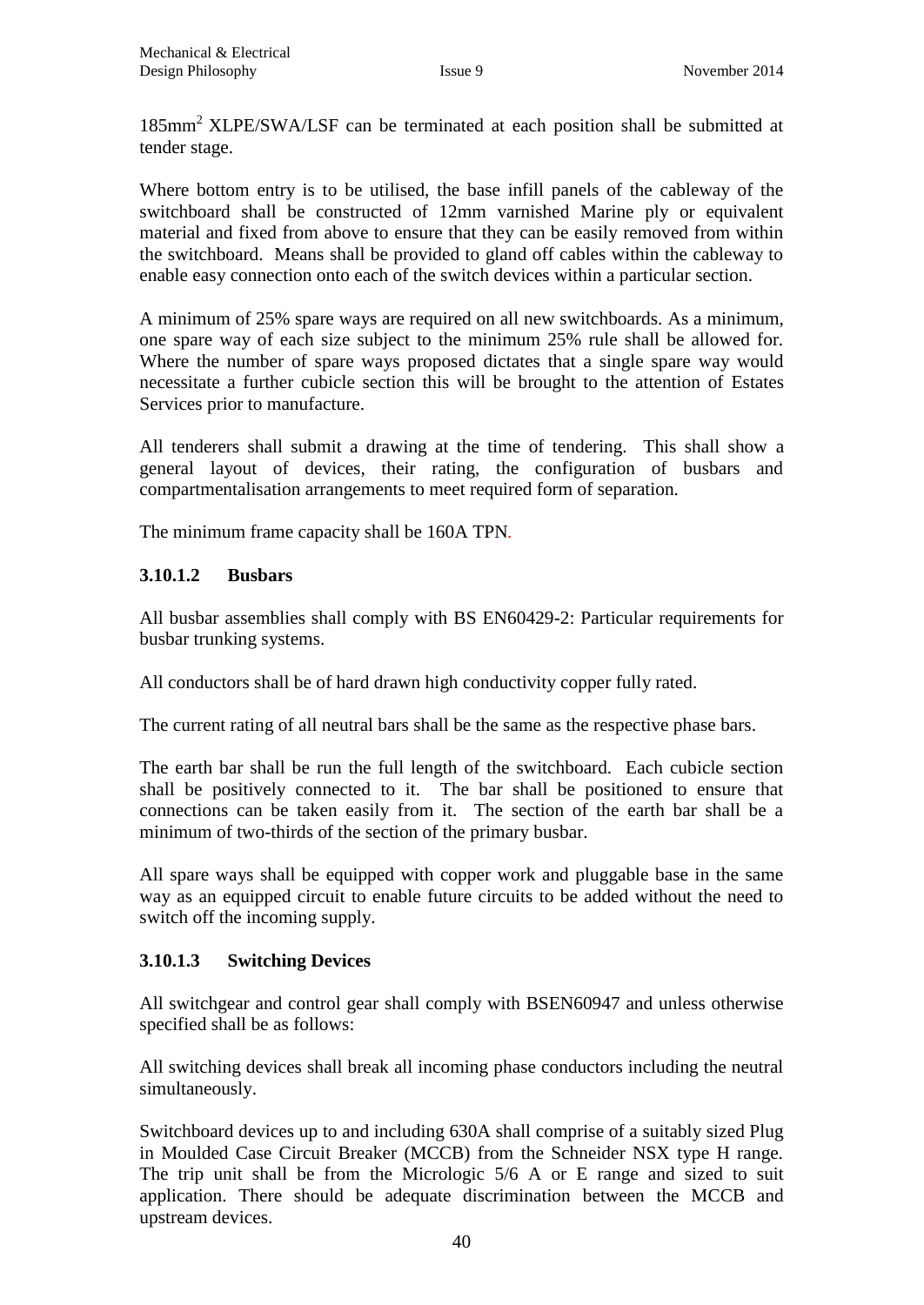The fault rating for all switching devices shall not be less then 65kA for Substation switchboards, 50 kA for Building switchboards and 36kA for all other switchboards.

Switchboard devices above 630A shall comprise of a withdrawable Air Circuit Breaker (ACB) from the Schneider Masterpact NW range rated to suit application. The circuit breaker shall comply with BS EN60947-2 and IEC947-2. The trip unit shall be a Micrologic 6P sized to suit application.

For both operational and maintenance reasons, it is required to have interchangeability between the fixed and moving assemblies on the A.C.B`s

The contact assembly of the circuit breakers and all associated live metalwork shall be double insulated from the operator. For Substation switchboards the operating mechanism shall be spring assisted via an auto-charged spring: manual charging shall also be provided. The closing time and spring charge times shall be advised at the time of tendering.

The status of the main contact is to be indicated and shall be such that the Off position can only be indicated when all contacts have been parted and separated.

When the moving portion is removed, safety shutters shall automatically cover the incoming and outgoing main circuits and auxiliaries. The shutters shall have the facility for padlocking the circuit breaker capable of meeting requirements for isolation as set out in IEC947-2.

The auxiliaries shall isolate all outgoing control circuit wiring when the circuit breaker is in the isolated position.

A test facility shall be provided to allow the auxiliaries to be closed with the main contact open.

All out-going circuits shall be equipped with over-current and short circuit protection from the Schneider Micrologic 5/6 A or E range of trip units. The protection shall have a wide range of time adjustment to permit flexibility of grading downstream. All units shall be designed to recognise true RMS current and be able to discriminate against system disturbances.

The trip module for all switching devices shall be visible without the need to remove switchboard panelling.

All outgoing circuit breakers shall be able to be plugged into a pre-connected base assembly equipped with a safety trip to prevent plug-in connection to the base unit in the **on** position. A pre-connected base (rating to be advised by designer) shall be fitted to all spare ways.

All circuit protective devices shall be equipped with a manual "push to trip" mechanism to test the operation of the device. The status of the contacts shall be clearly visible when viewed from the front of the switchboard. The "push to trip" actuator shall be adequately shielded to prevent inadvertent operation.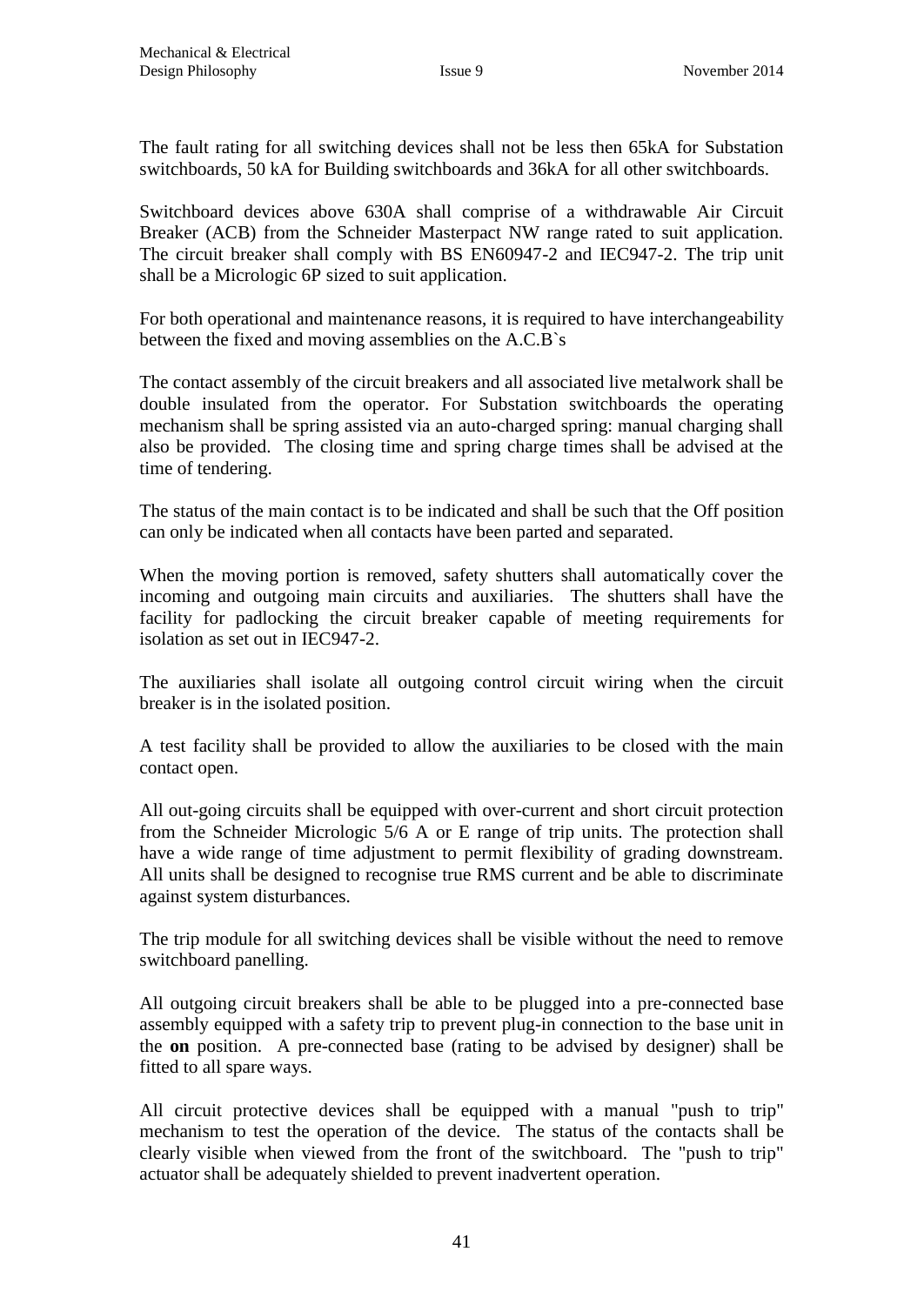All switching devices shall be capable of being padlocked using a University of Oxford approved system which forms an integral part of the switchboard, in both **on**  and **off** positions, by means of a Union Cat. No: 3104 padlock.

**All device settings are to be determined beforehand and set during commissioning. All trip setting details to be recorded and issued to Estates Services prior to handover.**

#### **3.10.1.4 Metering/Instrumentation**

A suitably rated CT shall be fitted to each phase and neutral on all incoming and outgoing circuits. See the Metering Section 6 of this document for further advice.

All incoming circuits and active outgoing circuits to be metered in accordance with the Metering Section 6 of this document.

#### **3.10.1.5 Labelling**

All Switchboards, and all circuits shall be labelled in accordance with the Labelling section of this document.

#### **3.10.2 Substation LV Switchboards**

This part of the guidance sets out requirements for switchboards that are to be installed in University Substations. It is based on the standard substation arrangement which comprises 2 No 1500 kVA liquid cooled (KNAN) transformers. A typical general arrangement for a two transformer sub-station LV switchboard is shown on drawing E400987.1. A copy of this drawing is attached.

#### **3.10.2.1 General**

All switchboard incoming and outgoing arrangements shall conform to BS EN 61439- 1:2009 , BS EN 61439-2:2009 Form 4b type 6.

The IP rating shall be a minimum of IP43.

There must be no pipework of any kind or other unrelated equipment (e.g. emergency lighting inverters) installed within the switch room.

Access to the switch room must be either direct from outside of the building or from the adjacent circulation space.

The access door(s) must be secured by a Yale Security Products Limited, type GMK suite, ref no YN8114(Y) cylinder type 88 night latch barrel lock.

The switchboard shall be arranged to provide operation from the front with rear access for cabling. It shall be designed to provide for cables to enter from above or below as determined by site conditions.

Access into rear of panel shall be via lift off, padlockable hinged doors using 1.25" Pin tumbler padlocks as manufactured by Union Cat 3104 (Estates Services issue type B locks).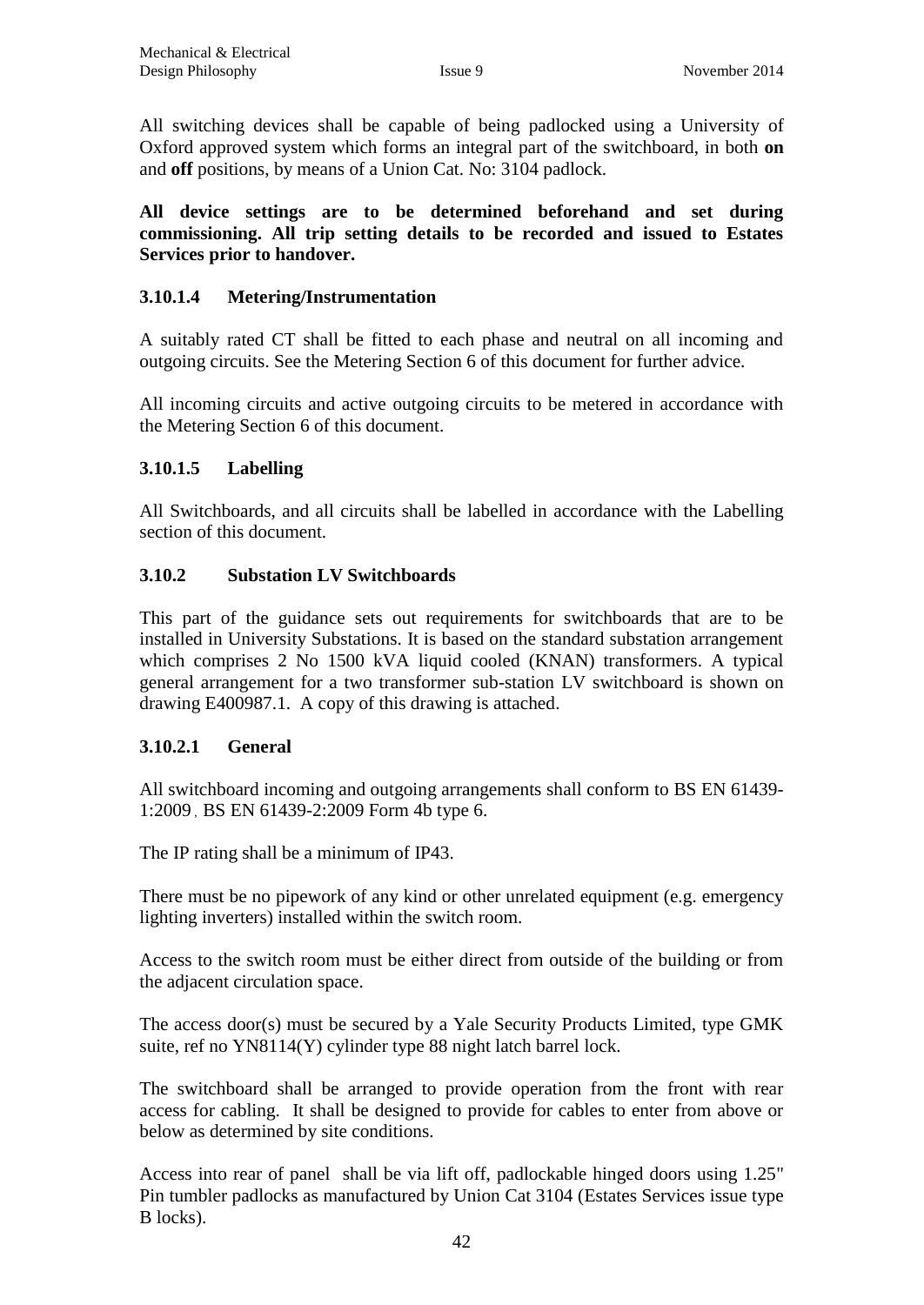LV supplies shall be arranged and suitably rated, to permit short term parallel operation of the transformers. No interlocking mechanisms are to be fitted.

All switchboards will require a minimum 1500mm front clearance. Rear access switchboards will require 1000mm perimeter clearance

#### **3.10.2.2 Busbars**

Primary busbars shall be run vertically and horizontally and shall be fully rated to suit transformer but not less than 1600 Amps continuous rating throughout. Distribution busbars shall be used to connect to the outgoing devices. The distribution bars should be sized to meet load requirements but shall not be less than 800 Amps continuous rating.

#### **3.10.2.3 Switching Devices**

Protection shall be graded across the board. The rating of the HV 11kV fuse or equivalent shall be taken at 80amps on a 1500KVA transformer.

Incoming switching devices shall comprise of a suitably rated Air Circuit Breaker (A.C.B) as above.

The inline buscoupler switch device shall be a non-draw out manually operated A.C.B that meets all requirements for the incoming air circuit breakers, however the device shall be non-automatic and therefore will not require protection tripping. All devices must be capable of operating under load conditions and be fully fault rated.

For all sites where the transformer is remote from the LV switchboard i.e. where cables pass outside the substation boundary, Restricted Earth fault protection with HV inter-tripping shall be installed.

For outgoing circuits up to and including 630A a suitably rated pluggable 4 pole MCCB from the Schneider NSX type H range shall be used. The trip unit shall be from the Micrologic 5/6 A or E range of trip units selected to suit the application.

For outgoing circuits above 630A a suitably rated ACB and trip unit from the Schneider range shall be used.

#### **3.10.2.4 Metering/Instrumentation**

Refer to section 6 table 1.

#### **3.10.3 Building LV Switchboards**

This part of the guidance sets out requirements for main switchboards that are to be installed in University buildings.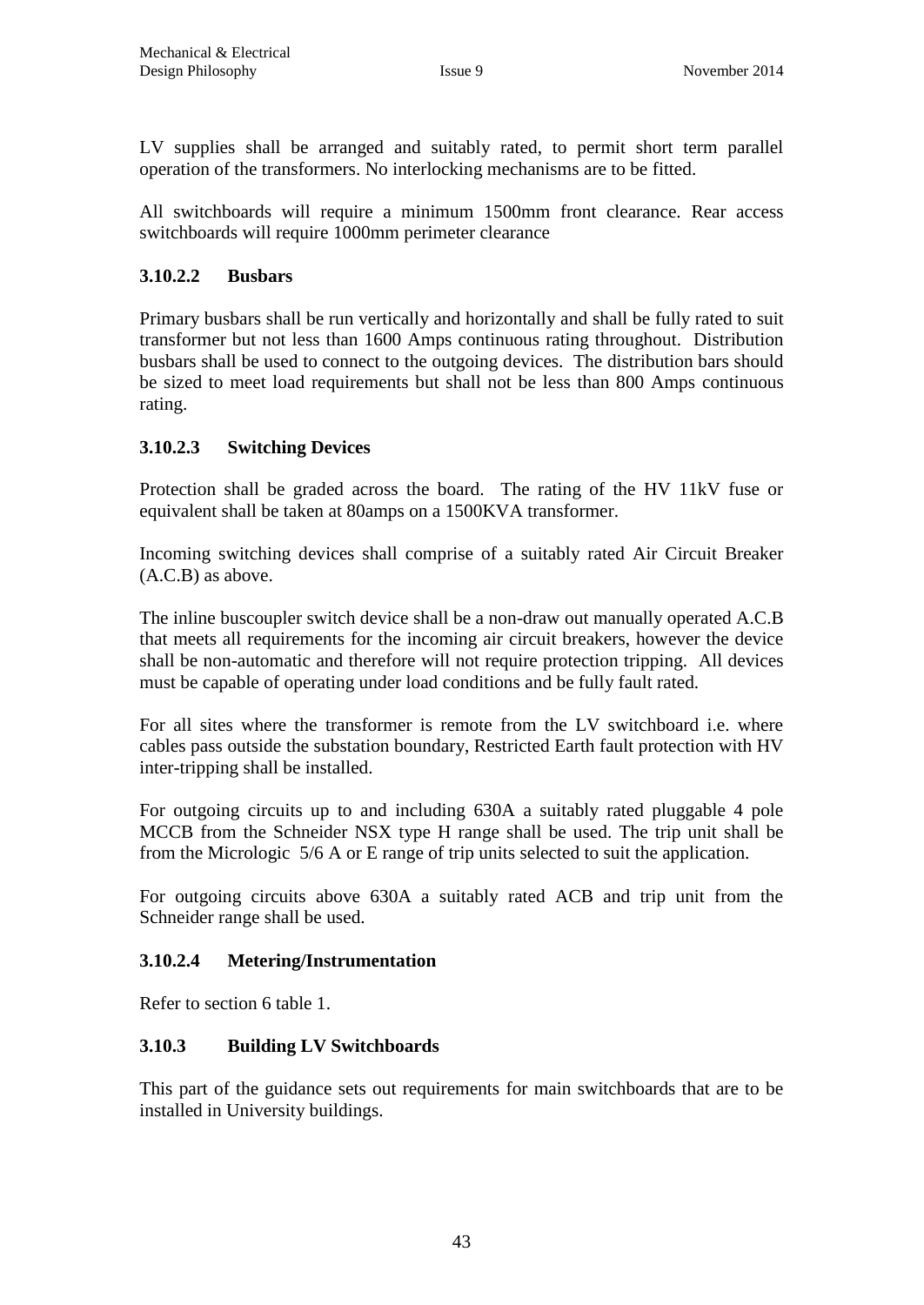#### **3.10.3.1 General**

The switchboard incoming arrangements shall conform to BS EN60439-1: 1999 Form 4b type 6. All outgoing arrangements shall conform as a minimum to BS EN60439-1: 1999 Form 4b type 6.

For buildings where the demand is expected to exceed 250kVA the switchboard shall be designed to accommodate two LV incoming supplies with a single bus-section switch.

A typical general arrangement for a building LV switchboard incorporating two incomers is shown on drawing E400987.2.

A typical general arrangement for a building LV switchboard incorporating single incomer is shown on drawing E400987.3.

The IP rating shall be a minimum of IP31

For single incomer switchboards the designer shall allow for a future second incomer with corresponding bus-section. Sufficient space should also be provided within the switchroom for this extension.

All switchboards will require a minimum 1500mm front clearance. Rear access switchboards will require 1000mm perimeter clearance.

There must be no pipework of any kind or other unrelated equipment (e.g. emergency lighting inverters) installed within the switch room.

Access to the switch room must be either direct from outside of the building or from the adjacent circulation space.

#### **3.10.3.2 Busbars**

Primary busbars on switchboards should be sized to meet load requirements but shall not be less then 400amps continuous rating.

#### **3.10.3.3 Switching Devices**

For switchboards up to and including 630amps the incoming device shall be a fixed unit non auto 4 pole from the Schneider NSX type H.

For switchboards above 630amps the incoming device shall be a withdrawable ACB as outlined elsewhere in this document.

For all outgoing circuits up to and including 630A the device shall be a 4 pole group mounted pluggable MCCB. All spare ways to be fully equipped with base portion.

For all outgoing circuits above 250 amps consideration shall be given to segregated sections with pluggable MCCBs as outlined in the substation switchboard above.

All trip units shall be from the Schneider Micrologic 5/6 Type E range and sized to suit the application.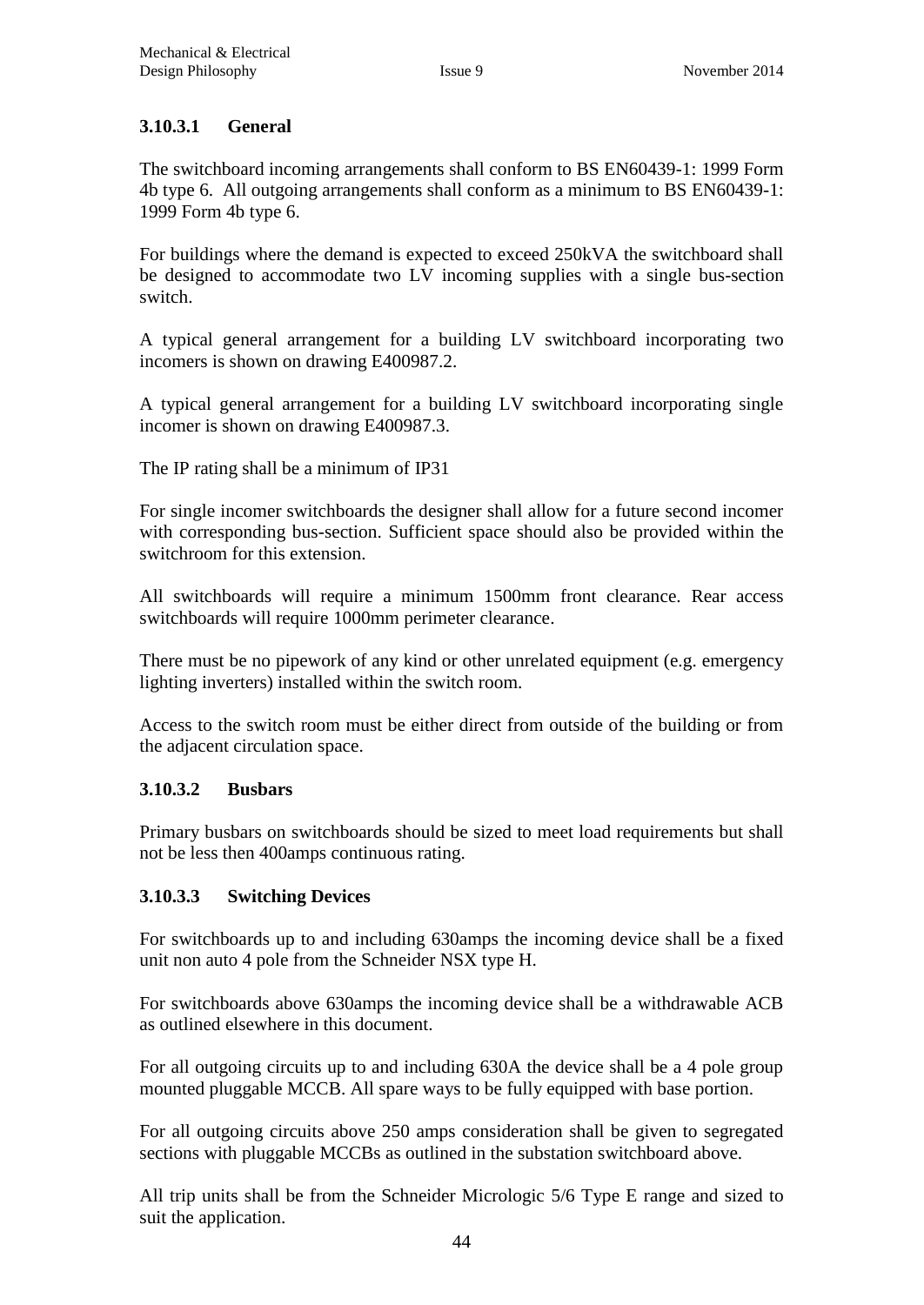#### **3.10.3.4 Metering/Instrumentation**

Refer to Section 6.

#### **3.10.4 Final Distribution Switchboards**

This part of the guidance sets out requirements for final, special, and rising main Panels generally up to 400A that are installed in University buildings. (Mechanical Plant switchboards are dealt with elsewhere)

#### **3.10.4.1 General**

The switchboard incoming arrangements shall conform to BS EN60439-1: 1999 Form 4 type 6. All outgoing arrangements shall conform to BS EN60439-1: 1999 Form 4 type 3.

The IP rating shall be a minimum of IP31.

#### **3.10.4.2 Busbars**

Primary busbars on switchboards should be sized to meet load requirements but shall not be less than 250A continuous rating.

#### **3.10.4.3 Switching Devices**

The incoming switch device shall be a suitably rated non auto 4 pole fixed MCCB from Schneider NSX range as above.

All outgoing devices shall be a suitably rated 4 pole pluggable MCCB from the Schneider NSX range as above, with the following exception:

When assembled into a multi way MCCB distribution board it is possible that in some situations 3P/1P devices may be used, this is acceptable providing the main device controlling the distribution board is 4 pole.

#### **3.10.4.4 Metering/Instrumentation**

See Section 6 Metering

#### **3.11 Building Distribution Systems**

#### **3.11.1 Vertical Distribution**

The layout of the equipment in all riser cupboards is a designer responsibility and must not be left to the installation contractor to sort out on site. The consultant/contractor must produce detailed drawings which show the precise layout of all equipment within the riser cupboard including the position of all busbar joints and the positions of tap-off units. The drawings must provide for a minimum clear working area of 750mm x 750mm for each item of equipment that requires access for operation and maintenance. All riser cupboards shall have solid floors, a level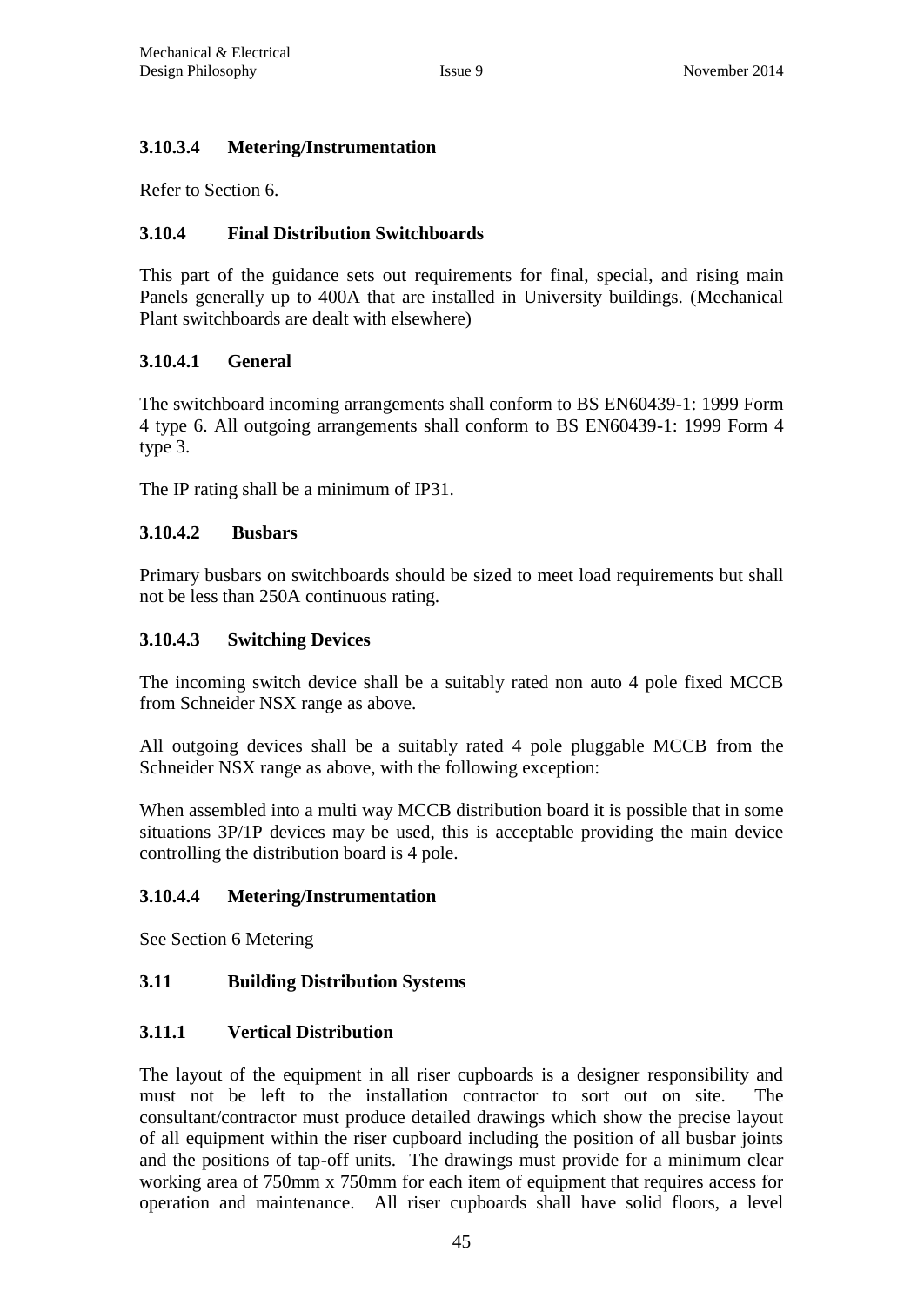threshold and doors secured with Yale cylinder type 88 night latch barrel locks to the same specification as the switch room locks.

The major distribution system shall be run vertically, to serve all floors, in a central position using busbars where appropriate. Only one 3 phase 4 pole tap-off at shall be provided at each level in an accessible position where it can be operated without the use of a ladder.

Risers shall have a minimum of 25% spare capacity to take account of future increases in electrical load growth.

Risers shall be located in circulation areas and shall be connected to 'riser' distribution boards located on each floor adjacent to the risers.

Sub-distribution shall be from the 'riser boards' to final circuit boards in research rooms and circulation spaces. Separate lighting and power distribution boards are preferred, but where this is not possible, separate isolation must be provided for the lighting and power sections of the distribution board. Distribution boards shall be positioned so that they are fully accessible and can be worked on without the use of a ladder or other aids. Distribution boards should not be located in mechanical services plant rooms unless they serve the equipment within those areas. Distribution board enclosures shall be from the Schneider Acti 9 range. Distribution boards constructed out of plastic or fibre glass material are not acceptable. Incoming supply cables to main isolator\switch disconnector shall be fully shrouded.

For metering instrumentation of the 'riser boards', see Metering Section 6 of this document for details.

#### **3.11.2 Horizontal Sub-Distribution**

All sub-distribution systems should be installed in accessible circulation spaces up to the point where cables terminate into final circuit distribution boards which shall be sited either in circulation spaces or rooms themselves.

Sub-distribution cables and final circuit wiring on any floor level must be run between the soffit and floor surfaces of that level and must be available for inspection over the complete length of run.

Cable containment systems must be visible and fully accessible throughout their entire length, trunking lids must be easily removable and replaceable wherever they are installed. Containment capacity shall be maintained throughout its length, reduced capacity links between walls and partitions are not acceptable. Dedicated cable trays or basket shall be provided for telecommunication and data cabling. Flexible conduits shall not exceed 500mm in length.

Each room and circulation space will be given an Estates Services space reference and these references must be used to label all circuits in accordance with the latest Estates Services standard.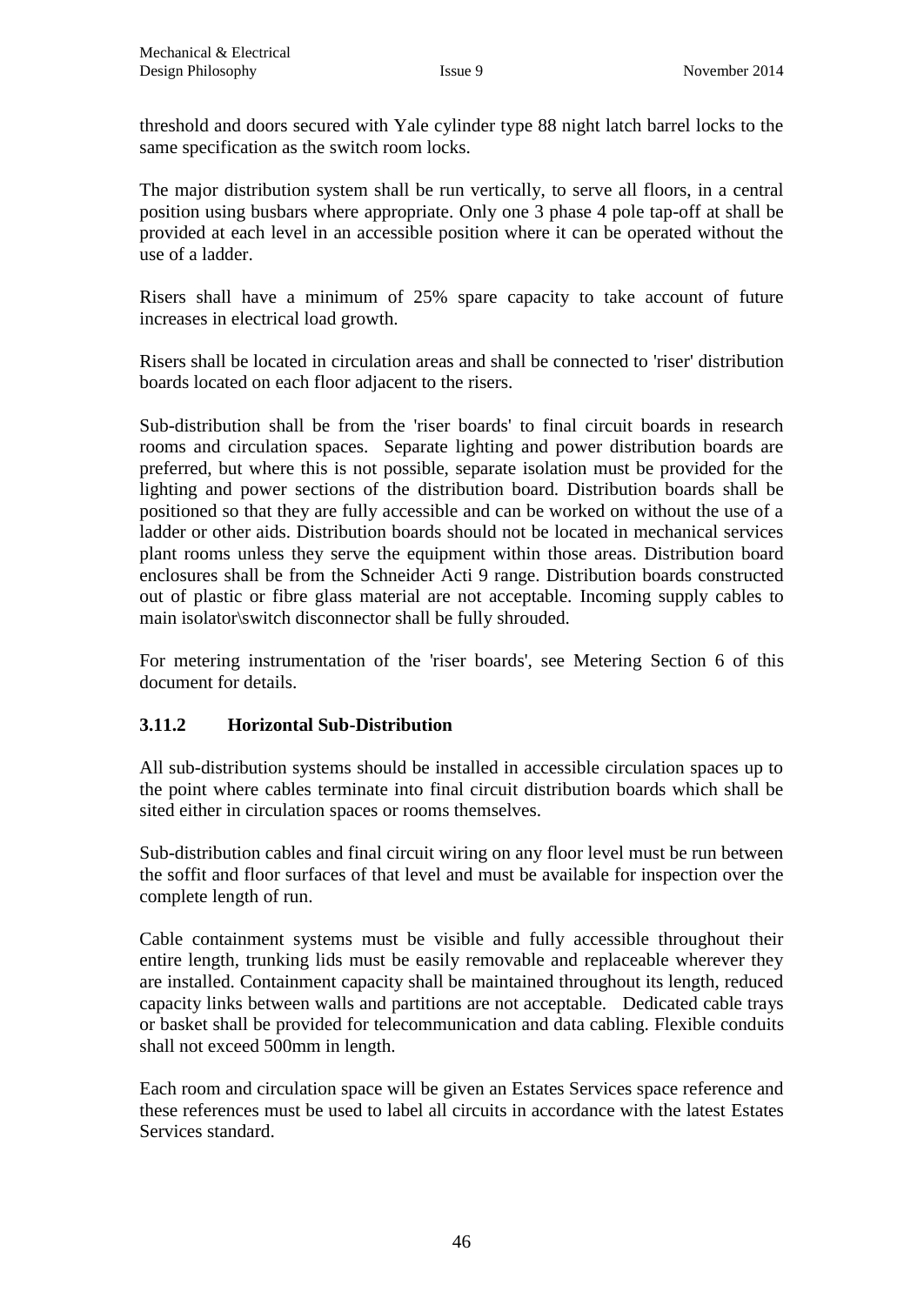#### **3.11.3 Final Circuit Wiring**

Listed buildings and other prestigious areas will require a more sympathetic approach and the method of concealment of the electrical services should be agreed with the Electrical Engineer and the Head of Buildings and Conservation.

Where practicable, all distribution equipment shall be run on the surface. Supplies to sockets, data, and telephones within the room should be run in multi-compartment trunking positioned at high level or dado height or using a combination of both.

Laboratories and research rooms shall be equipped with their own final circuit distribution boards which shall be complete with recording instrumentation and have facilities for metering if required – see Metering Section 6 of this document for details. The location of these distribution boards needs careful consideration and they should be positioned such that they are fully accessible and can be worked on without the use of a ladder. They should not be positioned above doors or above laboratory benches or any other position where access may be obstructed by user activities. Only power circuits within the room shall be supplied from these distribution boards.

Fridges and freezers should be connected using non-standard plug and sockets. Freezers should preferably be grouped together in freezer rooms and fed directly from the essential services panel in the main switch room.

Fume cupboards shall be provided with a dedicated consumer unit fed from the room distribution board.

No ring main or radial socket circuit shall supply more than one room, multiple circuits within the room are acceptable.

Flexible conduits should not be used, where circumstances dictate that a flexible conduit provides the only solution then it shall be limited to no more than 500mm in length.

#### **3.11.4 RCD Protection**

Passive RCDs with a sensitivity of 30 milliamps shall be provided on all 13A socket outlets, except those sockets serving fridges and freezers which must be protected by an appropriate breaker. Ideally, the RCDs should be situated within the dado trunking located within the body of the room to enable users to be able to reset them. RCDs shall not be located in the distribution board. Cleaner's socket outlets shall contain an integral RCD. Active RCDs shall only be installed with the prior agreement of the Estates Services Electrical Engineer.

#### **3.11.5 Essential Services Switchboard**

A separate essential services switchboard shall be provided to supply the fire alarms, intruder alarm, security monitoring equipment, data hub, freezer rooms and any other systems considered to be indispensable.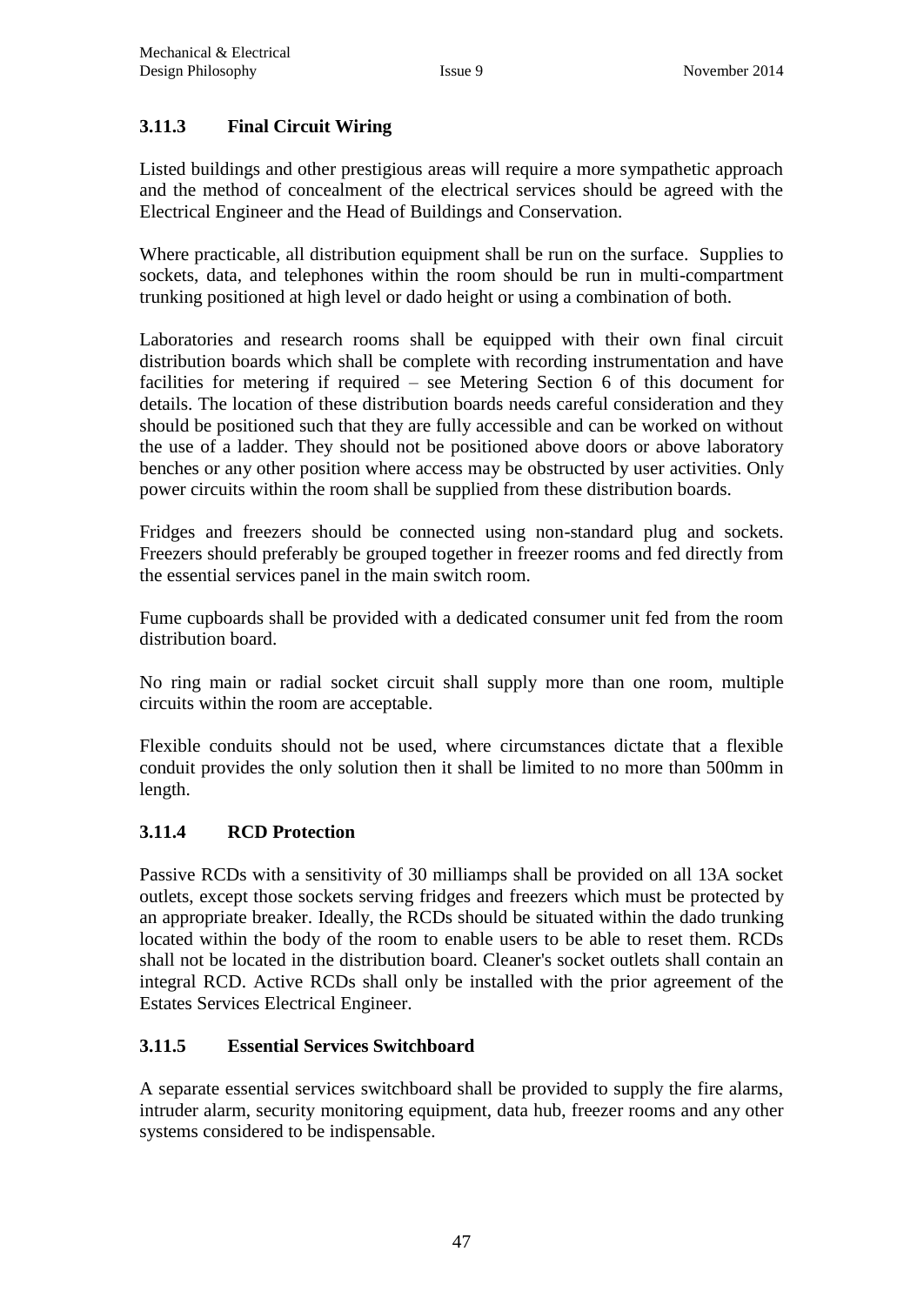#### **3.11.6 Inter-floor Services**

This relates to services which require connection at more than one level, i.e. fume cupboards. A vertical containment system shall be provided and located adjacent to the main riser to accommodate all inter-floor electrical supplies.

#### **3.11.7 Supplies to the Lift Installation**

A suitably sized cable terminating in the lift motor room with a four pole, lockable isolator shall be provided to serve the lift installation.

A consumer unit type distribution board fitted with suitably rated mcbs and controlled by a double pole lockable isolator shall be provided in the lift motor room to supply all the electrical services which are normally maintained and tested as part of the University lift maintenance contract. Each outgoing circuit shall have its own rcd – 30milli-amp sensitivity. The circuits shall supply the car lighting, the car emergency lighting, lift shaft lighting, pit lighting and any small power associated with the pit, shaft or car.

The lighting for the lift motor room shall be taken off the floor distribution system  $-$  it must not be taken from the lift consumer unit. Likewise, socket outlets in the lift motor room which are not part of the lift installation shall also be taken off the floor distribution system.

The principles given above still apply if it is intended to install machine room-less type lifts.

#### **3.11.8 Electrical Supplies to Mechanical Services Equipment**

Electrical supplies shall be via dedicated distribution boards which shall be fed from the 'riser boards or main mechanical services riser'.

Each individual item of mechanical services plant – pump motors, fume cupboard extract fans, boilers, pressurisation units, water heaters, etc., must be connected to the fixed electrical system via an interlocking plug and socket to provide safe isolation for mechanical maintenance. Plug and sockets should not be used for variable speed inverter drives.

Approved interlocking plug and socket isolators up to a maximum size of 32 amps shall be used wherever possible. For all other circumstances an approved lockable isolator shall be used. Isolators for electrical safety must have fully shrouded incoming connections which will permit a person to safely work on the outgoing circuits when the device is in the 'off' position.

All isolators shall be clearly labelled and shall be positioned adjacent to the equipment that they isolate. Isolators positioned external to a building must be waterproof.

Where an item of equipment or enclosure contains live parts that cannot be isolated by a single isolator (e.g. compressor crankcase heater) then a permanent warning notice must be fixed in such a position that any person intending to work on the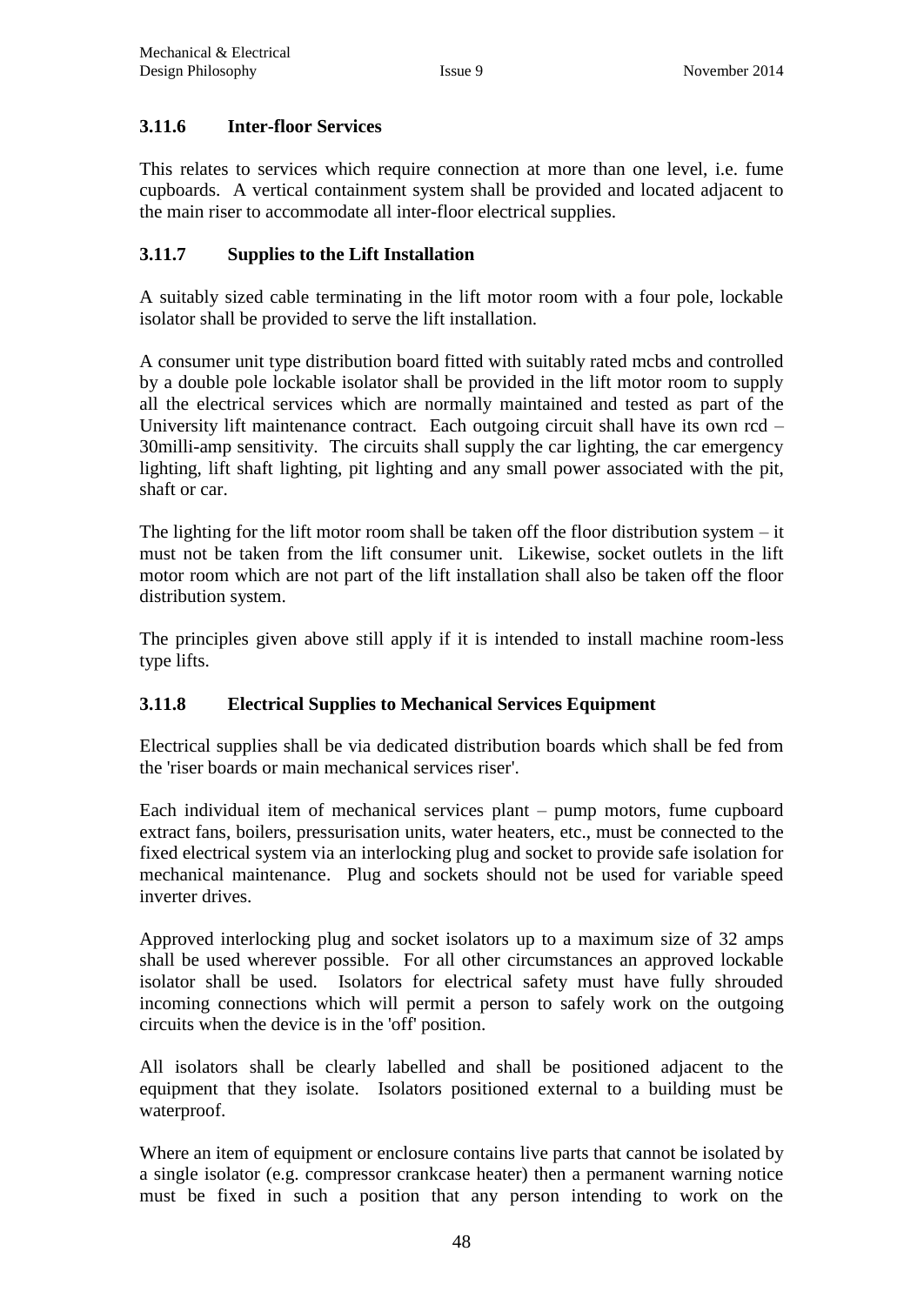equipment\enclosure will be warned of the need to use additional isolation devices to make the equipment\enclosures electrically safe.

#### **3.11.9 External Sockets**

Where external sockets are to be used they shall be fully waterproofed with an IP rating of IP67.

#### **3.12 Lighting**

#### **3.12.1 General Requirements**

Generally internal lighting shall comprise of luminaires incorporating DALI control gear. The circuitry for the lighting shall be controlled and protected from local lighting boards, not the room distribution board. External lighting does not require DALI configuration

A method of electrically isolating the various lighting fittings and/or lighting circuits, other than using the MCB's within the lighting distribution boards, shall be provided to enable the building users to safely replace the fluorescent tubes and lamps. Where plug-in connection is not appropriate the designer shall contact Estates Services Electrical section for guidance. The method of isolation adopted must comply with the 'mechanical maintenance requirements' of BS7671 and the 'secure isolation' requirements of the Electricity at Work Regulations 1989.

Illuminance levels, Glare, Uniformity and Colour Rendering in all internal areas of the building shall be specified in accordance with the SLL Code for Lighting and BS EN: 12464.

All lighting designs shall be submitted to the Estates Services Electrical section for approval at the earliest opportunity. No work should take place on site until the scheme has been approved. Lighting calculations to support the design shall also be provided where requested. All drawings submitted to Estates Services Electrical section shall have the following information:

- Luminaire description
- Luminaire efficiency
- Average lux level
- uniformity
- $\bullet$  w/m2/100 Lux

#### **3.12.2 Target Energy Parameters**

The designer shall in all cases design systems to meet the following energy targets. If these cannot be achieved then the designer shall approach Estates Services Electrical section to discuss a suitable solution:

| • Office Area lighting (recessed)  | $2w/m2/100$ lux   |
|------------------------------------|-------------------|
| • Office Area lighting (suspended) | $2.5w/m2/100$ lux |
| • Lab Area lighting (recessed)     | $2w/m2/100$ lux   |
| • Lab Area lighting (suspended)    | $2.5w/m2/100$ lux |
|                                    |                   |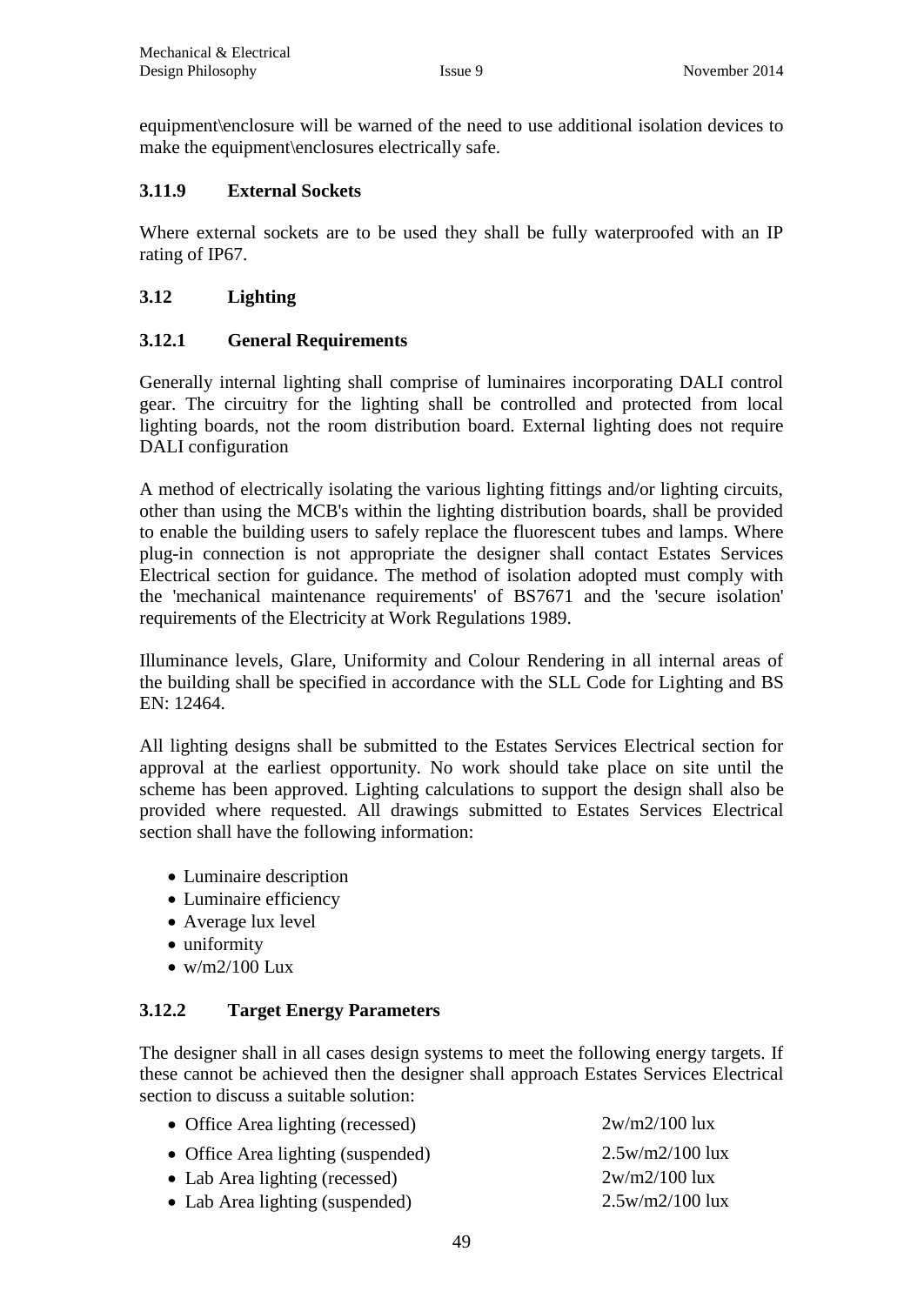- Open area Circulation spaces (excluding display
- $\bullet$  Corridors
- 

3w/m2/100 lux  $3w/m2/100$  lux • Toilets  $3w/m2/100 \text{ lux}$ 

#### **3.12.3 Control System**

Centrally administered fully networked lighting control systems are not acceptable within the University unless agreed in writing with Estates Services Electrical section.

Lighting controls shall be provided to reduce energy consumption. All occupied spaces shall be provided with absence detection (manual on/automatic off) to ensure lights are switched off when the room has been left unoccupied for a preset period of 15 minutes unless otherwise agreed. Circulation spaces shall be provided with fully automated controls, circulation detectors shall be set for a dimming period of 15 minutes prior to completely turning off the luminaire when no presence is detected. Day light regulation shall be provided in areas where adequate natural light is available.

All lighting control sensors shall be of DALI type unless otherwise agreed with Estates Services Section, and located in a suitable position and shall be configured for Broadcast DALI. All sensors shall be configured by a remote IR device. A handheld programmer shall be given to the Building services manager (if required) after consultation with Estates Services Electrical Section.

The university preferred manufacturer for this type of device is **Ex-Or.**

Lighting control systems in specialised areas such as Lecture Theatres, Museums, exhibitions etc shall be discussed and approved by Estates Services Electrical Section.

#### Preferred Manufacturer: **iLight/Exor**

Plantrooms, Switchrooms and other areas where there are safety considerations shall either be traditional switched or manually switched via absence detector (set with 8 hour off delay).

The contractor shall allow for commissioning of the system. A repeat visit shall be made post handover to check the operation is correct and optimised. (Nominal period of three months)

#### **3.12.4 Design Criteria**

Illuminance levels shall be as outlined within SLL Code for Lighting and BS EN:12464. The designer shall ensure that the recommended average maintained lighting level recommended by the standard be provided by fixed lighting, task lighting, such as desk lamps shall not be used to meet the required level unless agreed with Estates Services Electrical Section.

The lighting design shall be provided to ensure that the lighting level is uniform across the space to enable furniture layouts to be flexible.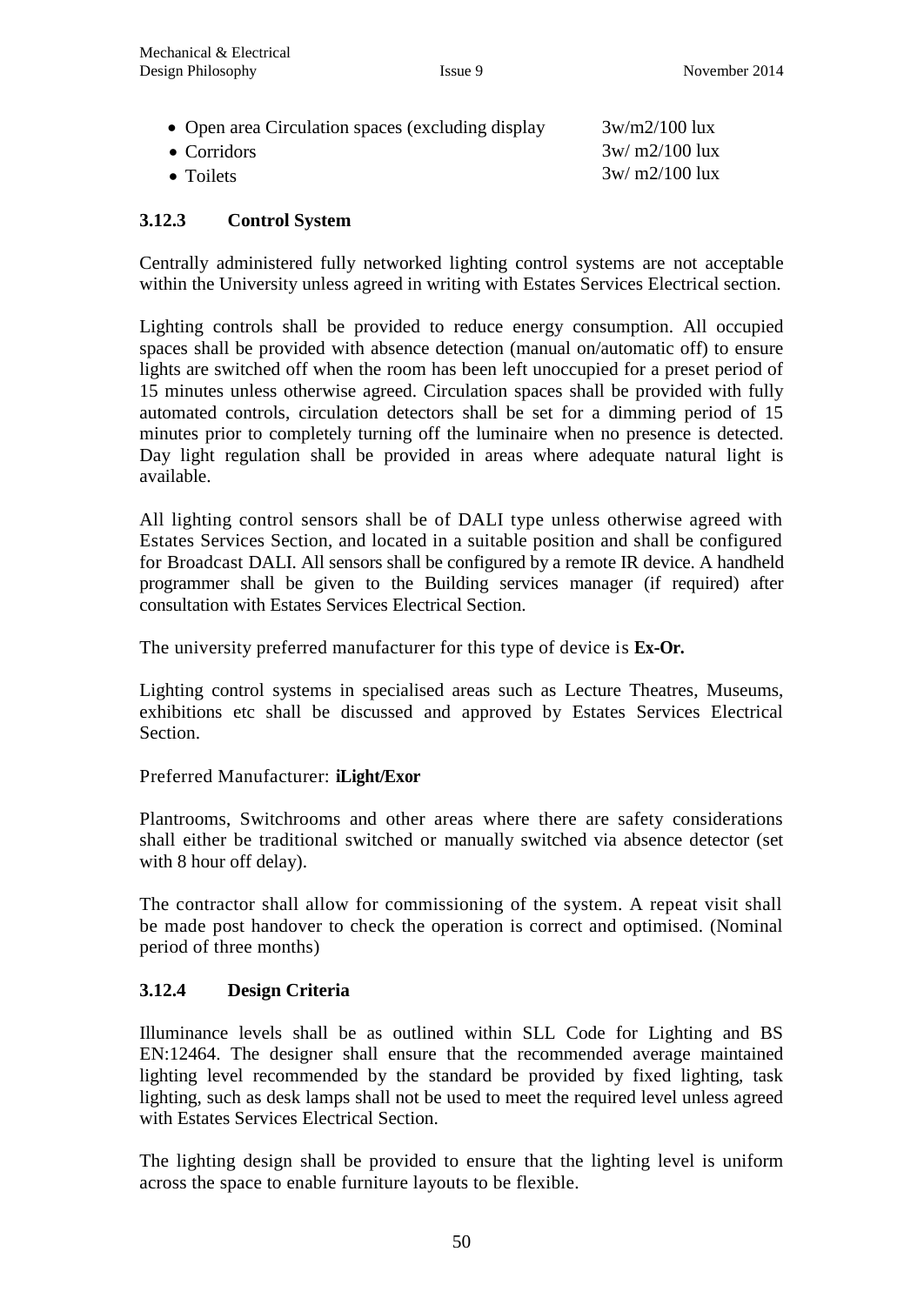Lighting shall be designed to at meet a minimum of 420 Lux in offices and 500 Lux in Laboratories.

When selecting any LED products, the designer shall make allowance for the maintenance factor so that the correct lighting levels are still achieved after 50,000 hours.

In order to assist with good recognition of objects and visual communication, the volume of the space shall be provided with good illumination. To provide good illumination, the "mean cylindrical illuminance" shall be provided as follows:

For teaching spaces, meeting rooms and lecture theatres a "mean cylindrical illuminance" of not less than 150 lux shall be provided with a minimum uniformity of 0.3. This shall be measured on a horizontal plane of 1.6m above floor level.

 The calculation grid shall be set out in accordance with the requirements of CIBSE Lighting Guide 5

In all enclosed places, the maintained illuminances on the major surface shall meet the following requirements:

- Minimum of 100 lux with a uniformity of 0.4 on the walls
- $\bullet$  Minimum of 75 lux with a uniformity of 0.3 on the ceiling

#### **3.12.5 Luminaire Selection**

General lighting (excluding display lighting) within Offices, Labs, Industrial and Storage spaces shall have a luminaire efficacy of not less than 75 luminaire lumens per circuit watt before any control factor is applied. This requirement also applies to all areas provided with a desk — for example classrooms, meeting rooms and Libraries

Display Lighting (excluding Museums) shall have a minimum luminaire efficacy not less than 45 luminaire lumens per circuit watt.

DALI Ballasts shall be fitted to all internal luminaires regardless of whether or not controls are to be applied.

Lamp types shall be selected to suit the application, energy efficiency requirements and to minimise maintenance.

Lamp colour temperature shall be discussed and agreed with Estates Services electrical section during the design phase. Lamps will generally be 4000K but building finishes need to be considered prior to selection. Lamp colour temperature in Listed Buildings will also be required from Estates Services building conservation section.

Circulation area lighting (except display lighting) shall have a luminaire efficacy of no less than 80 luminaire lumens per circuit watt before any control factor is applied.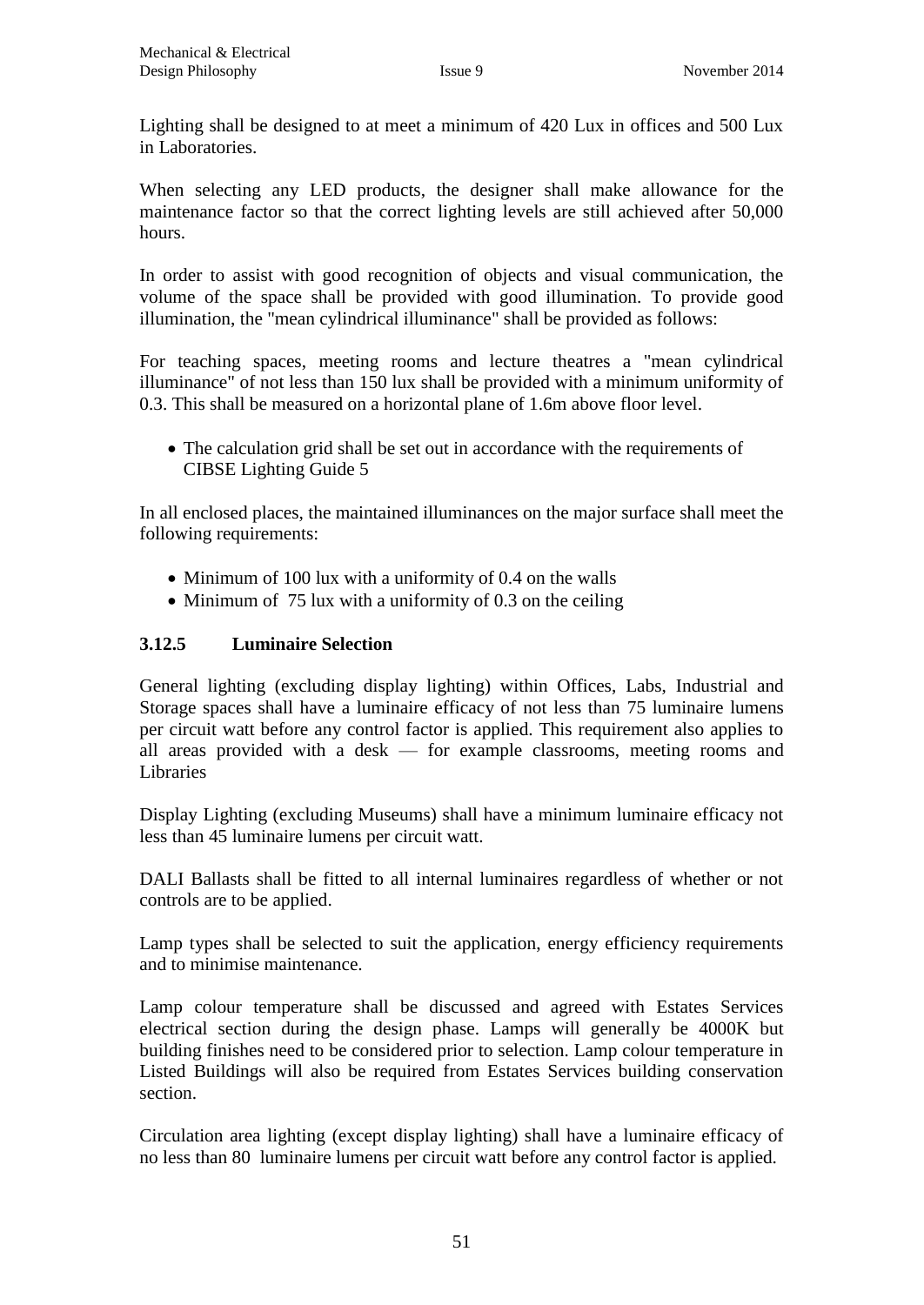If the efficacy requirements outlined above cannot be achieved due to design constraints of the building then the designer shall discuss and obtain approval from Estates Services Electrical Section.

Fluorescent Tubes shall be manufactured by one of the following suppliers: Phillips Lighting Osram GE Lighting Sylvania

The following lamp types shall not be used: Incandescent Tungsten Halogen T8/12 fluorescent lamps

All LED products must meet the following criteria:

- 5 year warranty (including driver)
- All LED luminaires to have a minimum service life of 50,000 hour at 70% luminous flux at 25 degrees Celsius.
- Colour temperature shall be within a 3 step ellipse on all luminaires (unless agreed with Estates Services Electrical Section)
- Minimum CRI of 80 (subject to requirements outlined in SLL Code for Lighting and BS EN:12464.)
- Colour Rending Index for the luminaire shall not decrease by more than 3 points for the rated CRI value after 25% of the luminaires rated life.
- Minimum power factor of 0.95
- Maximum failure percentage of 10% over the rated life of the LED

External lighting shall be LED type, luminaires will have their colour temperature selected by the location they are being installed into. Any external lighting to the circulation spaces of the ROQ and Science Area will be 3000K with minimum CRI of 80, other areas such as Old Road, Begbroke will require their colour temperature agreed with Estates Services Electrical Section.

The designer shall ensure light levels are in line with the University Strategic masterplan for these areas.

When Façade Lighting is required all designs will need to be submitted for approval to Estates Services Electrical Section and Estates Services Building conservation teams.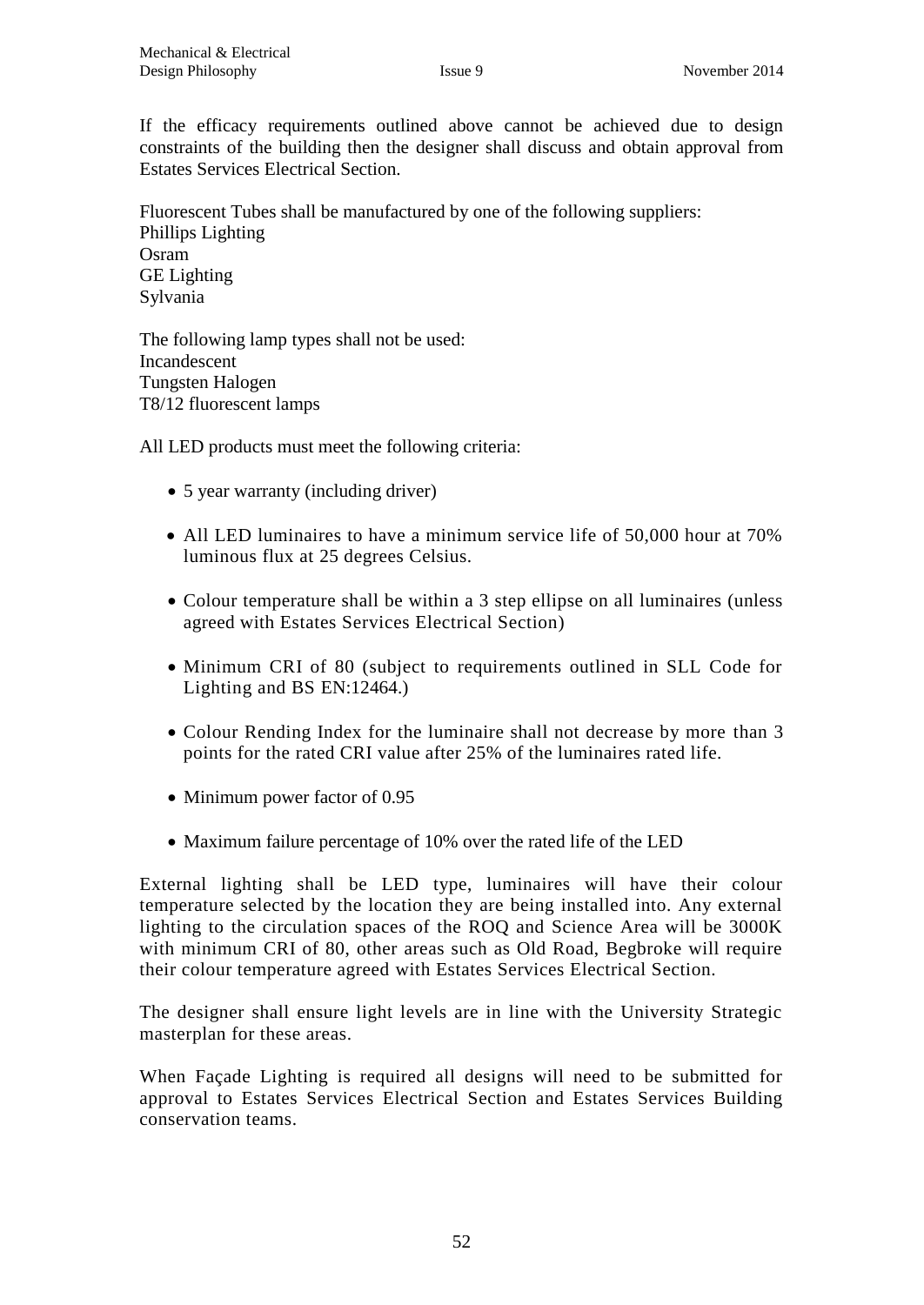#### **3.12.6 Historic Buildings**

It is recognised that lighting of historic buildings requires further consideration, it is noted that many of the requirements of this document cannot be achieved without detrimental impact on the appearance of the building. The designer and installer shall have detailed discussions with Estates Services Electrical section and the Head of Building Conservation to provide an energy efficient system that is still in keeping with the buildings appearance.

#### **3.12.7 Examples**

#### **3.12.7.1 Typical Corridor**

Luminaires used within circulation spaces shall be selected to achieve the required efficacy requirements. Lighting controls within corridors shall consist of suitable movement detectors capable of detecting movement in all areas of the space. Detectors shall be set for a dimming period (approximately 15 minutes) prior to completely turning off the luminaire when no presence is detected. Automatic daylight regulation shall be provided in areas where natural light is available.

#### **3.12.7.2 Typical Office**

Where display screen equipment is used the lighting design shall comply with the requirements of CIBSE Lighting Guide 7.

Each office space shall be provided with a standalone lighting control system comprising manual on/off switches with absence detection and with daylight regulation where natural light is available.

Luminaires should be selected to ensure a minimum efficacy as detailed in this document before any control factors are applied.

No more than 4 desk positions shall be monitored by a single detector.

#### **3.13 Fire Alarm and Detection Systems/Emergency Lighting**

#### **3.13.1 Fire Alarm Installation Criteria**

This section outlines the design requirement of the Fire Alarm and Detection System within University buildings. The Fire Alarm System design must be submitted to the University Fire Officer for approval.

The fire alarm system shall be designed, installed, tested and commissioned to all requirements as detailed in BS5839 and BS7671.

The Fire Alarm Systems shall be designed for buildings as follows:

- Buildings with no sleeping risk L2 as defined by BS5839-1
- Buildings with sleeping risk L1 ad defined by BS5839-1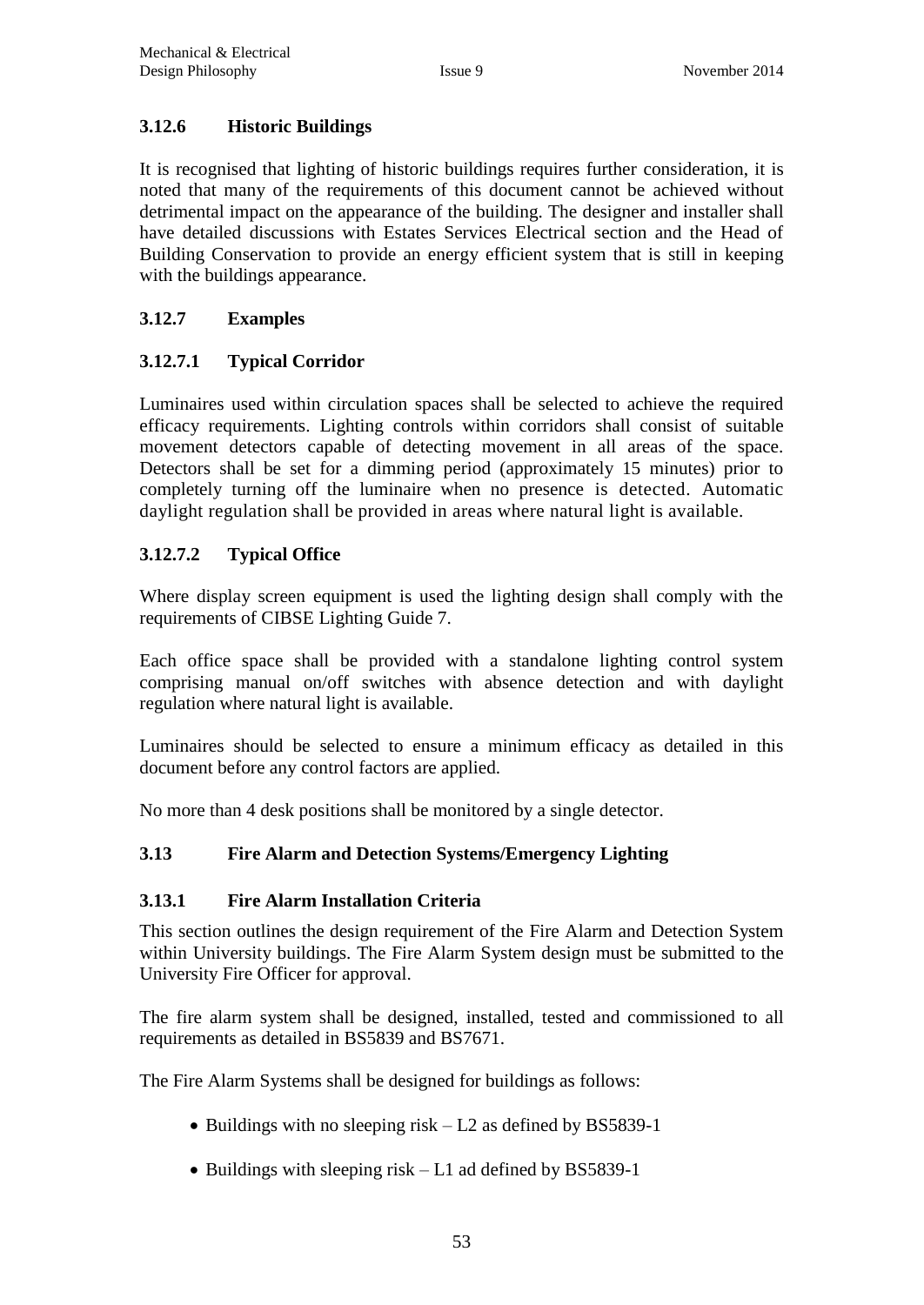All systems must be analogue/addressable. All systems installed must be **Open Protocol**. Closed Protocol systems are not acceptable.

Fire alarm control panels shall be manufactured by Kentec Electronics.

All field devices must be manufactured by Hochiki Corporation UK.

The Fire Alarm system shall be connected to the University Security Services control room for 24/7 monitoring using Drax outstations to relay a fire alarm signal. All systems shall incorporate a 'Security Alert' facility. The fire alarm control panel shall be fitted with a dedicated switch labelled 'Security Alert'. This switch will activate all sounders on an intermittent basis through a timer fitted within the control panel and will also activate a separate output to the University Security Services control room through the Drax outstation. The fire alarm output will not be activated by the 'Security Alert' switch.

Final exit doors may de-lock upon fire alarm activation and by way of green break glass units for other emergencies. In addition, doors must be held secure from within either a night latch, panic bar or push pad and the door is also to be provided with a self-closing device.

All fire alarm systems shall be fitted with a radio paging system with monitoring facilities in accordance with the recommendations within BS5839-1. Two alphanumeric vibrating pager units and chargers shall be supplied for each system.

Fire alarm detection devices located in vertical service risers or above suspended ceilings shall all be provided with means of identifying their precise location. Ceiling panels immediately below each device shall be provided with a label, disc or remote indicator and must show the device address.

Fire detection in any toilet area shall contain both visual and audible devices. Refer to 3.13.4

Fire alarm device location plans showing basic floor plans, zoning and the location and address of every device shall be provided and located adjacent to the fire alarm control panel.

The plans are also to show the following: location of the incoming power supply isolation switch; shutdown valves for incoming gas main and water supply; foam inlets; dry risers.

#### **3.13.2 Lift Shafts**

A single zone air sampling detector shall be installed outside the shaft with a short run of pipe work into the shaft. The aspirating device shall be connected to the fire alarm system via an interface unit.

#### **3.13.3 Electronic Locks**

Magnetic plate locks are preferred.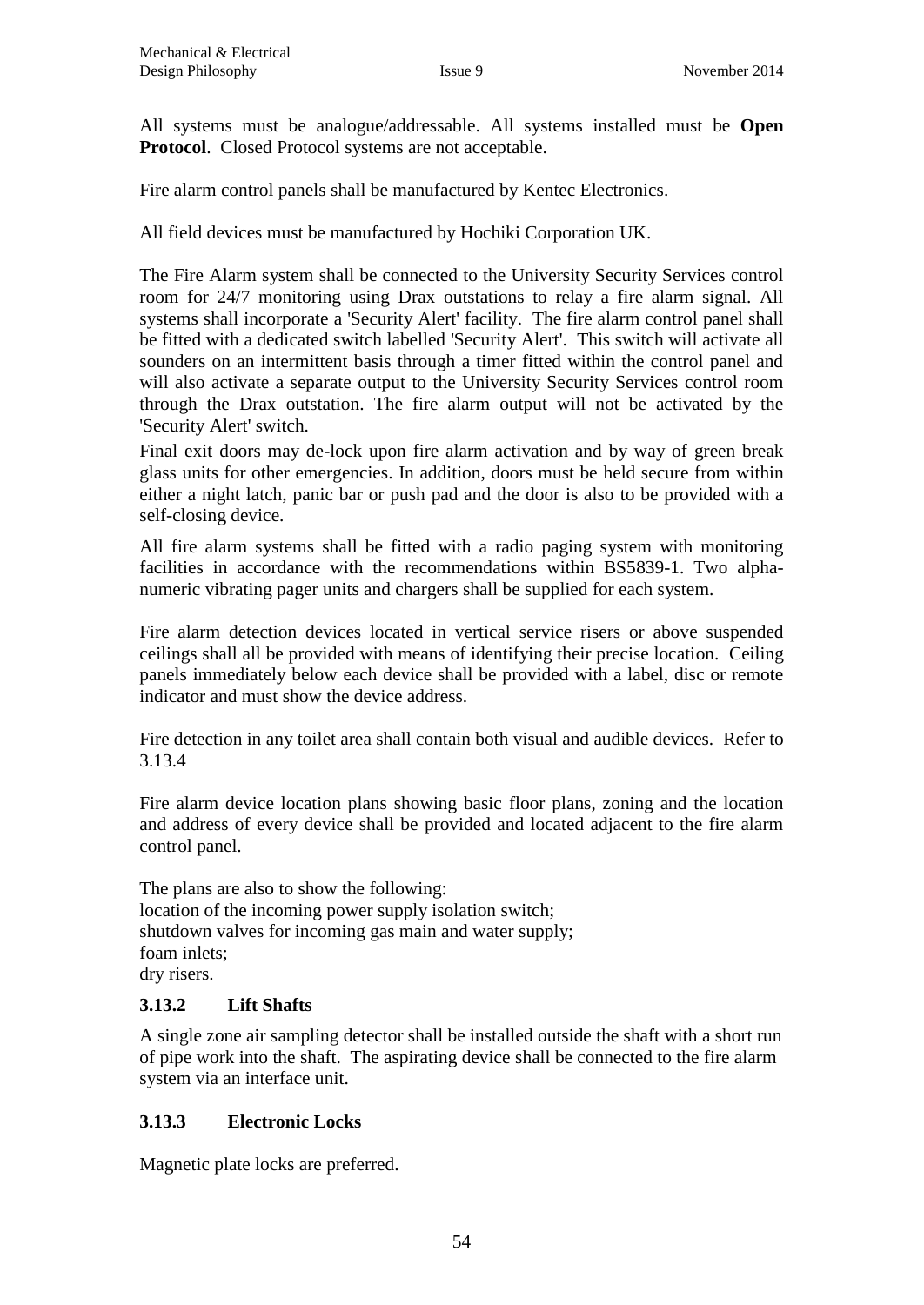Latch plate locks are only acceptable if a lever handle or knob (to mechanically delatch the door) is fitted on the escape side of the door.

All electronic locks 'upon total power loss' shall fail to an unlocked condition.

Plate locks must always be provided with a push switch to release together with a green break glass unit to enable total electrical isolation to the lock in the event of a push switch failure.

Plate locks incorporating power driven shoot bolts should be avoided.

Doors fitted with electronic locks on common escape routes should de-lock upon fire alarm activation but a physical punch bar may remain locked to provide security. Doors are also be provided with green break glass units.

#### **3.13.4 Disabled Person Refuges/Facilities**

Where disabled person refuges are required, communication should be through the fire alarm system. At each refuge point an addressable yellow break glass unit is provided, together with a reassurance lamp, all installed on the relevant system loop wiring. The location of the reassurance lamp is to be 300mm above the yellow call point. The fire alarm control panel shall have additional LED indicators and acceptance/reassurance switches fitted for each refuge. The break glass unit will activate the fire alarm control panel but **not the fire alarm sounders or any other system outputs**. The refuge location will be indicated on the control panel display unit and LED indicator. Operation of the relevant acceptance/reassurance switch will activate the reassurance lamp at the refuge.

All disabled toilets shall be fitted with an appropriate alarm system to comply with BS8300. The system shall have a remote alarm indicator within the main reception area of the building.

Fire detection in any toilet area shall contain both visual and audible devices. Fully enclosed cubicles shall be individually provided with visual devices.

#### **3.13.5 Fire Alarm Cause and Effect**

The buildings gas supply shall only shut down upon fire alarm activation by way of a device within the room in which the supply enters the building.

Air handling plant supplying essential make-up air to fume cupboards, biological laboratories or any other facility where an interruption to the air supply could be dangerous or damaging, must not automatically shut down upon fire alarm activation. A fireman's switch shall be provided in an agreed safe location to permit essential air handling shutdown at user/fire service discretion. A secure switch to resurrect extract only regardless of fire alarm condition is to be provided adjacent to the main fire alarm control panel for post-fire smoke purging at fire service discretion.

Atriums or void spaces provided with openable vents to control building temperature shall also be provided with a fireman's switch to enable vent opening or closing at fire service discretion.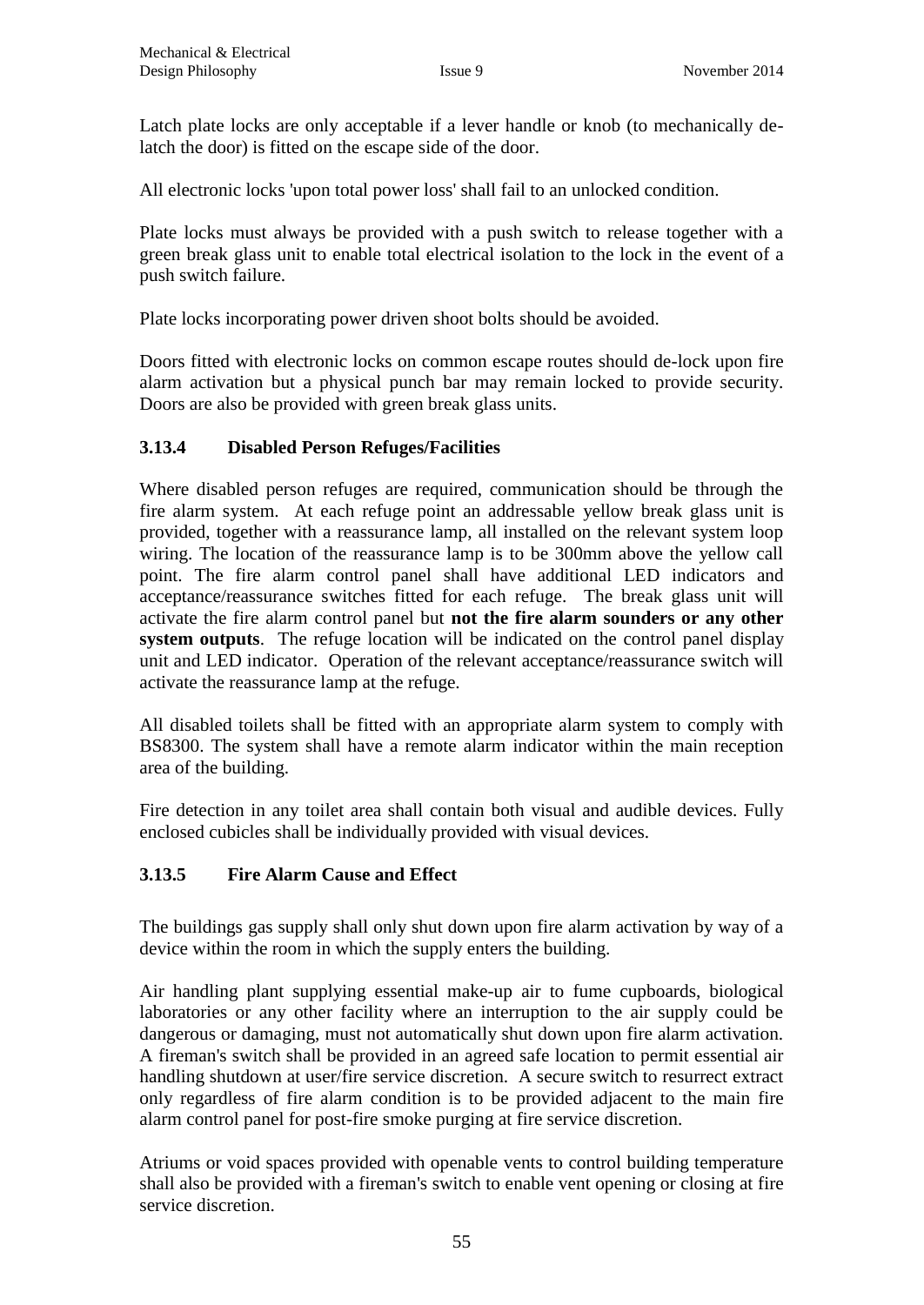Lifts shall upon fire alarm activation return to ground floor level with doors open. A key switch override shall be available at the fire alarm panel to rapidly revert lift operation by key managerial staff if it is considered safe to use for disabled person evacuation. The use of passenger lifts for this purpose must be approved by Estates Services and Safety Office.

#### **3.13.6 Building Conservation**

When fire alarm services are to be installed in a listed building, the installation details must be discussed and approved by the Estates Services' Building Conservation team and the Safety Office.

#### **3.13.7 Fume Cupboards**

No fire dampers must be installed in fume cupboard flues or within essential supply/extract ductwork for biological cabinets or laboratories.

Fume cupboards must be fitted with Firetrace or similar suppression systems wherever fume cupboard use could produce a fire risk within the enclosed cabinet and within the associated ductwork.

#### **3.13.8 Fireman's Switch for Photovoltic Systems (PV)**

The PV system shall be configured so that there is a fireman's switch located adjacent to the building fire alarm panel. On operation of the switch, the AC side of the invertor will be disconnected from the electrical system of the building. The switch shall be in the form of a white breakglass unit and wired through the fire alarm system. Only a manual activation of the breakglass shall trip the invertor, it is not to be activated through the fire detection system. The breakglass shall be clearly marked with the following description on a trifoliate label:

#### "**Fireman's Switch – Solar Panels Isolation**"

#### **3.13.9 Other Items**

Planned gas flooding/oxygen depletion fire suppression systems, together with suppression systems for kitchen ranges and hobs **must** have Safety Office approval.

#### **3.13.10 Labelling**

**Every** fire alarm device (including call points/interfaces etc…) shall be labelled with its full address (panel/loop number/address number).

**Every** fireman's switch shall be labelled to clearly indicate its precise function, including a plan, section or diagram where considered necessary to avoid confusion.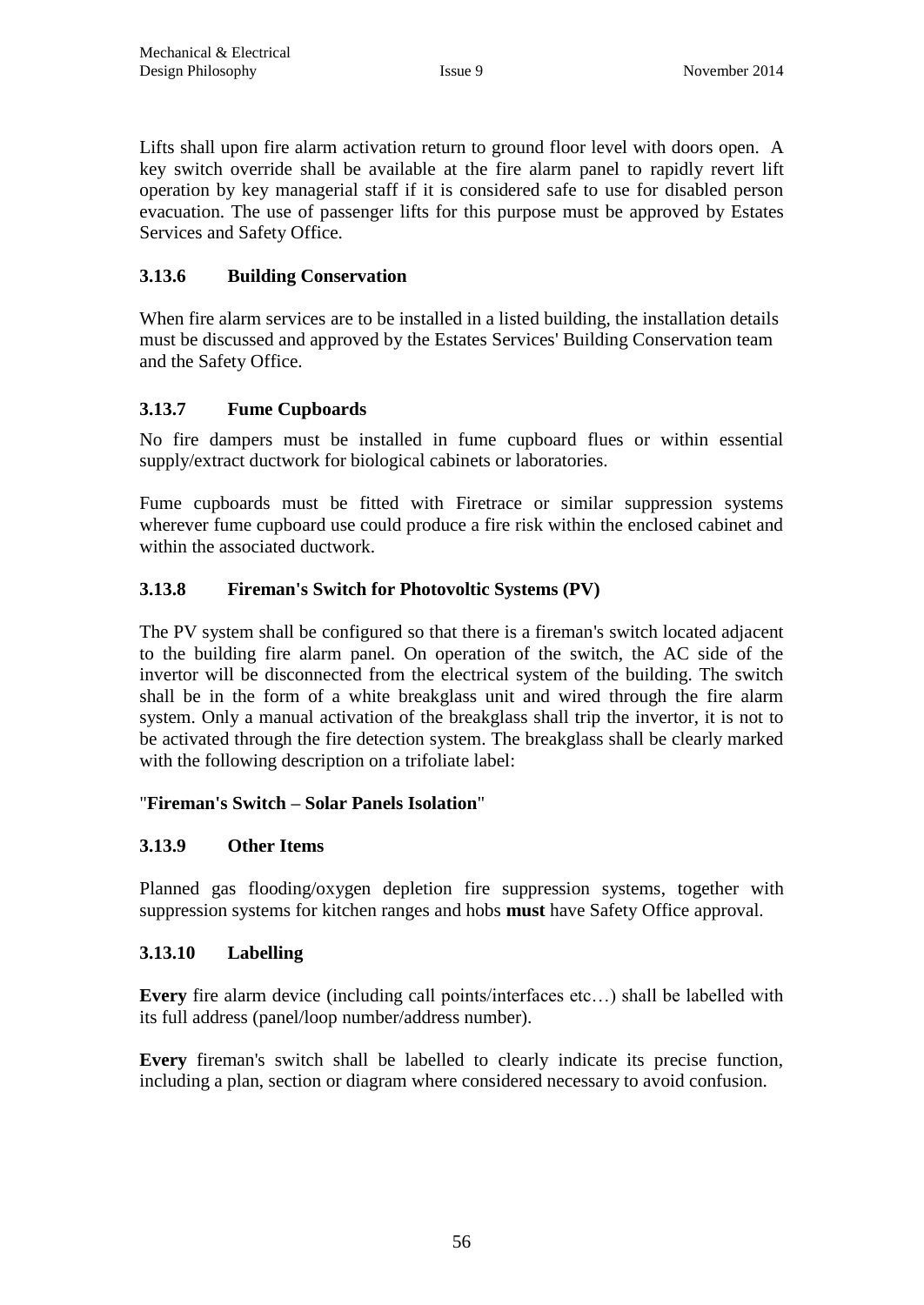#### **3.14 Emergency Lighting**

#### **3.14.1 General**

This section outlines the design requirement of the Emergency Lighting Systems within University buildings. The Emergency Lighting design shall be submitted to the University Fire Officer for approval.

The Emergency Lighting system shall be designed, installed, tested and commissioned to all requirements as detailed in BS5266 and BS7671.

All emergency luminaires shall be LED type and have standby load of no more than 1.5W, connected load of no more than 5W and an efficacy of no less than 110 Luminaire Lumens per circuit watt.

#### **3.14.2 System Design**

Emergency lighting within building shall fall into one of the following installation:

• Several Low Power Invertors: Emergency lighting system will consist of several small powered invertors located around the building. This invertor will power, test and monitor the emergency lights.

• Self contained: 3 hour stand-alone self test LED emergency luminaires shall be used. Any stand-alone luminarie shall have the functionality for its internal clock to be programmed so it carries out its test at a specific time dictated by the University. The luminaire shall also have the capability of being monitored (if required at a later date or through discussions with Estates Services and Safety Office) Key switches are not required for testing of system. Batteries shall be NiMh and must able to be replaced without the use of a special tool.

The selected system design will need to be agreed in writing with the Project Manager, Estates Services Electrical Section, and Safety Office.

#### **3.14.3 Building Conservation**

When emergency lighting services are installed in a listed building, the installation details must be discussed and approved by the Estates Services Building Conservation team.

#### **3.14.4 Labelling**

Emergency lighting labelling shall be as detailed in the Labelling section of this document.

#### **3.15 Generators**

This section outlines the design requirement of the Automatic Generator System when connected to University buildings.

A separate generator change-over control panel shall be installed adjacent to the building main switchboard.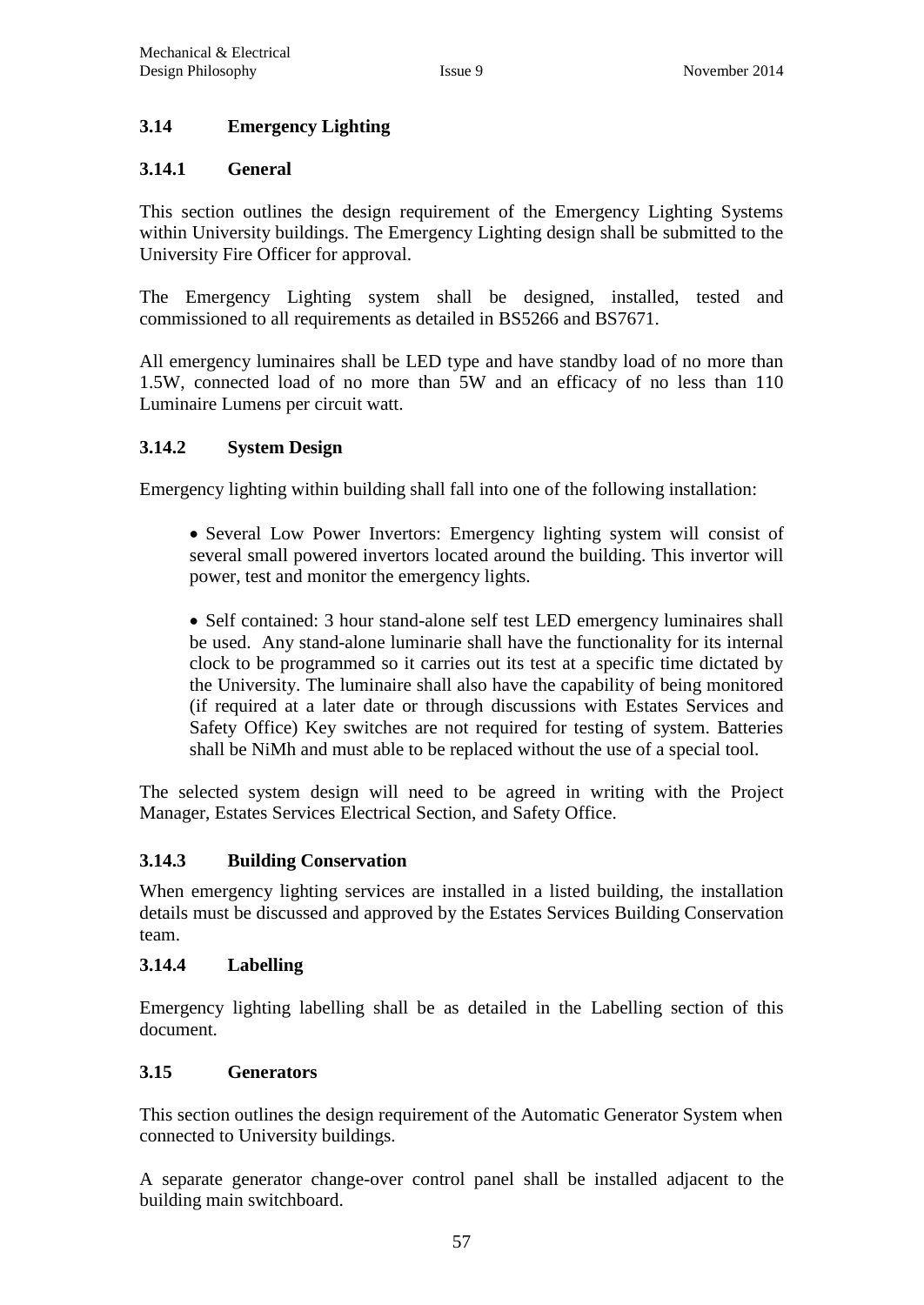#### **The system detailed design shall be submitted the University Electrical Engineer for approval.**

#### **3.15.1 General Requirements**

#### **3.15.2 Panel Construction**

Please see Switchgear section in this document for details.

#### **3.15.3 Switching Devices**

Please see Switchgear section in this document for details. All auxiliary devices to be 24V DC.

#### **3.15.4 Labelling**

Please see Labelling section of this document for details.

#### **3.15.5 Metering Type**

Please see Metering section 6 of this document for details.

#### **3.15.6 Change-Over Panel**

The control panel shall have the following instrumentation and control functions:

#### **Instrumentation**:

Mains/Generator Voltmeter Generator running (**Red** LED ) Mains Healthy ( **Green** LED) Generator circuit breaker closed (**Red** LED) Mains circuit breaker closed (**Green** LED)

#### **Control**:

Simulated loss of supply (key switch) Mains restoration. (spring return key switch) Main incoming circuit breaker(s) Generator incoming circuit breaker(s)

The generator changeover panel shall be fitted with a Deep Sea Electronics 8000 series Auto Transfer switch to control the operation of the circuit breakers.

All incoming supplies shall be monitored via phase failure relays. All three phases shall be monitored. The relays shall be mounted on the **incoming side** of the changeover panel incomers.

The phase failure relays shall be fitted with a time delay to prevent immediate activation of the shunt trip coils on the incomers. (Adjustable from 1 second to 5 minutes). The default setting of the timer shall be 30 Seconds. All circuit breakers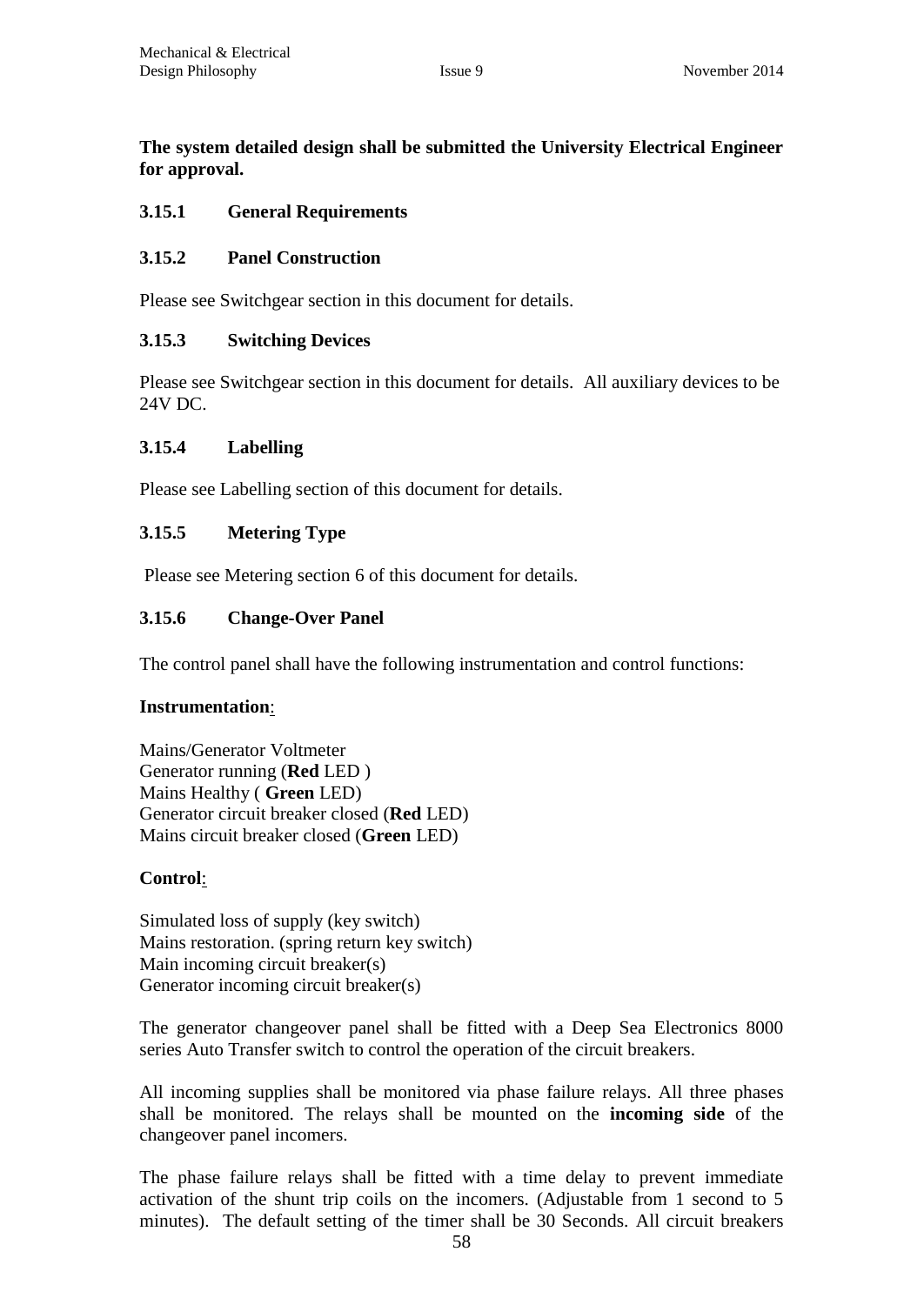that form part of the control system shall be controlled via 24V DC supplied from the Generator Batteries. Undervoltage release coils shall not be used; all tripping of circuit breakers will be via shunt trip coils.

An external bypass switch shall be fitted to all control panels of less the 500KVA.

#### **3.15.7 Synchronisation**

Generator sets of generation capacity of 350KVA and above (unless otherwise agreed in writing by Estates Services Electrical Engineer) shall be designed to synchronise with the mains supply. The system shall comply with all requirements as defined in Engineering Recommendation G59.

#### **3.15.8 Control Principles**

The following control principles are required on loss of supply.

When loss of supply is detected by any mains failure relay, they will activate the time delay circuit. After the predetermined time has elapsed and if the loss of supply is still present, the generator will start. However, if the mains supply has returned during the time delay period the system shall revert back to normal operating conditions. On reaching the correct speed and voltage the generator will send a 'ready for load' signal back to the changeover control panel – this shall initiate the opening of the mains incoming circuit breaker(s) and then close the generator incoming circuit breaker. The system is now on generator support.

For restorations of supply the following principles shall apply.

Restoration shall be a manual operation. Automatic transfer back to mains supply is not permitted unless agreed with the University Electrical Engineer.

On turning the mains restoration key switch the following sequence should happen, Generator circuit breaker opens, after a delay of 30 Seconds the main incoming circuit breaker shall close. The generator runs for a three minute cool down period before return to standby.

The system is returned to normal operating conditions.

#### **3.15.9 Testing Facilities**

The simulation of loss of supply key switch shall initiate the following sequence of events:

Supply to phase failure relay is failed (facility will be required to test each relay if applicable).

Generator starts. On reaching correct speed and voltage it shall initiate the opening of the Incoming circuit breaker(s) then closing of the generator incoming circuit breaker.

The system is now on generator support.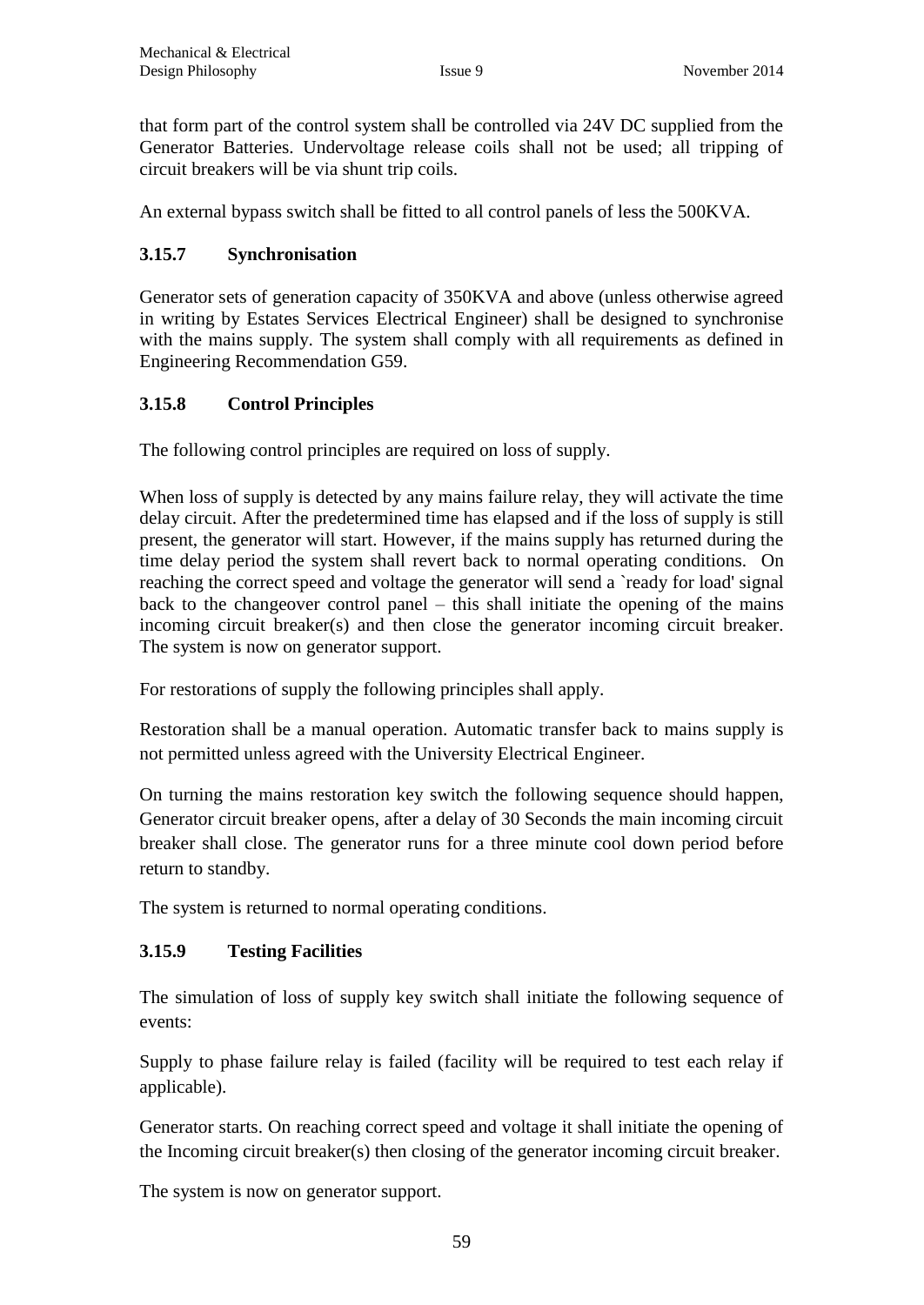#### **3.15.10 Restoration**

Return simulation key switch back to normal to reset the phase failure relays.

On turning the Mains Restoration key switch the following sequence should happen, Generator circuit breaker opens, after a delay of 30 Seconds the main incoming circuit breaker shall close. The generator runs for a three minute cool down period before returning to standby.

The system is returned to normal operating conditions.

#### **3.15.11 Drawings**

Drawing E001900 details the requirements for complete generator coverage for University buildings which have a dual incoming supply arrangement. The same principle shall be applied for a single incoming supply.

Diagram E001901 details the requirements for University buildings which require partial generator coverage.

#### **3.15.12 Fuel**

#### **3.15.12.1 Capacity**

All generator systems shall be provided with a fuel capacity of 72 hours at full load of the system. If circumstances dictate a different arrangement this shall be agreed with the University Electrical Engineer and the Project Sponsor Group.

#### **3.15.12.2 Fuel Level**

Any fuel tank associated with the generators shall be fitted with floats to indicate fuel levels of 0-100%. A separate analogue full gauge will be required on both day tank and bulk tank.

If a separate bulk tank is required, the day tank shall transfer fuel from the bulk tank when the fuel level drops to 75% of its capacity.

Fuel level of 100% of the system capacity shall be provided with the system.

#### **3.15.12.3 Maintenance Contract**

A maintenance contract shall be placed with the generator supplier. This shall consist of two maintenance visits over a 12 Month period. The contract shall be inclusive of all parts and labour.

The contract start date will commence when the University electrical engineer accepts responsibility for the generator system (generator system is inclusive of all power changeover control systems).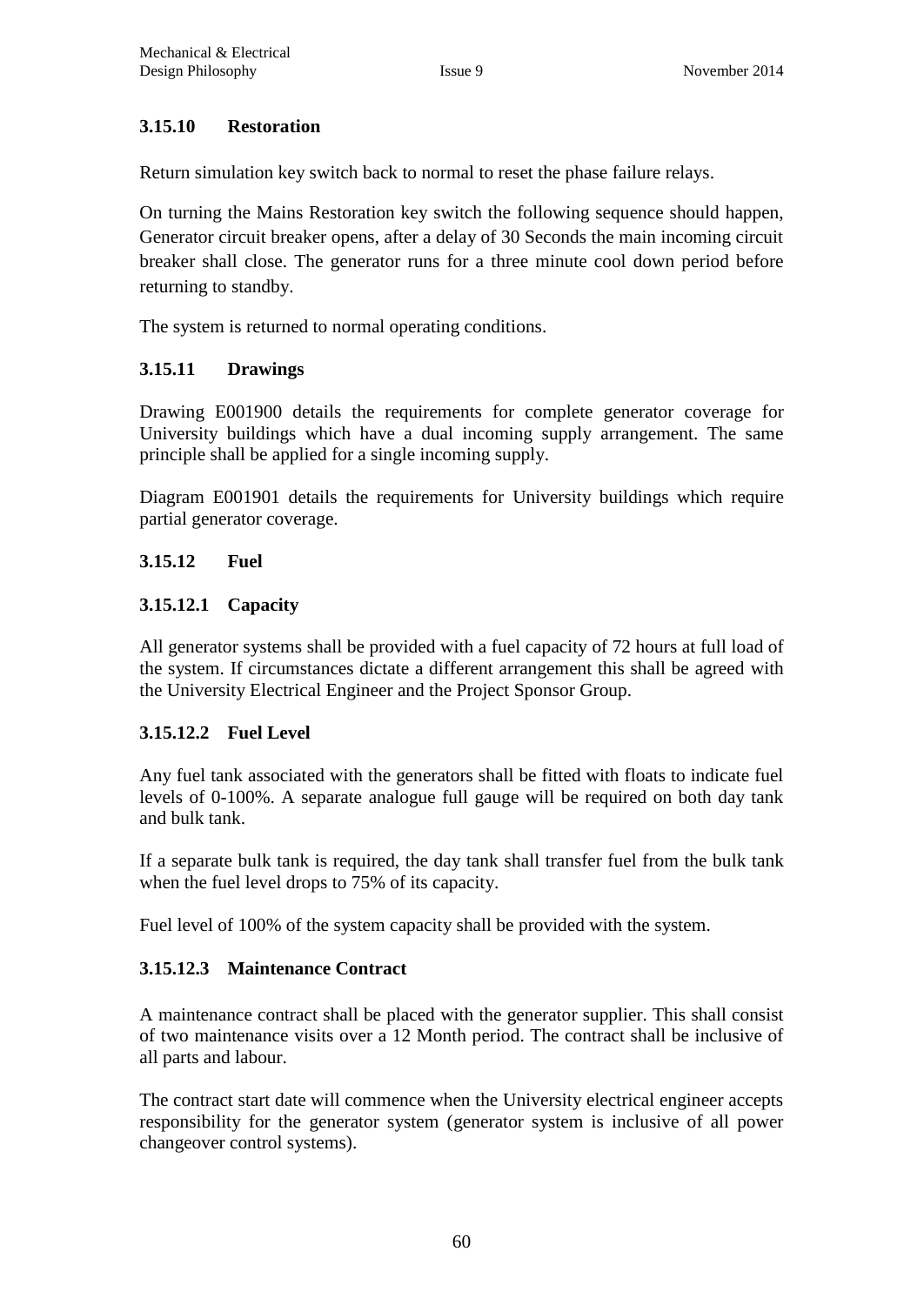An emergency call out shall be included within the contract. The response time for an engineer will be determined by the University Engineer and the Project Sponsor Group. The response time shall be no longer than 24 hours.

A copy of the maintenance contract shall be submitted to the University Electrical engineer for approval.

#### **3.15.12.4 Bunding**

The generator shall be provided with adequate bunding to prevent the loss of fuel either during filling or by damage or fault to the generator set.

#### **3.16 Generator Set**

#### **3.16.1 PRP Prime Power Rating**

The generator set may be run continuously for an unlimited operating time under varying load factors with an average load factor of not more than 70% or the Prime Power rating. An overload of 10% is required for 1 hour in 12.

Fuel should comply with BS 2869: 1970, Class A1/A2 ASTM D975 N02, SIS 55432, DIN 51601 or equivalent.

Engine Fault protection for:

- Low oil pressure
- High water temperature

#### **3.16.2 Alternator**

Shall be close coupled, single bearing, PMG excited, self-regulating, brushless, 4 pole, alternator generating 3 phase at 50Hz and 400V (ph-ph) with, class H insulation and class H rises and IP21 protection.

Radio suppression to BS800.

Alternator anti-condensation heater.

#### **3.16.3 Base Frame**

The engine and alternator shall be mounted on a heavy duty fabricated channel steel base frame with high isolation anti-vibration mounts mounted beneath the base frame designed to give =>96% isolation.

#### **3.16.4 Control System**

Set mounted, automatic start control system control cubicle comprising: Deep Sea Electronics 8760 ATS/Auto Mains controller and 8721 colour remote display module (or equivalent and approved by Estates Services Electrical Engineer) Electronic Generator Control Module complete with: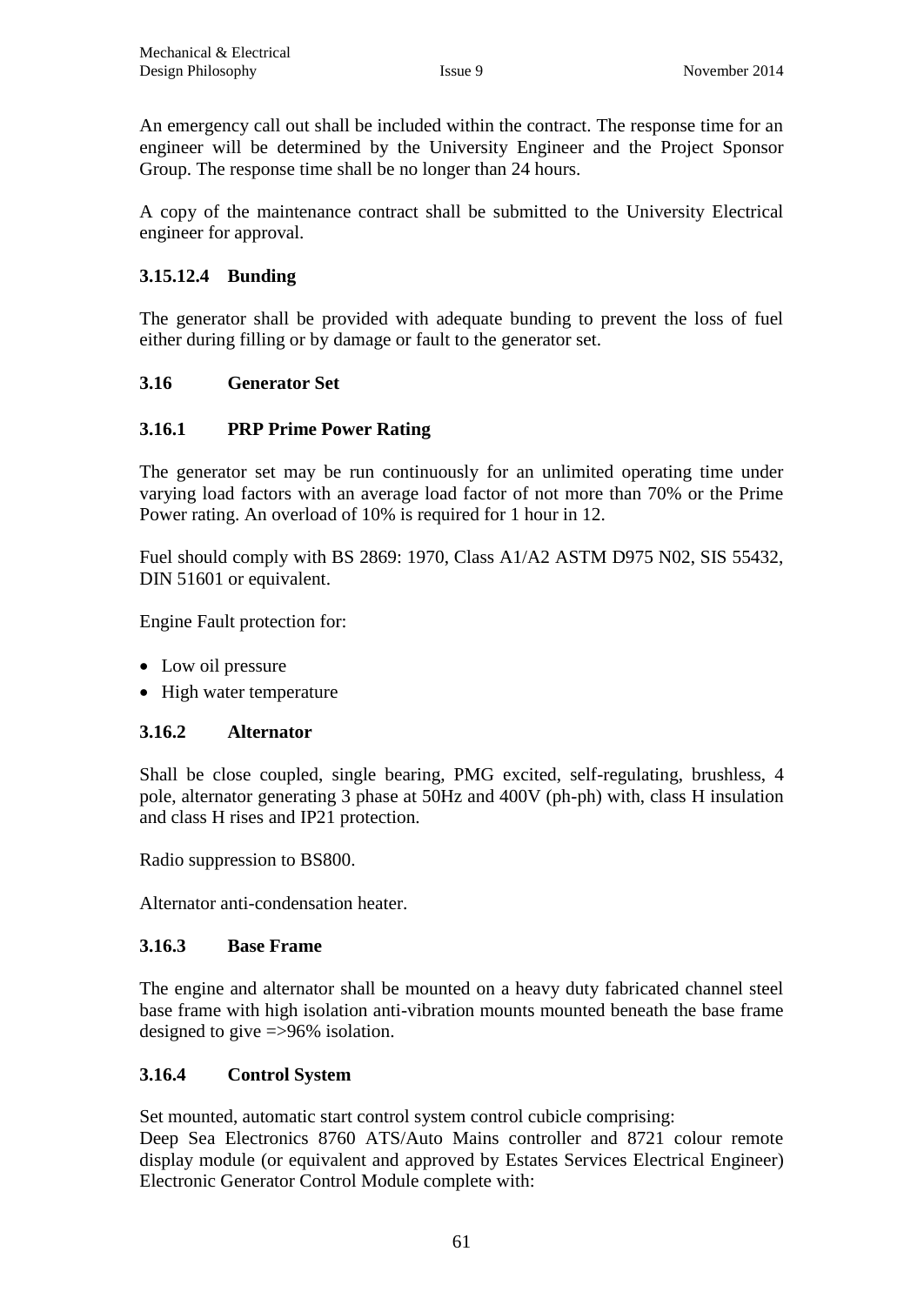#### Controls for Off/Auto/Manual and Alarm Mute

Generator Shutdowns

Fault (Shutdown) Protections for:

- Low Oil Pressure
- High Coolant Temperature
- Engine Over/Under speed
- Generator Over/Under Volts
- Generator Over/Under Frequency
- Fire Detected
- Emergency Stop

Warning Alarms for:

- Fail to Start
- Low Oil Pressure
- High Coolant Temperature
- Generator Overcurrent
- Low Battery Volts
- High Battery Volts
- Low Fuel Level (Bulk Tank)
- Fuel in Container Bund
- Fuel in Fuel Tank Bund
- Generator not in Auto
- Fuel Transfer Pump 1 and 2 Tripped
- Fuel Pipe Leak
- Low Coolant Level
- Battery Charger Tripped

Electrical Trips for:

Alternator Circuit Breaker Tripped

Status Indication for:

- Remote Start
- Generator Running
- Fuel Pump 1 Running
- Fuel Pump 2 Running
- Generator Available

#### **All Lamps to be of LED type**.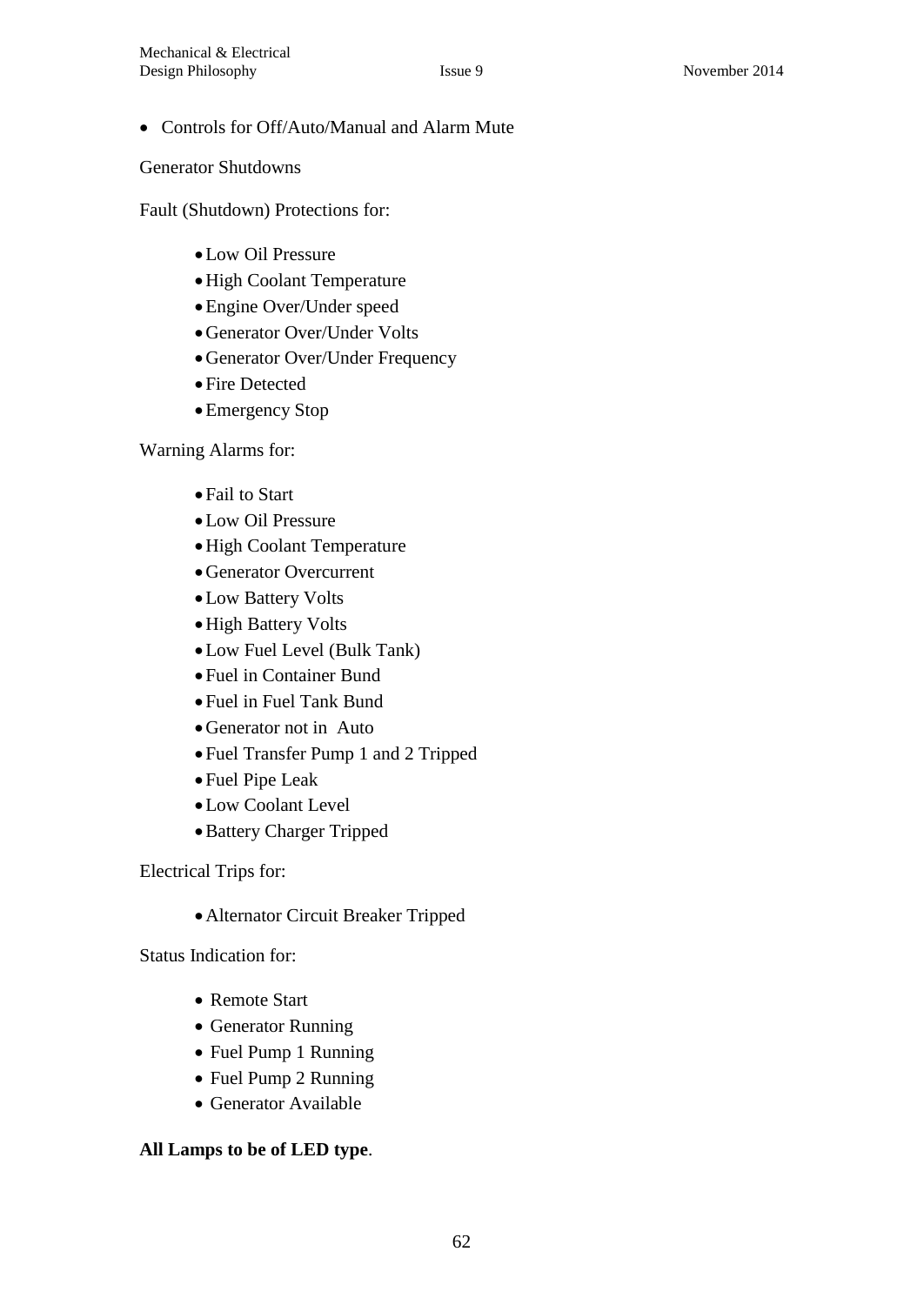#### Instrumentation for:

- Generator Volts (phase-to-phase and phase-neutral, all phases)
- Generator Amps (each phase)
- Generator KVA (each phase and total)
- Generator KW (each phase and total)
- Generator KVAr (each phase and total)
- Generator Power Factor (each phase and total)
- Generator Frequency
- Engine Speed
- Engine Oil Pressure
- Engine Coolant Temperature
- Engine Oil Temperature
- Battery Volts
- Engine Hours Run
- Engine Starts

Control Functions/Timers for:

- Multiple Attempts to Start
- Start Delay
- Stop Delay
- Cool Down
- Warm Up
- Fail to Stop
- Crank Disconnect
- Protection Over-ride
- Remaining Time until maintenance
- Exerciser Function
- 25 event history log

Note: All Fault, Alarm, Instrumentation and History information shall be provided via a two line, graphic LCD display with back-lighting. Alarms and Faults shall also give audible indication.

#### **3.16.5 Alarm and Status Signals**

Volt free signals for interfacing to the ION metering system for:

- Generating Set Start (VF Input)
- Generator Ready for Load (VF Output)
- Low Fuel Level (Bulk Tank) Warning
- 0-100% day tank fuel level indication
- 25%, 50%,75%,100% bulk tank fuel level indication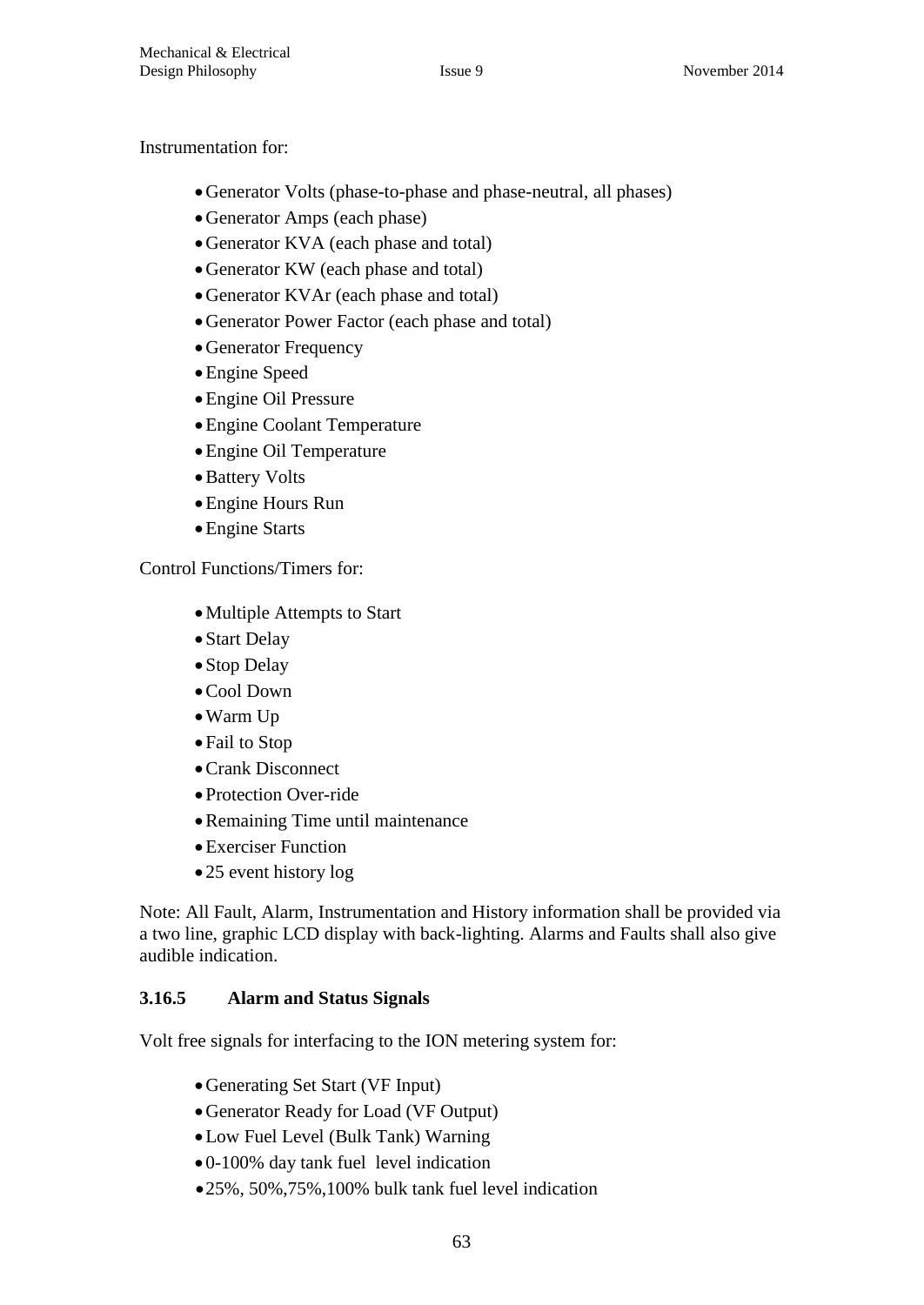- Generator Not in Auto (also to be connected into Estates Services Metering system)
- Generator Running (also to be connected into Estates Services Metering system)
- Common Fault (also to be connected into Estates Services Metering system)
- Common Alarm (also to be connected into Estates Services Metering system)
- Fuel Transfer Pump Fail
- Low Battery Volts Warning

#### **3.16.6 Alternator Circuit Breaker**

Schneider Electric 3 pole, fixed pattern, lockable, Circuit Breaker complete with:

- Auxiliary Indications
- Protections for:
	- o Short Circuit
	- o Over Current

Fuel Transfer Pump Control Section complete with:

- Pump duty selector switch
- On/Off/Auto selector switch

The control panel shall be equipped with controls for:

- Emergency Stop Button (Twist to Reset)
- Engine Heater On/Off
- Alternator Heater On/Off
- Battery Charger On/Off/Boost

The control panel will also be equipped with Panel Anti-condensation Heater(s). Auxiliaries Distribution System will be required for feeds to:

- Engine Heater
- Alternator Heater
- Starter Battery Charger
- Fuel Transfer Pumps

#### **3.16.7 Control Philosophy**

The above control system is designed to work as follows:

The generating set will start upon receipt of a start signal from the LVAC Distribution board. When the generating set has reached rated speed and voltage it will give a volt free "Ready for Load" signal. No load shall be applied to the generating set until this signal has been received. The generating set shall be equipped with a manual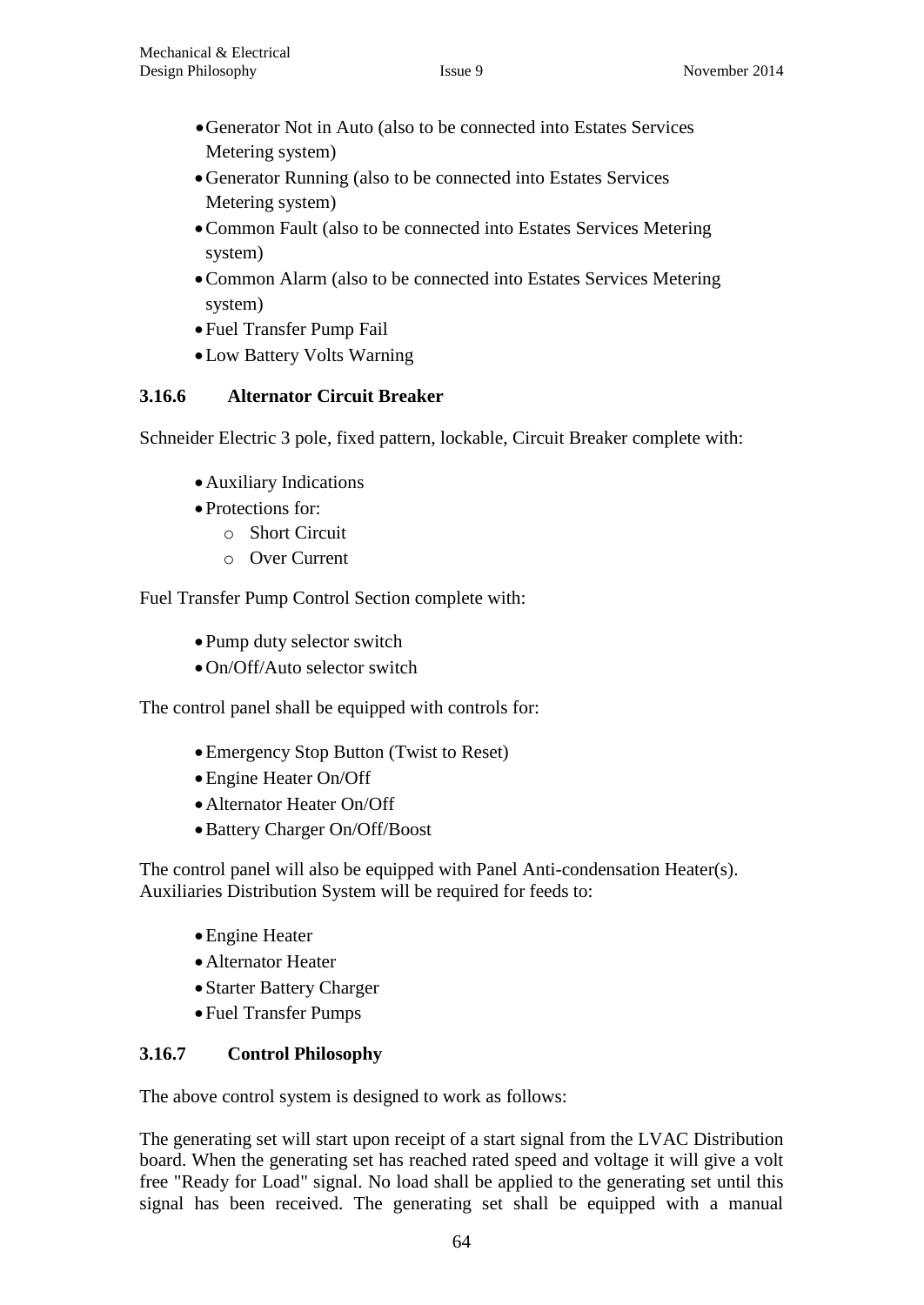Alternator Circuit Breaker. This breaker is normally closed and is used for the protection of the generating set.

Upon removal of the start signal the generating set will run on for a user configurable cool down period and then stop.

Any of conditions listed above as "Faults" will cause the generating set to stop immediately.

Any of the conditions listed above as "Warnings" will cause an alarm (visual and audible) to be displayed but will not stop the generating set.

Any of the conditions listed above as "Electrical Trips" will cause the generating set circuit breaker to open and the generating set to stop after a cool down period. The transfer of fuel from the bulk tank to the day tank is stopped by any of the following conditions:

- Base Tank High Fuel Level
- Fire Detected
- Fuel in Container Bund Warning
- Fuel in Pipework Bund Warning

Signage: The generating set shall be marked with all appropriate warning signs to relevant European and British Standards including:

- Voltage warning signs
- Noise warning signs
- Automatic machinery warning signs
- Hot surface warning signs

Testing: All generators are fully works tested in accordance with standard Diesel Engine Test Procedures these will include:

- Full functional test
- Load Tests and including:-
- 1. 25% Load Test to stability
- 2. 50% Load Test to stability
- 3. 75% Load Test to stability
- 4. 100% Load Test for 4 hour
- 5. 110% Load Test for 1 hour

#### **3.16.8 Routine Testing**

Generators below 350 KVA shall be programmed to run off load for duration of 5 minutes once a week. (Programmed for 9am on Wednesdays)

All sets of 350KVA and above shall synchronise with the mains and run **on-load** for 30 minutes once a week. (Programmed for 9am on Wednesdays).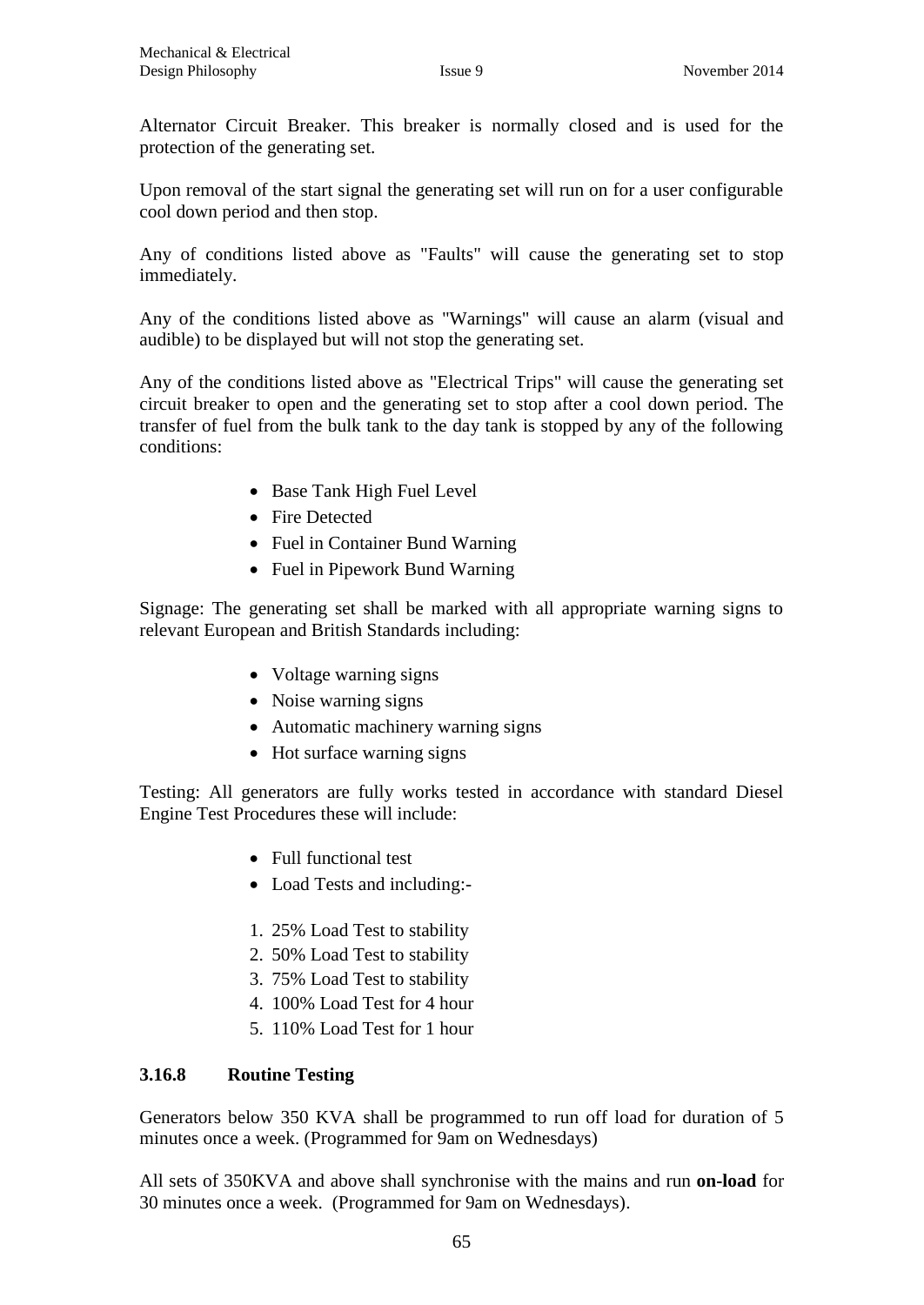#### **3.17 Lightning Protection**

All new and refurbished buildings shall have lightning protection systems which comply with the requirements of BSEN 62305:2006.

#### **3.18 Earthing - Special Requirements**

The clean earthing system shall be taken along the same routes as the main distribution. It shall start at the main earthing busbar and connect into a multi-outlet busbar at each level. The interconnections between the busbars shall be via insulated, flexible multi-stranded cable to minimise impedance to high frequency leakage currents. The requirements for reference/special earths shall be determined with the user.

#### **3.19 Electro-magnetic Compatibility**

All systems shall fully comply with legislation on electro-magnetic interference. Details of the precautions that have been taken to comply with the legislation shall be provided to the end user of the building and Estates Services.

#### **3.20 Power Factor Correction**

Any power factor correction equipment provided shall be completely separate from the building's LV switchboard.

#### **3.21 Meters and Instrumentation System**

Refer to Section 6 for metering requirements.

#### **3.22 Labelling**

**3.22.1 Substation**

#### **3.22.2 Compounds/Buildings**

All entrances to substation compounds and switch rooms shall be identified with a nameplate in the following form.

Min Size 160mm\*50mm

## PATHOLOGY S/S

All main entrances to substation compounds and switch rooms shall display an emergency contact number as shown below.

 $\overline{a}$ 160mm \* 60mm IN CASE OF EMERGENCY PLEASE CONTACT ESTATES SERVICES THE MALTHOUSE TIDMARSH LANE, OXFORD TELEPHONE **01865** 278750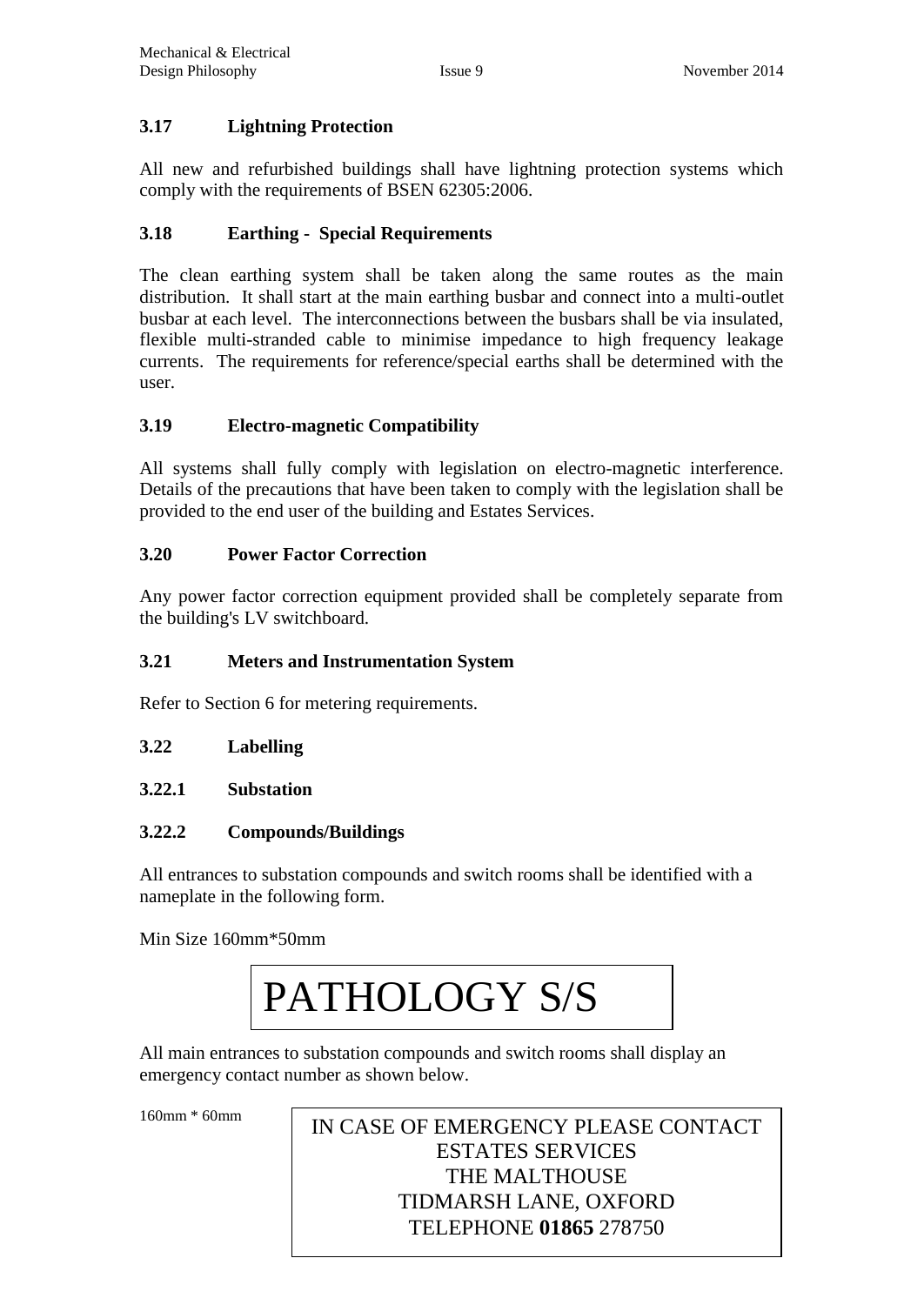All entrances to substation compounds and switch rooms shall display a danger label in the following form.



Minimum size of Label 300mm\*400mm

#### **3.22.3 HV Switchgear**

All HV switchgear shall be labelled as shown; the label shall detail the source of the connected cable.

# OBSERVATORY S/S

The size of the label shall be dependent upon the label fixing plate located on the switchgear.

#### **3.22.4 Transformers**

Each transformer shall be identified as shown.

TRANSFORMER 1

Minimum size 200mm\*50mm

The label shall be securely fixed on the side of the transformer in a position visible from the HV switchgear. Stencilled identification is acceptable.

#### **3.22.5 Substation LV Switchgear**

Adjacent to each incoming and outgoing circuit a label shall be fitted as shown. The number shall be incremental starting from 1 preceded by the substation letter (as issued by Estates Services).

40mm \* 20mm

B1

The order of labelling shall be Transformers – Bus-Sections – Final circuits as seen from top to bottom, left to right (see drawing E400987)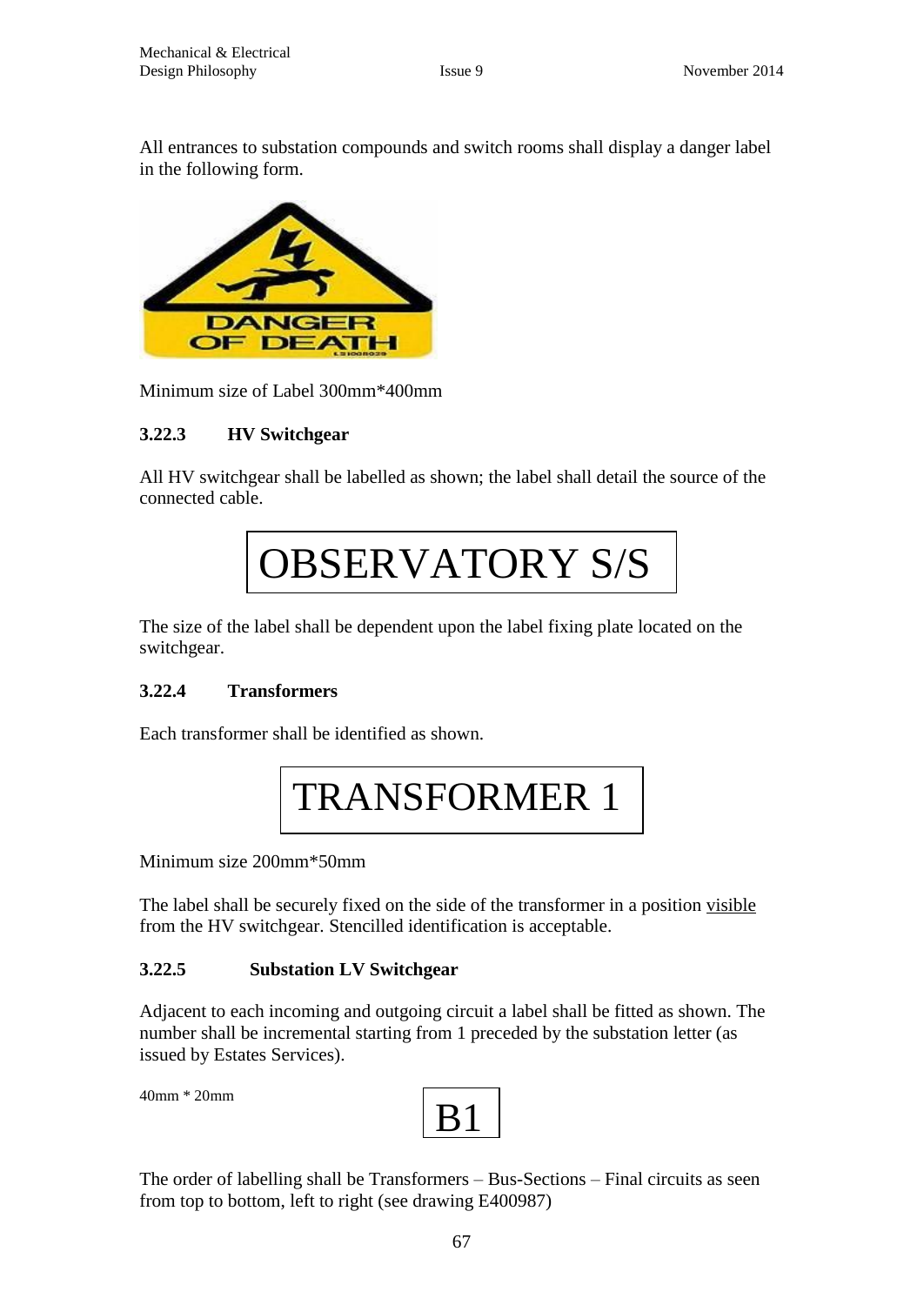In addition to the label above each outgoing circuit shall also be labelled as follows. The label shall identify the building supplied, the circuit reference in that building and the cable size.

100mm \* 35mm

## New Building DB10/001/001.1L123N 2\*185mm 4c XLPE/SWA/PVC

#### **3.22.6 Buildings**

#### **3.22.7 Building LV Switchboards**

All building LV switchboards shall be identified as shown below. The label shall be fitted in a prominent position at the front.

125mm\*30mm

.

# 20/004/00

The label shall be made up of the following parts:<br> $\sum_{n=1}^{\infty}$   $\binom{n}{n}$   $\binom{n}{n}$   $\binom{n}{n}$   $\binom{n}{n}$   $\binom{n}{n}$   $\binom{n}{n}$   $\binom{n}{n}$   $\binom{n}{n}$   $\binom{n}{n}$ 

a) First part (2 digits) Level in the form of 00, 10, 20 and so on.

b) Second part (3 digits) Space number of location /area.

c) Third part (3 digits) Unique number for the switchgear in the form 002, 034, 135 etc. It is expected that the main department/building switchboard number will 001.

The first and second part of the number will be provided by Estates Services space management team. The third part to be agreed with the University Electrical Engineer prior to label installation.

A numbered sequential label shall be fitted adjacent to outgoing circuits as shown. The numbering shall be top to bottom left to right.

45mm\*10mm



In addition to the label above a label shall be fitted adjacent to all incoming circuits as shown; the label shall display the Substation Name, the circuit reference and size and type of cable.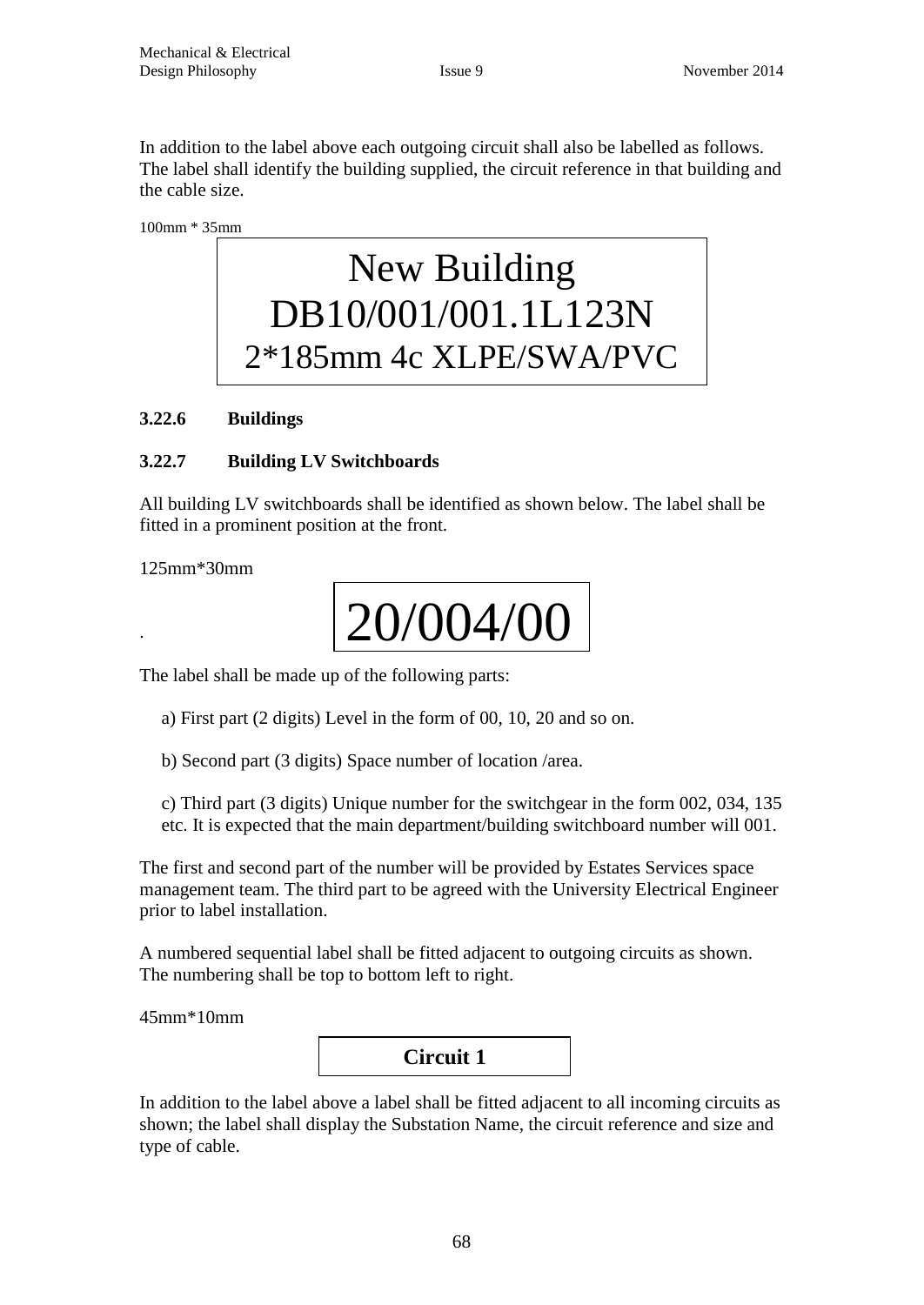100mm\*40m

### **SUBSTATION NAME Circuit ref 2\*185mm 4c XLPE/SWA/PVC**

In addition to the circuit reference above all outgoing circuit shall be identified as shown. The distribution board number shall be in the form shown above.

100mm\*40mm

## **Distribution Board Number Circuit ref Cable size and Type**

#### **3.22.8 Distribution Boards**

**All** switchgear and control panels containing one or more circuit protective devices shall be treated as distribution boards and shall be identified as shown below. Busbar systems shall also be treated as a Distribution board and labelled as below.

125mm\*30mm



The label shall be fitted in a prominent position on the front panel.<br>The label shall be used as a fitter following parts.

The label shall be made up of the following parts

- a) First part (2 digits) Level in the form 00, 10, 20 etc.
- b) Second part (3 digits) Space number of area in the form 023, 031 etc.

c) Third part (3 digits) Unique number for the switchgear in the form 002, 034, 135 etc.

The first and second part of the number would normally be provided by Estates Services space management team. The third part to be agreed with the University Electrical Engineer prior to label installation.

#### **3.22.9 Final Circuits**

All outgoing ways on all distribution boards shall be identified with a sequential tag number and circuit reference. The tag number shall identify the actual location of the protective device within the board with each single module being identified. The circuit reference shall comprise a way number and phase reference L1, L2 or L3. Where an isolator is fitted within the outgoing part of the board it shall be numbered within the sequential numbering above. Both the tag number and circuit reference shall correspond to the Distribution board chart. (See below)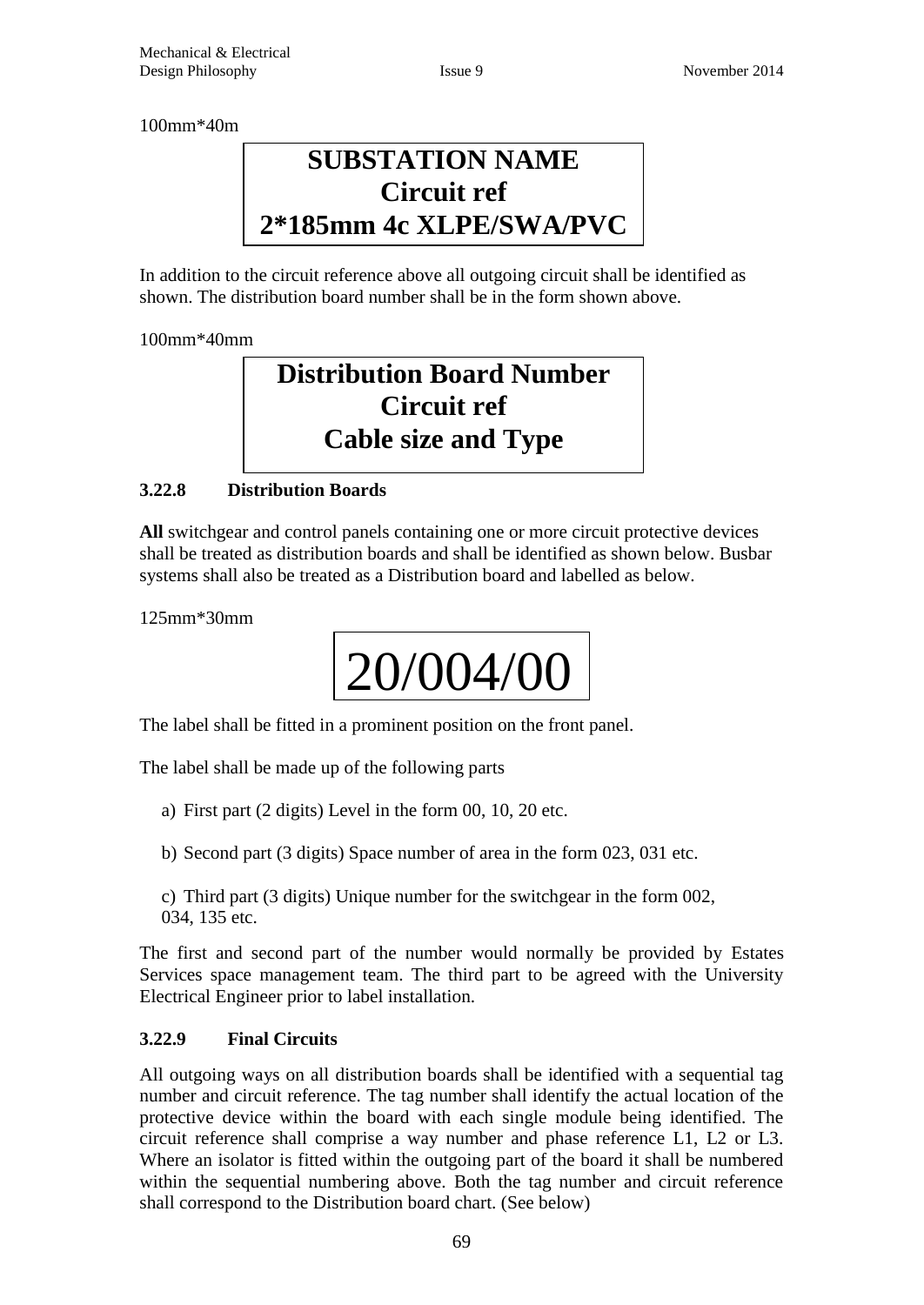In general the numbering sequence shall be configured to be read top to bottom, left to right, starting at the top of the left hand column, following down to the bottom of the column before commencing from the top of the right hand column.

The following examples show various arrangements on the different board types. For non standard boards contact Estate Services.

Single phase (Horizontal)

Phase reference marked on chart only. Tag and circuit reference shall be the same.

Single phase (Vertical)

Phase reference marked on chart only. Tag and circuit reference shall be the same

| $\overline{c}$ | 8  |
|----------------|----|
| 3              | 9  |
|                | 10 |
| $\overline{5}$ | 11 |
| 6              | 12 |

#### Three Phases (Fixed Structure)

Phase reference on both chart and panel. Column 1 and 4 correspond to tag number

| Single pole device |      |        | 3L1             | 3 pole device      |
|--------------------|------|--------|-----------------|--------------------|
| Two pole device    | LL2  | Ω<br>Ω | 3L2             |                    |
|                    | 1L3  |        | 3L <sub>3</sub> |                    |
|                    | 21 I |        | 4L              | Single Pole Device |
| 3 pole device      | 2L2  |        | 4L2             | Single pole device |
|                    | 2L3  |        | 4L3             | Single pole device |

Three Phases (Non Fixed structure) for distribution boards where changeable internal links are used

Phase reference on chart only, Shown below to indicate examples of non standard phase arrangements. Columns 3 and 4 correspond to tag number and circuit reference.

| Single Pole device |   |  |                    |
|--------------------|---|--|--------------------|
|                    |   |  |                    |
| Three Pole Device  |   |  | 4 Pole Device      |
|                    |   |  |                    |
|                    |   |  | Single pole Device |
| Two pole Device    | N |  | Single Pole Device |

Accessories

All final circuit accessories shall be labelled using either:-

free issue paper labels as shown below (available from Estates Services). The label shall be completed using black indelible ink as shown.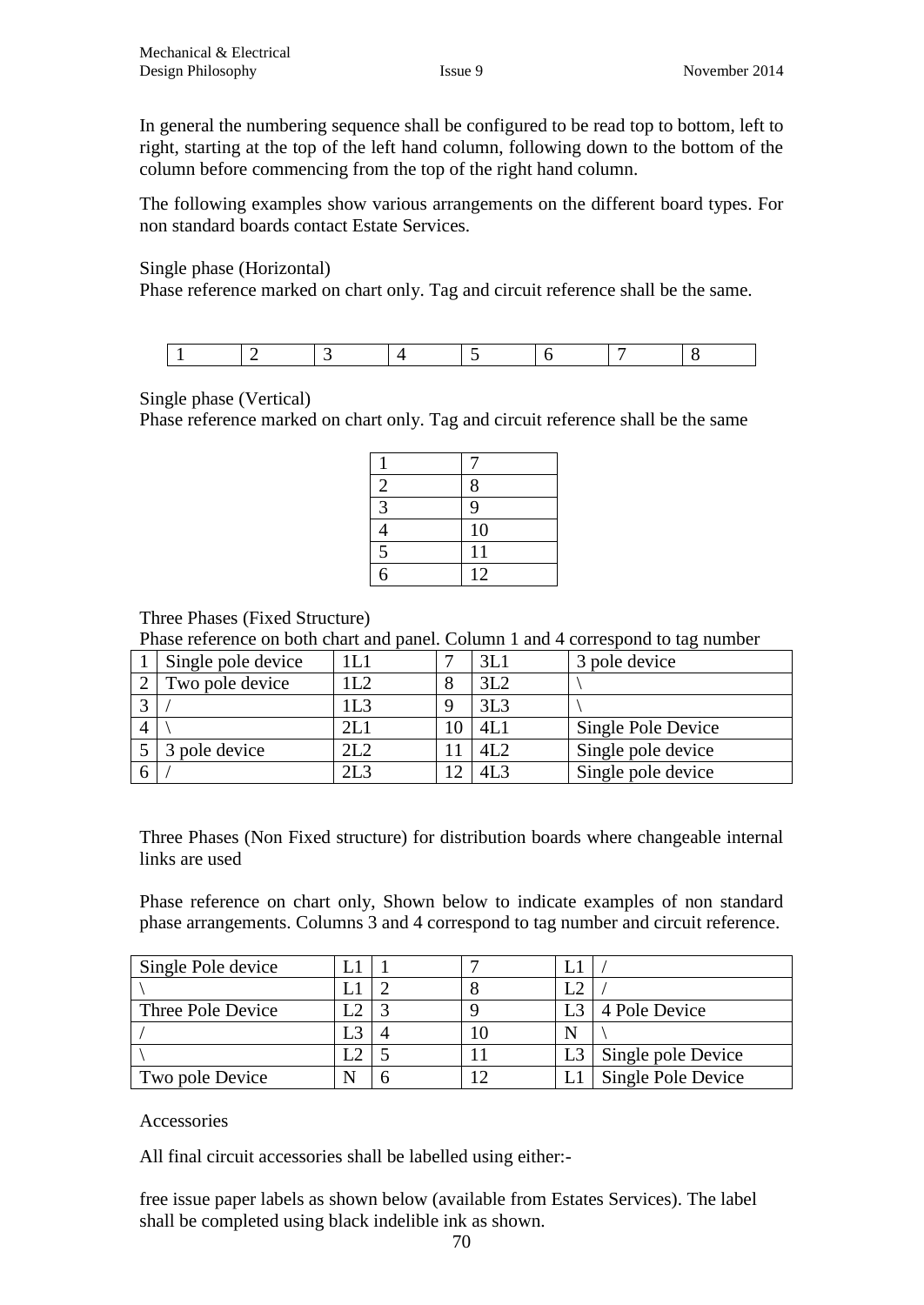Or following agreement with Estates Services Engineer.

Dymo/Computer label comprising circuit details as shown on top line of label above.

The circuit identifies the distribution board and circuit and shall correspond with the circuit reference column on the distribution board chart:

For single phase circuits (Single Pole) DB10.5L2

For single phase circuits (2 Pole) DB2.6L1N

For Three phase circuits (3 Pole) DB22.6L123

For Three phase circuits (4 Pole) DB7.10L123N

The space identifies the location of the distribution board i.e.10/20

The room identifies the actual location of the distribution board i.e. Corridor, Room 6 etc.

#### **3.22.10 Cable Core Marking**

All cable cores within the distribution board shall be marked as follows.

Each phase conductor including the neutral shall be identified by its associated way number and circuit reference as shown on the distribution board chart. The label shall be securely fixed in a manner which will allow easy replacement.

The earth conductors shall be identified with their corresponding number detailed above.

For single phase boards the numbering shall be as follows:-

| Position       | $P_{\text{min}}$ but $P_{\text{max}}$ between $P_{\text{max}}$ (Fig. colomb)<br><b>Circuit Device</b> | Phase      | Core         | Phase     | Neutral       |
|----------------|-------------------------------------------------------------------------------------------------------|------------|--------------|-----------|---------------|
| of Device      |                                                                                                       | Reference  | Colour       | Conductor | conductor and |
| (Way on        |                                                                                                       | on chart   |              | Reference | Earth         |
| Chart)         |                                                                                                       |            |              |           | conductor     |
|                |                                                                                                       |            |              |           | Reference     |
|                | <b>SPARE</b>                                                                                          | 1L1        |              |           |               |
| $\overline{2}$ | 2p Vigi Unit                                                                                          | 2L1        | <b>Brown</b> | 2L1       |               |
| 3              |                                                                                                       | 3L1        | Blue         |           | 2L1           |
| $\overline{4}$ | Spare                                                                                                 | 4L1        |              |           |               |
| 5              | Spare                                                                                                 | 5L1        |              |           |               |
| 6              | 1 Pole Device                                                                                         | 6L1        | <b>Brown</b> | 6L1       | 6L1           |
| $\overline{7}$ | Spare                                                                                                 | 7L1        |              |           |               |
| 8              | 1 Pole Device                                                                                         | 8L1        | <b>Brown</b> | 8L1       | 8L1           |
| $\mathbf Q$    | Single Pole                                                                                           | <b>9L1</b> | <b>Brown</b> | 9L1       | 9L1           |
|                | Device                                                                                                |            |              |           |               |

Example Single Phase Distribution Board (New colours)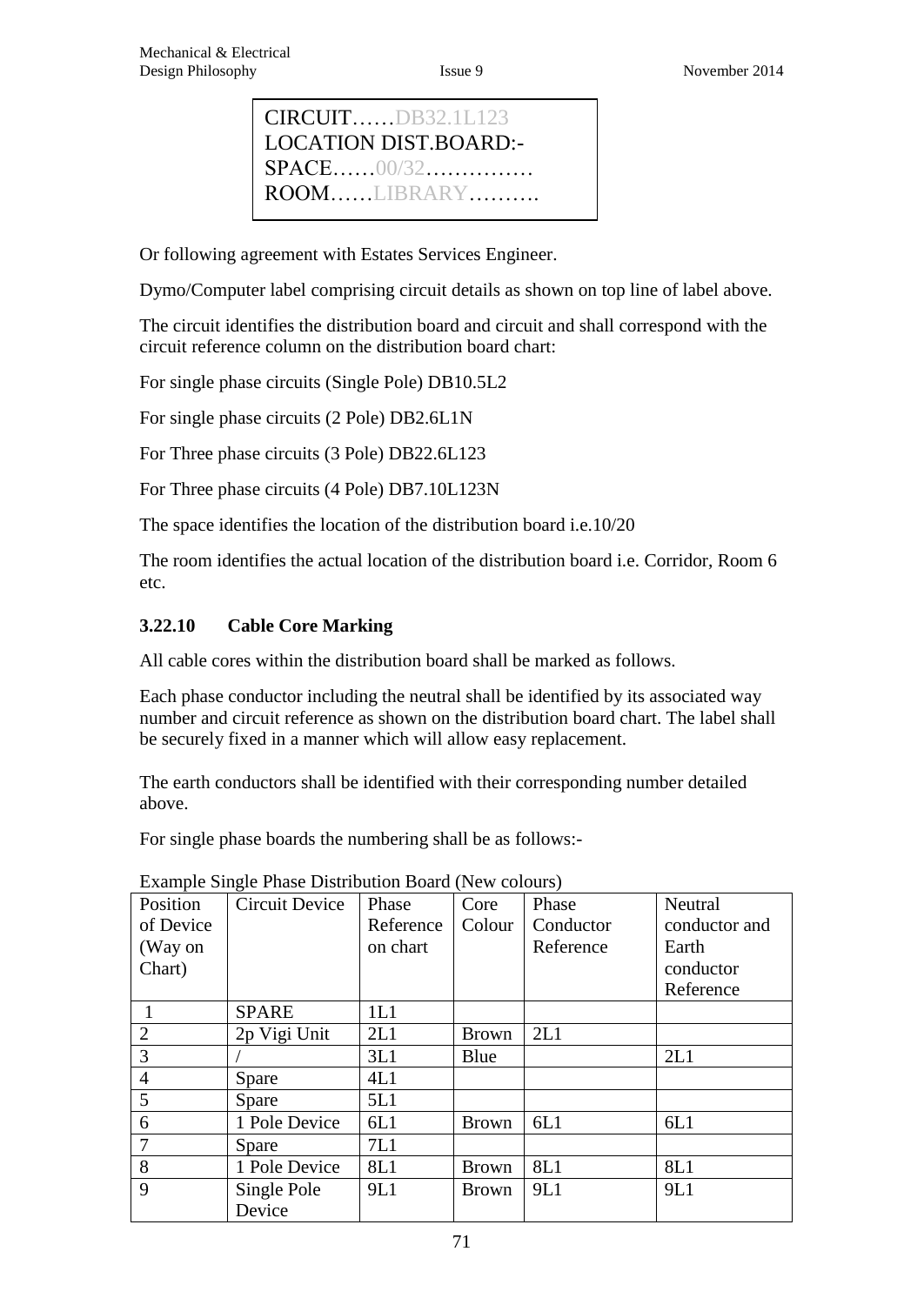| For three phase boards the numbering shall be as follows:- |  |  |
|------------------------------------------------------------|--|--|
|------------------------------------------------------------|--|--|

| Position       | Circuit Device | Phase     | Core         | Phase     | Neutral       |
|----------------|----------------|-----------|--------------|-----------|---------------|
| of Device      |                | Reference | Colour       | Conductor | conductor and |
| (Way on        |                | on chart  |              | Reference | Earth         |
| Chart)         |                |           |              |           | conductor     |
|                |                |           |              |           | Reference     |
| 1              |                | 1L1       | <b>Brown</b> | 1L1       | 1L1           |
| $\overline{2}$ | 3 Phase Device | 1L2       | <b>Black</b> | 1L2       |               |
| 3              |                | 1L3       | Grey         | 1L3       |               |
| $\overline{4}$ | Spare          | 2L1       |              |           |               |
| 5              | Spare          | 2L2       |              |           |               |
| 6              | 1Pole Device   | 2L3       | <b>Brown</b> | 2L3       | 2L3           |
| 7              | Spare          | 3L1       |              |           |               |
| 8              | 1 Pole Device  | 3L2       | <b>Brown</b> | 3L2       | 3L2           |
| 9              | Spare          | 3L3       |              |           |               |
| 10             | Spare          | 4L1       |              |           |               |
| 11             | 1 Pole Device  | 4L2       | <b>Brown</b> | 4L2       | 4L2           |
| 12             | Spare          | 4L3       |              |           |               |

Example 3phase Distribution Board (New colours)

Example 3phase Distribution Board (Old colours)

| Position       | <b>Circuit Device</b> | Phase     | Core   | Phase     | Neutral       |
|----------------|-----------------------|-----------|--------|-----------|---------------|
| of Device      |                       | Reference | Colour | Conductor | conductor and |
| (Way on        |                       | on chart  |        | Reference | Earth         |
| Chart)         |                       |           |        |           | conductor     |
|                |                       |           |        |           | Reference     |
|                |                       | 1L1       | Red    | 1L1       |               |
| $\overline{2}$ | 3 Phase Device        | 1L2       | Yellow | 1L2       | 1L2           |
| 3              |                       | 1L3       | Blue   | 1L3       |               |
| $\overline{4}$ | Spare                 | 2L1       |        |           |               |
| 5              | Spare                 | 2L2       |        |           |               |
| 6              | 1 Pole Device         | 2L3       | Red    | 2L3       | 2L3           |
| 7              |                       | 3L1       | Red    | 3L1       |               |
| 8              | 3 Pole Device         | 3L2       | Yellow | 3L2       | 3L2           |
| 9              |                       | 3L3       | Blue   | 3L3       |               |
| 10             | Spare                 | 4L1       |        |           |               |
| 11             | 1Pole Device          | 4L2       | Red    | 4L2       | 4L2           |
| 12             | Spare                 | 4L3       |        |           |               |

For non standard type distribution boards contact Estates Services.

#### **3.22.11 Submain Cables**

Where multiple multicore cables are installed a label shall be fitted to each end of each cable detailing the location of the remote end of the cable.

The label shall be securely fixed and visible from the front of the distribution board.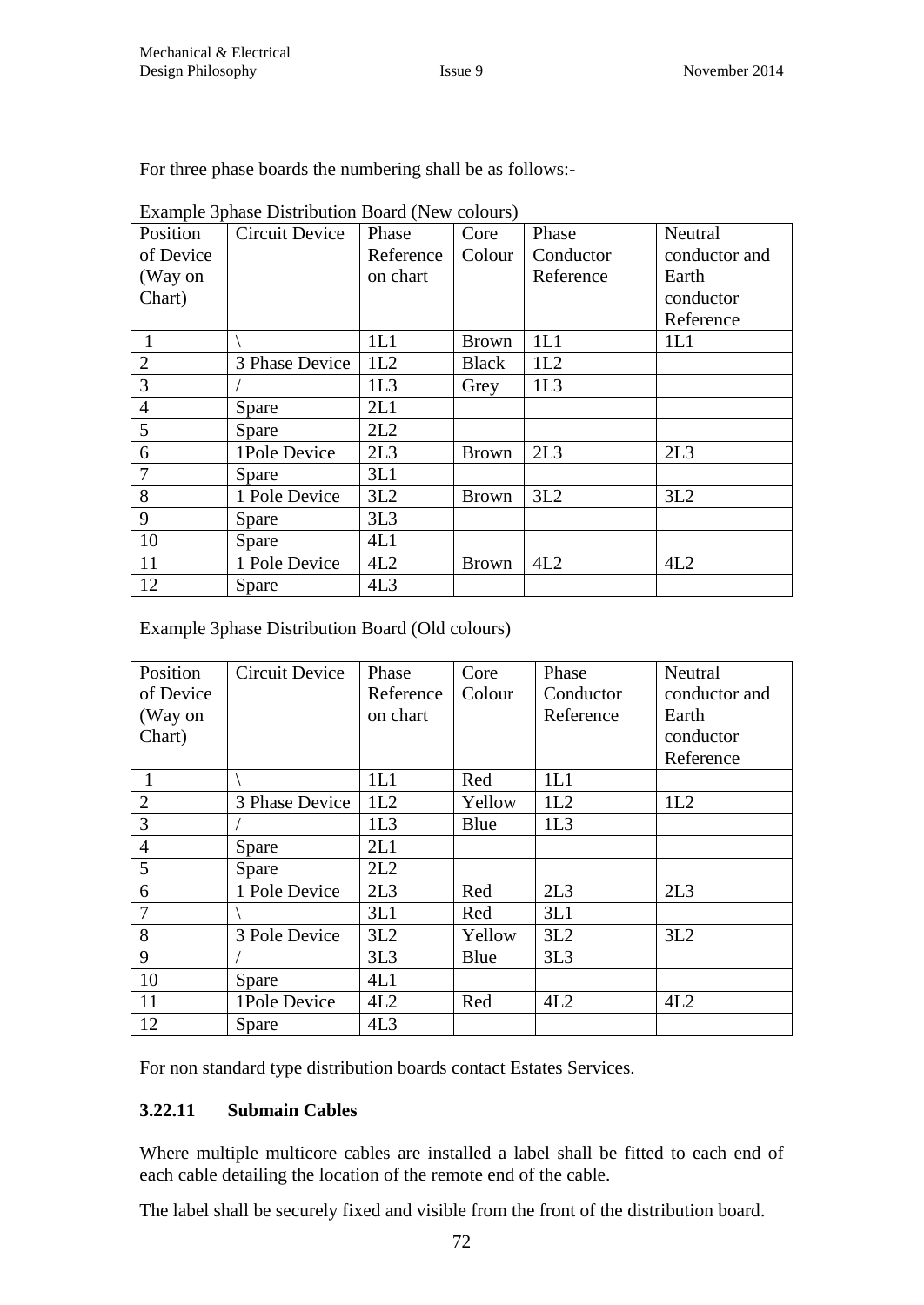The label shall display local distribution board reference followed by remote distribution board reference in the form shown

Local end

DB001-DB10

Remote End

# DB10-DB001

## **3.22.12 Emergency Lighting Identification**

All building Emergency luminaries and accessories shall be identified as shown below. The label shall be fitted in a prominent position, visible without the aid of steps etc.

Emergency Luminaries

Size determined by fitting

EL00/001

EL Emergency Light Next 2 digits Level (i.e. 00, 10, 20) Last Digits Unique Fitting number (by level)

Key Switch

Size determined by switch

K00/01

K Key Switch Next 2 Digits Level (i.e. 00, 20, and 30) Last 2 Digits Unique Key switch number (By floor)

Mains Fail Relay (Central Battery Only)

Size determined by unit

# MFR00/01

MFR Main fail relay Next 2 Digits Level (i.e. 00, 20, and 30) Last 2 Digits Unique unit number (By floor)

Records

A detailed plan clearly showing the positions of all the emergency lighting locations with their unique identifier shall be provided for each floor in both Electronic (CAD and PDF) and paper form. The drawing shall also show location of Central battery if applicable.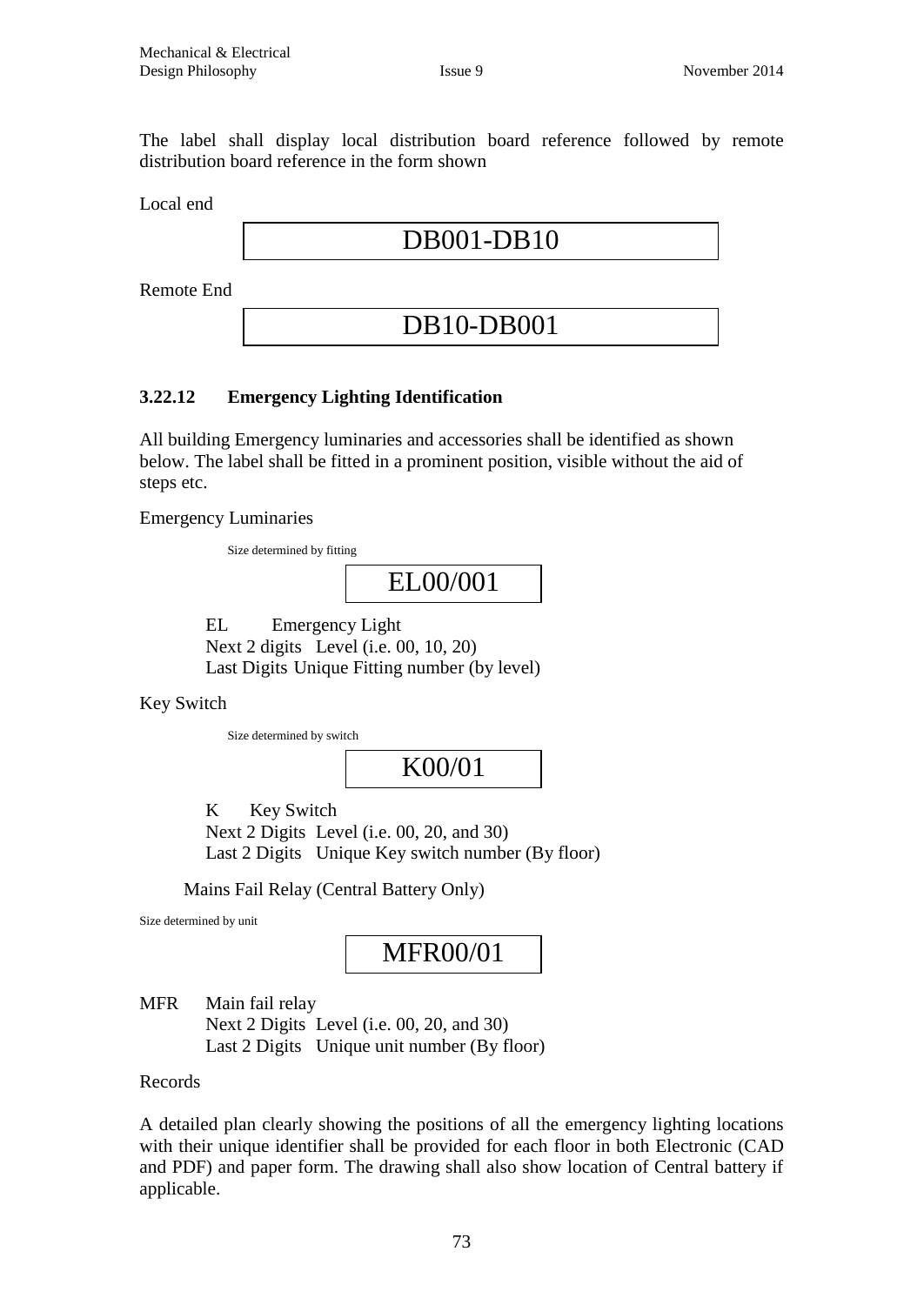| <b>Bld</b> | EL         | EL         | Type of Fitting | Lamp Type | Key            | Key Switch |
|------------|------------|------------|-----------------|-----------|----------------|------------|
| <b>Nos</b> | <b>Nos</b> | location   |                 |           | N <sub>o</sub> | Location   |
| 254        | 00/001     | 00.46 Main | 5ft Poly Carb   | T5 49W *2 | 00/01          | 00.46      |
|            |            | Intake     | <b>Battery</b>  |           |                |            |
|            |            |            | integral        |           |                |            |
| 254        | 10/010     | 10.13      | Exit Sign       | T8 8W * 1 | 10/01          | 10.32      |
|            |            |            |                 |           |                |            |

A schedule of luminaries shall be provided in electronic form as follows

## **3.23 Distribution Board Chart**

A protected paper chart shall be fitted adjacent to each distribution board. The chart shall be visible without the need to open the distribution board door or panel.

The minimum information for each chart is as shown on the standard University Chart shown below

A brief description of the University chart is as follows

| <b>BUILDING NAME</b>                |                                           |                         |                  |                       |                            |                |
|-------------------------------------|-------------------------------------------|-------------------------|------------------|-----------------------|----------------------------|----------------|
| Short description of location of DB |                                           |                         |                  |                       |                            |                |
| DB Nos                              |                                           | Designation <i>i.e.</i> |                  | Manufacturer and Type |                            |                |
|                                     |                                           | Clean, Dirty, Plant     |                  |                       |                            |                |
| Bld Ref $10/13/008$                 |                                           |                         | etc              |                       | <b>MERLIN GERIN 6W TPN</b> |                |
| Local Isolator                      |                                           |                         | Submain details  |                       | Remote Isolator/Location   |                |
|                                     |                                           |                         |                  |                       |                            |                |
| Type and Size of local              |                                           |                         | Type and size of |                       | Type and size of remote    |                |
| Isolator (Or CPD)                   |                                           |                         | cable between    |                       | isolator/CPD with location |                |
| Either on the DB or adjacent        |                                           |                         | remote and local |                       | and reference number       |                |
| <b>Shrouding Details</b>            |                                           |                         | isolator         |                       |                            |                |
|                                     | Zs and PSC readings at Distribution board |                         |                  |                       |                            |                |
| Way                                 | Size Amps                                 |                         | Circuit Ref      |                       | Circuit                    | Cable Size     |
| Physical                            | Protective device                         |                         | Reference as     |                       | Description of             | Final circuit  |
| location of                         | size and Type                             |                         | seen on top      | circuit, to           |                            | cable type and |
| outgoing                            |                                           |                         | line of          |                       | include space              | size           |
| device                              |                                           |                         | Accessory        | number(if             |                            |                |
| Counting top                        |                                           |                         | label            |                       | known) and                 |                |
| to bottom left                      |                                           |                         |                  |                       | local space                |                |
| to right                            |                                           |                         |                  |                       | identity i.e.              |                |
|                                     |                                           |                         |                  |                       | S/O: 10.24                 |                |
|                                     |                                           |                         |                  |                       | Office 2                   |                |
|                                     |                                           |                         |                  |                       | (60 Characters             |                |
|                                     |                                           |                         |                  |                       | only)                      |                |

Contractors shall be aware that the University operates an asset register system which records details of distribution boards and final circuits. This system will automatically generate the standard University Chart. See Section 3.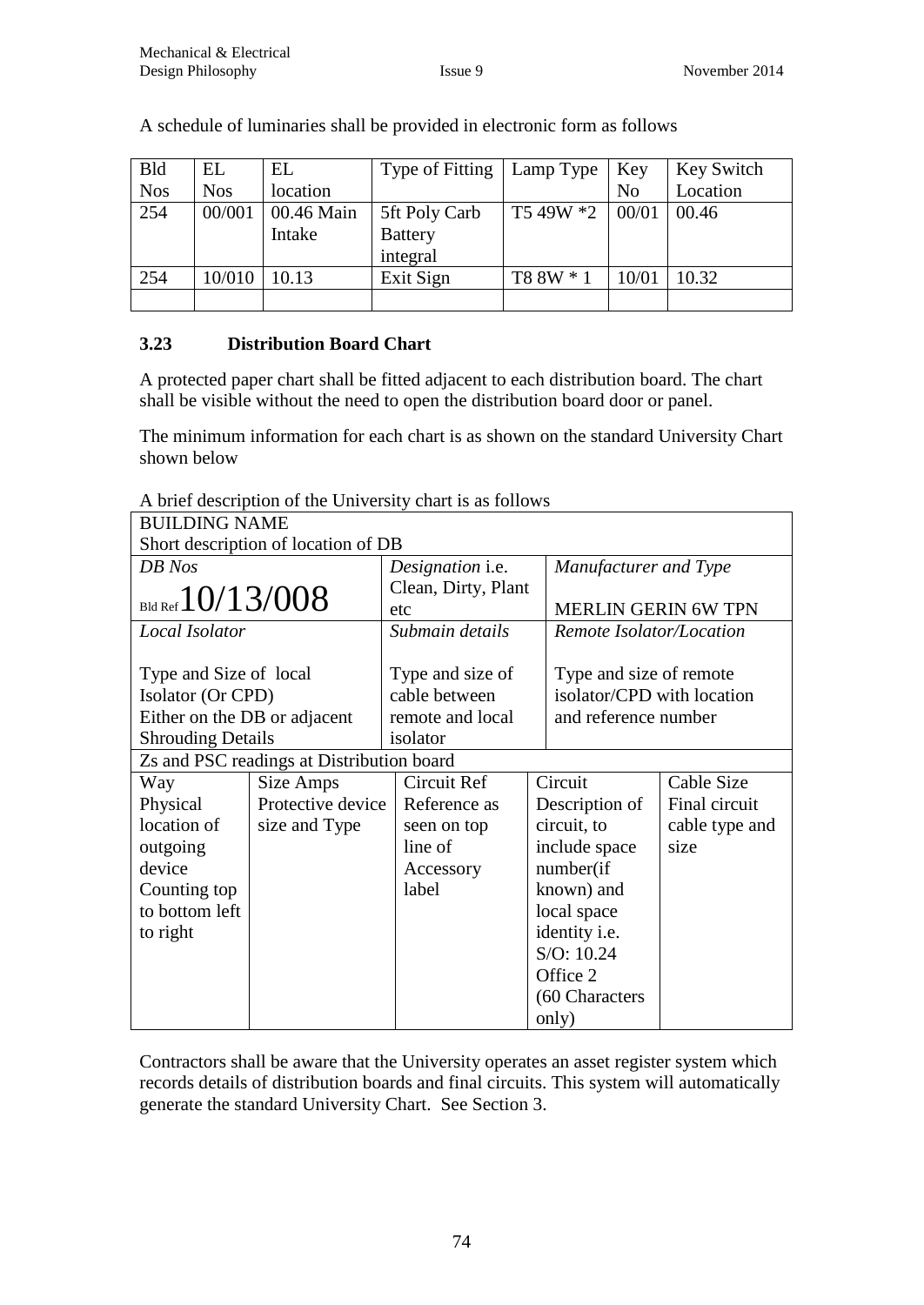|               | UED/ DPB                                                              |     |                         |                                               | <b>University Estates Directorate Distribution Board Chart</b> |                                                                  | 28-Mar-06                 |  |  |
|---------------|-----------------------------------------------------------------------|-----|-------------------------|-----------------------------------------------|----------------------------------------------------------------|------------------------------------------------------------------|---------------------------|--|--|
|               | <b>THE MALTHOUSE</b><br>MILL WORKSHOP                                 |     |                         |                                               |                                                                |                                                                  |                           |  |  |
| DB Nos<br>174 |                                                                       |     |                         | 00/025/18                                     | Designation                                                    | Manufacturer/Type<br><b>MERLIN GERIN</b>                         | 12 Way TPN                |  |  |
|               | <b>Local Isolator</b><br>3 Pole 125A ISOLATOR<br><b>INTEGRAL</b>      |     |                         |                                               | Submain Details<br>25.0sqmm PVC SINGLES                        | Remote Isolator/Location<br><b>60A TP ISOLATOR</b><br>00/025/029 |                           |  |  |
| Way           | <b>Size</b><br>Amps                                                   |     | <b>Circuit Ref</b>      | <b>Circuit Description</b>                    | $\mathbf{ZS}$ 0.22 ohms                                        | <b>PSC</b><br>1.34 kA                                            | <b>Cable size</b><br>Type |  |  |
| 1             | $\mathbf C$<br>20                                                     | 18. |                         | $1L1 \mid 906$                                |                                                                |                                                                  | 2.5mm PVC                 |  |  |
| 2             | $\mathbf C$<br>20                                                     | 18. |                         |                                               | 1 L2 TP&N ISOLATOR 00.25 WADKIN SAW                            |                                                                  | 2.5mm PVC                 |  |  |
| 3             | $\mathbf C$<br>20                                                     | 18. | 1 <sub>L3</sub>         |                                               |                                                                |                                                                  | $2.5$ mm PVC              |  |  |
| 4             | $\mathsf{C}$<br>10                                                    |     | 18. 2L1                 | $\backslash$ 909                              |                                                                |                                                                  | 4mm PVC                   |  |  |
| 5             | $\mathsf{C}$<br>10                                                    |     |                         |                                               | 18. 2L2 15A TP&N ISOLATOR SANDER                               |                                                                  | 4mm PVC                   |  |  |
| 6             | $\mathbf C$<br>10                                                     |     | 18. 2L3                 |                                               |                                                                |                                                                  | 4mm PVC                   |  |  |
| 7             | $16$ C                                                                |     | 18. $3L1 \mid 907$      |                                               |                                                                |                                                                  | $2.5$ mm PVC              |  |  |
| 8             | C<br>16                                                               |     |                         |                                               | 18. 3L2 20A TP&N ISOLATOR 00.25 WADKIN PLANER                  |                                                                  | $2.5$ mm PVC              |  |  |
| 9             | $\mathbf C$<br>16                                                     |     | 18. 3L3                 |                                               |                                                                |                                                                  | $2.5$ mm PVC              |  |  |
| 10            | 10<br><sub>c</sub>                                                    |     | 18. $4L1 \setminus 924$ |                                               | $2.5$ mm PVC                                                   |                                                                  |                           |  |  |
| 11            | $\mathbf{C}$<br>10                                                    |     |                         |                                               | 18. 4L2 TP&N ISOLATOR 00.25 MOULDING MACHINE                   |                                                                  |                           |  |  |
| 12            | $\mathbf C$<br>10                                                     |     | 18. 41.3                |                                               | 2.5 mm PVC                                                     |                                                                  |                           |  |  |
| 13            | $\mathbf C$<br>6                                                      |     | 18. $5L1 \mid 904$      |                                               | $2.5$ mm PVC                                                   |                                                                  |                           |  |  |
| 14            | $\mathbf C$<br>6                                                      |     |                         |                                               | 18. 5L2 20A TP&N ISOLATOR 00.25 GRINDER<br>$2.5$ mm PVC        |                                                                  |                           |  |  |
| 15            | $\mathbf C$<br>6                                                      | 18. | 5L3                     | $2.5$ mm PVC                                  |                                                                |                                                                  |                           |  |  |
| 16            | $\mathbf C$<br>32                                                     |     | 18. $6L1 \mid 905$      | 4mm PVC                                       |                                                                |                                                                  |                           |  |  |
| 17            | C<br>32                                                               | 18. |                         | 6L2 20A TP&N ISOLATOR 00.25 SANDER<br>4mm PVC |                                                                |                                                                  |                           |  |  |
| 18            | $\mathbf{C}$<br>32                                                    |     | 18.6L3/                 | 4mm PVC                                       |                                                                |                                                                  |                           |  |  |
| 19            | 10 <sup>C</sup>                                                       | 18. | 7L1                     | $\sqrt{908}$<br>2.5mm PVC                     |                                                                |                                                                  |                           |  |  |
| 20            | 10<br>$\mathbf C$                                                     | 18. |                         |                                               | 7L2 20A TP&N ISOLATOR 00.25 BANDSAW<br>$2.5$ mm PVC            |                                                                  |                           |  |  |
| 21            | 10<br>$\mathbf C$                                                     | 18. | 7L3                     |                                               |                                                                |                                                                  | $2.5$ mm PVC              |  |  |
| 22            | 16 <sup>C</sup>                                                       | 18. |                         | $8L1 \setminus 901$                           |                                                                |                                                                  | 4mm PVC                   |  |  |
| 23            | $\mathbf{C}$<br>16                                                    |     |                         |                                               | 18. 8L2 16A TP S/O: CROSS CUT SAW 00.25                        |                                                                  | 4mm PVC                   |  |  |
| 24            | $\mathbf C$<br>16                                                     |     | 18. 81.3                |                                               |                                                                |                                                                  | 4mm PVC                   |  |  |
| 25            | 20<br>C                                                               |     | 18. 9L1                 | $\sqrt{926}$                                  |                                                                |                                                                  | 6mm PVC                   |  |  |
| 26            | $\mathbf C$<br>20                                                     |     |                         |                                               | 18. 9L2 32A TP&N SOCKET OUTLET 00.25 DUST EXTRACT              |                                                                  | 6mm PVC                   |  |  |
| 27            | $\mathbf C$<br>20                                                     |     | 18.9L3                  |                                               |                                                                |                                                                  | 6mm PVC                   |  |  |
| 28            | $\mathbf C$<br>6                                                      |     | 18.10L1\902             |                                               |                                                                |                                                                  | 2.5mm PVC                 |  |  |
| 29            | $\mathbf C$<br>6                                                      |     |                         |                                               | 18. 10L2 TP&N ISOLATOR 00.25 MORTICE MACHINE                   |                                                                  | $2.5$ mm PVC              |  |  |
| 30            | $\mathbf C$<br>6                                                      |     | 18.10L3                 |                                               |                                                                |                                                                  | 2.5mmPVC                  |  |  |
| 31            | $\mathbf C$<br>16                                                     |     | 18.11L1                 |                                               |                                                                |                                                                  | 4mm PVC                   |  |  |
| 32            | $\mathbf C$<br>16                                                     |     |                         |                                               | 18. 11 L2 16A TP S/O: WOODLATHE 00.25                          |                                                                  | 4mm PVC                   |  |  |
| 33            | C<br>16                                                               |     | 18.11L3/                |                                               |                                                                |                                                                  | 4mm PVC                   |  |  |
| 34            | 10 <sup>C</sup>                                                       |     | 18.12L1\910             |                                               |                                                                |                                                                  | $2.5$ mm PVC              |  |  |
| 35            | $\mathbf C$<br>10<br>18. 12L2 TP&N ISOLATOR PILLAR DRILL<br>2.5mm PVC |     |                         |                                               |                                                                |                                                                  |                           |  |  |
| 36            | $\mathbf{C}$<br>10                                                    |     | 18.12L3                 |                                               |                                                                |                                                                  | 2.5mmPVC                  |  |  |

Departments other than the Estates Services must not carry out, or cause to be carried out, any *modifications or extensions of the* prior *modifications or extensions of the Director . ( University Policy Statement S1/00) systems defined as the responsibility of the Director of Estates without the prior knowledge and prior*  **written approval of the** *Director . ( University Policy Statement S1/00)*

174 **University Estates Services - The Malthouse,Tidmarsh Lane, Oxford OX1 1N**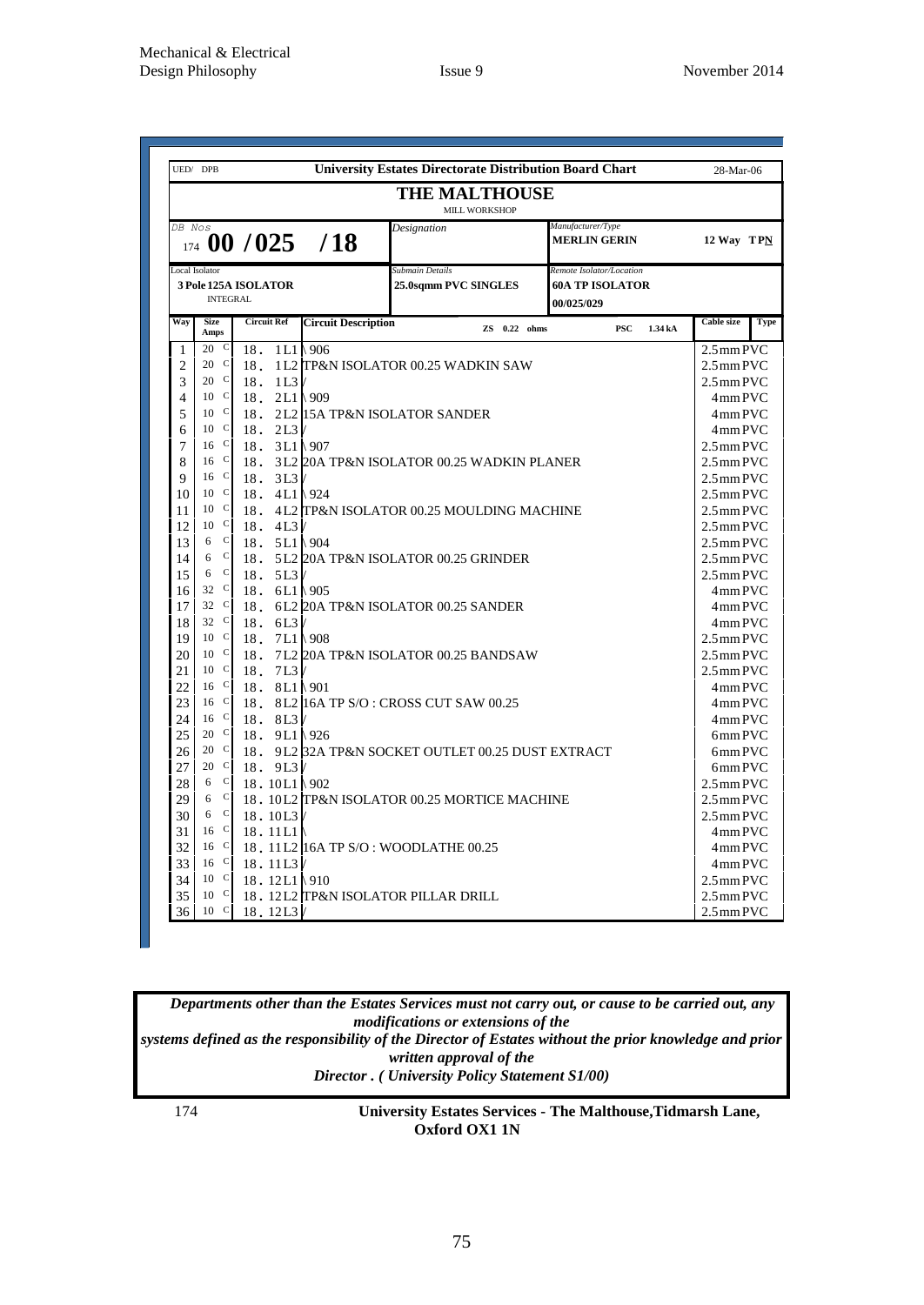## **3.24 Cable Management Systems for Data/Telecommunications**

Refer to Telecom's philosophy document.

## **3.25 Record Information**

#### **3.25.1 Asset Register**

The University operates an electronic register based on the above labelling principles for of all distribution boards and final circuits. These records are held on an Access Database (part of the Microsoft Office suite). The contractor shall where possible provide a complete list of these assets along with all relevant test record information for inclusion on this register. On request Estates Services electrical section will provide a template detailing type and format of the information required.

## **3.25.2 Drawings – See also the separate O&M's Philosophy Document**

The contractor shall provide on Practical Completion the following drawings in CAD DWG format. These drawings shall be provided directly to the University Electrical Engineer to enable the system to be handed over. Failure to provide these drawings may delay hand over of the electrical system. Copies of these drawings shall also be provided with the completion manual as outlined elsewhere in the Philosophy Document.

Distribution Schematic: Showing all cables, switchboards and distribution boards with allocated numbers.

Floor layout plans detailing the location of each distribution board recorded in the register above.

Latest versions of the electrical drawings are available on the website.

# **3. 26 Photovoltaic Installations (PV)**

#### **3.26.1 System Requirements**

All PV systems configurations shall be formally submitted to Estates Services electrical section for approval.

The design shall provide the university with the following information.

- year 1 output
- year 20 output
- annual degradation in efficiency
- outputs relative to kWp installed and capital cost
- all data used to form the calculation.

Two options for photovoltaic systems shall be designed for each installation,

Option 1 Provide the minimum size required to meet any planning / building regulation requirement and as detailed within this document. Option 2 uplift to a larger system to take maximum advantage of space available for the array.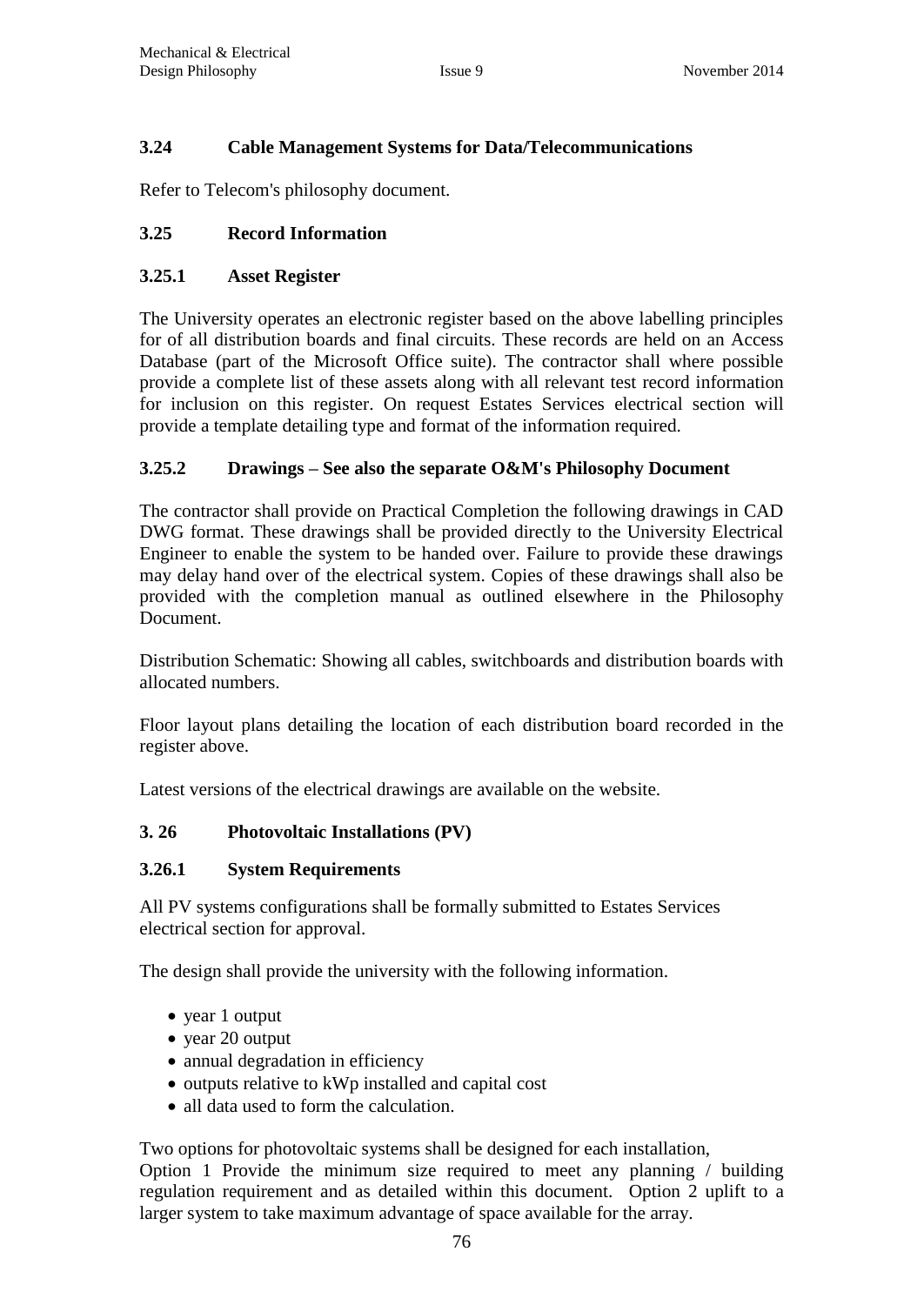The minimum PV installation size shall be no less than 4KW, unless agreed with Estates Services.

All PV installations shall comply with the following:-

BS7671 Electrical installation Regulations.

BS EN 62446:2009 Grid connected photovoltaic systems - Minimum requirements for system documentation, commissioning tests and inspection

BS EN 50438. Requirements for the connection of micro-generators in parallel with public low-voltage distribution networks

Engineering reference G83.

Engineering Reference G59.

PV systems shall be only installed by a MCS accredited contractor unless otherwise agreed with Estates Services.

#### **3.26.2 PV Modules/Arrays**

PV systems mounted above or integrated into a pitched roof should utilise products that have been tested and approved to MCS012 (test procedures used to demonstrate the performance of solar systems under the action of wind loads, fire, rainfall and wind driven rain).

PV systems utilising bespoke building integrated PV modules should utilise products that have been tested and approved to MCS017 Product Certification Scheme Requirements: Bespoke Building Integrated Photovoltaic Products

All PV Modules must comply with the following international standards:

IEC 61215 in the case of crystalline types IEC 61646 in the case of thin film types IEC 61730 - Photovoltaic (PV) module safety qualification Modules must carry a CE mark

The University has a strong preference for PV Modules from the following manufacturers.

• Sunpower  $(E20)$ 

Any other modules offered must be certificated and listed on the MCS product database and must be equal and approved in writing by Estates Services Electrical and Sustainability Sections.

Any other modules offered will need approval from Estates Services Electrical section.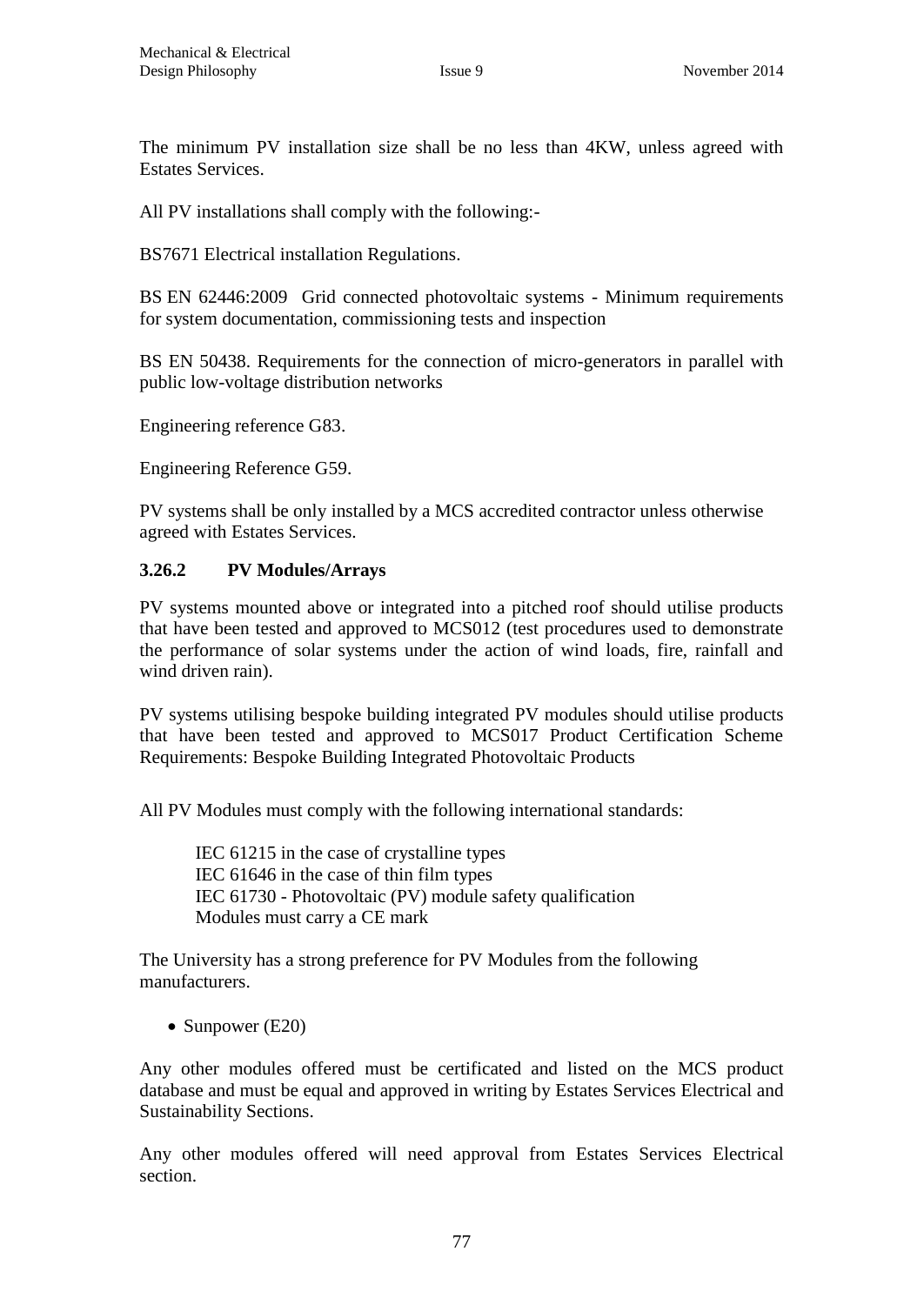Unless otherwise specified or dictated by site conditions and Estates Services preferences, all PV arrays shall be oriented facing south at tilt angles between 30 and 40 degrees from horizontal for maximum solar energy exposure. Arrays should be located to prevent shading from trees, poles or other structures at anytime between 7am and 5pm solar time, any day of the year.

All PV arrays must be securely installed to the facility roof or ground-mount structure as dictated by site conditions.

Mounting kits will be one of the following manufacturers:

- Schuco
- SolarWorld

Rooftop mounted arrays should have a minimum of 75 millimetres between the top surface of the module and roof surface, with no obstructions preventing air flow between (beneath) the array and roof surface.

#### **3.26.3 Inverters**

SMA Sunnyboy invertors shall be installed; the University preference from the SMA range is for transformerless unless otherwise required by the array. Size of unit is specific to the design requirements.

#### **3.26.4 Remote Energy Management**

Each invertor must be connected to the university data network via a SMA Webbox.

#### **3.26.5 Metering**

In addition to the OFGEM approved meter a separate Estates Services meter shall be installed on the AC side of the invertor. This shall be connected into the Estates Services metering system in accordance with the current philosophy document. Refer to Section 6.

#### **3.26.6 Fire Protection**

The PV system shall be configured so that there is a fireman's switch located adjacent to the building fire alarm panel. On operation of the switch, the AC side of the invertor will be disconnected from the electrical system of the building. The switch shall be in the form of a white breakglass unit and wired through the fire alarm system. Only a manual activation of the breakglass shall trip the invertor, it is not to be activated through the fire detection system. The breakglass shall be clearly marked with the following description on a trifoliate label

#### "**FIREMANS SWITCH – SOLAR PANELS ISOLATION**"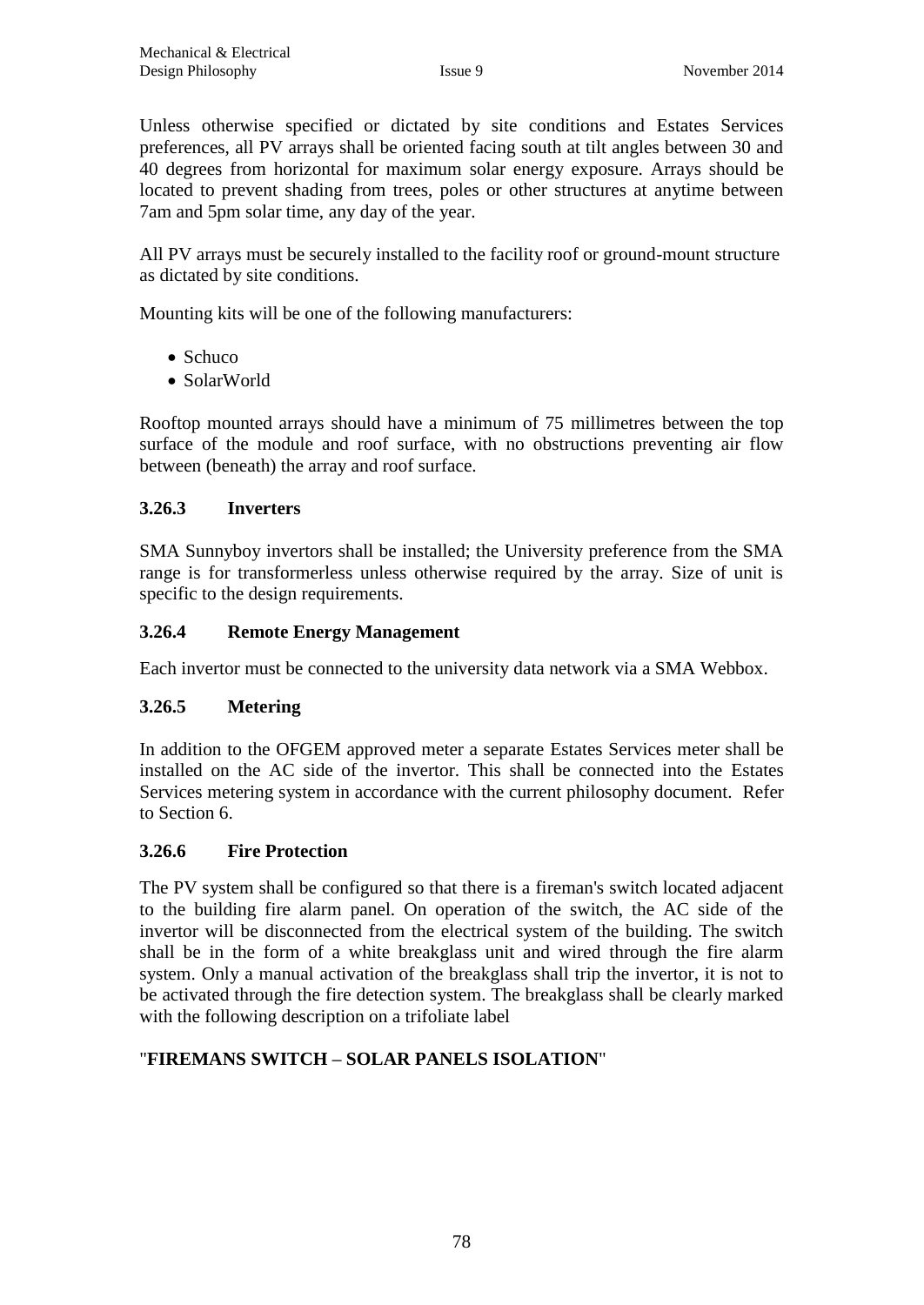#### **SECTION 4 - BUILDING MANAGEMENT SYSTEMS AND AUTOMATIC CONTROL SYSTEMS**

#### **4.0 General**

**Control systems are fundamental to the operation of plant by Estates Services. The Project Manager must consult with Estates Services Building Management System section at an early stage and throughout the project development. Standardisation of hardware software and installation is critical.**

Control systems **must** be as manufactured and supplied by Trend Controls Limited. The control system shall be designed to suit the particular building services requirements and shall always incorporate sufficient features to operate the plant safely with the minimum of energy use. All parts of the control system, hardware and space, must allow for a minimum of 25% spare capacity.

**Note:** Digital input multiplexers must not be used.

Packaged plant controls shall utilise Trend controllers for their final control. Where Trend controllers cannot be fitted as standard, a full read/write interface shall be provided. The BMS should be used for sequence control of major plant.

Fire alarm interface should not drop out the plant during routine testing.

#### **4.1 Control Panels**

All controlled plant shall have a panel fascia mounted Hand/Off/Auto switch for maintenance / testing purposes. The position of each switch shall be monitored and a common VFC input shall connect to the Trend controller to alarm when any switch is put in the **hand** position.

Software override knobs shall be configured to allow maintenance personnel to test analogue controlled equipment, i.e. valve actuators, inverter drives etc. The override knobs should reset themselves back to auto after 30 minutes. (This is to prevent them inadvertently being left in manual override.)

Control panels shall generally be Form 2 with separate control and power sections where switching off the electrical supply to the panel does not unduly disrupt the building user. Form 4 type 6 should be used where it is necessary to maintain continuous operation of plant serving animal accommodation, computer suites, etc. All live conductive parts within the panel shall be shrouded. It should not be necessary for plant attendants to have to go into any control panels in order to make minor adjustments to time/s or set points.

All control wiring shall be adequately identified and protected where necessary. Wiring should be installed to BS7671.

Control panel wiring must be configured so that all types of plant failure are indicated by appropriate warning lamps on the panel fascia. In addition a fascia common BMS Fault Indicator Lamp will be provided. It will be connect to a controller output and will alarm when a software alarm is current. A fascia mounted fault reset button will connected to a digital input on the controller so that the software alarms can be reset.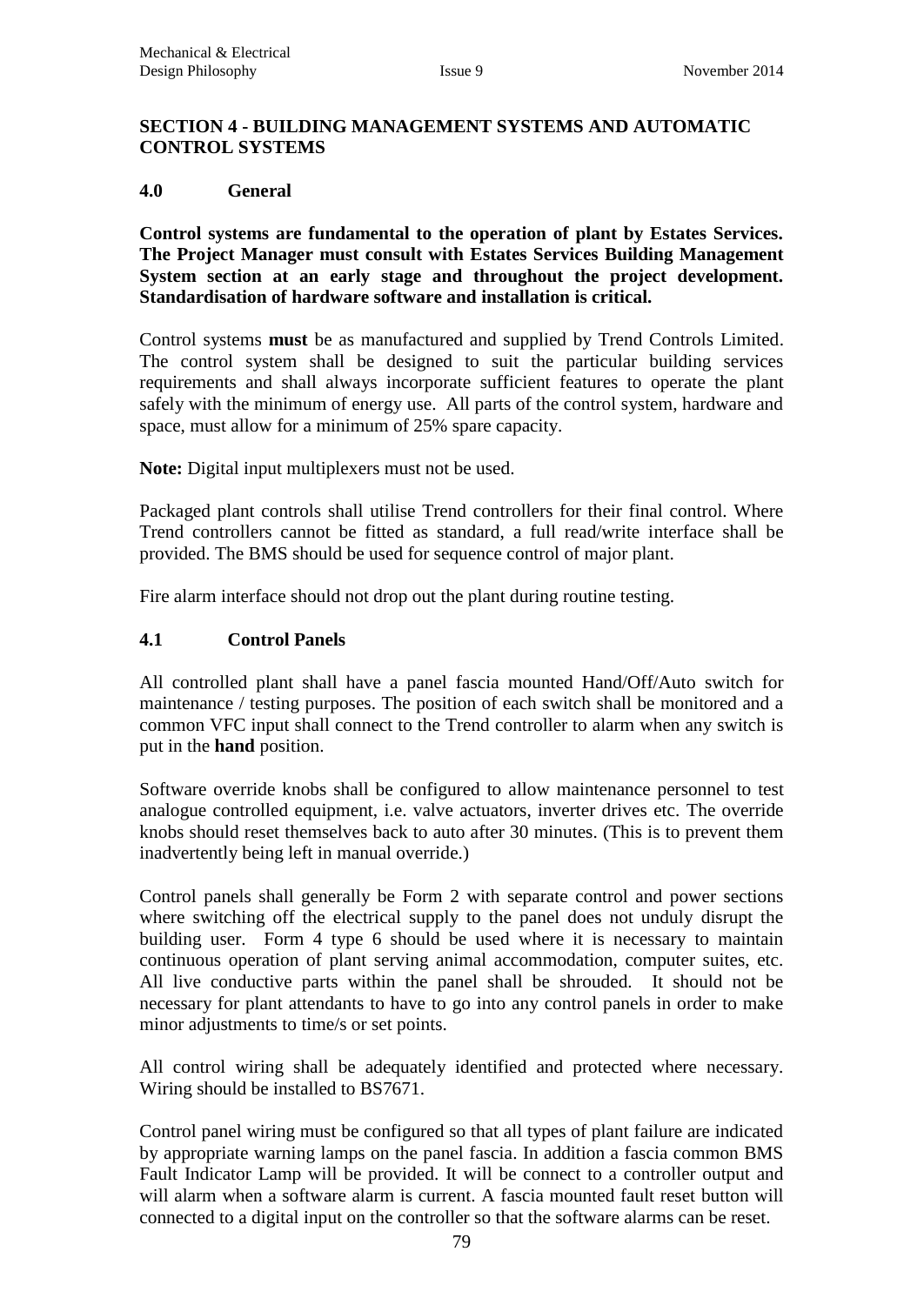Control panels must be fitted with LED lamps.

Control panels shall be complete with fascia mounted display panels, to enable local monitoring and operation of the plant. These should be installed at eye level and have the appropriate passwords and pin numbers active as per discussions with Estates Services.

# **4.2 Safety Interlocks**

All safety interlocks shall be hard and soft wired. In the case of an AHU freeze protection circuit a BMS pulse output relay will required to allow the alarm to be reset remotely.

#### **4.3 Connectivity**

Where IP addressable outstations are used an Ethernet switch should be provided within the control panel. This switch should have a spare port for use by the BMS Service Engineer. A patch cable will need to be installed from this switch to connect to an external data point socket. If more than one network cable is wired to the control panel then a separate network enclosure should be provided which will be separately powered. Display panels are to be connected to the outstation RS232 port.

All remote connectivity should be via the dedicated BMS building network which connects back to the Building FRODO.

Where additions are made to the BMS the Estates BMS Engineer will advise the exact method and point of network connection.

# **4.4 Head End Supervisory PC**

Head end site supervisory PC systems are to be installed on the larger sites only. Where these are installed a 3 user wet server version should be provided. Elsewhere building users should be provided with connectivity to web client into the 963 installed in the Malthouse. Temporary facilities for witnessing the operation of the BMS within the building may be required prior to handover.

The controls package shall include adding the graphics and user pages associated with the new control system on to Estates Services central Trend 963 supervisor. The format of the graphics and user pages added must be the same as those already on the system. **The appointed BMS contractor must visit the Malthouse to establish for himself the exact format of the graphics required by Estates Services.** A relevant extract from the description of operation shall be included on each graphic page within an info box and a jump button engineered for it.

Passwords and PIN numbers for any new addition to the Trend BMS network must be discussed and agreed with Estates Services.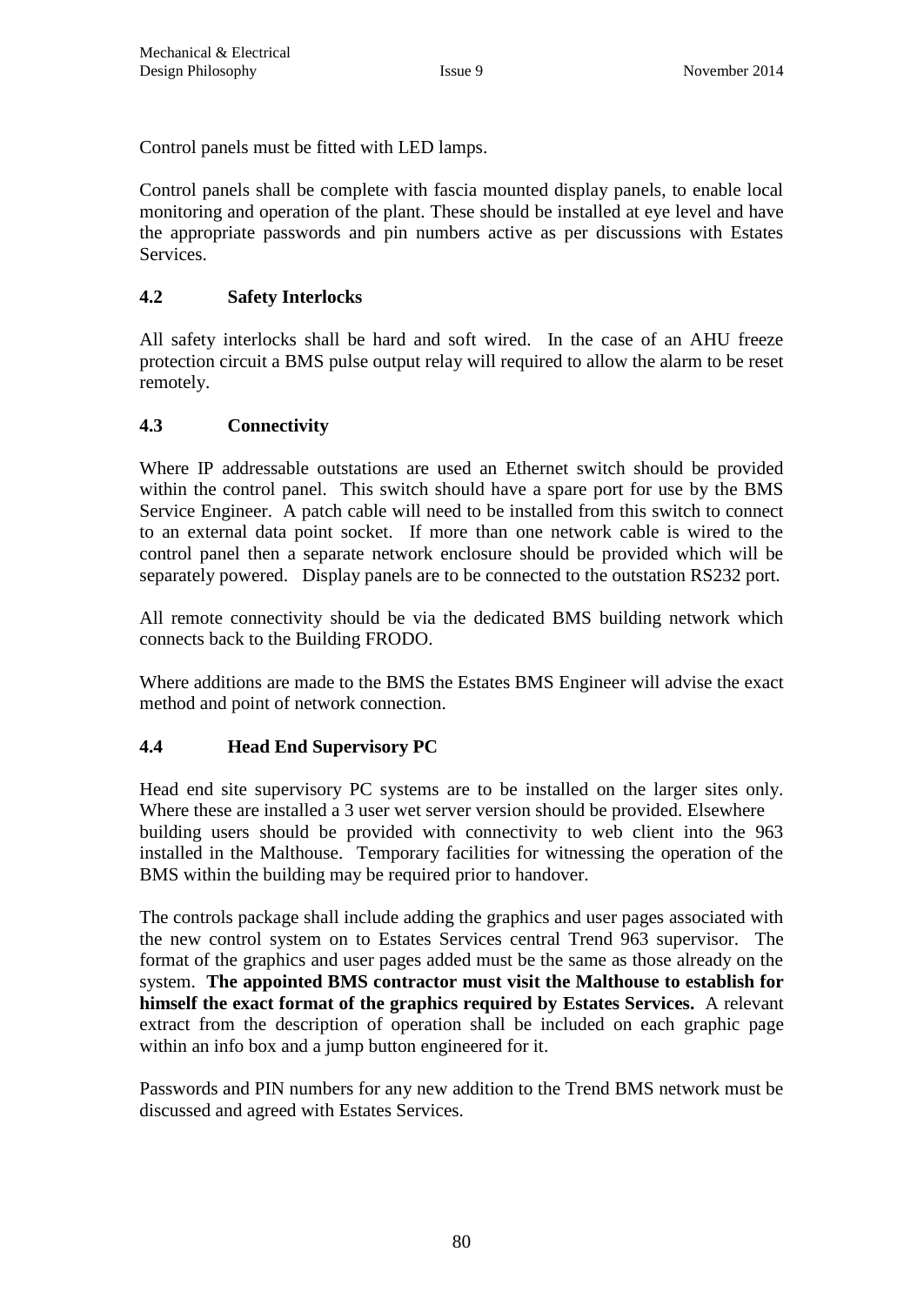## **4.5 Metering**

Gas, water and heat metering shall be connected to the ION system NOT the BMS. Where metered information is required for control or monitoring then a duplicate connection must be made the BMS.

Electricity meters must **not** be monitored by the Trend BMS and they shall be monitored as per the requirements of the Metering section of this document. Refer to Section 6.

## **4.6 BMS Engineering**

When engineering the system consideration should be given to keep communications traffic to a minimum. In general all common items of plant shall be controlled from a single outstation and not from two smaller ones.

Should a control sensor be in a remote location it should be hard wired back to the outstation which has the controlled device connected to it. In this instance it is not acceptable to use IC Comms.

To allow user operation data plots shall be engineered for the following points.

All real inputs (Analogue and Digital) All real outputs (Analogue and Digital) IC Comms. (Data points entering the controller) IC Comms. (Data points leaving the controller) Calculated setpoints Demand bits Hours Run Sensors

Alarms are to be configured/enabled but with the alarm transmission disabled. A list of the alarms will be issued to the Estates Services who will decide on the alarm classification.

Internal software alarms should be programmed for duplex plant to advise when both items of plant have failed.

Alarm Groups will be set up for Critical and Non Critical Alarms. Alarms that are not to be sent will be assigned to alarm Group 0.

Alarm routes and destinations will be configured with each route having a software switch to disable alarm transmission. Once the project is fully complete the controls installer will verify that alarms are being received OK at the remote 963 supervisor.

All control software shall be fully tested and documented off site using set and simulation mode. Estates Services must be given the opportunity to witness this testing.

Retransmission of alarms via SMS is to be considered during the design phase.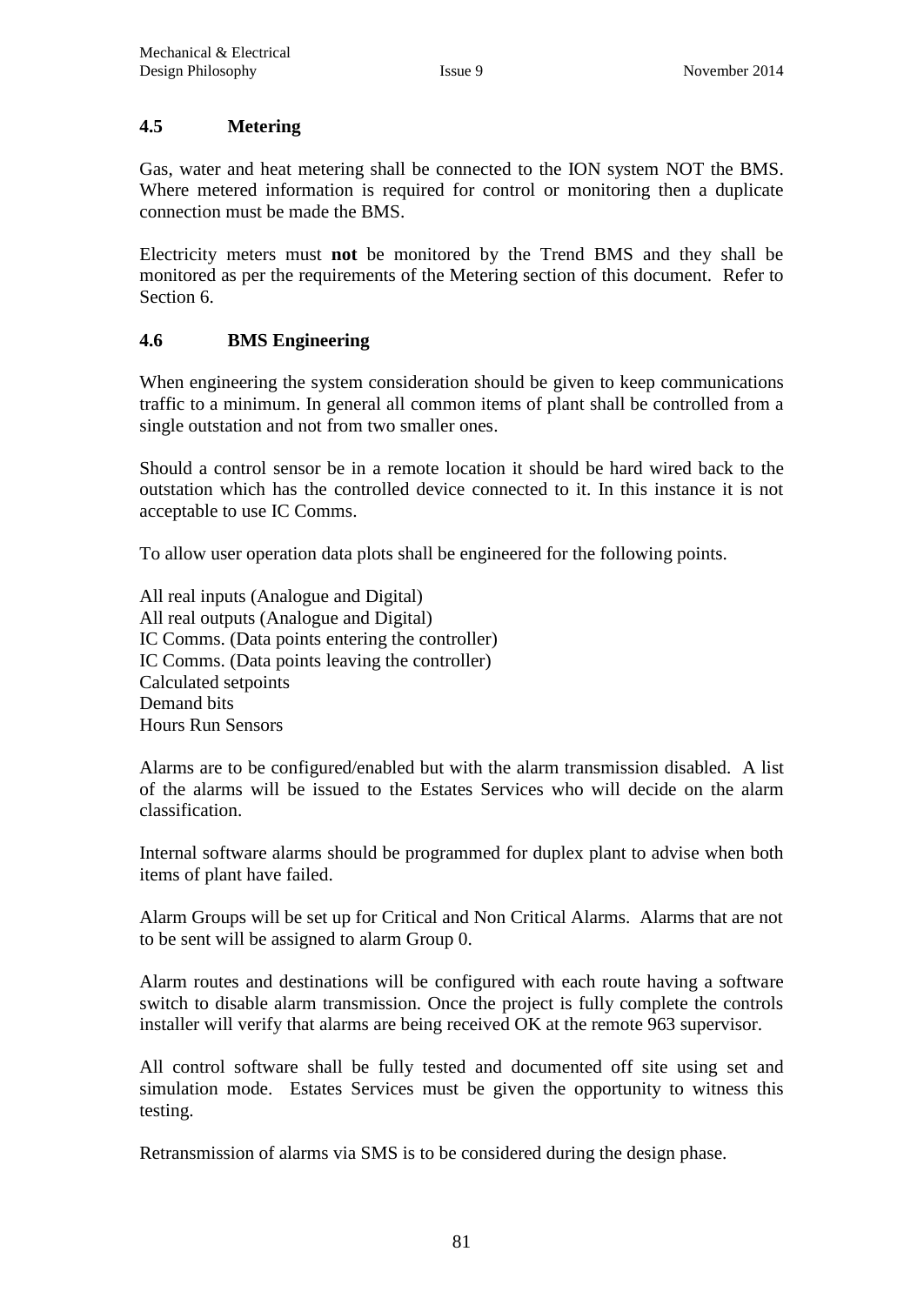## **4.7 Documentation**

The control system including hardware, software and panels must be fully documented. At handover of the system the documentation must include but not be limited to:

- 1.LAN map,
- 2.Network schematic line diagrams
- 3.Panel wiring diagrams
- 4.SET files hard copy
- 5.SET file electronic copy
- 6.Component manuals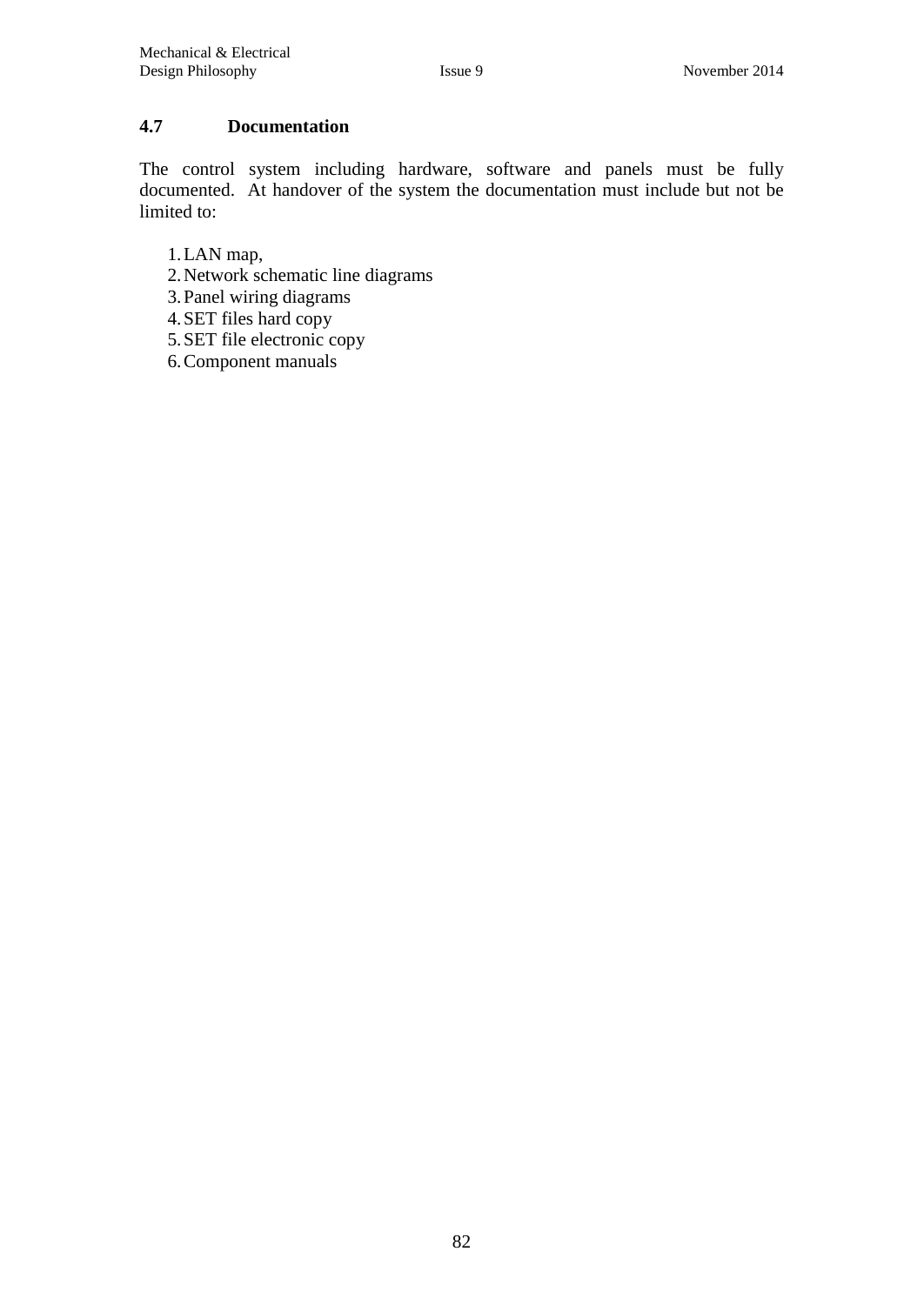# **SECTION 5 – BUILDING INFORMATION AND OPERATING AND MAINTENANCE MANUALS**

This is now a separate section in the suite of Philosophy documents.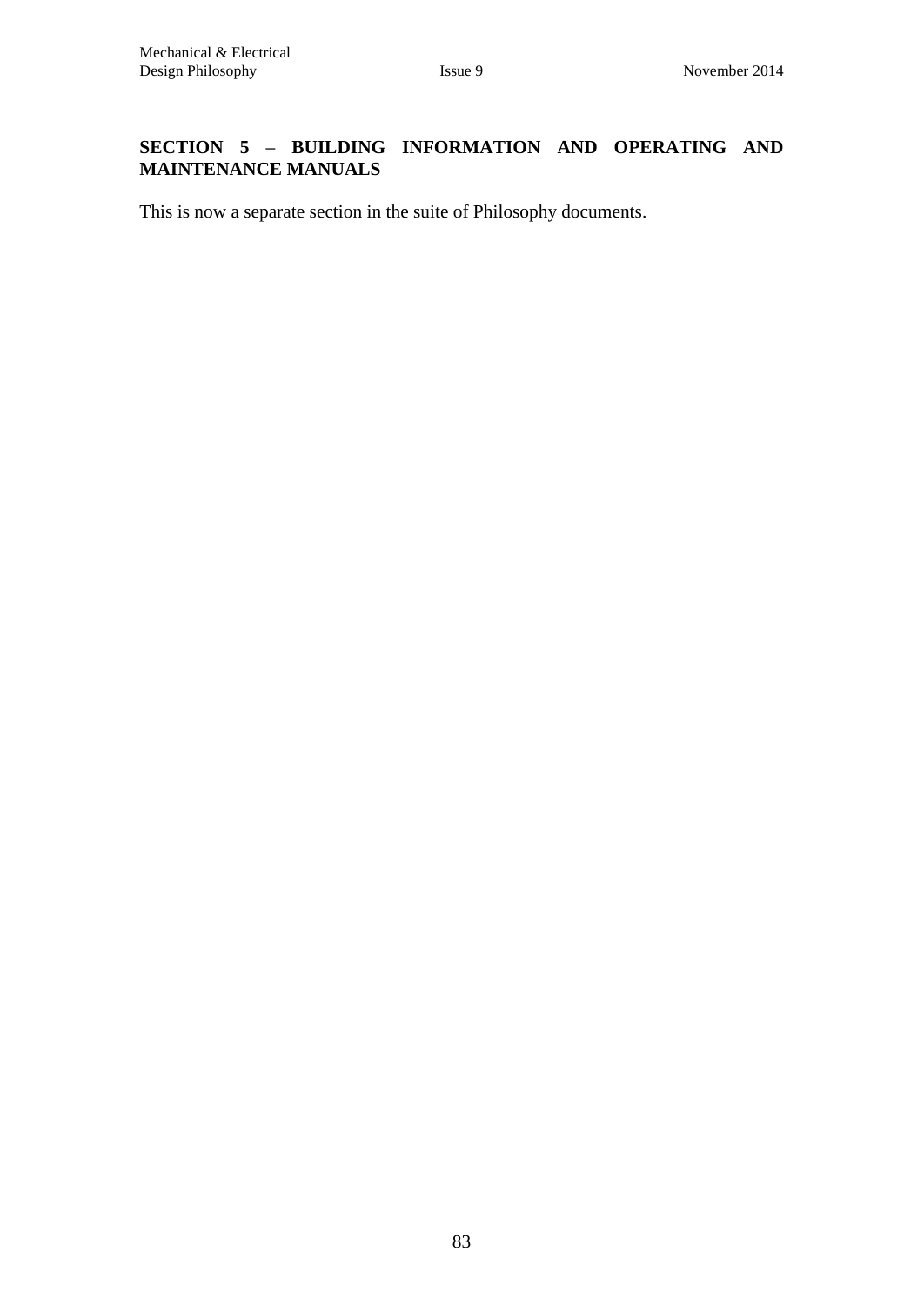## **SECTION 6 - METERING STRATEGY**

## **6.0 Strategy Overview**

The University has a large energy distribution system encompassing electricity (both HV&LV), natural gas, gasoil, water and heat energy. The management of these energy flows relies on high quality data supplied from numerous sources. This strategy is proposed to ensure that, as the University expands a minimum standard of energy metering is adopted. This standard is based on existing installed equipment and known future legislative requirements. If at any stage a designer/installer believes that they may not achieve that standard then they shall contact the head of Mechanical & Electrical Maintenance at Estates Services for further guidance.

In all cases any new meters or changes to existing metering shall be notified to the Environmental Sustainability Team at:

[Environmental Sustainability Team](http://www.admin.ox.ac.uk/estates/oxonly/environmentalsustainabilityteam/) Telephone: 01865 (2) 78780 Fax: 01865 (2) 88578 Email: [sustainability@admin.ox.ac.uk](mailto:sustainability@admin.ox.ac.uk)

All meters need to be readable from the floor without the use of mirrors or access equipment. Where this is not possible, a permanent access platform shall be installed.

# **6.1 Electricity Meters and Instrumentation Systems**

#### **6.1.1 General**

The University is supplied with electricity from the Scottish and Southern Electricity (SSE) local grid distribution system. This feeds directly in to Oxford University buildings or supplies the Oxford University's own High voltage (HV) and Low voltage (LV) distribution system.

All buildings that are fed from the SSE local grid or the Oxford University HV network are metered at point of supply. In addition there is a comprehensive sub metering network on many buildings. This sub metering network (ION) supplies and processes half hourly data on electrical consumption to Oxford University's Energy management system (TEAM). Revenue half hourly (HH) supply meters that are not on Oxford University's HV and LV distribution network also produce half hourly data for billing purposes. This data is supplied by SSE and is transferred to the TEAM system.

University sub-metering is also in place on LV distribution boards across the estate, the half hourly data from these is also available to the ION system and then to the TEAM system. In addition to normal electricity supplies the University also has a small quantity of standby generators and Combined Heat and Power (CHP) plants that have the ability to both synchronise and feed the LV grid system. These systems have special metering requirements that are explained in Section 6.4.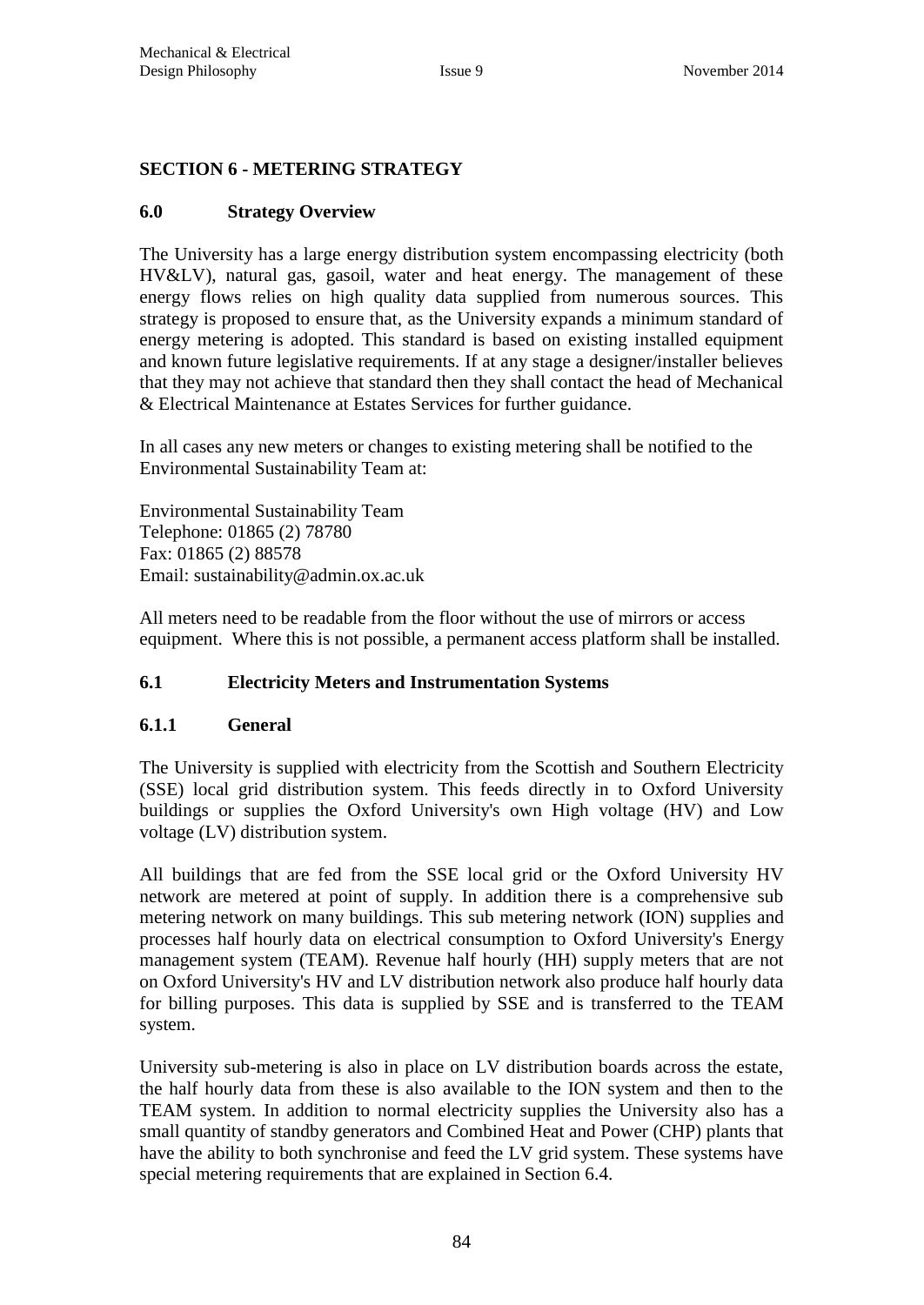The following sections outline the requirements for Energy Metering and Monitoring of the Electrical systems with the University. They detail the metering/instrument requirements from the substation through to the final Sub distribution within a University building. The general principles as shown in the Standard University Metering and Instrumentation diagram E400978 Sheet 1. Refer to the Estates section of the website to obtain the latest revision of the drawings.

Metering requirements shall be read in conjunction with CIBSE Guide TM39 Building Energy Metering as required by Part L2 of the Building Regulations.

# **6.1.2 Current Transformer General Arrangements**

Instrument Transformers (C/Ts) shall be to BS EN 61869-2:2012.

C/Ts shall be installed on outgoing circuits such that they can be replaced without disrupting other circuits.

All C/Ts shall be Class 1 with a minimum capacity of 2.5VA.

C/T Ratio shall be dependent on site. CT secondary shall be 5A.

C/Ts shall be fitted on all phases including the neutral.

All C/T secondary wiring shall be wired to separate terminal blocks (**Klippon** or equivalent) with shorting links such that connections and alterations can be carried out whilst switchboard is in use. See E400978 Sheet 2.

A label detailing the C/T type, size and ratio shall be fitted adjacent to this terminal block and fully accessible without the need to isolate the switchboard.

C/T configuration for metering shall take place from terminal block.

# **6.1.3 Voltmeter Monitoring General Arrangements**

A fuse protected three phase and neutral reference voltage shall be provided for each section of the switchboard.

Fuses required for instrumentation and metering shall be not less than 10A rated and shall be sited such that they can be removed safely without the need to isolate any part of the switchboard. All fuses shall be labelled with size and circuit details.

All Voltage potential cables shall be 6mm LSF double insulated.

The voltage measuring arrangement along with instrument or meter requirements shall be as outlined elsewhere in this guide.

# **6.1.4 Meter and Sub Meter Types**

It should be noted that the University currently operates an existing remote monitoring system using Schneider PowerLogic ION devices via the ION Enterprise power monitoring system and that all electronic meters and instruments shall be compatible with this system.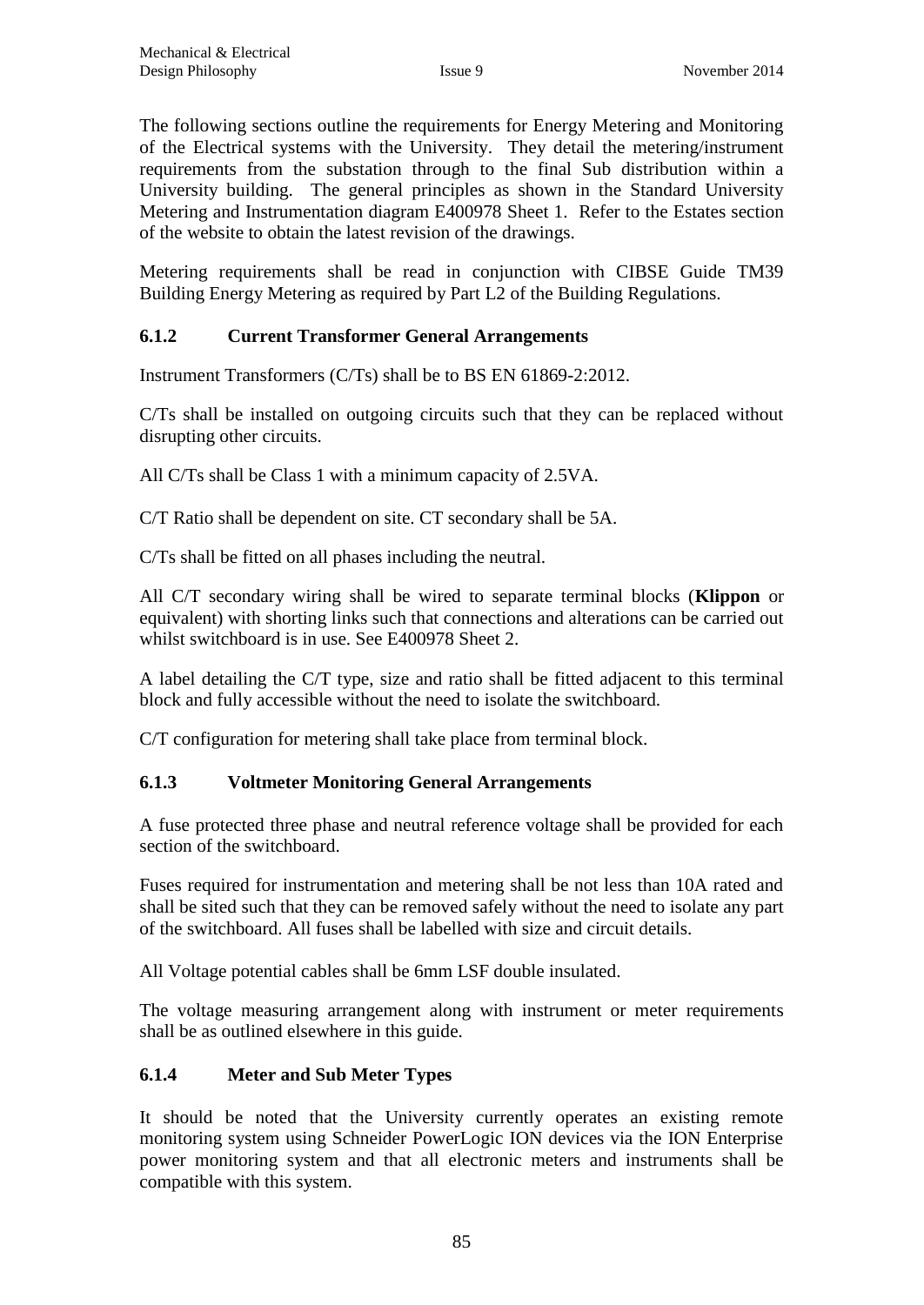Table 1 below details the various meter types:

| Metering     | Location                            | Meter Type           | Comments                                        |
|--------------|-------------------------------------|----------------------|-------------------------------------------------|
| 1.1          | Substation LV Panel                 | Schneider PowerLogic | Each transformer shall be                       |
| Substation   |                                     | ION7550 or later     | metered. Each meter to be                       |
| Transformers |                                     | complete with        | mounted in a separate                           |
|              |                                     | input\output module  | adjacent<br>enclosure<br>to                     |
|              |                                     |                      | Substation LV panel.                            |
|              |                                     |                      | Meter to be networked                           |
|              |                                     |                      | onto Frodo system.                              |
| 1.2          | <b>Substation LV Panel</b>          | Schneider PowerLogic | Each device shall be                            |
| Substation   |                                     | NSX Micrologic 5/6   | equipped with                                   |
| LV           |                                     | Type E system using  | communication function                          |
| Switchboard  |                                     | FDM121 Meters        | via the pre-wired                               |
| Submetering  |                                     |                      | connection system using                         |
|              |                                     |                      | modbus network                                  |
|              |                                     |                      | interface. Using this                           |
|              |                                     |                      |                                                 |
|              |                                     |                      | system up to 15 meters<br>can be connected to   |
|              |                                     |                      |                                                 |
|              |                                     |                      | ION7500 series meter.                           |
|              |                                     |                      | Additional meters or RTU                        |
|              |                                     |                      | shall be provided as                            |
|              |                                     |                      | required.                                       |
| 1.3 Building | <b>Building Main</b><br>switchboard | Schneider PowerLogic | The incoming supply to                          |
| Main         |                                     | ION7550 or later     | the building shall be                           |
|              |                                     | complete with        | metered. Where the                              |
|              |                                     | input\output module  | supply comprises of 2                           |
|              |                                     | <b>Segment</b>       | incomers, both supplies                         |
|              |                                     | 19450.80             | shall be summated onto                          |
|              |                                     | 8043.70              | single meter. Meter to be                       |
|              |                                     | 50943.20             | mounted in separate                             |
|              |                                     | 41999.76             | enclosure adjacent to                           |
|              |                                     |                      | main panel. Meter to be<br>networked onto Frodo |
|              |                                     |                      |                                                 |
|              |                                     |                      | system                                          |
|              |                                     |                      |                                                 |
|              |                                     |                      |                                                 |
| 1.4 Building | Main Switchboard                    | Schneider PowerLogic | Each device shall be                            |
| Main         |                                     | NSX Micrologic 5/6   | equipped with                                   |
| Switchboard  |                                     | Type E system using  | communication function                          |
| Submetering  |                                     | FDM121 Meters        | via the pre-wired                               |
|              |                                     |                      | connection system using                         |
|              |                                     |                      | modbus network                                  |
|              |                                     |                      | interface. Using this                           |
|              |                                     |                      | system up to 15 meters                          |
|              |                                     |                      | can be connected to                             |
|              |                                     |                      | ION7500 series meter.                           |
|              |                                     |                      | <b>Additional meters or RTU</b>                 |
|              |                                     |                      | shall be provided as                            |
|              |                                     |                      | required.                                       |
| 1.5 Building | Riser boards, sub                   | 1. Schneider PM700   | device<br>shall<br>Each<br>be                   |
| Distribution | distribution boards,                | series meter; or     | networked together using                        |
| Submetering  | Panel boards etc                    | 2. Rayleigh MRJ385   | a screened twisted pair                         |
|              |                                     | meter;or,            | beldon type cable in the                        |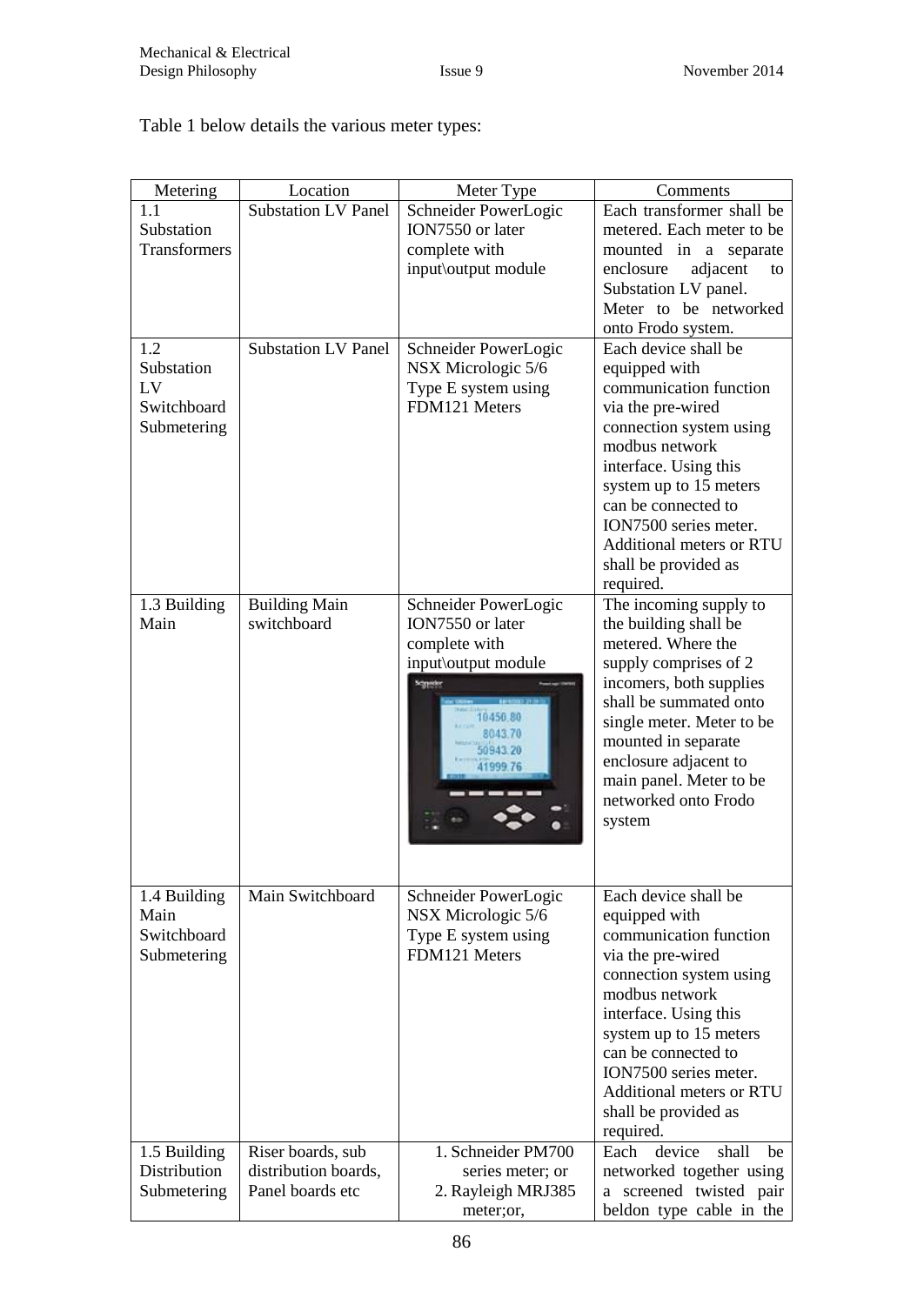

**Additional 7550 RTU devices shall be provided where submeter systems exceed 15 meters.**

A twin 13A RCD socket outlet shall be fitted adjacent to each meter. The socket shall be wired as a 16A radial circuit from the local distribution board. Each main meter will require a network connection (Frodo) adjacent to the meter, where meters are grouped in the same location only one Frodo connection is required. See section 6.1.6.

All meters (excluding Rayleigh) shall be provided by Schneider Electric Ltd as below:

Schneider Electric EMS UK Ltd, Warren Court, Park Road, Crowborough, East Sussex TN6 2QX

**(Important Note**: When ordering meters it is important that the order indicates that meters are for Oxford University.)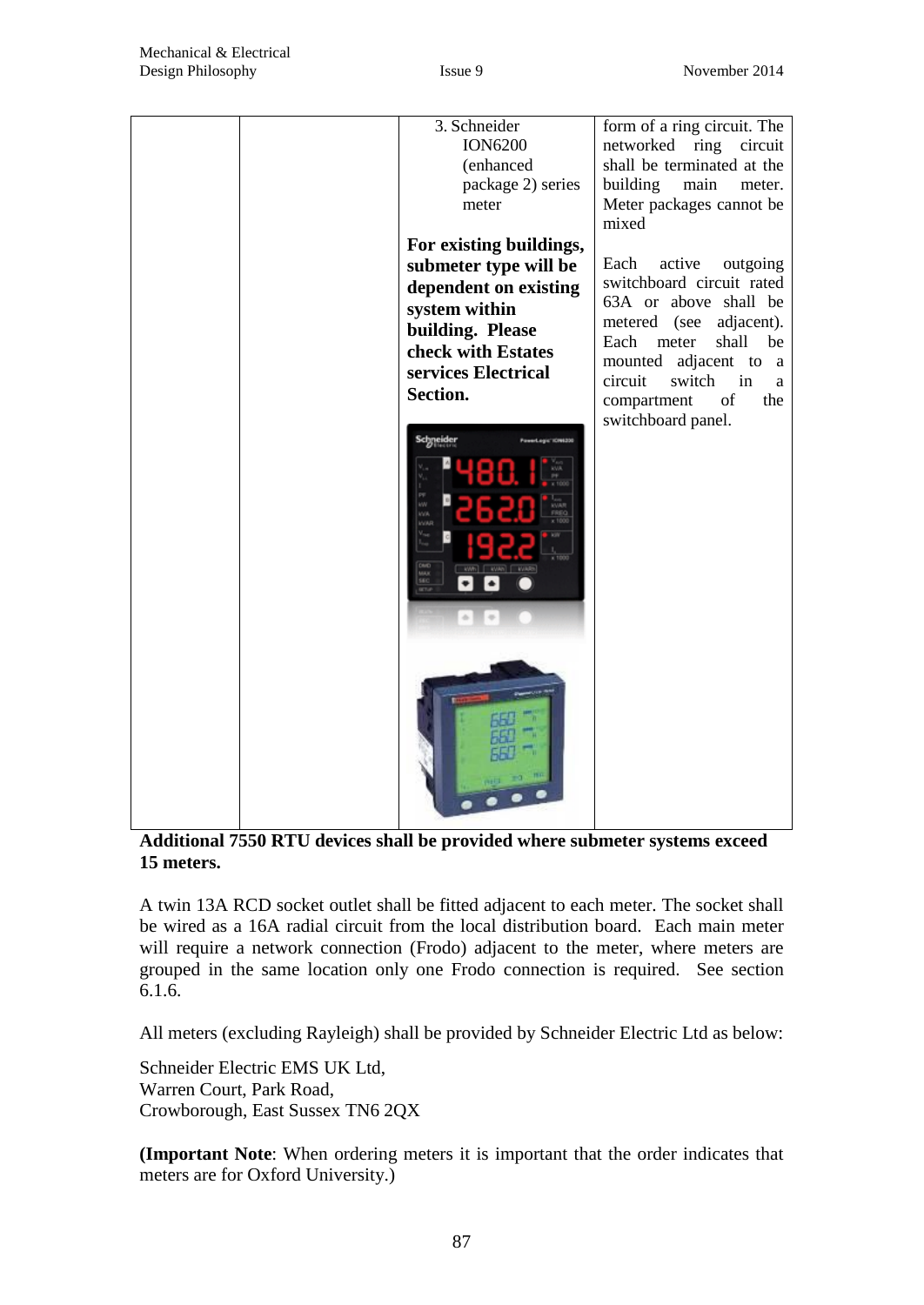## **6.1.5 Earth Leakage Instrumentation**

An earth leakage ammeter shall be fitted on all building switchboard outgoing circuits and sub-distribution panels. Instrument type shall be agreed with Estates Services.

## **6.1.6 Meter Networks**

All main Meters shall be connected to the local LAN (Frodo) using a CAT 5e type cable as shown on attached drawing.

Where submetering is to be installed, up to 15 submeters can be connected to the main meter using the Modbus protocol with Beldon 9841 type cable (RS485 connector) type cable as shown refer to drawings. Where more than 15 submeters are to be installed additional ION7550 RTU devices shall be provided.

## **6.1.7 Metering - Substations**

#### **6.1.7.1 HV Metering**

No metering/Instrumentation required.

## **6.1.7.2 LV Metering**

For the purposes of this guide the substation LV switchboard is defined as being a switchboard which is supplied directly by one or more HV transformers, and feeds one or more University buildings.

An analogue voltmeter and selector switch, mounted adjacent to all the incoming LV isolating devices shall be fitted, reading ph-ph and ph-n volts. A separate switch will select incoming volts or busbar volts. Potential fuses shall be placed such that connections can be made without the need to isolate any part of the switchboard.

A C/T shall be fitted on each incoming phase and neutral connection and wired to a terminal block as shown on drawing E400978 sheet 2. The location of the terminal block shall be such that access can be obtained without the need to isolate any part of the switchboard.

A main meter shall be installed on each transformer circuit.

The meters shall be configured to read all phases and neutral current.

The meters shall be correctly calibrated with all previous energy readings and maximum demand readings reset to zero. Thermal demand shall be set at 30 minutes.

#### **6.1.7.3 Substation LV Switchboard Outgoing Circuits**

For all outgoing circuits that are to supply variable loads greater than 63A(50kW), a Schneider FDM121 meter with associated NSX Micrologic 5/6 A or E trip units shall be used.

All meters shall be networked together and connected using the Schneider Modbus protocol to one or both the Transformer meters above.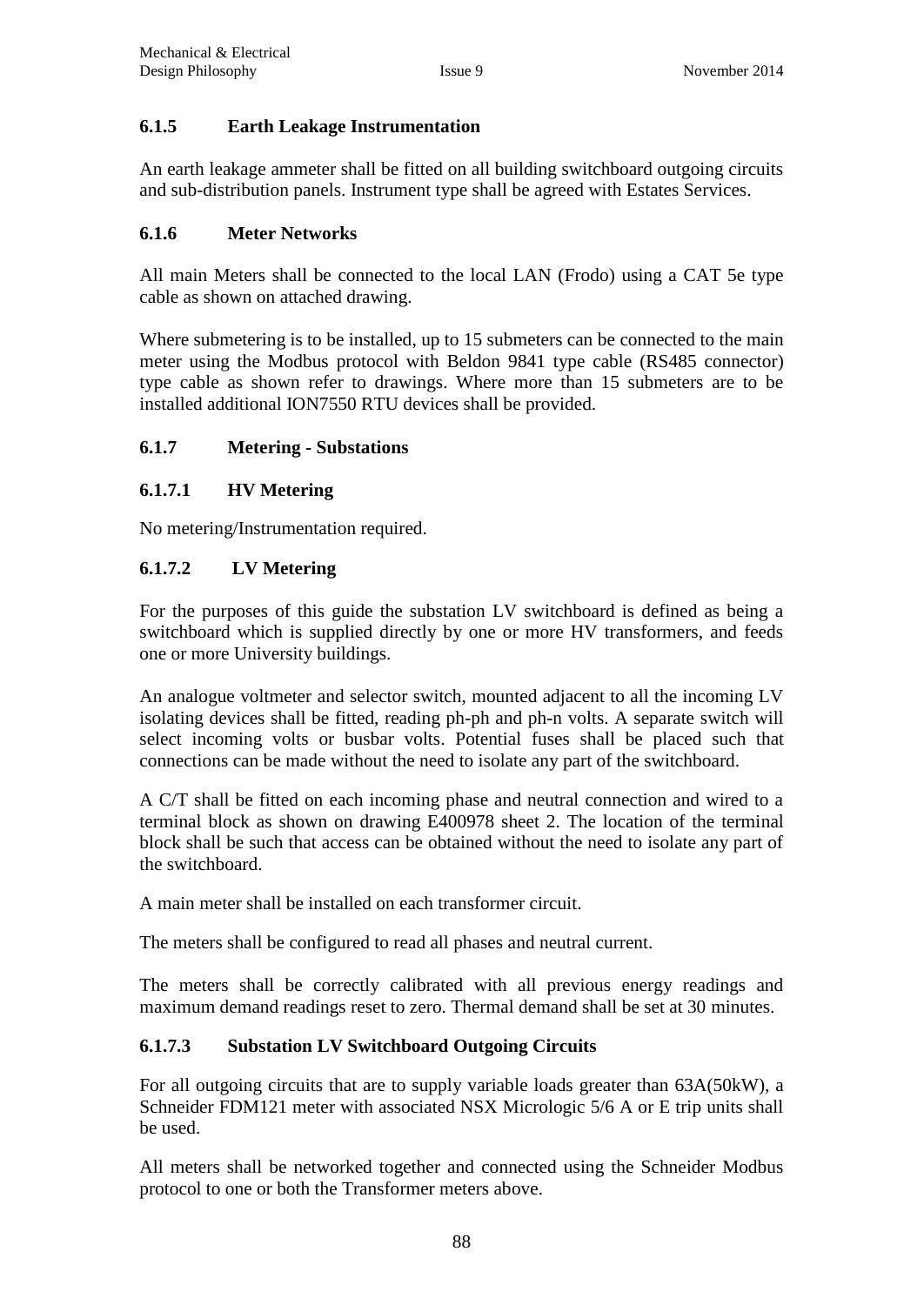The network cable shall be terminated at:

a) Location which is accessible without the need to switch of power

b) Location that will allow an external cable connection

# **6.1.8 Department/Building Metering**

## **6.1.8.1 Incoming Circuits**

For the purposes of this guide the LV building switchboard is defined as being a switchboard which is supplied from either the local DNO or a University substation LV switchboard.

An analogue voltmeter and selector switch, mounted adjacent to each of the incoming LV isolating devices, reading ph-ph and ph-n volts shall be installed. A separate switch will select incoming volts or busbar volts. Potential fuses shall be placed such that connections can be made without the need to isolate any part of the switchboard.

The C/T's shall be wired as shown on drawing E400978 sheet 2. The location of the terminal block shall be such that access can be obtained without disruption to normal switchboard operation.

## **6.1.8.2 Outgoing Circuits**

For all outgoing circuits that are to supply variable loads greater then 63A (50kW), a meter as outlined in table 1 section 1.5 shall be installed.

All meters shall be networked together and connected to the main meter using the Schneider Modbus protocol.

# **6.1.9 Riser/Tap Offs**

The riser is defined as being the vertical/horizontal distribution system, cable or busbar, supplied from the building LV switchboard and/or other riser.

For all tap off circuits that are expected to supply variable loads greater than 63A (50KW) the meter detailed in Table 1 above shall be used.

The C/T's shall be wired as shown on drawing E400978 sheet 3 including earth leakage. The location of the terminal block shall be such that access can be obtained without disruption to supplies.

# **6.1.10 Sub Distribution Boards**

For the purpose of this guide the Departmental sub-distribution board is a distribution board which supplies one or more distribution boards with a combined variable load in excess of 63A. It may be supplied from either the building LV switchboard or riser.

For all sub-distribution board circuits that are expected to supply a variable load greater then 63A (50KW) the meter detailed in Table 1 above shall be used.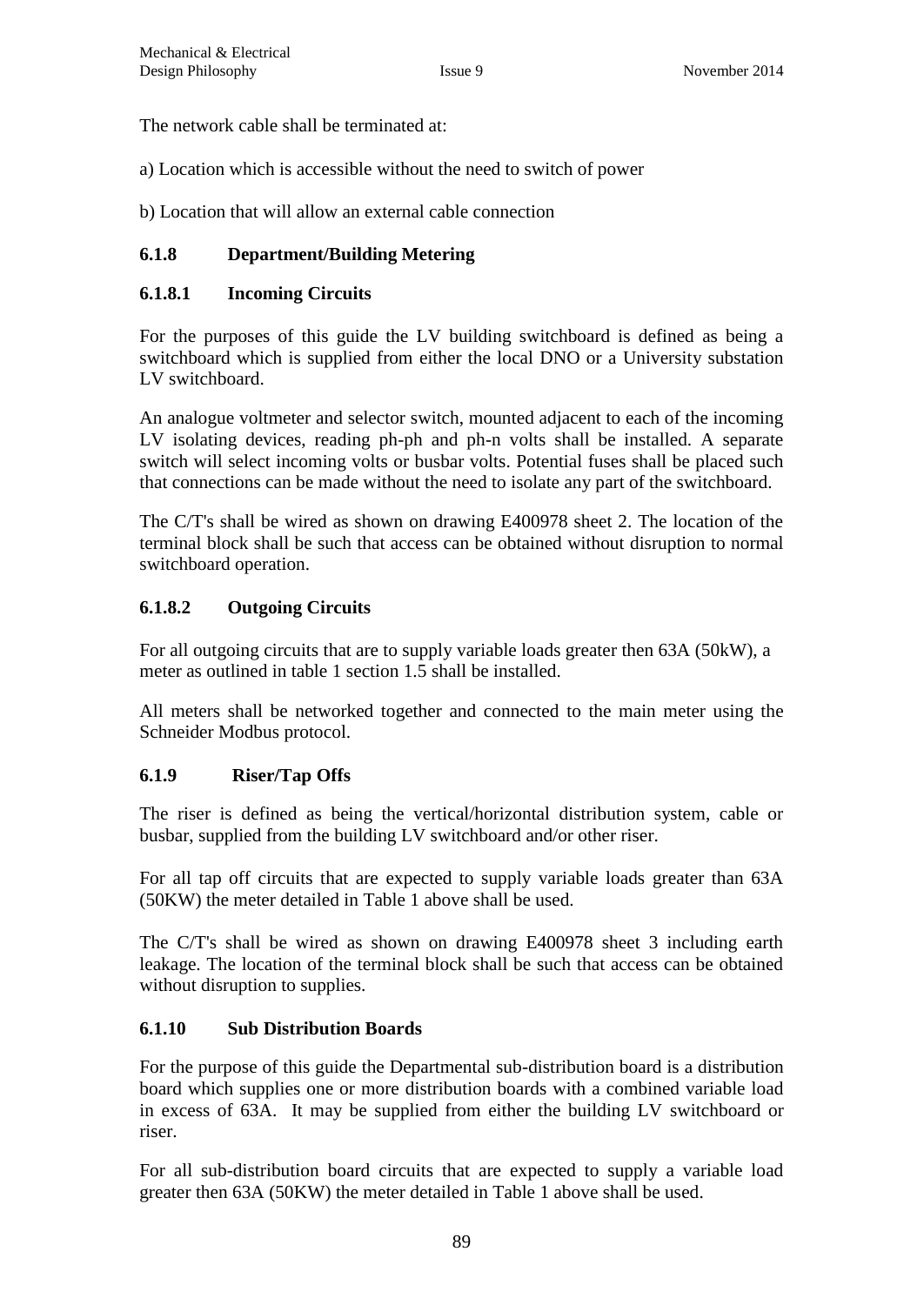A C/T shall be wired on each phase and neutral as shown on drawing E400978 sheet 3. The location of the terminal block shall be such that access can be obtained without disruption to normal switchboard operation.

All submeters are to be wired together using a Beldon RS485 type cable in the form of a ring back to main meter position located adjacent to the main switchboard.

## **6.1.11 kWh Metering**

Each building/department switchboard shall have a single main meter (see Table 1 in this document) fitted in a separate enclosure adjacent to the switchboard.

Where switchboards comprise of two incoming circuits, C/Ts shall be summated onto single meter.

The C/T wiring shall be configured to read all phases, neutral and earth leakage current.

The meter shall be calibrated with all previous energy readings and maximum demands reset. Thermal demand shall be set at 30 minutes.

## **6.2 Standby Generators**

The University has numerous standby generators installed at key locations to ensure a reliable electricity supply in the case of the HV distribution system failing. All standby generator installations shall have the following metering installed:

- 1. A suitable electrical meter (type to be confirmed by Estates Services electrical team) to dynamically measure and record the energy KWh output from the unit. This meter shall be connected to the Frodo system and linked to the ION automated metering system.
- 2. A flow-metering device that complies with BS 2869:2010 shall be fitted to the gasoil supply to record the gasoil usage of the unit. This device shall record dynamic flow and total consumption in litres and report via the Frodo network to the ION automated metering system.

#### **6.3 Photovoltaic Panel Systems**

The Feed-in-Tariff requires an OFGEM approved generation meter. In addition to this meter, a separate Estates Services meter shall be installed on the AC side of the invertor and connected back to Estates Services as described in section 6.1.

# **6.4 Combined Heat & Power (CHP) Plants**

The university has numerous CHP plants installed across the estate to enhance the energy efficiency of individual buildings. All CHP installations shall have the following metering installed:

1. A suitable meter from table 1 shall be used to dynamically measure and record the energy KWh output from the unit. This meter shall be connected to the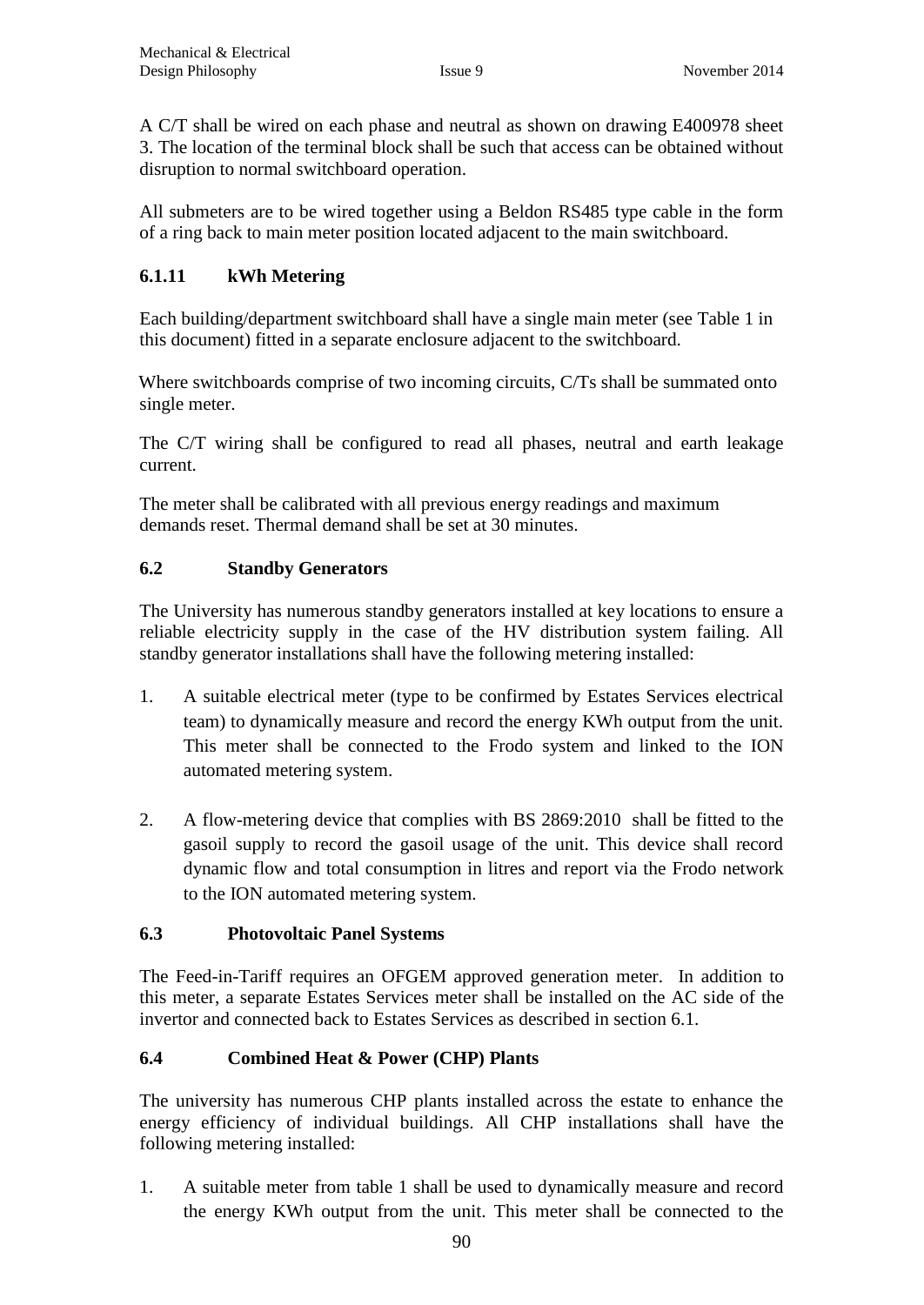Frodo system and linked to the ION automated metering system. Refer to Electrical section for advice on selection.

- 2. A suitable revenue standard gas meter (see section ref natural gas meters) shall be installed on the gas supply to the unit, this shall be in addition to any existing gas meter for the building or other installed plant. This meter shall be connected to the Frodo system and linked to the ION automated metering system.
- 3. A heat energy flow-meter (see section ref heat energy meters) shall be fitted to the flow and return pipe-work from the CHP to the final heat load. If the CHP is fitted with a separate heat energy 'dump' device, this shall be separately metered both on the flow and return. All heat energy meters shall comply with the following:

The Renewable Heat Incentive Guidance, Volume 1, Chapter 7 [http://www.icax.co.uk/pdf/RHI\\_GuidanceConsultationV1.pdf](http://www.icax.co.uk/pdf/RHI_GuidanceConsultationV1.pdf)

# **6.5 Natural Gas Service**

The University has numerous gas meters, both revenue and sub-metering installed. Some of these meters are connected to individual building management systems. This arrangement is not consistent with a total energy metering strategy and gives limited scope for effective data management. To standardise the methodology of gas meter data collection the following standards are to be followed:

- 1. All gas meters installed on the University estate shall comply with the Gas (Meters) Regulations 1983, SI 684 and the Measuring Instruments (Gas Meters) Regulations (SI 2006/2647)
- 2. All gas meters installed shall be stamped in accordance with the gas Act 1986.
- 3. If the meter in question is a revenue meter owned by meter asset manager (MAM) or others, then an automated method shall be installed to ensure that half hour data is supplied to the Universities Sustainability Team (preferably via the ION system). All gas sub-meters shall be connected to the Universities automated metering system (ION) utilising the FRODO network.
- 4. The gas supply to areas such as kitchens and laboratories shall be separately metered from the heating boilers and hot water heaters.

# **6.6 Water**

# **6.6.0 General**

The buildings on the University functional estate and colleges are supplied either directly from a Thames water pipe fee or from a University water network that has been fed from a Thames Water pipe feed. Some buildings have data collection systems linked to the Building Management Systems (BMS). All water meter installations shall comply with the Water Supply (Water Quality) Regulations 2000,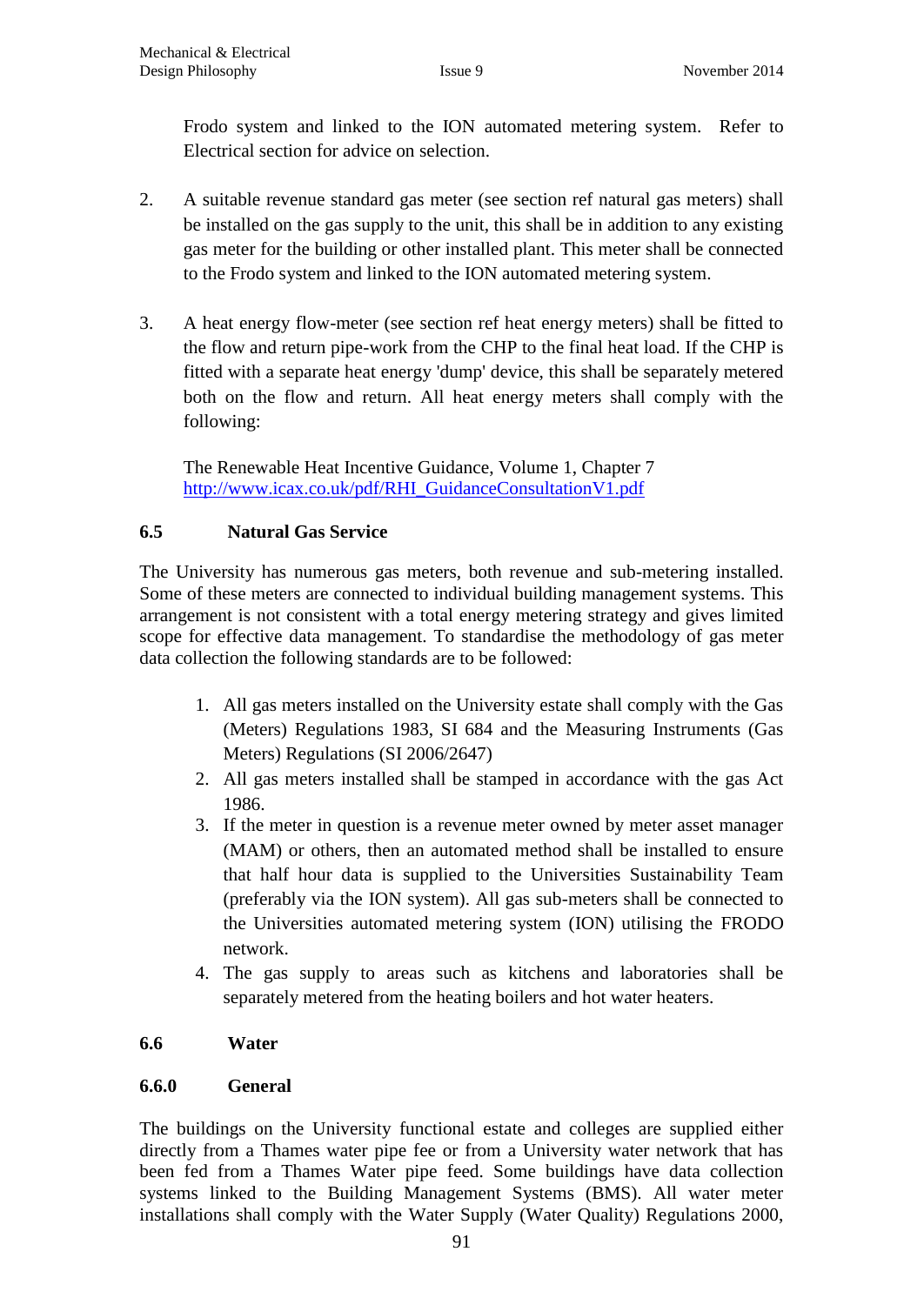The Measuring Instruments (Cold Water Meters) Regulations 2006 (S.I 2006 No.1268)

# **6.6.1 Controls and Metering**

Controls shall be designed to minimise energy consumption and operational wear, to activate the back-up water supply automatically and with suitable connections to allow the system to be connected to the BMS. Consideration should be given to incorporating status monitoring which provides additional information such as; how full the tank is, any malfunctions, which supply is being used and so on.

Flow meters shall be provided to the back-up water supply and the pumped outlet from the storage tank to enable the performance of the system to be monitored.

The meters shall be capable of being monitored remotely through connection to the ION system enabling the collection of consumption data dynamically. All water meters installed shall comply with BS EN 14154-3:2005+A2:2011 and OIML R49.

## **6.7 Heat Energy Metering**

All heat meters shall have the following characteristics and be capable of meeting the following performance standards.

Heat meters shall meet the Class 2 requirements in Annex MI-004 of the EU Measuring Instruments Directive (MID) 2004 and comply with The Renewable Heat Incentive Guidance, Volume 1, Chapter 7 [http://www.icax.co.uk/pdf/RHI\\_GuidanceConsultationV1.pdf](http://www.icax.co.uk/pdf/RHI_GuidanceConsultationV1.pdf)

The following is an extract from the guidance note:

1. Shall consist of:

- a flow sensor (or meter)
- a matched pair of temperature sensors (such as two thermocouples) the two temperature sensors shall have been calibrated together as a pair to make sure the temperature difference between the input and output of the system is measured to the stated accuracy level, and
- a calculator/digital integrator the integrator shall be provided with both Modbus and pulse output.

2. All heat meter installations must conform to EU MID Class 2 standard.

3. Digital integrators shall have an integral display which allows recorded parameters to be viewed locally.

Digital integrators shall also be provided with Modbus output for connection to the ION system.

Heat meters shall be capable of recording and transmitting the following data at a minimum regularity of every 30 minutes:

• Heat (energy) consumed (kWh)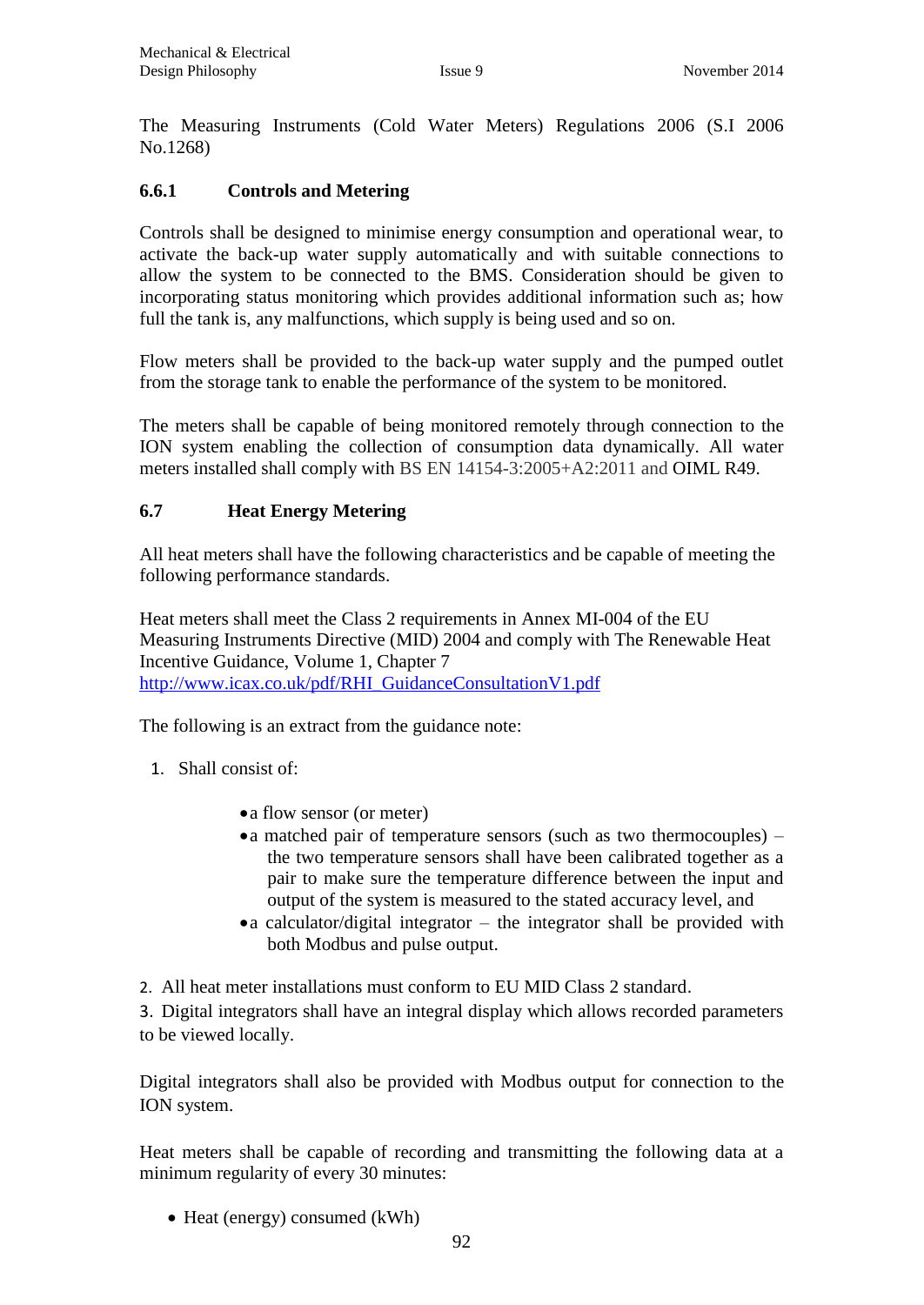- Flow temperature
- Return temperature
- Flow rate  $(m^3/hr)$

Extreme care must be taken when installing and commission heat meters. Heat meters must be calibrated in situ post installation. They must be checked prior to Practical completion and within a month after PC to ensure they are providing accurate data. Schematics showing how the meters inter-ralate must be provided.

Good quality Heat meter data must be in place before seasonal commissioning can take place.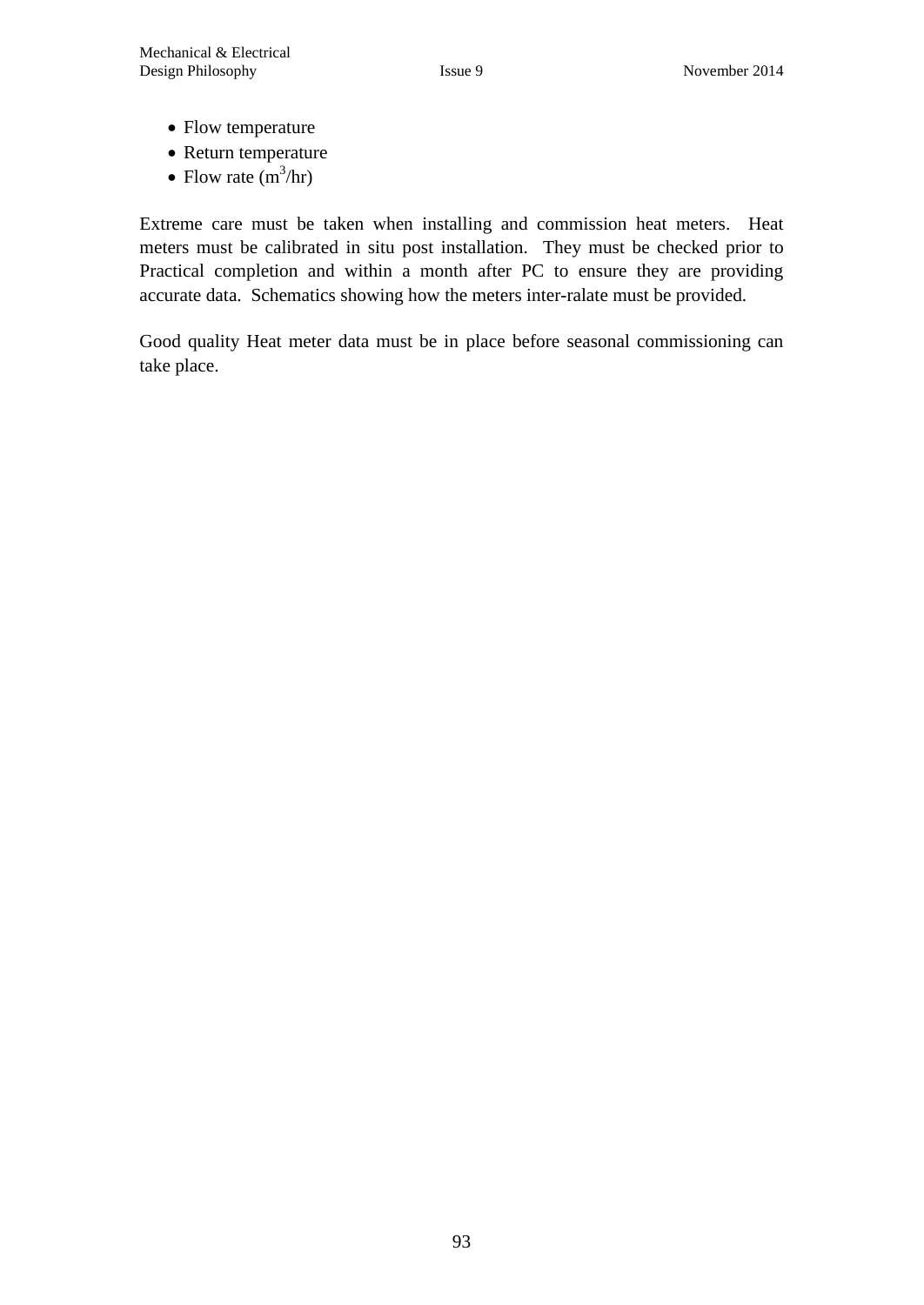## **SECTION 7 – HAND-OVER PROCEDURE**

In order for Estates Services to 'take over' the mechanical and electrical installations within a building from a Contractor it is **essential** that certain requirements are in place.

The table below is an indication of typical items which require a signature to record that an action has taken place **before the project can be accepted by Estates Services Building Services Section.**

• The contents of the table are intended as a guide only and should be amended to suit the particular project. The final version should be agreed with Estates Services and should be included in the project tender specification in such a way that the Installation Contractors are left in no doubt that the project will not be considered practically complete until the listed items are completed and signed off by the appropriate person.

| <b>ITEM</b>                                                                                                                                                                      | <b>DATE</b> | <b>SIGNATURE</b>                                      |  |  |
|----------------------------------------------------------------------------------------------------------------------------------------------------------------------------------|-------------|-------------------------------------------------------|--|--|
|                                                                                                                                                                                  |             | <b>Consultants Signature</b>                          |  |  |
| All tests, inspections and commissioning of the mechanical<br>installations have been successfully carried out and the<br>relevant certificates included in the $O & M$ Manuals. |             |                                                       |  |  |
| All tests, inspections and commissioning of the electrical<br>installations have been successfully carried out and the<br>relevant certificates included in the O & M Manuals.   |             |                                                       |  |  |
|                                                                                                                                                                                  |             | <b>Estate Services Project Manager's</b><br>Signature |  |  |
| The Project Health and Safety File has been approved and<br>received from the CDM Co-ordinator.                                                                                  |             |                                                       |  |  |
| O & M Manuals have been approved and received.                                                                                                                                   |             |                                                       |  |  |
| The Building Log Book has been approved and received                                                                                                                             |             |                                                       |  |  |
| The lift(s) has been inspected by the University's Insurers<br>and passed safe for use and an inspection report is in<br><b>Estates Services.</b>                                |             |                                                       |  |  |
| A 'Written Scheme of Examination' has been received for<br>each pressure system which falls within the Pressure<br><b>Systems Safety Regulations 2000</b>                        |             |                                                       |  |  |
| Labelling of the various engineering installations has been<br>completed to Estates Services requirements.                                                                       |             |                                                       |  |  |
| BMS system in line on the Malthouse BMS Head end                                                                                                                                 |             |                                                       |  |  |
| Attached list of outstanding defects has been agreed.                                                                                                                            |             |                                                       |  |  |
| <b>Completion of Electrical Test Database</b>                                                                                                                                    |             |                                                       |  |  |
|                                                                                                                                                                                  |             | <b>Estate Services DLO Manager's</b><br>Signature     |  |  |
| Adequate training has been received by Estate Services and<br>Department Maintenance staff in the use of all the relevant<br>building engineering services                       |             |                                                       |  |  |
| Plant room keys have been received (provide list).                                                                                                                               |             |                                                       |  |  |
| Control panel and other equipment access keys have been<br>received (provide list).                                                                                              |             |                                                       |  |  |
| Spares, tools, filters etc. have been received (provide list).                                                                                                                   |             |                                                       |  |  |